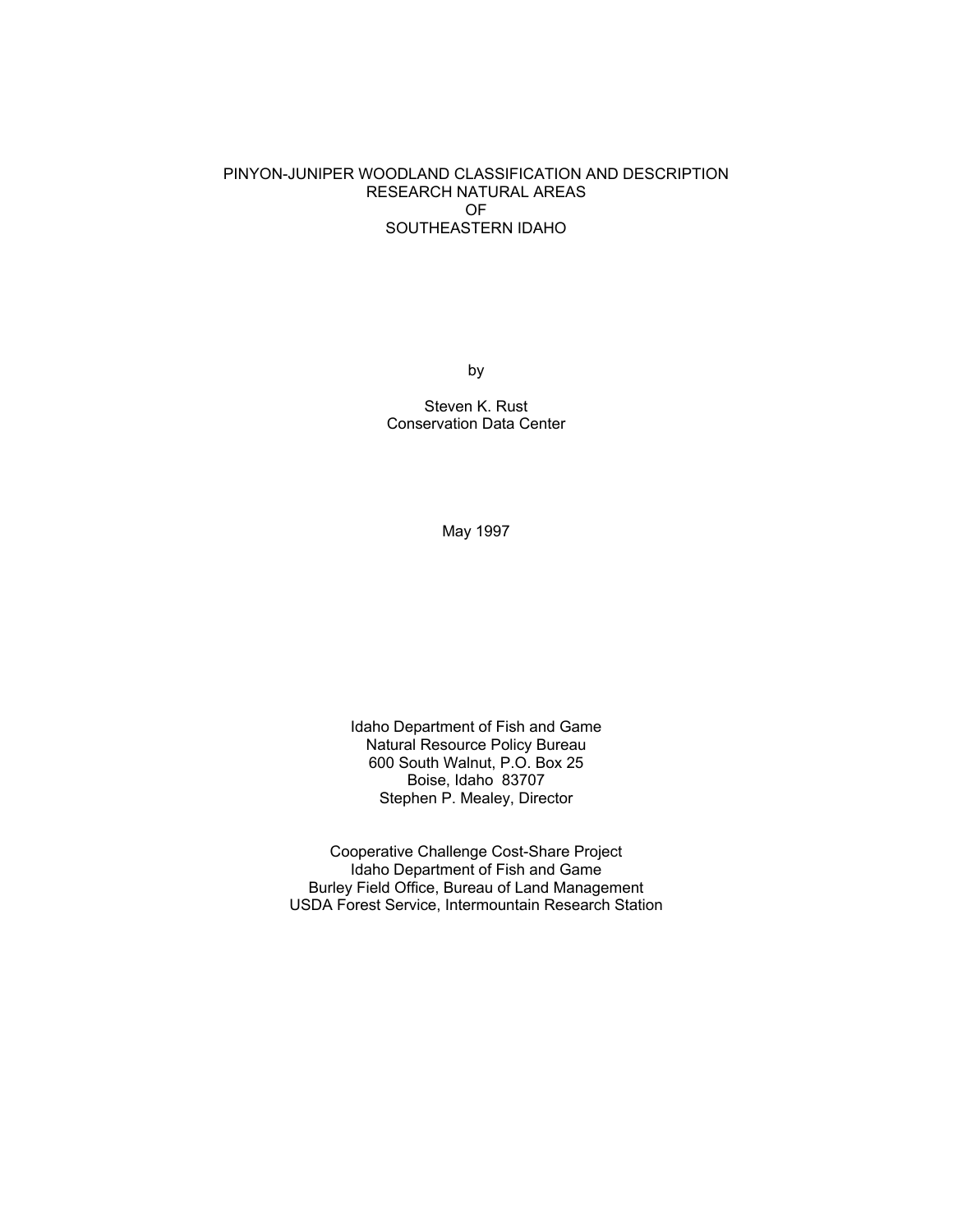## TABLE OF CONTENTS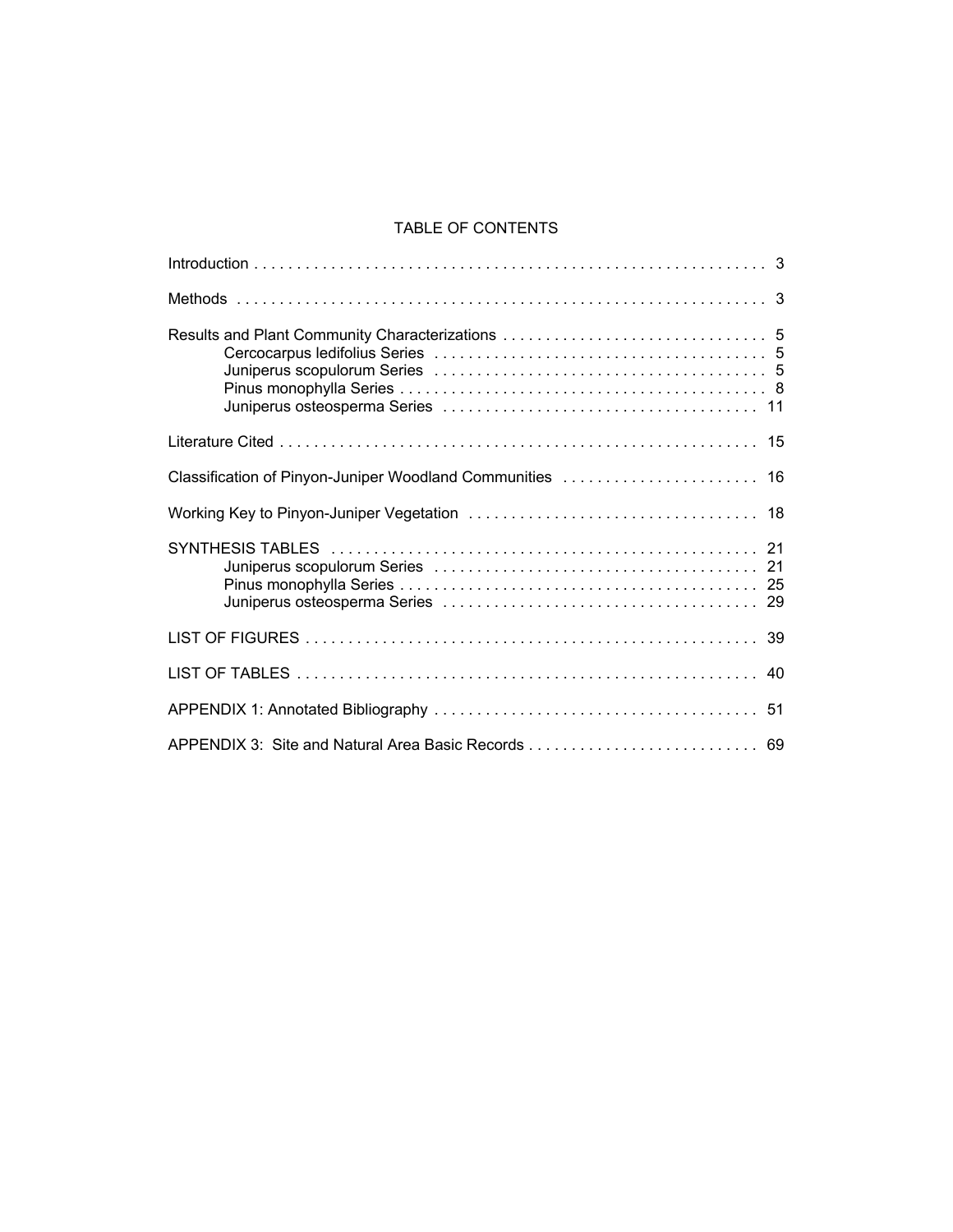#### Introduction

Pinyon-juniper and juniper woodland<sup>1</sup> vegetation occurs at the northern extent of its range in Idaho. Principle descriptive work on plant communities dominated by Utah juniper (*Juniperus osteosperma*), Rocky Mountain juniper (*Juniperus scopulorum*), and singleleaf pinyon pine (*Pinus monophylla*) has occurred in the Southern Rocky Mountains and Great Basin (e.g., Blackburn et al. 1969, Baker 1984, and others). Assessment of the conservation status of, and development of effective habitat conservation strategies for, pinyon-juniper woodland communities in Idaho is inhibited by a lack of basic ecological descriptive work. In a nation-wide study (Grossman et al. 1994), seven pinyon-juniper woodland communities are recognized as occurring exclusively in Idaho; all are ranked most rare. These Idahoendemic pinyon-juniper woodland communities are also all considered most poorly understood.

Research natural areas are established to provide a baseline reference against which the effects of intensive management may assessed and evaluated. As well, an important objective of plant community conservation is to provide a coarse-filter by which the populations and habitats of multiple common and rare species may be encaptured. To effectively attain these goals and objectives informaton is needed on plant community composition, structure, and function. The objectives of this project are: (1) to assist with the identification and description of pinyon-juniper woodland communities on Bureau of Land Management and National Forest System lands in the Snake River Basalts, Northwest Basin and Range, and Overthrust Mountains ecological regions of Idaho and (2) to assist in the determination of their conservation status. The purpose of this report is to present an initial working classification of the pinyonjuniper vegetation observed in research natural areas and other selected sites in southeast Idaho and to summarize composition, distribution, and environmental relations. An annotated bibliography is presented.

## Methods

Pinyon-juniper woodlands were sampled at proposed and designated natural areas and other selected sites within the range of pinyon-juniper woodland vegetation in Idaho. To the extent possible, stands present within each sampling site were delineated based on stand environmental features (topography and elevation) and apparent structure and composition (using aerial photography interpretation). Field sampling efforts were stratified within these reference stands. Ecology plots were selected to capture the range of conditions in stand structure and composition. Plots were placed within vegetation patches that are homogeneous in structure and composition.

Basic environmental parameters (slope aspect, gradient and horizon; elevation; micro and macro topography; etc), plant cover, and the density and size distribution of live and standing dead trees were determined on a standard (fixed) 1/10th acre (375 m<sup>2</sup>) circular ecology plots (Bourgeron et al. 1991; USDA Forest Service 1992). Plant cover data were taken by ocular estimate for all vascular plant species. Ocular estimates of the cover of tree species were differentiated by strata (height/diameter class). Tree canopy height was determined for each height/diameter class. Live and standing dead tree stems present within the fixed area plot were tallied by species and size class (using the diameter at root crown). Soils and geology were documented from maps and, where necessary, verified and qualitatively described in the field.

Multivariate classification and ordination analytical techniques were employed in the description of plant communities and assessment of environmental factors. TWINSPAN (Hill 1979b) and DECORANA (Hill 1979a) were used interactively to derive an initial classification of the plot data through progressive decomposition of the plot data to smaller, more similar groups. This classification was refined and

<sup>1</sup> To ease discussion, all vegetation in which *Pinus monophylla*, *Juniperus osteosperma*, and/or *Juniperus scopulorum* are constituent species will be referred to in this report as 'pinyon-juniper woodland'.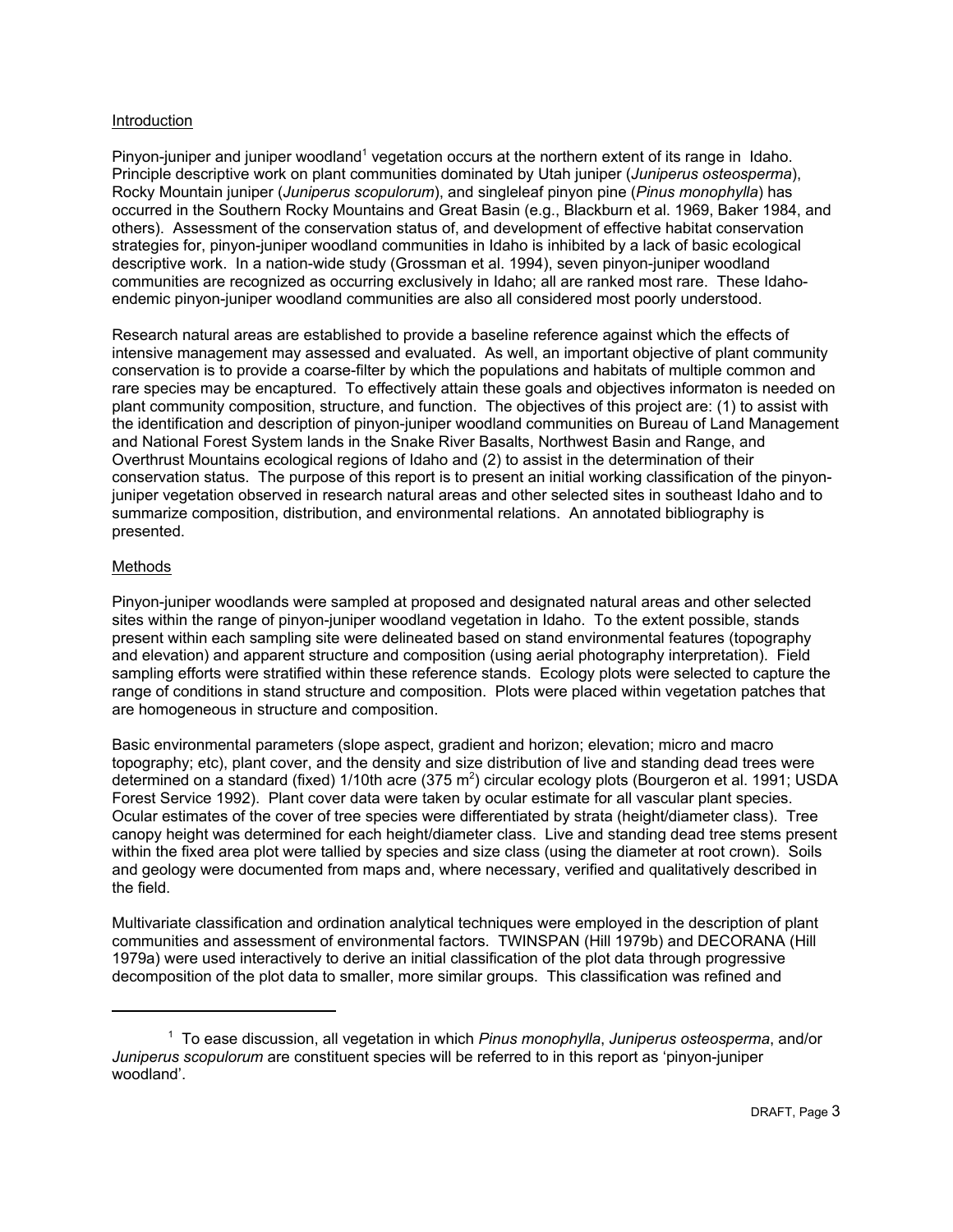environmental correlations were developed through the use of CANOCO (ter Braak 1991), again using an approach of progressive decomposition. Data analysis was aided through the use of ECOAID (Smith 1993), a data manipulation and summary package.

#### Results and Plant Community Characterizations

Pinyon-juniper woodland sites visited during the 1995 and 1996 field seasons are listed in Table 1 and shown in Figure 1. All formally designated natural areas on Burley Resource Area and National Forest System known to encompass stands of pinyon-juniper woodland were visited. Previously un-recognized pinyon-juniper woodlands were visited at Burton Canyon RNA. Sampling also occurred at four sites which occur throughout the range of *Pinus monophylla* (in Idaho), including City of Rocks RNA, Jim Sage Canyon RNA, Pine Knob, and Slide Canyon. The biological and physical characteristics and protection and stewardship status of these sites is summarized in Appendix 3.

Plot locations and sampling sites are shown in Figures 2 - 13. At some natural areas the area identified for potential pinyon-juniper woodland sampling extended beyond the designated boundary (indicated by a broken line in Figures 2 - 13).

Pinyon-juniper vegetation observed in this study is classified on the basis of perceived natural potential. Three series are recognized: *Pinus monophylla*, *Juniperus scopulorum*, *Juniperus osteosperma*, and *Cercocarpus ledifolius* on the basis of perceived potential for dominance and relative tolerance of environmental stress. The twenty-three plant associations identified within these series are listed in Table 2.

The *Pinus monophylla*, *Juniperus scopulorum*, *Juniperus osteosperma* and *Cercocarpus ledifolius* series occur on an apparent environmental gradient of moisture availability and temperature. This environmental gradient is reflected in differences in elevation, substrate characteristics and parent materials, and slope aspect and exposure. Tables 3 - 12 provide summaries of physical environmental setting of each plant association. Following is are descriptions of the floristic and environmental relationships of the associations. In this discussion the information in Tables 3 - 12 will be referenced repeatedly, for the sake of brevity, however, the tables will not be continually cited.

## *Cercocarpus ledifolius* Series

*Cercocarpus ledifolius* occurs over a wide range of environmental conditions within the study area. *Cercocarpus ledifolius*-dominated vegetation was sampled only in association with the occurrence of *Pinus monophylla*, *Juniperus scopulorum*, or *Juniperus osteosperma*. *Cercocarpus ledifolius* is apparently seral to *Pinus monophylla* and *Juniperus scopulorum*. The successional and environmental relationships of *Cercocarpus ledifolius* and *Juniperus osteosperma* are less clear. *Juniperus osteosperma* was not observed reproducing successfully in the understory of *Cercocarpus ledifolius* as were *Pinus monophylla* and *Juniperus scopulorum*.

Data for a limited number of plots which represent late-seral *Cercocarpus ledifolius* woodland were collect at Burton Canyon. These samples are classified as *Cercocarpus ledifolius*/*Symphoricarpos oreophilus*/*Agropyron spicatum*. This plant association is compositionally and environmentally similar to plant associations described here as *Pinus monophylla*-*Cercocarpus ledifolius*/*Holodiscus dumosus*/*Elymus cinereus*, *Juniperus scopulorum*-*Cercocarpus ledifolius*/*Symphoricarpos oreophilus*/*Agropyron spicatum*, and *Juniperus osteosperma*-*Cercocarpus ledifolius*/*Symphoricarpos oreophilus*/*Agropyron spicatum*. Late-seral *Cercocarpus ledifolius*-dominated woodland was also observed in ridgetop positions on north-facing aspects at City of Rocks. Additional work is needed in these *Cercocarpus ledifolius*-dominated plant communities.

*Juniperus scopulorum* Series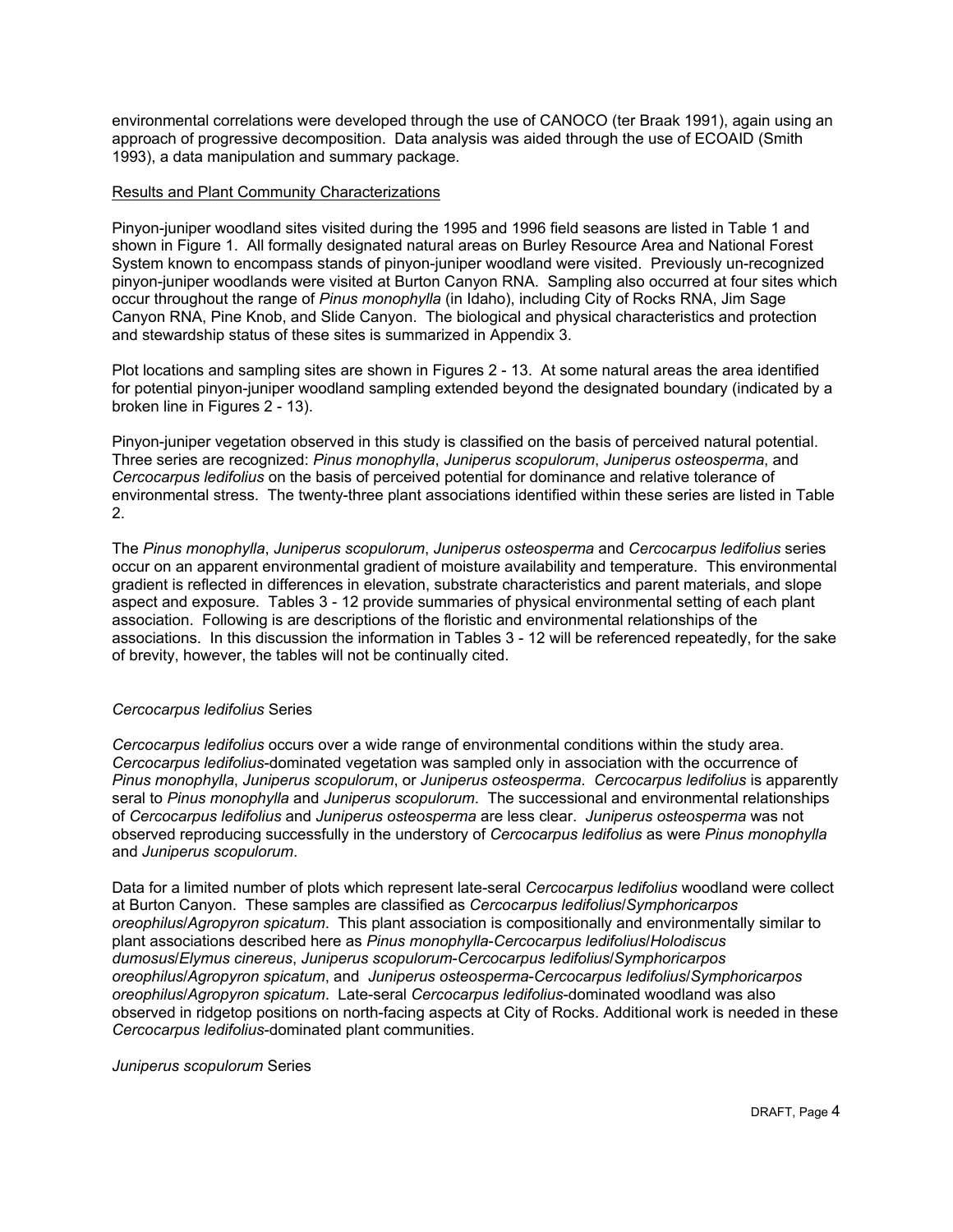Upland *Juniperus scopulorum*-dominated woodlands occur on the Wapi Flow, within the Snake River Plain; south, on lower-slope positions, in the Goose Creek drainage; and east, with increasing extent, on lower- and upper-slope positions, in the Bannock, Portneuf, and Wasatch ranges and on basalt flows of the Portneuf River valley of southeast Idaho.

*Juniperus scopulorum*-dominated woodlands were sampled at relatively few sites. The plant associations identified here typically have a relatively narrow distribution among the sites sampled. These data may not represent the ecological variability of *Juniperus scopulorum*-dominated woodlands within the study area. *Juniperus scopulorum* plant communities observed range from dense woodlands of the northern Wasatch Range which posses high understory cover of mountain shrub species and are characterized by the co-dominance of *Cercocarpus ledifolius*; to very open, sparsely vegetated woodlands of the Wapi Flow, on the southern end of the Great Rift system.

*Juniperus scopulorum*-dominated woodlands occur with a bi-modal elevational distribution. Stands were sampled at both the highest and the lowest elevations. Stands are often associated with bedrock outcrops. Bedrock may serve an ameliorative function, by reducing evaporative soil moisture loss and dampening soil temperature extremes, in an otherwise hot, dry upland rooting environment. Rock structures may also serve to funnel and encatch precipitation run-off.

## *Juniperus scopulorum*-*Cercocarpus ledifolius*/*Symphoricarpos oreophilus*/*Agropyron spicatum*

Distribution: *Juniperus scopulorum*-*Cercocarpus ledifolius*/*Symphoricarpos oreophilus*/*Agropyron spicatum* was sampled on several plots located at one site, Burton Canyon, on the northern end of the Wasatch Range. Based on cursory reconnaissance, the association is expected to be extensive in the vicinity and may occur south in the Wasatch Range and east toward the Salt River Range.

Vegetation: This vegetation is an open (extremely xeromorphic) evergreen woodland (Federal Geographic Data Committee [FGDC] 1996). *Juniperus scopulorum* and *Cercocarpus ledifolius* are co-dominant; the later species usually being the more abundant. *Symphoricarpos oreophilus* is present and may be abundant. *Berberis repens* is often well represented. *Acer grandidentatum* and *Amelanchier utahensis* are common, but not consistently present. The herbaceous understory is diverse. *Balsamhoriza sagittata* and *Agropyron spicatum* are well represented to abundant.

Environment: This association was observed on mixed miogeosynclinal substrates. It is often associated with bedrock outcrops, but not consistently. It is located within the upper drainages of low, mountainous terrain, on mid- and lower-slope positions with southwesterly aspects.

#### *Juniperus scopulorum*/*Artemisia tridentata vaseyana*-*Symphoricarpos oreophilus*/*Elymus cinereus*

Distribution: *Juniperus scopulorum*/*Artemisia tridentata vaseyana*-*Symphoricarpos oreophilus*/*Elymus cinereus* was sampled on four plots located at one site, West Fork Mink Creek RNA, within the Bannock Range. The association is expected to occur in similar habitats in the Bannock and Portneuf ranges and may be present east.

Vegetation: The vegetation is (microphyllus) evergreen shrubland. The average cover of trees is < 25 % and less then the average sum of shrub, herb, and grass cover (FGDC 1996). Mid-seral occurrences were sampled; represented by the adventitious establishment of *Juniperus scopulorum* within *Artemisia tridentata vaseyana*, *Amelanchier utahensis* and *Symphoricarpos oreophilus* co-dominated shrubland. *Berberis repens* is often well represented, but not consistently. A rich assemblage of mesic forbs are present, characterized by *Agastache urticifolia* and *Eriogonum heracleoides*. *Elymus cinereus* is well represented to abundant.

Environment: This association was sampled on mixed carbonate substrates. *Juniperus scopulorum*/*Artemisia tridentata vaseyana*-*Symphoricarpos oreophilus*/*Elymus cinereus* occurs on the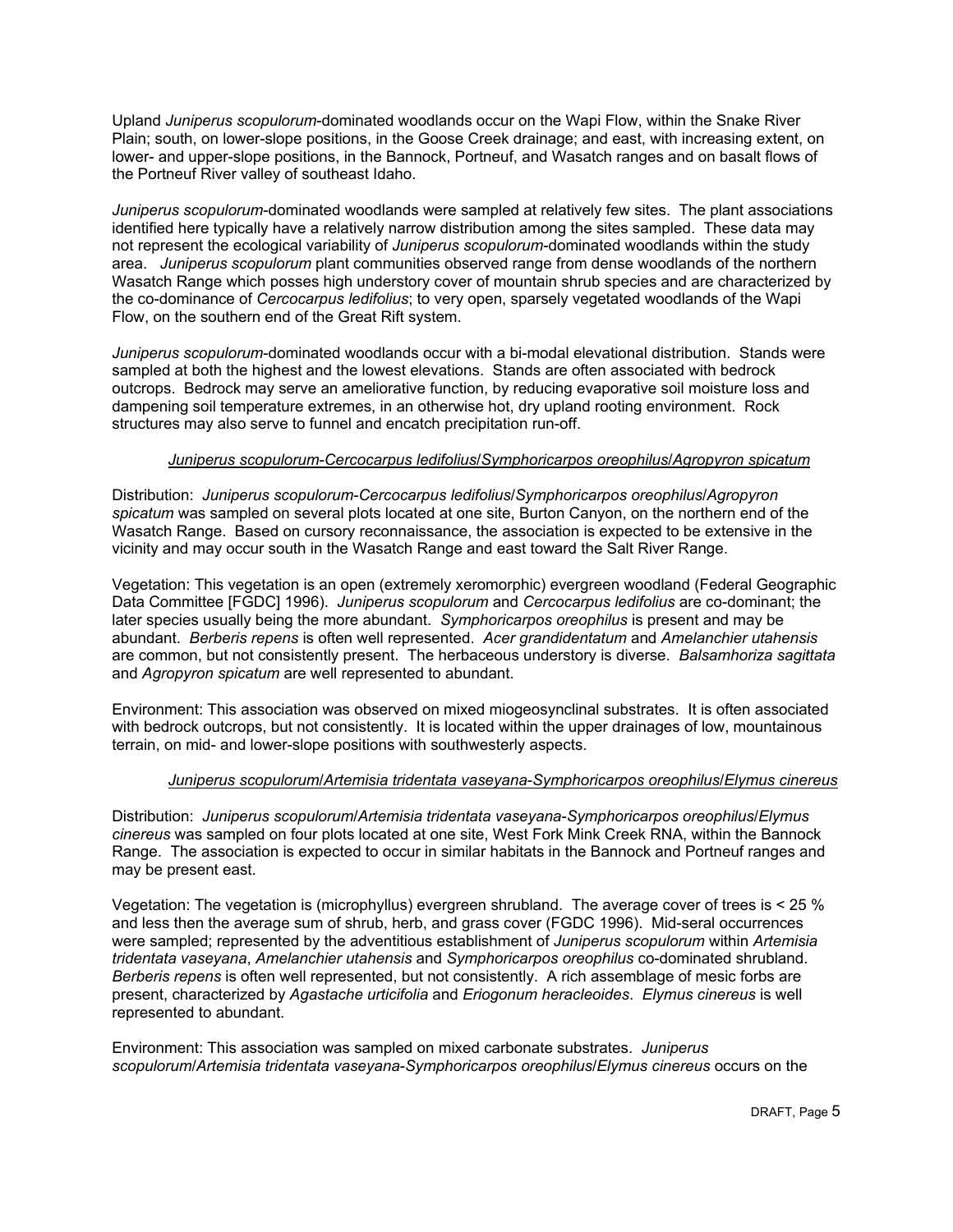upper slopes of low, mountainous terrain, within concave draws in mid- and lower-slope microtopographical positions, often at the toe of rock outcrop or talus formations.

## *Juniperus scopulorum*/*Artemisia tridentata wyomingensis*-*Chamaebatiaria millifolium*

Distribution: *Juniperus scopulorum*/*Artemisia tridentata wyomingensis*-*Chamaebatiaria millifolium* was only observed on the Wapi Flow. All of the data for this plant association were collected in the vicinity of Sand Kipuka RNA, on the southern end of the Wapi Flow. The community was also observed in the vicinity of Big Juniper Kipuka, on the northern end of the Wapi Flow. Similar vegetation may occur on mafic volcanic flow substrates on the Snake River Plain and in the Portneuf Valley.

Vegetation: The vegetation is characterized by an open woodland structure of (typically) large diameter, broad, limby *Juniperus scopulorum*. Shrub understory is patchy and dense in association with multiple medium sized fissures to highly fractured basalt. Shrubs include *Chamaebatiaria millifolium*, *Artemisia tridentata wyomingensis*, *Purshia tridentata*, and *Philadelphus lewisii*. *Poa secunda* is common. Understory regeneration of *Juniperus scopulorum* is usually present in a range of age and size classes.

Environment: *Juniperus scopulorum*/*Artemisia tridentata wyomingensis*-*Chamaebatiaria millifolium* occurs on mafic volcanic flow substrates. The sites are highly fractured, undulating basalt basins of collapsed lava tubes. The community tends to occur on northeast and easterly aspects, adjacent to (downslope of) *Juniperus scopulorum*/*Holodiscus dumosus* on lava and *Juniperus scopulorum*/*Artemisia tridentata wyomingensis* at the contact of lava and kipuka sand.

## *Juniperus scopulorum*/*Holodiscus dumosus*

Distribution: *Juniperus scopulorum*/*Holodiscus dumosus* was only observed on the Wapi Flow. The community was sampled at both the northern and southern end of the flow. Similar vegetation may occur on mafic volcanic flow substrates on the Snake River Plain.

Vegetation: This is sparse (needle-leaved or microphyllous) evergreen dwarf-shrubland (FGDC 1996) vegetation. *Juniperus scopulorum* density is low and the tree canopy is very open. Many sites sampled on the northern Wapi Flow are early-seral. This vegetation is developing in the vicinity of Pillar Butte, north of Big Juniper Kipuka, through primary succession. Stands in the south are characterized by low growing, wind trained *Juniperus scopulorum*. *Holodiscus dumosus* is typically associated with few, large fissures on these sites. *Haplopappus nanus* is often well represented and occurs with *Penstemon deustus* on multiple fine crevices. Moss and lichen are usually abundant. *Poa secunda* is often growing in thick moss/leaf litter mats which occur in the understory of *Juniperus scopulorum*.

Environment: *Juniperus scopulorum*/*Holodiscus dumosus* occurs on mafic volcanic flow substrates. The sites are of convex micro-topography, dry, and well drained. The plant association is usually located on south and southeast aspects on the crest of lava pressure ridges. Few large tension fissures are present with many to numerous small crevices. *Juniperus scopulorum*/*Haplopappus nanus* and *Juniperus scopulorum*/*Artemisia tridentata wyomingensis*-*Chamaebatiaria millifolium* are adjacent, respectively, on sites with fewer large fissures and highly fractured basalt.

## *Juniperus scopulorum*/*Haplopappus nanus*

Distribution: *Juniperus scopulorum*/*Haplopappus nanus* was only observed on the Wapi Flow. The community was sampled at both the northern and southern end of the flow. Similar vegetation may occur on mafic volcanic flow substrates on the Snake River Plain.

Vegetation: This is (needle-leaved or microphyllous) evergreen dwarf-shrubland vegetation. The average cover of trees is less then the average sum of shrub, herb, and grass cover (FGDC 1996). *Juniperus scopulorum*/*Haplopappus nanus* is structurally intermediate to *Juniperus scopulorum*/*Holodiscus dumosus*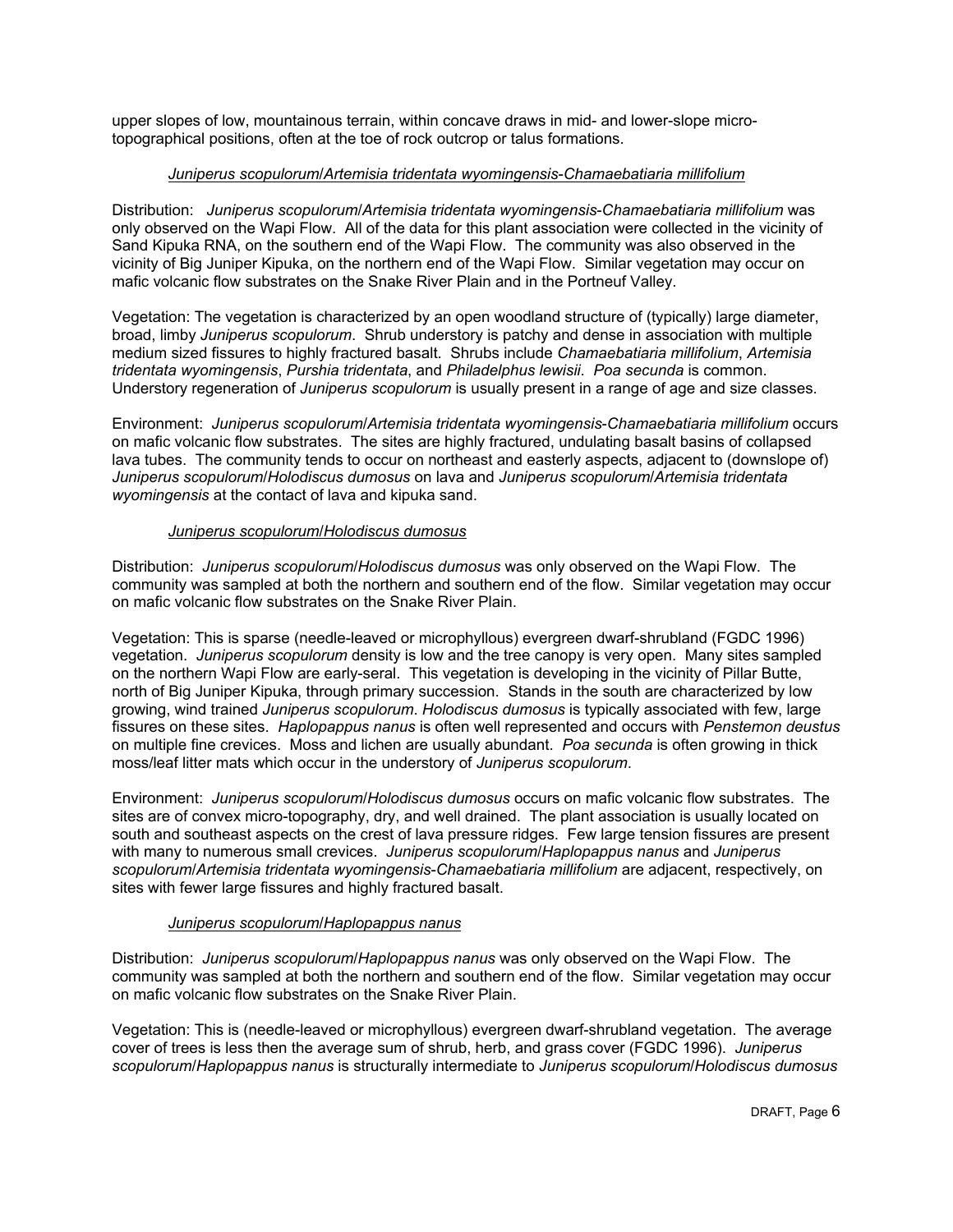and *Juniperus scopulorum*/*Artemisia tridentata wyomingensis*-*Chamaebatiaria millifolium*. *Juniperus scopulorum* tree density is low, canopy cover is low. *Haplopappus nanus*, *Leptodactylon pungens* and *Penstemon deustus* are common, though typically not well represented. Mosses and lichens are usually abundant. As described for *Juniperus scopulorum*/*Holodiscus dumosus*, early-seral occurrences of this association are on the northern end of the Wapi Flow; late-seral occurrences, the southern.

Environment: *Juniperus scopulorum*/*Haplopappus nanus* occurs on mafic volcanic flow substrates. The sites are variable in configuration and slope position. This plant association typically occurs on basalt surfaces with multiple medium to fine fissures; rather than with large crevices or highly fractured basalt. These relative flat, smooth bedrock substrates occur on both pressure ridgelines and within basins formed through the collapse of lava tubes. *Juniperus scopulorum*/*Holodiscus dumosus* and *Juniperus scopulorum*/*Artemisia tridentata wyomingensis*-*Chamaebatiaria millifolium* are adjacent communities.

#### *Juniperus scopulorum*/*Artemisia tridentata wyomingensis*

Distribution: *Juniperus scopulorum*/*Artemisia tridentata wyomingensis* was sampled within Sand Kipuka on two plots. The association is common on the Wapi Flow where wind-deposited sand has the capability to support *Juniperus scopulorum*. Similar vegetation likely occurs northeast of the Wapi Flow, within the Snake River Plain (The Nature Conservancy et al. 1987).

Vegetation: This is (microphyllus) evergreen shrubland vegetation. The average cover of trees is less then the average sum of shrub, herb, and grass cover (FGDC 1996). Mid-seral occurrences were sampled, represented by the adventitious establishment of *Juniperus scopulorum* within, otherwise, *Artemisia tridentata wyomingensis*-dominated shrubland. *Juniperus scopulorum* density is low, tree canopy cover is low. *Artemisia tridentata wyomingensis* is well represented with *Chrysothamnus viscidiflorus*. *Opuntia polyacantha* is common. *Elymus flavescens* is characteristically well represented.

Environment: This plant association occurs on stabilized, wind-blown sand deposits within mafic volcanic flow formations on basin bottom and toe-slope positions immediately adjacent basalt bedrock.

## *Pinus monophylla* Series

*Pinus monophylla* is known in Idaho from the Albion, Jim Sage, and Black Pine Mountains. Stands were sampled at four sites within the extent of its range in Idaho. *Pinus monophylla* is co-dominant in this woodland vegetation with *Cercocarpus ledifolius* and *Juniperus osteosperma.* Plant communities range in character from open, savanna-like woodlands with an open grassy understory to dense stands with abundant, continuous shrub cover. *Pinus monophylla* woodlands are located in upslope positions on the spur ridges of moderately high mountainous terrain.

## *Pinus monophylla-Cercocarpus ledifolius/Holodiscus dumosus/Elymus cinereus*

Distribution: *Pinus monophylla-Cercocarpus ledifolius/Holodiscus dumosus/Elymus cinereus* was sampled as City of Rocks RNA, on the southern end of the Albion Range. The association is well represented at this location but has not been observed elsewhere.

Vegetation: This plant association is (rounded crowned temperate or subpolar needle-leaved) evergreen forest (FGDC 1996). *Pinus monophylla* and *Cercocarpus ledifolius* are co-dominant, the later usually being the most abundant. *Juniperus scopulorum* is common, but rarely abundant. The understory is characterized by abundant cover of mountain shrub species (in order of importance): *Holodiscus dumosus*, *Berberis repens*, and *Symphoricarpos oreophilus*. *Artemisia tridentata vaseyana* and *Ribes cereum* are often present, but not abundant. Few understory herbaceous species occur in these forest/woodlands. *Elymus cinereus* is consistently present but only common.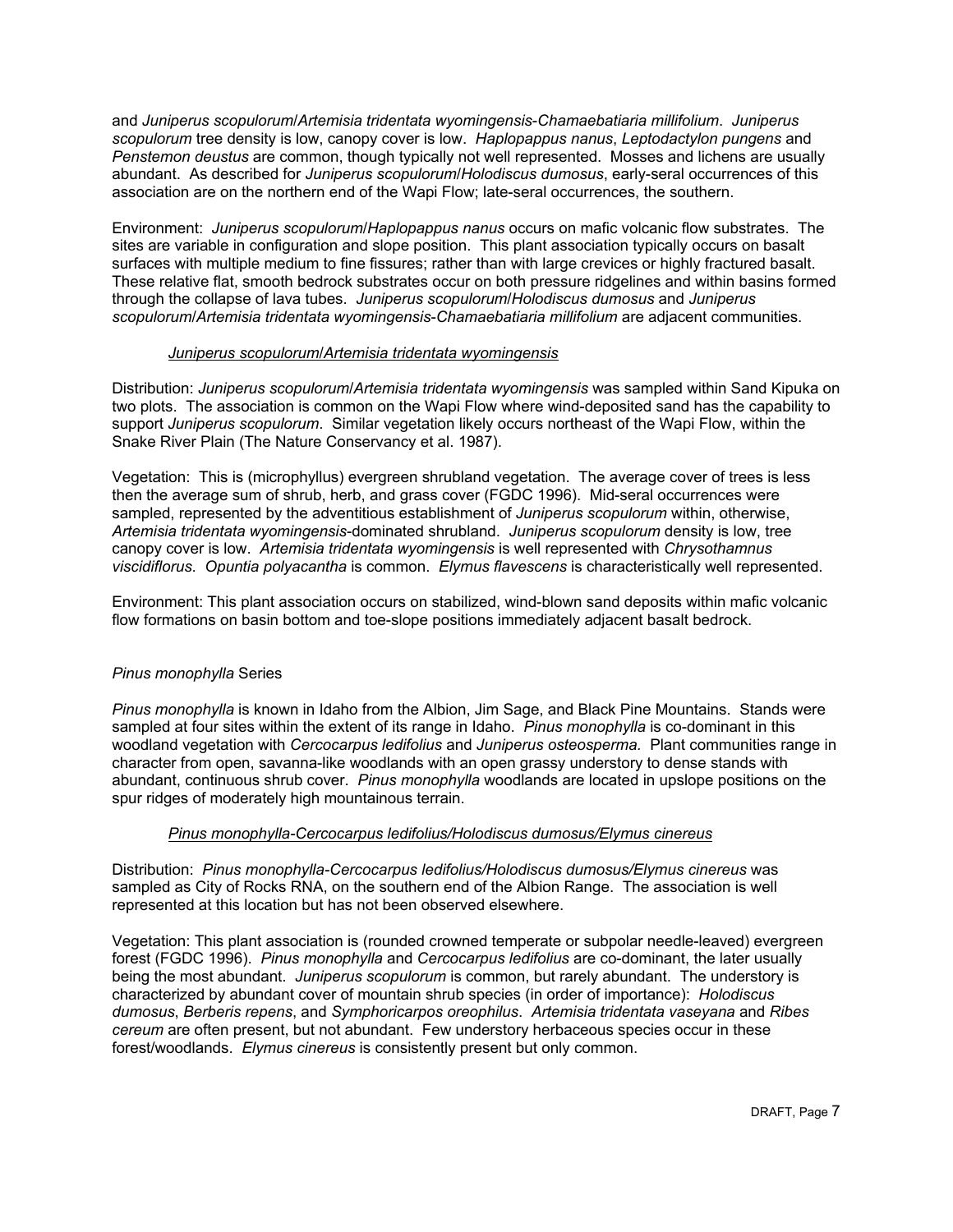Environment: *Pinus monophylla-Cercocarpus ledifolius/Holodiscus dumosus/Elymus cinereus* is only observed on granitic substrates within the Albion Mountains. The plant association occurs on lower ridge spurs of moderately high elevation mountainous terrain in upper-slope positions on relatively dry, steep, convex north- to east- to south-facing slopes. The soil surface is usually bouldery. Stands sampled show moderate to high woody fuel accumulations.

## *Pinus monophylla-Cercocarpus ledifolius/Symphoricarpos oreophilus-Berberis repens/Agropyron spicatum*

Distribution: *Pinus monophylla-Cercocarpus ledifolius/Symphoricarpos oreophilus-Berberis repens/Agropyron spicatum* was observed in the west-central and southern Albion Mountains. The association is expected to have at least a moderately extensive distribution within the range of *Pinus monophylla*, but this has not been determined.

Vegetation: This is (rounded crowned temperate or subpolar needle-leaved) evergreen forest vegetation (by the standard of FGDC 1996). Early- to mid-seral occurrences were sampled. In these conditions *Cercocarpus ledifolius* is dominant in the overstory. *Pinus monophylla* is often present in the overstory and is consistently present in the understory. The understory shrub structure is similar to that *Pinus monophylla-Cercocarpus ledifolius/Holodiscus dumosus/Elymus cinereus*. Mountain shrub species are consistently well represented to abundant, including: *Berberis repens*, and *Symphoricarpos oreophilus*. *Artemisia tridentata vaseyana* and *Ribes cereum* are often present, but usually with low cover. *Holodiscus dumosus* is usually not present. A good number of herbaceous species may be present. Grass species are well represented. *Agropyron spicatum* and *Leucopoa kingii* are common and relatively consistent.

Environment: The plant association is observed on both carbonate and granitic substrates. Sites are located on lower ridge spurs of moderately high elevation mountainous terrain in mid- and upper-slope positions on relatively dry, steep, convex east- to south- to west-facing slopes. Fuels are characteristically fine herbaceous materials with some dead stemwood. *Pinus monophylla-Cercocarpus ledifolius/Symphoricarpos oreophilus-Berberis repens/Agropyron spicatum* is adjacent to *Pinus monophylla-Cercocarpus ledifolius/Holodiscus dumosus/Elymus cinereus*, on more southwesterly aspects and is often upslope of *Pinus monophylla-Cercocarpus ledifolius/Poa secunda*.

## *Pinus monophylla-Cercocarpus ledifolius/Poa secunda*

Distribution: *Pinus monophylla-Cercocarpus ledifolius/Poa secunda* was observed on eighteen plots located in the west-central and southern Albion Mountains, at Slide Canyon and City of Rocks, respectively. The association is expected to have at least a moderately extensive distribution within the range of *Pinus monophylla*, but this has not been determined.

Vegetation: This vegetation is classified by current FGDC (1996) standards as rounded-crowned temperate or subpolar needle-leaved evergreen woodland. In stands sampled *Pinus monophylla* and *Cercocarpus ledifolius* are co-dominant in often nearly equal proportions. *Symphoricarpos oreophilus* and *Artemisia tridentata vaseyana* are often present and may be well represented. *Poa secunda* is consistently well represented. *Bromus tectorum* is usually abundant.

Environment: The plant association is observed on both carbonate and granitic substrates. Sites are located on lower ridge spurs of moderately high elevation mountainous terrain in mid- and upper-slope positions on relatively dry, moderately sloped, undulating south-facing slopes. The soil surface is rocky. Fuels on sites sampled were fine herbaceous materials with some dead stemwood.

## *Pinus monophylla-Juniperus osteosperma/Artemisia tridentata vaseyana/Agropyron spicatum*

Distribution: *Pinus monophylla-Juniperus osteosperma/Artemisia tridentata vaseyana/Agropyron spicatum* was sampled on nine plots located in the Jim Sage Mountains and in the northwestern and west-central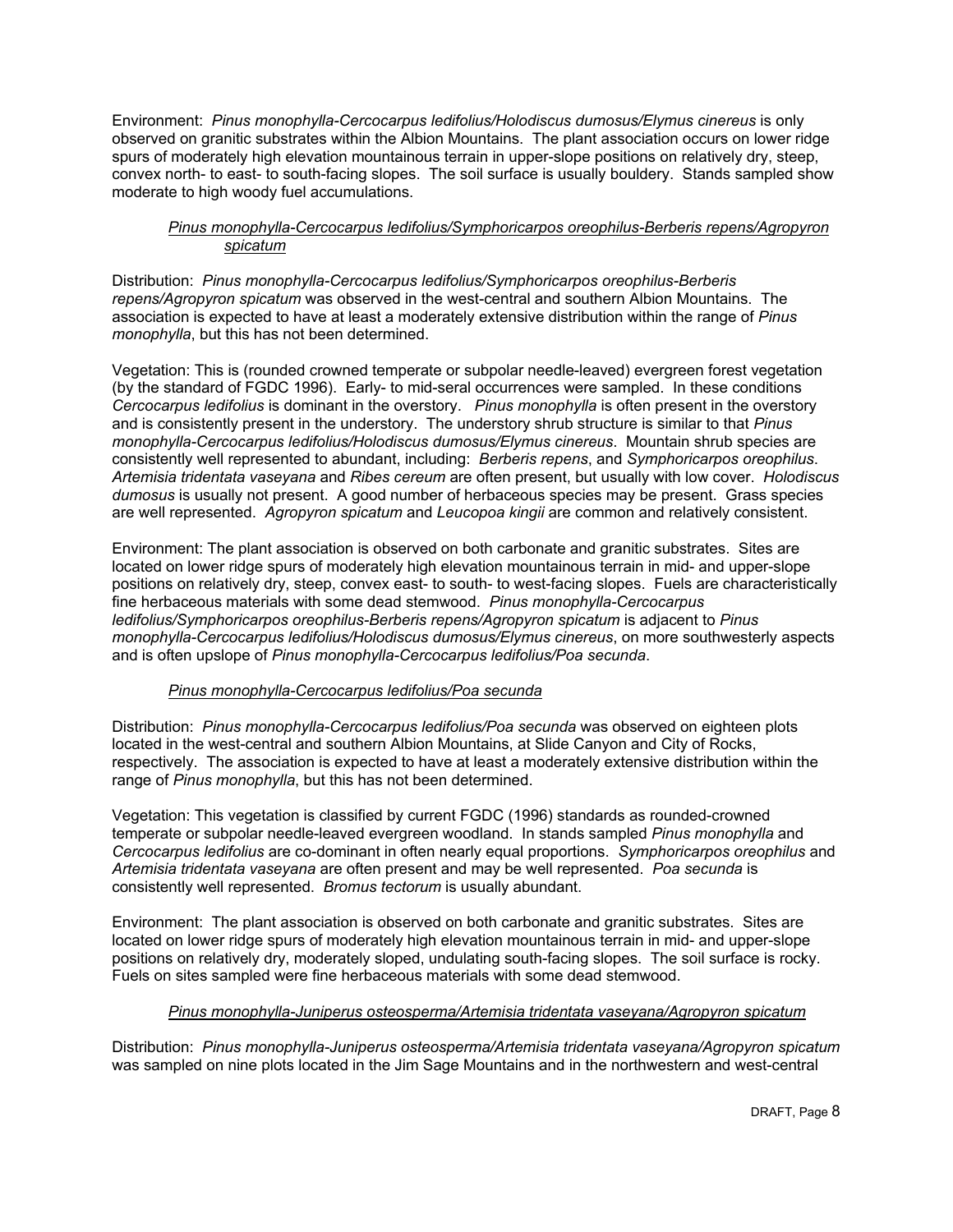Albion Mountains, at Jim Sage Canyon, Pine Knob, and Slide Canyon, respectively.

Vegetation: This vegetation is rounded-crowned temperate or subpolar needle-leaved evergreen woodland (using FGDC [1996] standards). *Pinus monophylla* and *Juniperus osteosperma* are codominant often with nearly equal cover. Stands are open, with a mix a medium to large sized mature trees and seedling, sapling and pole sized regeneration. *Artemisia tridentata vaseyana* is well represented in the relatively sparse shrub layer. *Agropyron spicatum* is consistently well represented; *Poa secunda* is present.

Environment: *Pinus monophylla-Juniperus osteosperma/Artemisia tridentata vaseyana/Agropyron spicatum* occurs on carbonate, felsic pyroclastic, and sandstone substrates. The plant association is located on lower and upper ridge spurs of mountainous terrain in ridgetop and upper-slope microtopographical positions. Moderately steep slopes are undulating are north to northwest and east to southeast facing.

## *Pinus monophylla-Juniperus osteosperma/Agropyron spicatum*

Distribution: *Pinus monophylla-Juniperus osteosperma/Agropyron spicatum* was only observed in the Jim Sage Mountains, at Jim Sage Canyon RNA. Data was collected at seven plots.

Vegetation: The vegetation is an (rounded-crowned temperate or subpolar needle-leaved) evergreen woodland (FGDC 1996). *Juniperus osteosperma* is the dominant tree species in the early- to mid-seral occurrences observed. Medium to large sized trees occur with moderately density. *Pinus monophylla* and *Juniperus osteosperma* are present as seedling, sapling, and pole regeneration. *Agropyron spicatum* is abundant in the open, park like woodland.

Environment: *Pinus monophylla-Juniperus osteosperma/Agropyron spicatum* was only observed on felsic pyroclastic substrates. Sites are located on upper ridge spurs in mountainous terrain, on mid- to upperslope micro-topographical positions. Slopes are primarily south- and southwest-facing, straight and relatively gentle. The soil surface is stony with fine, porous, continuous herbaceous fuels.

## *Pinus monophylla-Juniperus osteosperma/Artemisia arbuscula nova/Poa secunda*

Distribution: *Pinus monophylla-Juniperus osteosperma/Artemisia arbuscula nova/Poa secunda* was observed in the Jim Sage Mountains and the northwestern Albion Mountains, at Jim Sage Canyon RNA and Pine Knob, respectively. Data were collected at nine plots.

Vegetation: The vegetation is classified as rounded-crowned temperate or subpolar needle-leaved evergreen woodland (FGDC 1996). *Pinus monophylla* and *Juniperus osteosperma* are co-dominant. Stands are open and moderately dense. Pole, sapling, and seedling sized *Pinus monophylla* and *Juniperus osteosperma* regeneration occurs in the understory of large and medium size trees. Understory shrub cover is sparse. *Artemisia arbuscula arbuscula* and *Artemisia arbuscula nova* may both be present; the later species is consistently more abundant. Herbaceous cover is typically well represented; herbaceous species composition is not consistent. *Agropyron spicatum* is often present, though not abundant. *Poa secunda* is consistently well represented.

Environment: *Pinus monophylla-Juniperus osteosperma/Artemisia arbuscula nova/Poa secunda* was observed on carbonate and sandstone substrates. Sites are located on lower ridge spurs in mountainous terrain, on mid-slope micro-topographical positions. Dry east-, southeast-, south-, and southwest-facing slopes are straight and moderately gentle. The stony soil surface is with fine, porous, continuous herbaceous fuels.

## *Juniperus osteosperma* Series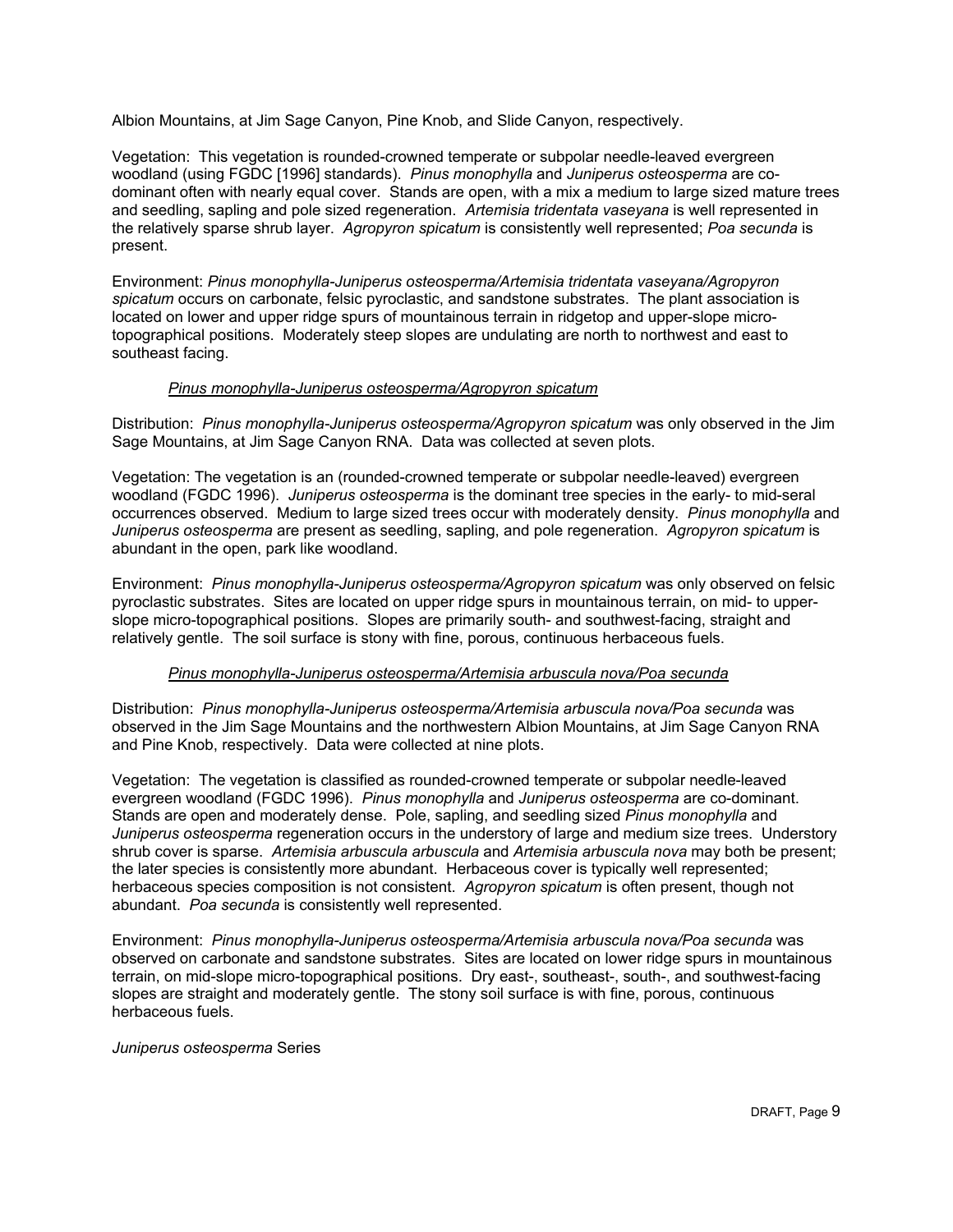*Juniperus osteosperma*-dominated woodlands occur in the South Hills, east to Malad and Banock ranges and north across the Snake River Plain to the southern end of the Lost River and Lemhi ranges. Stands were sampled at six sites within the southern portion of this distribution. Vegetation within the series ranges from open woodland to dwarf-shrubland and shrubland (almost grassland) with dispersed trees. *Juniperus osteosperma*-dominated woodlands occur on upper-slope and ridgetop positions in mesa and moderate elevation mountainous terrain. Ten plant associations are recognized.

## *Juniperus osteosperma-Cercocarpus ledifolius/Symphoricarpos oreophilus/Agropyron spicatum*

Distribution: *Juniperus osteosperma-Cercocarpus ledifolius/Symphoricarpos oreophilus/Agropyron spicatum* was observed in the north end of the Wasatch Range and in the Bannock Range. This plant association is probably more widely distributed and extensive, though it is represented here by only two plots.

## *Juniperus osteosperma/Symphoricarpos oreophilus/Agropyron spicatum*

Distribution: *Juniperus osteosperma/Symphoricarpos oreophilus/Agropyron spicatum* was observed in the South Hills, Jim Sage Mountains, and Malad Ranger. This association may be present along the southern range of *Juniperus osteosperma* in Idaho.

Vegetation: This vegetation is rounded-crowned temperate or subpolar needle-leaved evergreen woodland (FGDC 1996). An open canopy of medium and large tree *Juniperus osteosperma* typically occurs with moderate shrub cover and abundant grass cover. *Artemisia tridentata vaseyana* and *Symphoricarpos oreophilus* are characteristic shrub species. Numerous herbs are observed on *Juniperus osteosperma/Symphoricarpos oreophilus/Agropyron spicatum* sites; few with great constancy. *Lupinus* spp. and *Opuntia polyacantha* are fairly constant. *Agropyron spicatum* is usually abundant; *Poa secunda* is often present.

Environment: The plant association occurs on carbonate, felsic pyroclastic, and sandstone substrates. *Juniperus osteosperma/Symphoricarpos oreophilus/Agropyron spicatum* sites are on mesa and upper ridge spurs of moderately high mountainous or terrain on mid- to upper-slope micro-topographical positions. Southeast-, south-, and southwest-facing slopes are straight and gentle.

## *Juniperus osteosperma/Artemisia tridentata wyomingensis/Stipa comata*

Distribution: *Juniperus osteosperma/Artemisia tridentata wyomingensis/Stipa comata* was observed only in the Goose Creek drainage, adjacent Goose Creek Mesa RNA. It is expected that the plant association is more widely distributed; additional occurrences were not documented. The existing data essentially document a single stand; additional information is needed to describe the variability of this distinctive vegetation.

## *Juniperus osteosperma/Artemisia tridentata vaseyana/Festuca idahoensis*

Distribution: *Juniperus osteosperma/Artemisia tridentata vaseyana/Festuca idahoensis* was observed in the South Hills at both Trapper Creek and Goose Creek Mesa. It is expected to occur throughout the eastern edge of the South Hills, but with low areal extent.

Vegetation: This is an evergreen microphyllus shrubland. The modal abundance of trees is < 25 % cover and is less then the modal sum of shrub, herb, and grass abundance (FGDC 1996). *Juniperus osteosperma/Artemisia tridentata vaseyana/Festuca idahoensis* stands are open, with an even (and relatively high) density of medium and large sized trees. *Artemisia tridentata vaseyana* is typically well represented. *Purshia tridentata* is often present. Herbs are usually well represented; important species include *Balsamorhiza sagittata*, *Phlox hoodii*, and *Opuntia polyacantha*. *Agropyron spicatum* is often well represented. *Festuca idahoensis* is usually abundant.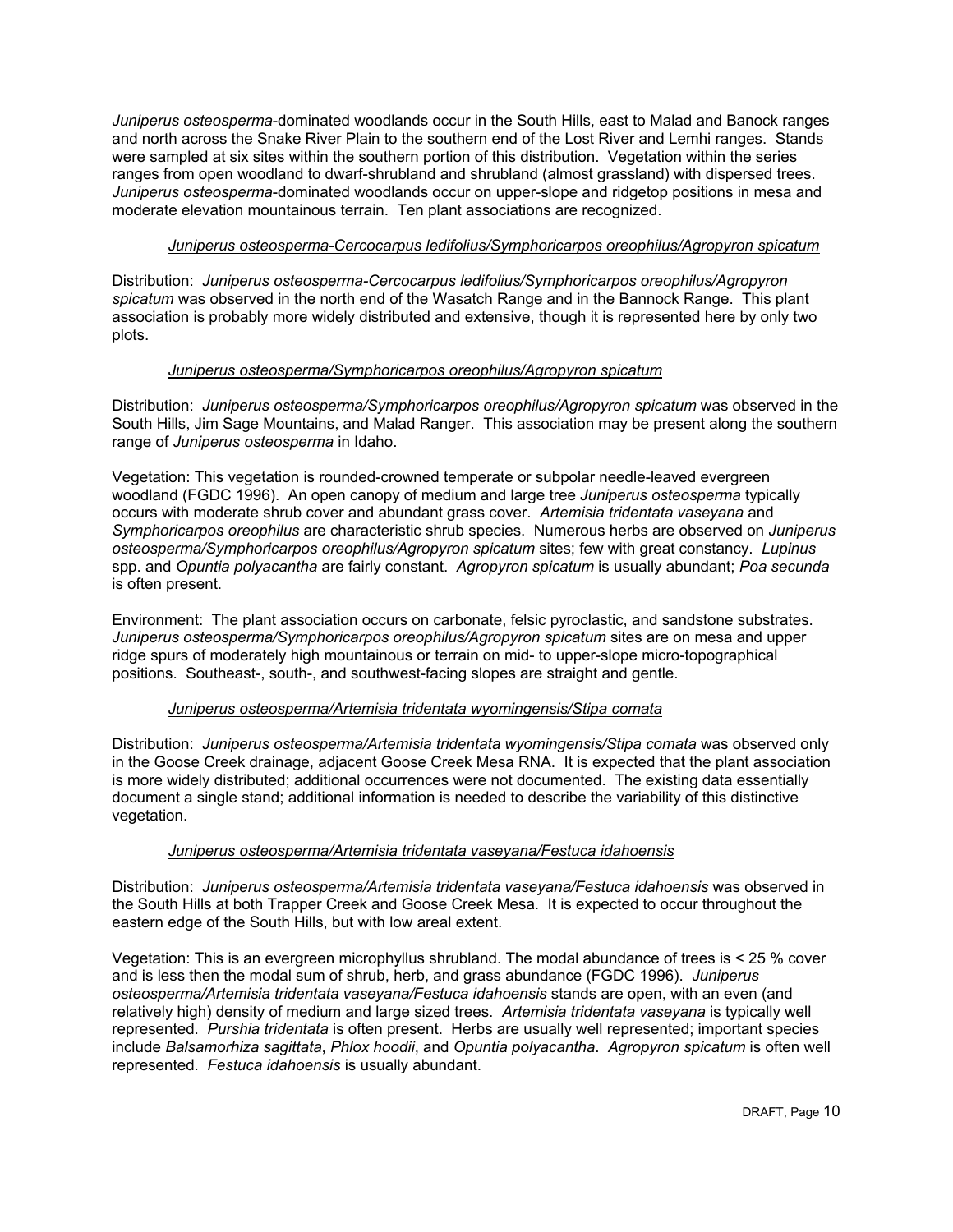Environment: The plant association was observed felsic pyroclastic and sandstone substrates. Sites are located on mesa tops and upper ridge spurs of moderately high mountainous terrain, in ridgetop and upper-slope micro-topographical positions. Northeast-facing slopes are straight and gentle.

## *Juniperus osteosperma/Artemisia tridentata vaseyana/Agropyron spicatum*

Distribution: *Juniperus osteosperma/Artemisia tridentata vaseyana/Agropyron spicatum* was observed in the southern South Hills, Malad Range, and Bannock Range. This plant association probably occurs at additional site within these geographical extremes.

Vegetation: This is a rounded-crowned temperate or subpolar needle-leaved evergreen woodland (FGDC 1996). Medium- and few large-sized *Juniperus osteosperma* contribute to a tree canopy of 20 - 50 % closure. Pole-, sapling-, and seedling-sized *Juniperus osteosperma* regeneration is moderately dense. *Artemisia tridentata vaseyana* is well represented; often with *Purshia tridentata*. Numerous herbs occur in these woodlands. *Balsamorhiza sagittata* is most constant, and often is abundant. *Agropyron spicatum* is well represented to abundant.

Environment: The plant association occurs on carbonate, felsic pyroclastic, and sandstone substrates. Sites are located on upper ridge spurs of moderately high mountainous terrain, in (ridgetop) upper- to lower-slope micro-topographical positions. Dry south- and west-facing slopes are moderately steep.

## *Juniperus osteosperma/Artemisia tridentata vaseyana/Oryzopsis hymenoides*

Distribution: *Juniperus osteosperma/Artemisia tridentata vaseyana/Oryzopsis hymenoides* was only observed at Goose Creek Mesa. The plant association is expected to occur in similar habitats within the South Hills.

Vegetation: This is a rounded-crowned temperate or subpolar needle-leaved evergreen woodland. *Juniperus osteosperma* tree canopy cover ranges from 20 - 40 %. Very large-, large-, and medium-sized trees contribute to a moderate stem density of 10 trees per acre. Relatively little pole- and seedling-sized regeneration is present. *Artemisia tridentata vaseyana* and *Purshia tridentata* are common. Relatively few herbaceous species are observed; *Leptodactylon pungens* and *Senecio multilobatus* are common and constant. *Agropyron spicatum*, *Poa secunda*, and *Oryzopsis hymenoides* are common and characteristic species. *Agropyron spicatum* is most abundant.

Environment: The plant association was observed on felsic pyroclastic and sandstone substrates. These sites are located in upper- and middle-slope micro-topographical positions within mesa terrain. Dry, southwest- and west-facing slopes are straight and steep. *Juniperus osteosperma/Artemisia tridentata vaseyana/Oryzopsis hymenoides* occurs on raveling colluvium; cobbles, stones, and gravel are abundant on the soil surface.

## *Juniperus osteosperma/Artemisia arbuscula arbuscula/Festuca idahoensis*

Distribution: *Juniperus osteosperma/Artemisia arbuscula arbuscula/Festuca idahoensis* was sampled at Goose Creek Mesa and Trapper Creek. This plant association is expected to occur throughout the South Hills.

Vegetation: This vegetation is needle-leaved or microphyllus evergreen dwarf-shrubland with needleleaved evergreen trees (FGDC 1996). *Juniperus osteosperma/Artemisia arbuscula arbuscula/Festuca idahoensis* is open woodland/dwarf-shrubland. Tree, low shrub, and grass components often occur in equal proportions. Observed very large-, large-, and medium-sized tree density was low to moderate (12 trees per acre [tpa]) relative to other *Juniperus osteosperma* associations. Understory regeneration was relatively low, with an average of 2 tpa pole-, sapling-, and seedling-sized *Juniperus osteosperma*. *Artemisia arbuscula arbuscula* is well represented and often abundant in the understory with *Purshi*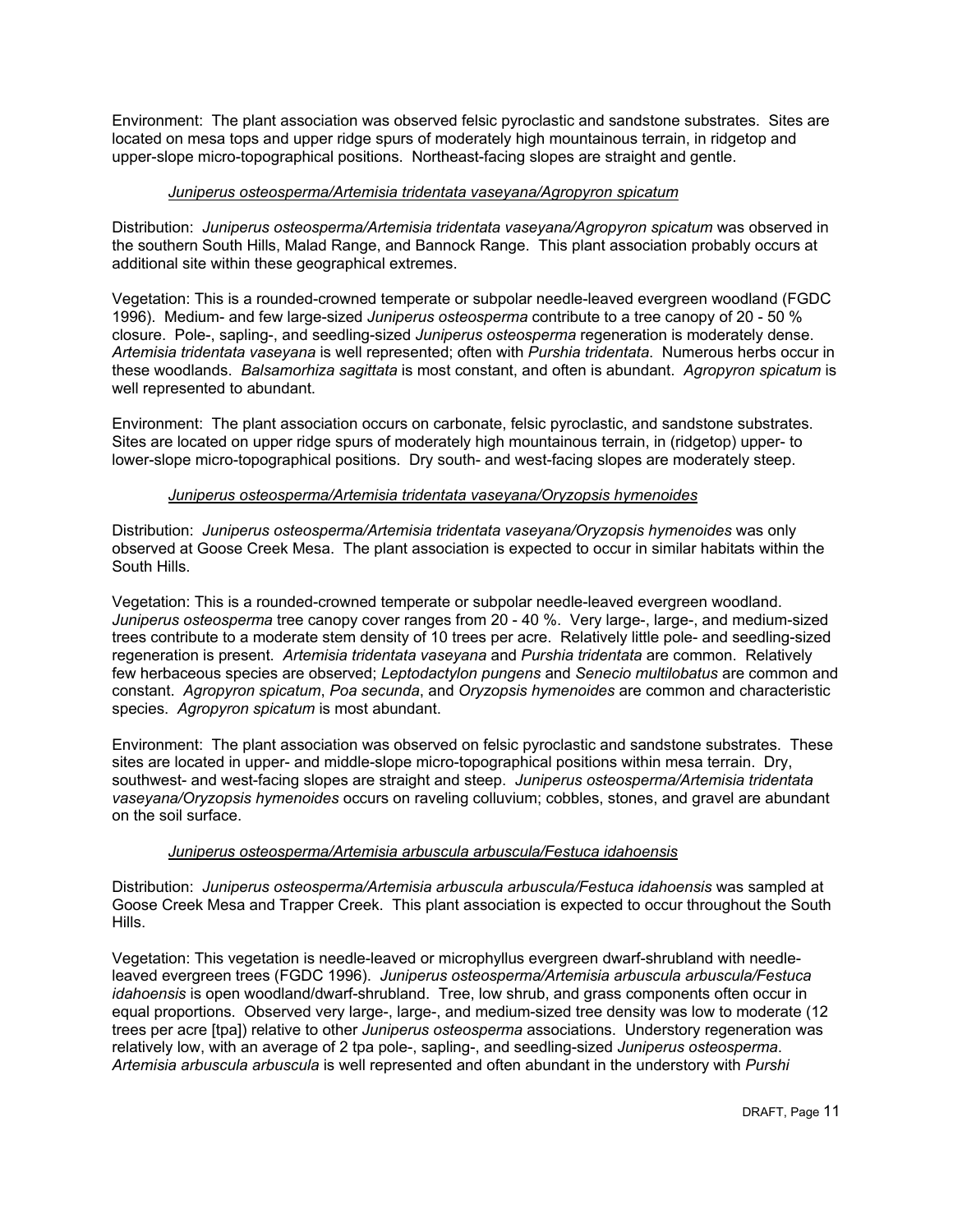*tridentata*, and *Artemisia arbuscula nova*. Numerous herbaceous species are observed; few are very constant. *Eriogonum caespitosum* and *Opuntia polyacantha* are important herbs. *Festuca idahoensis*, *Poa secunda*, and *Agropyron spicatum* are important grass species. *Festuca idahoensis* is usually well represented to abundant.

Environment: The plant association was observed primarily on felsic pyroclastic substrate, but also on sandstone. Sites are located on basalt mesa tops, in ridgetop and upper-slope positions. Dry, well drained north- and southeast-facing slopes are straight, and gentle (or flat). The soil surface is gravelly.

## *Juniperus osteosperma/Artemisia arbuscula arbuscula/Agropyron spicatum*

Distribution: *Juniperus osteosperma/Artemisia arbuscula arbuscula/Agropyron spicatum* was observed in the South Hills, Jim Sage Mountains, and Bannock Range. The association may also occur in the Cotterel Mountains, Sublett Range, and Deep Creek Mountains.

Vegetation: This is rounded-crowned temperate or subpolar needle-leaved evergreen woodland vegetation. Observed very large-, large-, and medium-sized tree density was low (9 tpa) relative to other *Juniperus osteosperma* associations. Understory regeneration is moderately high, with an average of 7 tpa pole-, sapling-, and seedling-sized *Juniperus osteosperma*. The understory is occupy by abundant low shrubs, herbs, and grasses. *Artemisia arbuscula arbuscula* is consistently well represented to abundant. *Symphoricarpos oreophilus* is usually presented but not well represented. *Balsamorhiza sagittata* is consistently present and usually well represented. *Opuntia polyacantha* is also an important herb. *Agropyron spicatum* and *Poa secunda* are both consistently present; the former being most abundant and well represented to abundant.

Environment: The association was observed felsic pyroclastic, mixed carbonate, and (primarily) sandstone substrates. Sites are located on mesa tops and upper ridge spurs of moderately high mountainous terrain, most frequently in upper-slope micro-topographical positions. Dry, southeast-, south- , and southwest-facing slopes are horizontally convex, vertically straight, and moderately gentle. *Juniperus osteosperma/Artemisia arbuscula arbuscula/Agropyron spicatum* often occurs in association with fragmented bedrock. Large rock fragments (boulders, cobbles, and stones) occupy between 15 and 45 % cover.

## *Juniperus osteosperma/Artemisia arbuscula nova/Agropyron spicatum*

Distribution: *Juniperus osteosperma/Artemisia arbuscula nova/Agropyron spicatum* was observed at in the Jim Sage Mountains and Bannock Range. This plant association is probably repeated in similar ridgetop habitats in the Cotterel Mountains, Sublett Range, and Deep Creek Mountains; but not with large, extensive occurrences.

Vegetation: This vegetation is needle-leaved or microphyllus evergreen dwarf-shrubland with needleleaved evergreen trees (FGDC 1996). *Juniperus osteosperma* large- and medium-sized trees occur with moderate density (15 tpa). Understory regeneration is relatively abundant compared to other *Juniperus osteosperma* associations with 15 tree per acre. The tree canopy is very open, low shrubs, and grasses are abundant in the understory. *Artemisia arbuscula nova* and *Artemisia arbuscula arbuscula* are both present; the former dominant and well represented to abundant. *Phlox hoodii* is a common and characteristic herb. *Agropyron spicatum* and *Poa secunda* are both consistently present. *Agropyron spicatum* is well represented to abundant.

Environment: The association was sampled primarily on felsic pyroclastic substrate, but also occurs on sandstone. Sites are located on upper ridge spurs of moderately high mountainous terrain, most frequently in upper-slope micro-topographical positions. Gentle, dry, well drained, south- and west-facing slopes are horizontally convex and vertically straight. Cobbles and stones are well represented to abundant.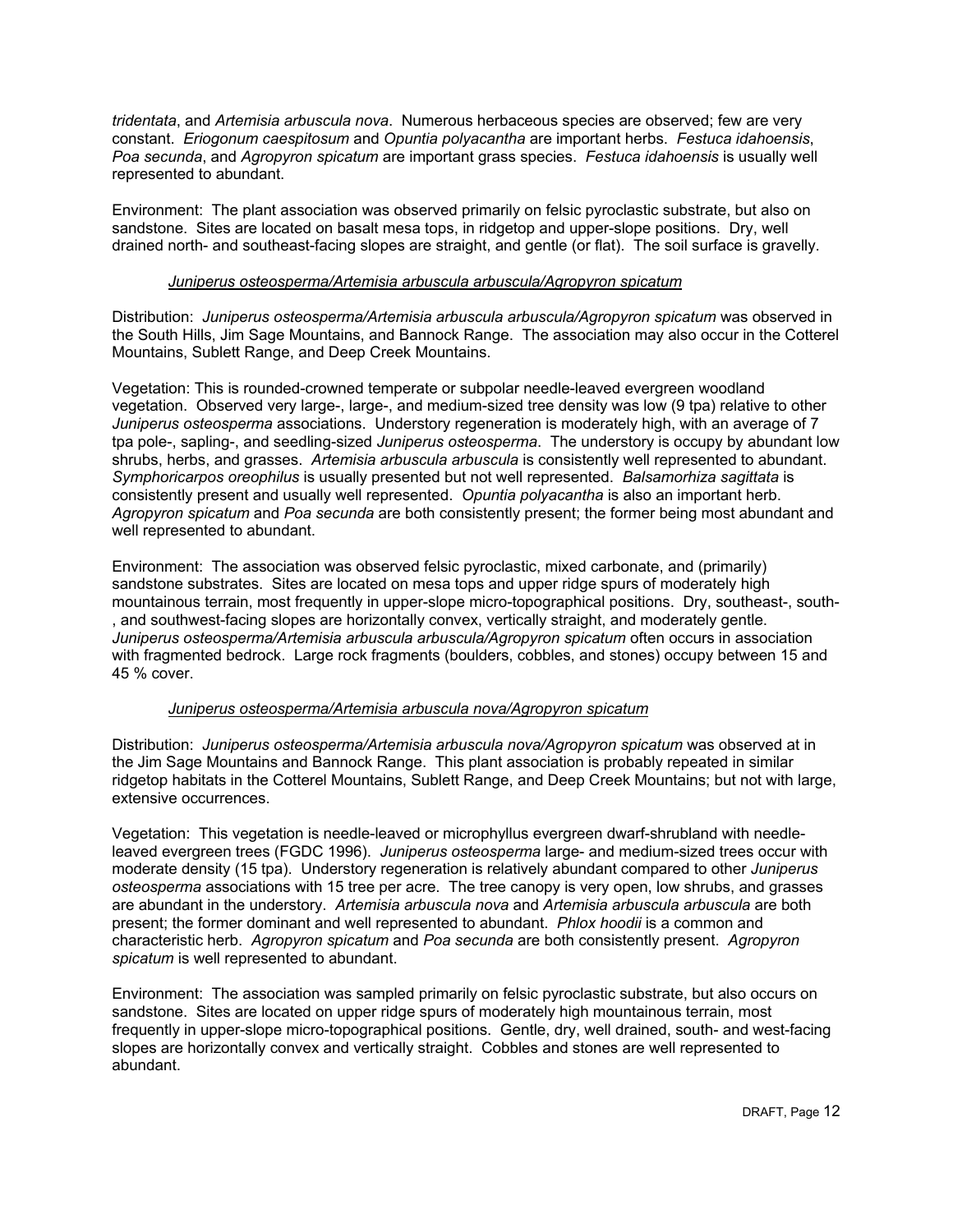## *Juniperus osteosperma/Artemisia arbuscula nova/Poa secunda*

Distribution: *Juniperus osteosperma/Artemisia arbuscula nova/Poa secunda* was observed in the South Hills. The extend of the association within the area and adjacent areas is not known.

Vegetation: This vegetation is needle-leaved or microphyllus evergreen dwarf-shrubland with needleleaved evergreen trees (FGDC 1996). *Juniperus osteosperma* canopy cover ranges from 1 - 25 %. Dwarf-shrub species are the dominant life form. *Artemisia arbuscula nova* is usually abundant; *Artemisia arbuscula arbuscula* is often present. *Eriogonum microthecum*, *Eriogonum caespitosum*, and *Balsamorhiza hookeri* are common and characteristic herbs. *Poa secunda* is consistently well represented.

Environment: *Juniperus osteosperma/Artemisia arbuscula nova/Poa secunda* was only observed on felsic pyroclastic substrates. Sites are located on mesa tops, most frequently in ridgetop micro-topographical positions. Gentle slopes occur with a range of aspects and micro-configurations. These sites are very rocky. Large- to medium-sized rock fragments (cobbles, stones, and gravel) may occupy 45 - 70 % of the surface.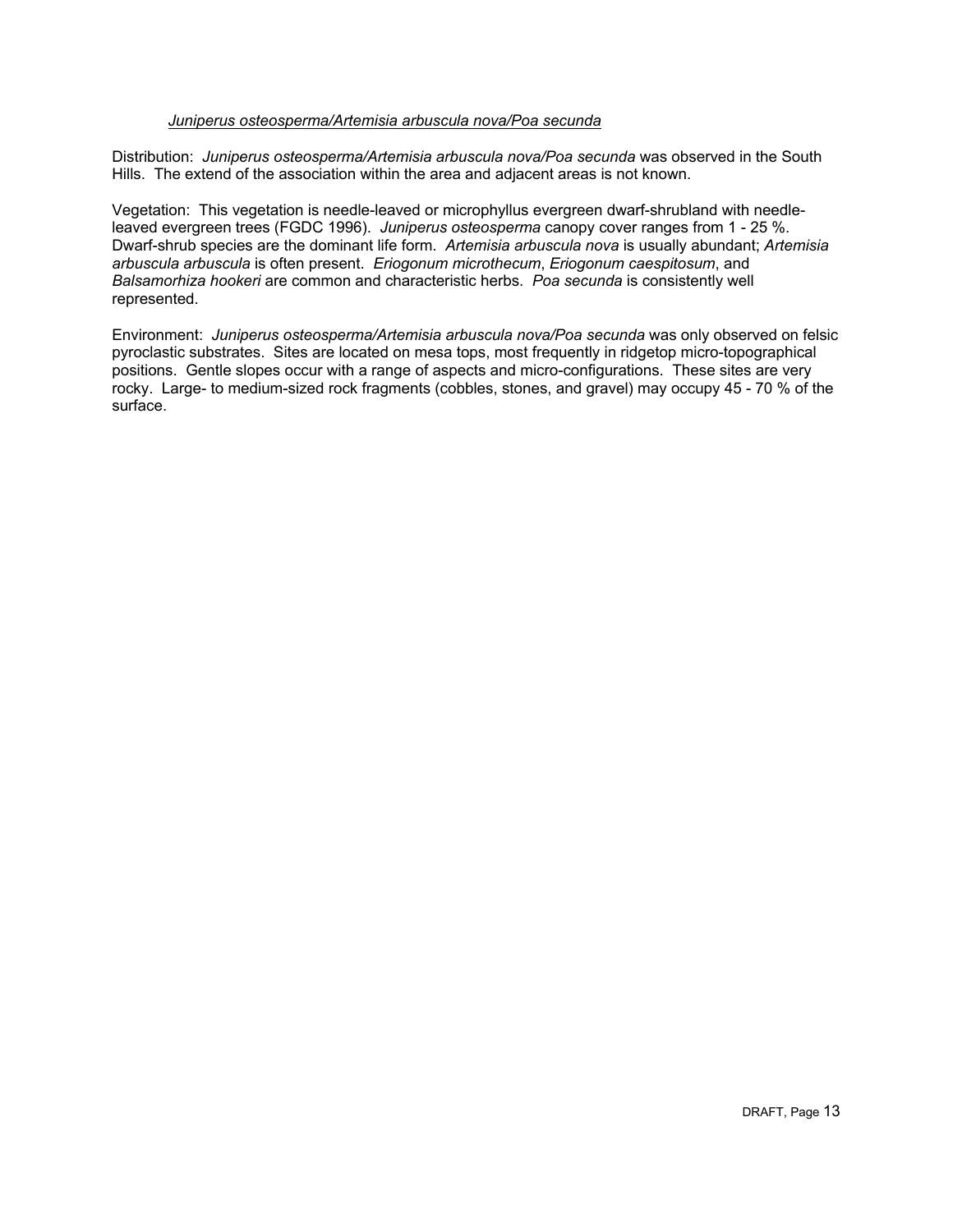#### Literature Cited

- Baker, W. L. 1984a. A preliminary classification of the natural vegetation of Colorado. The Great Basin Naturalist 44(4):647-676.
- Blackburn, W. H., P. T. Tueller and R. E. Eckert Jr. 1969. Vegetation and soils of the Churchill Canyon Watershed. Nevada Agricultural Experiment Station Bulletin R-45. Reno. 157 pp.
- Bourgeron, P. S., R. L. DeVelice, L. D. Engelking, G. Jones and E. Muldavin. 1991. WHTF site and community survey manual. Version 92B. Western Heritage Task Force, Boulder. 24 p.
- Federal Geographic Data Committee-Vegetation Subcommittee. 1996. Vegetation Classification and Information Standards. USDI, Geological Survey, Reston.
- Grossman, D. H., K. L. Goodin, and C. L. Reuss, editors. 1994. Rare plant communities of the coterminous United States - an initial survey. Prepared for the USDI Fish and Wildlife Service. The Nature Conservancy, Arlington, VA. 620 p.
- Hill, M. O. 1979a. DECORANA a FORTRAN program for detrended correspondence analysis and reciprocal averaging. Ecology and Systematics, Cornell University, Ithaca.
- Hill, M. O. 1979b. TWINSPAN a FORTRAN program for arranging multivariate data in an ordered twoway table by classification of individuals and attributes. Ecology and Systematics, Cornell University, Ithaca.
- Rust, S. K. 1996b. Natural plant communities of Idaho, a working list for the conservation of biological diversity. Idaho Conservation Data Center, Idaho Department of Fish and Game, Boise. 14 pp.
- Smith, B. G. 1993. ECOAID, a users guide. Unpublished software and guide. USDA Forest Service, Pacific Northwest Region, Portland.
- ter Braak, C. J. F. 1991. CANOCO a FORTRAN program for canonical correspondence analysis, principal components analysis, and redundancy analysis (version 3.12). IWIS-TNA, Wageningen, The Netherlands.
- USDA Forest Service. 1992. Ecosystem Inventory and Analysis Guide (7/92). Northern Region, Missoula, MT.
- USDI Bureau of Land Management. 1992. Rare plants and natural plant communities: a strategy for the future. USDI Bureau of Land Management. Washington, D. C. 60 pp.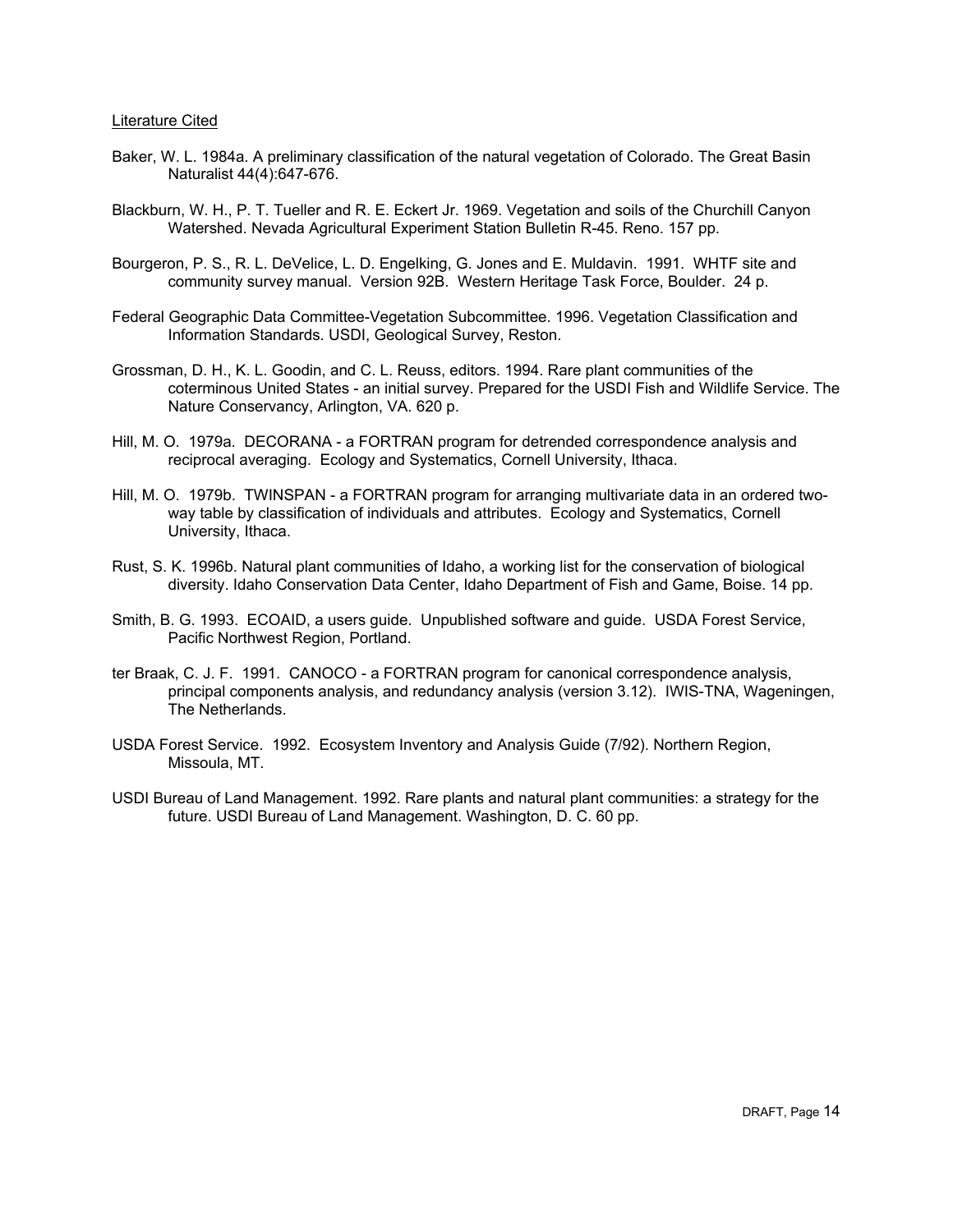#### Classification of Pinyon-Juniper Woodland Communities in Research Natural Areas of Southeastern Idaho

| Abbreviation                | <b>Scientific Name</b>                                                                              | <b>Common Name</b>                                                                              |
|-----------------------------|-----------------------------------------------------------------------------------------------------|-------------------------------------------------------------------------------------------------|
|                             | Cercocarpus ledifolius Series                                                                       |                                                                                                 |
| CELE/SYOR/BASA/AGSP         | Cercocarpus ledifolius/Balsamorhiza sagittata/Agropyron<br>spicatum                                 | curlleaf mountain mahogany/arrowleaf<br>balsamroot/bluebunch wheatgrass                         |
|                             | Juniperus osteosperma Series                                                                        |                                                                                                 |
| JUOS-CELE/SYOR/AGSP         | Juniperus osteosperma-Cercocarpus<br>ledifolius/Symphoricarpos oreophilus/Agropyron spicatum        | Utah juniper-curlleaf mountain<br>mahogany/mountain<br>snowberry/bluebunch wheatgrass           |
| JUOS/SYOR/AGSP              | Juniperus osteosperma/Symphoricarpos<br>oreophilus/Agropyron spicatum                               | Utah juniper/mountain<br>snowberry/bluebunch wheatgrass                                         |
| <b>JUOS/ARTRW/STCO</b>      | Juniperus osteosperma/Artemisia tridentata<br>wyomingensis/Stipa comata                             | Utah juniper/Wyoming big<br>sagebrush/needle-and-thread                                         |
| <b>JUOS/ARTRV/FEID</b>      | Juniperus osteosperma/Artemisia tridentata<br>vaseyana/Festuca idahoensis                           | Utah juniper/mountain big<br>sagebrush/Idaho fescue                                             |
| <b>JUOS/ARTRV/AGSP</b>      | Juniperus osteosperma/Artemisia tridentata<br>vaseyana/Agropyron spicatum                           | Utah juniper/mountain big<br>sagebrush/bluebunch wheatgrass                                     |
| <b>JUOS/ARTRV/ORHY</b>      | Juniperus osteosperma/Artemisia tridentata<br>vaseyana/Oryzopsis hymenoides                         | Utah juniper/mountain big<br>sagebrush/indian ricegrass                                         |
| <b>JUOS/ARAR/FEID</b>       | Juniperus osteosperma/Artemisia arbuscula<br>arbuscula/Festuca idahoensis                           | Utah juniper/low sagebrush/Idaho<br>fescue                                                      |
| <b>JUOS/ARAR/AGSP</b>       | Juniperus osteosperma/Artemisia arbuscula<br>arbuscula/Agropyron spicatum                           | Utah juniper/low sagebrush/bluebunch<br>wheatgrass                                              |
| JUOS/ARNO/AGSP              | Juniperus osteosperma/Artemisia arbuscula<br>nova/Agropyron spicatum                                | Utah juniper/black<br>sagebrush/bluebunch wheatgrass                                            |
| <b>JUOS/ARNO/POSE</b>       | Juniperus osteosperma/Artemisia arbuscula nova/Poa<br>secunda                                       | Utah juniper/black sagebrush/Sandberg<br>bluegrass                                              |
|                             | Juniperus scopulorum Series                                                                         |                                                                                                 |
| JUSC-CELE/SYOR/AGSP         | Juniperus scopulorum-Cercocarpus<br>ledifolius/Symphoricarpos oreophilus/Agropyron spicatum         | Rocky Mountain juniper-curlleaf<br>mountain mahogany/mountain<br>snowberry/bluebunch wheatgrass |
| <b>JUSC/ARTRV-SYOR/ELCI</b> | Juniperus scopulorum/Artemisia tridentata vaseyana-<br>Symphoricarpos oreophilus/Agropyron spicatum | Rocky Mountain juniper/mountain big<br>sagebrush-mountain<br>snowberry/bluebunch wheatgrass     |
| <b>JUSC/ARTRW-CHMI</b>      | Juniperus scopulorum/Artemisia tridentata wyomingensis-<br>Chamaebatiaria millifolium               | Rocky Mountain juniper/Wyoming big<br>sagebrush/desertsweet                                     |
| <b>JUSC/ARTRW</b>           | Juniperus scopulorum/Artemisia tridentata wyomingensis                                              | Rocky Mountain juniper/Wyoming big<br>sagebrush                                                 |
| <b>JUSC/HODU</b>            | Juniperus scopulorum/Holodiscus dumosus                                                             | Rocky Mountain juniper/bush<br>oceanspray                                                       |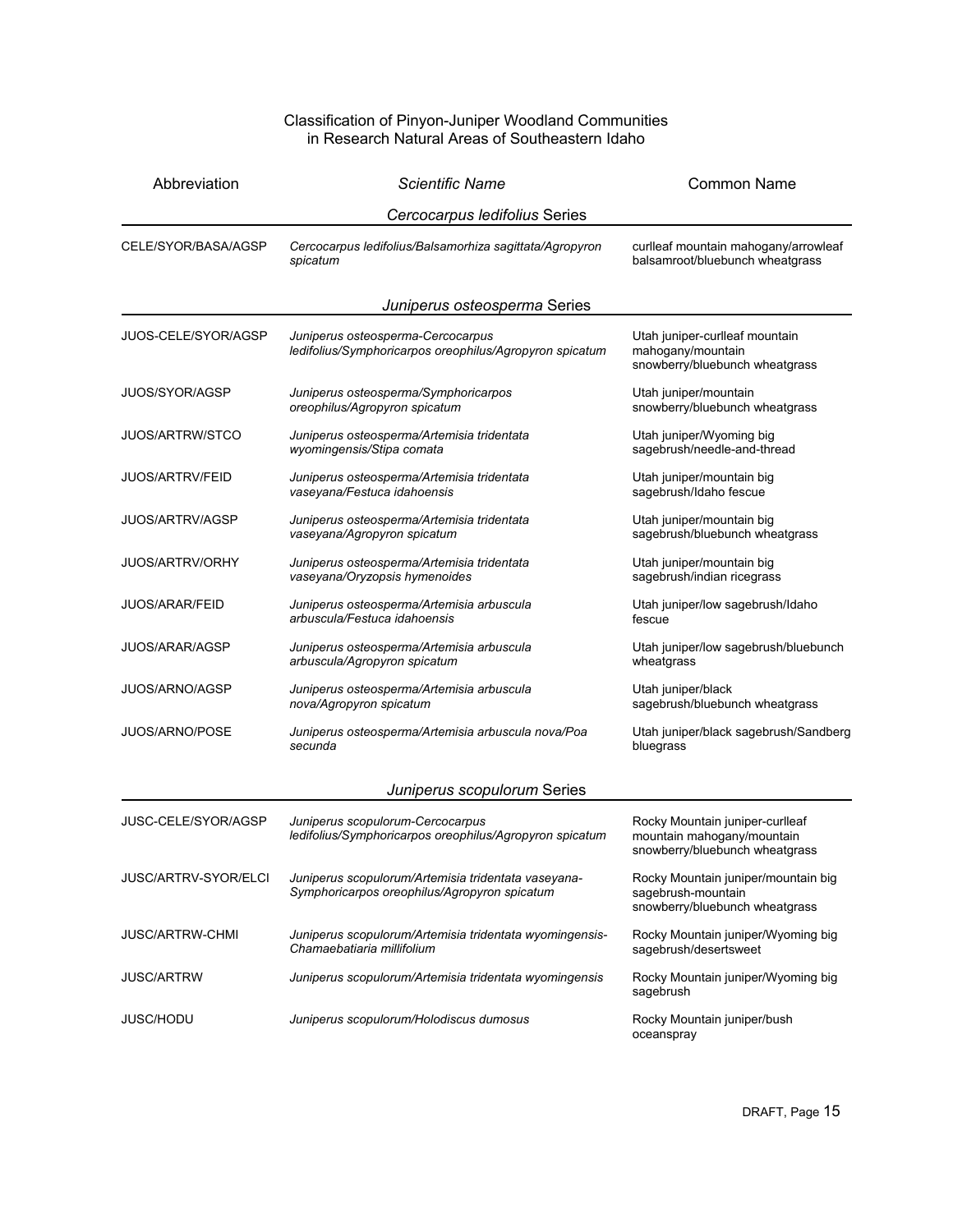| Abbreviation                        | Scientific Name                                                                                         | Common Name                                                                                                  |
|-------------------------------------|---------------------------------------------------------------------------------------------------------|--------------------------------------------------------------------------------------------------------------|
| <b>JUSC/HANA</b>                    | Juniperus scopulorum/Haplopappus nanus                                                                  | Rocky Mountain juniper/dwarf<br>qoldenweed                                                                   |
|                                     | Pinus monophylla Series                                                                                 |                                                                                                              |
| PIMO-CELE/HODU/ELCI                 | Pinus monophylla-Cercocarpus ledifolius/Holodiscus<br>dumosus/Elymus cinereus                           | singleleaf pinyon pine-curlleaf mountain<br>mahogany/bush oceanspray/Great<br>Basin wildrye                  |
| PIMO-CELE/SYOR-<br><b>BERE/AGSP</b> | Pinus monophylla-Cercocarpus ledifolius/Symphoricarpos<br>oreophilus-Berberis repens/Agropyron spicatum | singleleaf pinyon pine-curlleaf mountain<br>mahogany/mountain snowberry-<br>Oregongrape/bluebunch wheatgrass |
| PIMO-CELE/POSE                      | Pinus monophylla-Cercocarpus ledifolius/Poa secunda                                                     | singleleaf pinyon pine-curlleaf mountain<br>mahogany/Sandberg bluegrass                                      |
| PIMO-<br><b>JUOS/ARTRV/AGSP</b>     | Pinus monophylla-Juniperus osteosperma/Artemisia<br>tridentata vaseyana/Agropyron spicatum              | singleleaf pinyon pine-Utah<br>juniper/mountain big<br>sagebrush/bluebunch wheatgrass                        |
| PIMO-JUOS/AGSP                      | Pinus monophylla-Juniperus osteosperma/Agropyron<br>spicatum                                            | singleleaf pinyon pine-Utah<br>juniper/bluebunch wheatgrass                                                  |
| PIMO-JUOS/ARNO/POSE                 | Pinus monophylla-Juniperus osteosperma/Artemisia<br>arbuscula nova/Poa secunda                          | singleleaf pinyon pine-Utah<br>juniper/black sagebrush/Sandberg<br>bluegrass                                 |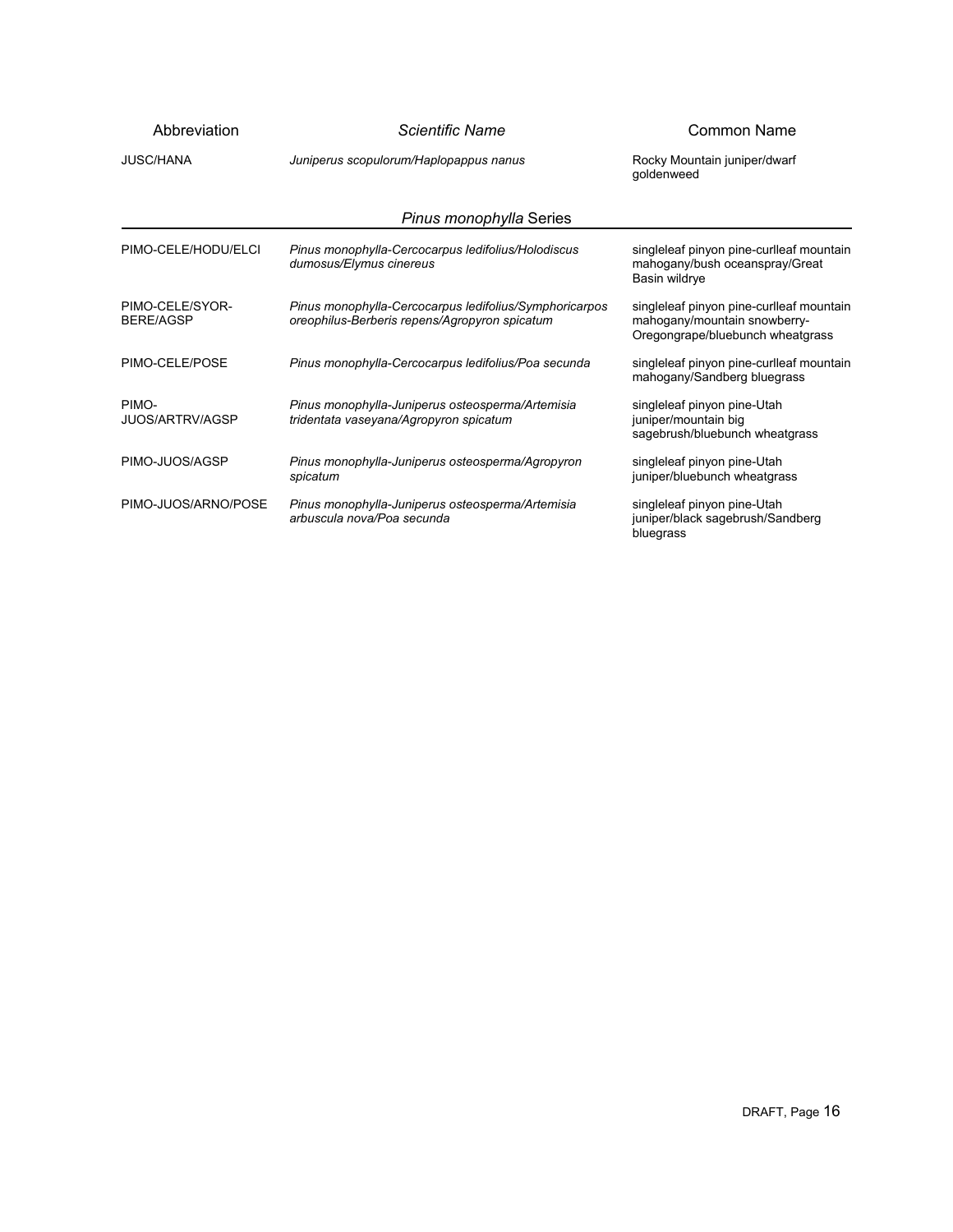| KEY TO PINYON-JUNIPER VEGETATION<br>of Southeast Idaho                                                                                       |                                                                                                    |
|----------------------------------------------------------------------------------------------------------------------------------------------|----------------------------------------------------------------------------------------------------|
| Pinus monophylla is common $($ > 1 % cover) and reproducing<br>successfully (Pinus monophylla Series).                                       |                                                                                                    |
| Cercocarpus ledifolius is more abundant than Juniperus<br>osteosperma, or Juniperus scopulorum is present.                                   |                                                                                                    |
| Holodiscus dumosus is $> 2$ % cover.                                                                                                         | Pinus monophylla-Cercocarpus<br>ledifolius/Holodiscus dumosus/Elymus<br>cinereus                   |
| Holodiscus dumosus and Berberis repens occur with a                                                                                          |                                                                                                    |
| combined cover > 5 %, or Symphoricarpos                                                                                                      |                                                                                                    |
| oreophilus is abundant ( $> 25$ % cover). $\ldots \ldots$                                                                                    | Pinus monophylla/Symphoricarpos<br>oreophilus-Berberis repens/Agropyron<br>spicatum                |
|                                                                                                                                              | Pinus monophylla-Cercocarpus<br>ledifolius/Poa secunda                                             |
| Juniperus osteosperma is more abundant than Cercocarpus<br>ledifolius and well represented (often abundant).                                 |                                                                                                    |
| Artemisia tridentata vaseyana is common (if only<br>present, Holodiscus dumosus is common);<br>Agropyron spicatum is common but not abundant |                                                                                                    |
|                                                                                                                                              | Pinus monophylla-Juniperus<br>osteosperma/Artemisia tridentata<br>vaseyana/Agropyron spicatum      |
| Agropyron spicatum is abundant (> 25 % cover).                                                                                               | Pinus monophylla-Juniperus<br>osteosperma/Agropyron spicatum                                       |
| Poa secunda is well represented.                                                                                                             | Pinus monophylla-Juniperus<br>osteosperma/Artemisia arbuscula<br>nova/Poa secunda                  |
| Juniperus scopulorum is common and reproducing successfully<br>(Juniperus scopulorum Series).                                                |                                                                                                    |
| Cercocarpus ledifolius is well represented (often abundant).                                                                                 | Juniperus scopulorum-Cercocarpus<br>ledifolius/Symphoricarpos<br>oreophilus/Agropyron spicatum     |
| Artemisia tridentata vaseyana and Symphoricarpos                                                                                             |                                                                                                    |
| oreophilus are common, Elymus cinereus is well                                                                                               |                                                                                                    |
|                                                                                                                                              | Juniperus scopulorum/Artemisia tridentata<br>vaseyana-Symphoricarpos<br>oreophilus/Elymus cinereus |
| Chamaebatiaria millifolium and Artemisia tridentata                                                                                          |                                                                                                    |
| wyomingensis are common (Philadelphus lewisii may                                                                                            |                                                                                                    |
| replace Chamaebatiaria millifolium).                                                                                                         | Juniperus scopulorum/Artemisia tridentata<br>wyomingensis-Chamaebatiaria                           |

DRAFT, Page 17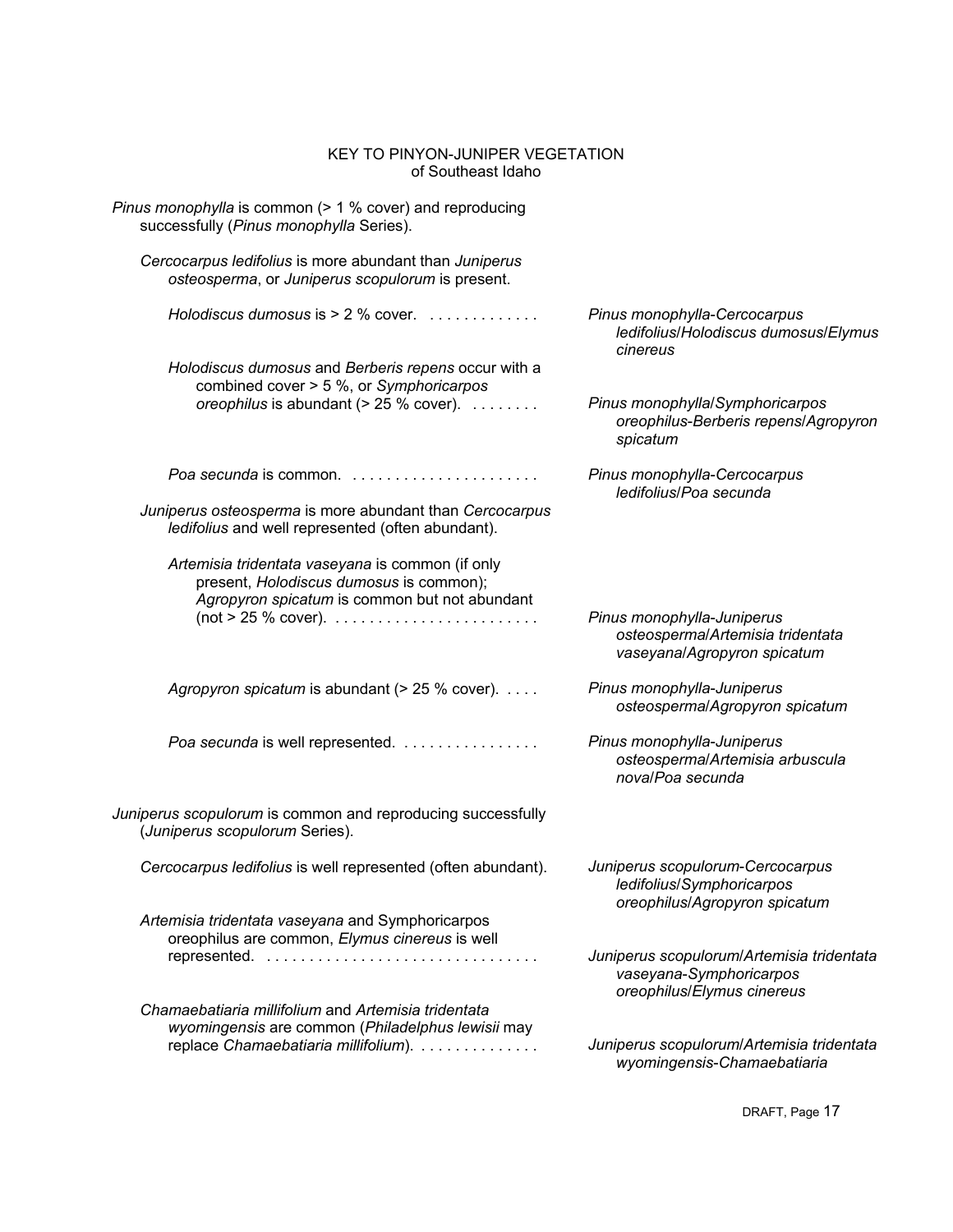|                                                                                                                                                        | millifolium                                                                                                        |
|--------------------------------------------------------------------------------------------------------------------------------------------------------|--------------------------------------------------------------------------------------------------------------------|
| Holodiscus dumosus is common.                                                                                                                          | Juniperus scopulorum/Holodiscus dumosus                                                                            |
|                                                                                                                                                        | Juniperus scopulorum/Haplopappus nanus                                                                             |
| Artemisia tridentata wyomingensis is common.                                                                                                           | Juniperus scopulorum/Artemisia tridentata<br>wyomingensis                                                          |
| Juniperus osteosperma is common and reproducing successfully<br>(Juniperus osteosperma Series).                                                        |                                                                                                                    |
| Cercocarpus ledifolius is well represented (often abundant).                                                                                           | Juniperus osteosperma-Cercocarpus<br>ledifolius/Symphoricarpos                                                     |
| Artemisia tridentata wyomingensis is the most abundant<br>sagebrush species; Stipa comata is abundant.                                                 | oreophilus/Agropyron spicatum<br>Juniperus osteosperma/Artemisia tridentata                                        |
| Artemisia tridentata vaseyana is the most abundant<br>sagebrush species.                                                                               | wyomingensis/Stipa comata                                                                                          |
| Festuca idahoensis is well represented.                                                                                                                |                                                                                                                    |
| Symphoricarpos oreophilus is common; Purshia<br>tridentata, if present, is usually scarce $($ < 1 % cover);<br>Agropyron spicatum is well represented. | Juniperus osteospermal Artemisia tridentata<br>vaseyana/Festuca idahoensis<br>Juniperus osteosperma/Symphoricarpos |
| Artemisia tridentata vaseyana is well represented;<br>Agropyron spicatum is well represented; Oryzopsis                                                | oreophilus/Agropyron spicatum<br>Juniperus osteospermal Artemisia tridentata<br>vaseyana/Agropyron spicatum        |
| Artemisia tridentata vaseyana is common; Oryzopsis                                                                                                     | Juniperus osteospermal Artemisia tridentata<br>vaseyana/Oryzopsis hymenoides                                       |
| Artemisia arbuscula arbuscula is common (often abundant)<br>and more abundant than Artemisia arbuscula nova.                                           |                                                                                                                    |
| Festuca idahoensis is well represented (usually                                                                                                        | Juniperus osteospermal Artemisia arbuscula<br>arbuscula/Festuca idahoensis                                         |
| Agropyron spicatum is well represented (usually                                                                                                        | Juniperus osteosperma/Artemisia arbuscula<br>arbuscula/Agropyron spicatum                                          |
| Artemisia arbuscula nova is common (often abundant) and<br>more abundant than Artemisia arbuscula arbuscula.                                           |                                                                                                                    |
| Agropyron spicatum is well represented (usually                                                                                                        | Juniperus osteospermal Artemisia arbuscula<br>noval Agropyron spicatum                                             |

DRAFT, Page 18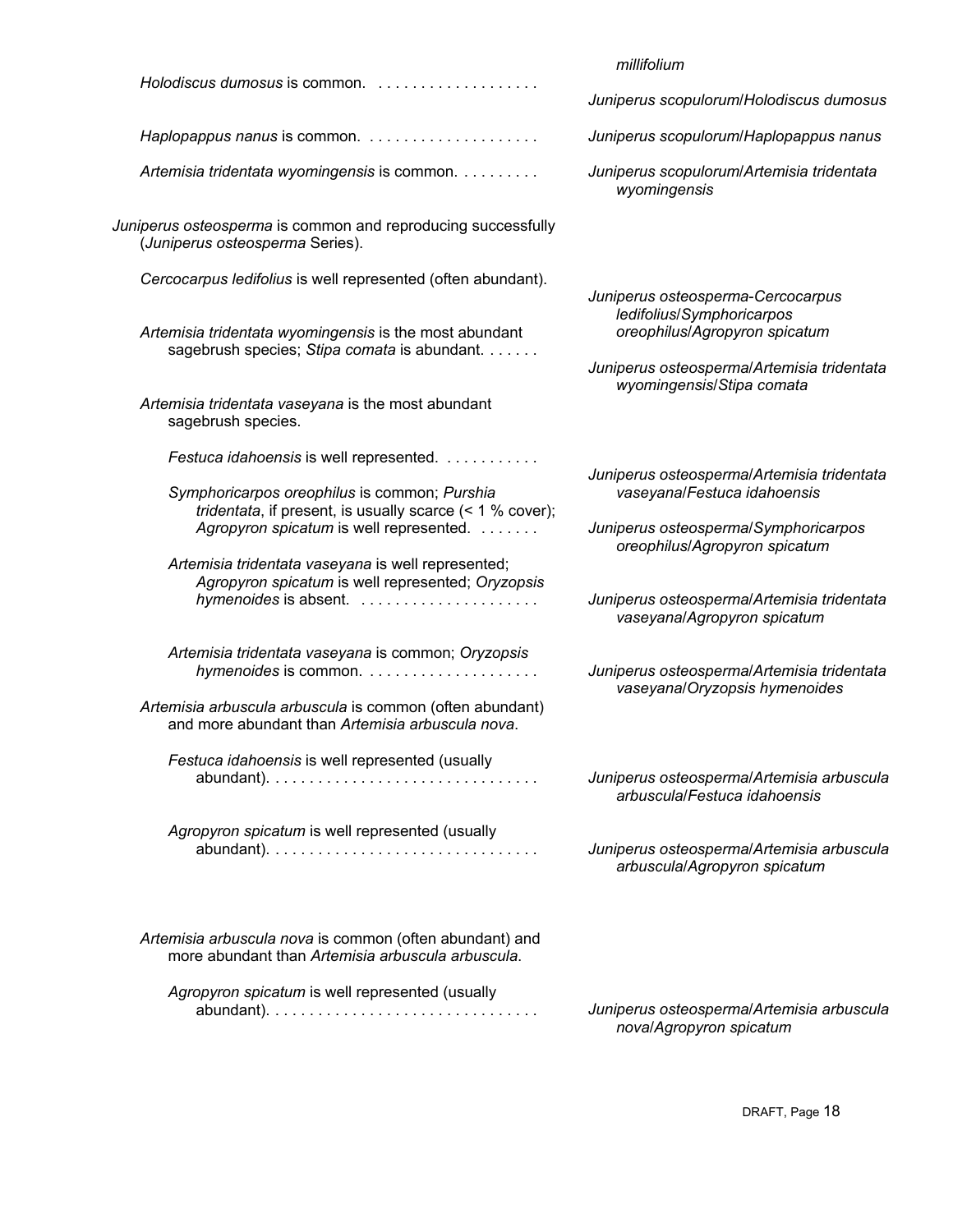Poa secunda is well represented. . . . . . . . . . . . . . . .

*Juniperus osteosperma*/*Artemisia arbuscula nova*/*Poa secunda*

*Cercocarpus ledifolius* is common and reproducing successfully (*Cercocarpus ledifolius* Series).

*Symphoricarpos oreophilus* is common (often abundant). .

*Cercocarpus ledifolius*/*Symphoricarpos oreophilus*/*Agropyron spicatum*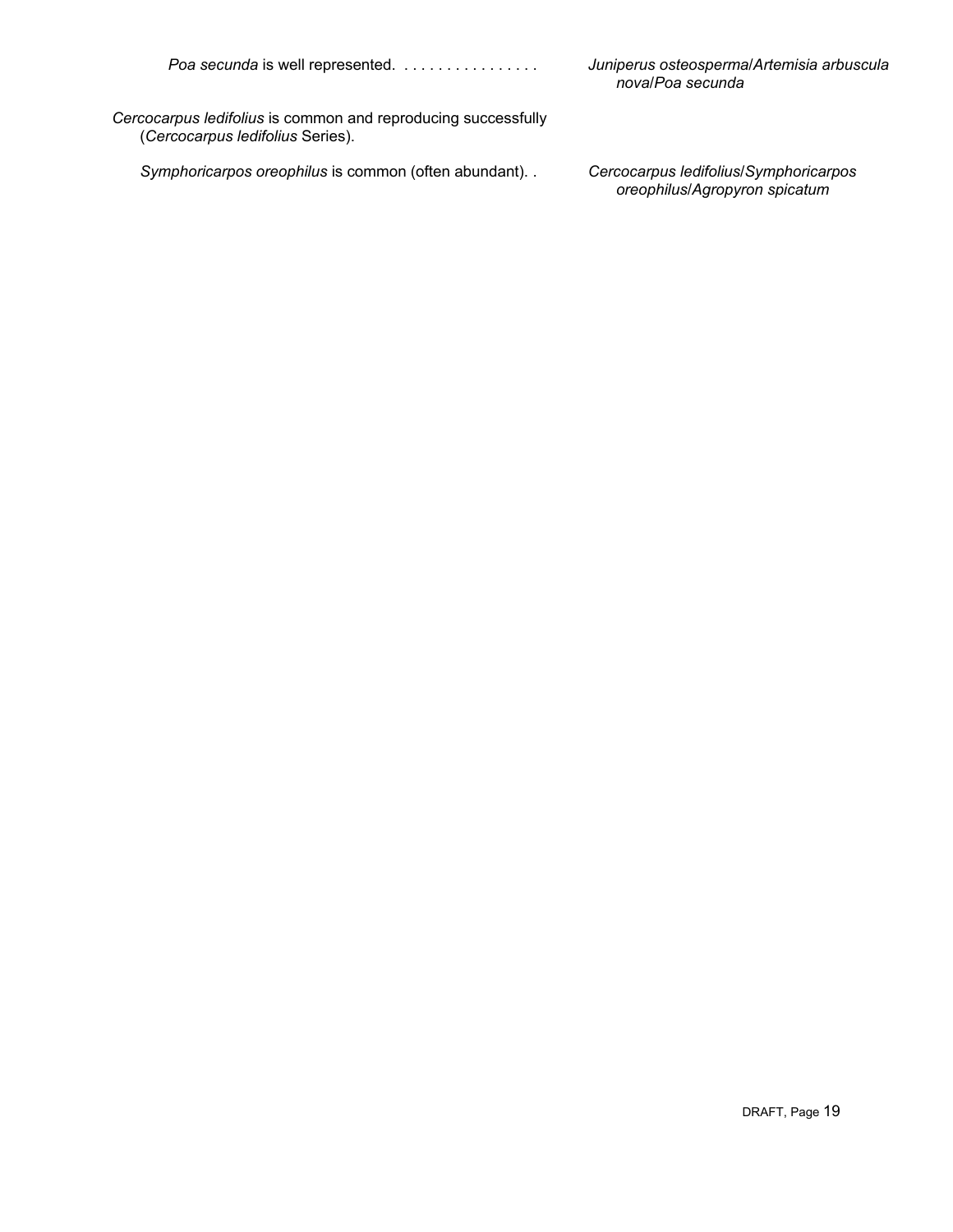## SYNTHESIS TABLES

# 1. *Juniperus scopulorum* Series

# 2. *Pinus monophylla* Series

# 3. *Juniperus osteosperma* Series

# *Juniperus scopulorum* Series

| JUSC/ARTRV-SYOR/ELCI              |                      |                                |                                                                     |                                |                      |           |  |
|-----------------------------------|----------------------|--------------------------------|---------------------------------------------------------------------|--------------------------------|----------------------|-----------|--|
|                                   | JUSC-CELE/SYOR/AGSP  |                                |                                                                     |                                | JUSC/ARTRW           |           |  |
|                                   |                      | 7 Plots                        |                                                                     | 4 Plots                        |                      | 2 Plots   |  |
| Species                           |                      | CON CHAR                       | CON                                                                 | CHAR                           | CON                  | CHAR      |  |
|                                   |                      |                                |                                                                     |                                |                      |           |  |
| Trees                             |                      |                                |                                                                     |                                |                      |           |  |
| Acer grandidentatum               |                      | 57.1 3.0                       | $\sim$ 100 $\mu$                                                    | $\sim$ 100 $\pm$               |                      |           |  |
| Cercocarpus ledifolius            | 100.0                | 34.2                           |                                                                     |                                |                      |           |  |
| Juniperus osteosperma             |                      |                                |                                                                     |                                |                      |           |  |
| Juniperus scopulorum              |                      | $28.6$ 7.5<br>100.0 9.6<br>9.6 |                                                                     | $25.0$ $5.0$<br>$100.0$ $10.0$ | 100.0                | 11.5      |  |
| Pseudotsuga menziesii             | 14.3                 | 0.1                            | 25.0                                                                | 15.0                           | $\bullet$            |           |  |
|                                   |                      |                                |                                                                     |                                |                      |           |  |
| Shrubs                            |                      |                                |                                                                     |                                |                      |           |  |
| Amelanchier utahensis             | 71.4                 | 1.2                            | 100.0                                                               | 3.3                            | $\blacksquare$       |           |  |
| Artemisia tridentata vaseyana     | $\sim$ $\sim$        | $\sim 100$                     | 100.0                                                               | 5.8                            |                      |           |  |
| Artemisia tridentata wyomingensis |                      | $\bullet$                      | $\sim 10^{-11}$                                                     | $\sim 10^{11}$ km s $^{-1}$    | 100.0                | 14.0      |  |
| Berberis repens                   | 85.7                 | 4.3                            |                                                                     | $75.0$ 10.3                    | $\sim$               | $\sim$    |  |
| Ceanothus velutinus               | $\sim$ $\sim$        | $\sim$                         | 25.0                                                                | 5.0                            | $\bullet$            |           |  |
| Chrysothamnus nauseosus           | $\cdot$              |                                | $\sim$ 100 $\sim$                                                   | $\sim 10$                      | 100.0                | 1.5       |  |
| Chrysothamnus viscidiflorus       | $\bullet$            |                                | $\sim$ $\sim$                                                       | $\cdot$                        | 100.0                | 15.0      |  |
| Haplopappus suffruticosus         | 28.6                 | 0.1                            | 25.0                                                                | 0.1                            | $\cdot$              |           |  |
| Holodiscus dumosus                | $\ddot{\phantom{0}}$ |                                |                                                                     | $\sim 10$                      |                      | $\bullet$ |  |
| Pachistima myrsinites             |                      | $\bullet$                      | $\ddot{\phantom{0}}$<br>25.0                                        | 2.0                            | $\bullet$            | $\bullet$ |  |
| Philadelphus lewisii              |                      | $\bullet$                      |                                                                     |                                | $\cdot$              | $\bullet$ |  |
| Prunus virginiana                 |                      |                                | 75.0                                                                | 5.0                            | $\bullet$            | $\bullet$ |  |
| Purshia tridentata                | 14.3                 | 1.0                            | 75.0                                                                | 6.3                            | 50.0                 | 1.0       |  |
| Ribes aureum                      |                      |                                |                                                                     |                                |                      |           |  |
| Rosa nutkana                      | $\bullet$            |                                | $\sim 100$ km s $^{-1}$<br>25.0                                     | $\sim 100$ $\mu$<br>$0.1$      | $\bullet$            |           |  |
|                                   | $\bullet$            | $\,$ .                         |                                                                     |                                | $\bullet$            | $\bullet$ |  |
| Sambucus cerulea                  | $\bullet$            | $\cdot$                        | 25.0                                                                | 2.0                            | $\ddot{\phantom{0}}$ |           |  |
| Sorbus scopulina                  |                      |                                |                                                                     | $25.0$ $0.1$<br>100.0 8.8      | $\ddot{\phantom{0}}$ | $\bullet$ |  |
| Symphoricarpos oreophilus         | 100.0                | 6.1                            |                                                                     |                                |                      |           |  |
|                                   |                      |                                |                                                                     |                                |                      |           |  |
| Herbs<br>Achillea millefolium     |                      |                                |                                                                     |                                |                      |           |  |
|                                   | 14.3                 | 0.1                            | 25.0                                                                | 0.1                            | $\bullet$            |           |  |
| Agastache urticifolia             |                      | $\sim$                         | 100.0                                                               | 1.3                            | $\bullet$            |           |  |
| Agoseris glauca                   | 28.6                 | 0.1                            | 25.0                                                                | 0.1                            | 50.0                 | 1.0       |  |
| Allium acuminatum                 | $\sim$               | $\sim$ $\sim$                  | 25.0                                                                | 0.1                            | 100.0                | 1.0       |  |
| Arabis holboellii                 |                      |                                | $\sim 100$ km s $^{-1}$                                             | $\sim 100$                     |                      | $\bullet$ |  |
| Aster ascendens                   | 28.6                 | 0.6                            | $\bullet$                                                           | $\bullet$                      | $\bullet$            | $\bullet$ |  |
| Aster engelmannii                 |                      |                                | 50.0                                                                | 0.1                            | $\bullet$            | $\bullet$ |  |
| Aster scopulorum                  | 28.6                 | 0.1                            | $\mathcal{L}^{\mathcal{L}}(\mathcal{L}^{\mathcal{L}}(\mathcal{L}))$ | $\sim$ $\sim$                  |                      |           |  |
| Balsamorhiza sagittata            | 100.0                | 12.9                           | 75.0                                                                | 5.0                            | 50.0                 | 4.0       |  |
| Castilleja hispida                | $\sim$               | $\sim$ $\sim$                  | 25.0                                                                | 0.1                            | $\ddot{\phantom{0}}$ | $\bullet$ |  |
| Castilleja spp.                   | $\bullet$            | $\cdot$                        | $\bullet$                                                           | $\bullet$                      | $\bullet$            | $\bullet$ |  |
| Chaenactis douglasii              | 14.3                 | 0.1                            |                                                                     |                                |                      |           |  |
| Chrysopsis villosa hispida        |                      |                                | $\bullet$                                                           | $\bullet$                      |                      |           |  |
| Cirsium canovirens                | 57.1                 | 0.1                            | $\sim$                                                              | $\bullet$                      |                      |           |  |
| Cirsium spp.                      |                      |                                | $\sim$                                                              |                                |                      |           |  |
| Collinsia parviflora              | $\sim$               | $\sim$                         | 25.0                                                                | $0.1$                          |                      |           |  |
| Collomia grandiflora              | $\bullet$            | $\bullet$                      | 25.0                                                                | 0.1                            |                      |           |  |
| Comandra umbellata pallida        | 57.1                 | 1.1                            | 50.0                                                                | 1.1                            |                      |           |  |
| Crepis acuminata                  | 71.4                 | 0.3                            | 75.0                                                                | 0.1                            | 50.0                 | 1.0       |  |
| Cryptantha spiculifera            |                      |                                |                                                                     |                                |                      |           |  |
| Cystopteris fragilis              |                      |                                |                                                                     |                                |                      |           |  |
| Descurainia pinnata               |                      |                                |                                                                     |                                |                      |           |  |
| Descurainia richardsonii          |                      |                                |                                                                     |                                |                      |           |  |
| Draba spp.                        |                      |                                |                                                                     |                                |                      |           |  |
| Epilobium paniculatum             |                      |                                | 25.0                                                                | 0.1                            |                      |           |  |
| Erigeron pumilus                  |                      |                                |                                                                     |                                |                      |           |  |
| Eriogonum caespitosum             |                      |                                |                                                                     |                                |                      |           |  |
| Eriogonum heracleoides            |                      |                                | 100.0                                                               | 1.0                            |                      |           |  |
| Eriogonum microthecum             | 14.3                 | 5.0                            |                                                                     |                                |                      |           |  |
|                                   |                      |                                |                                                                     |                                |                      |           |  |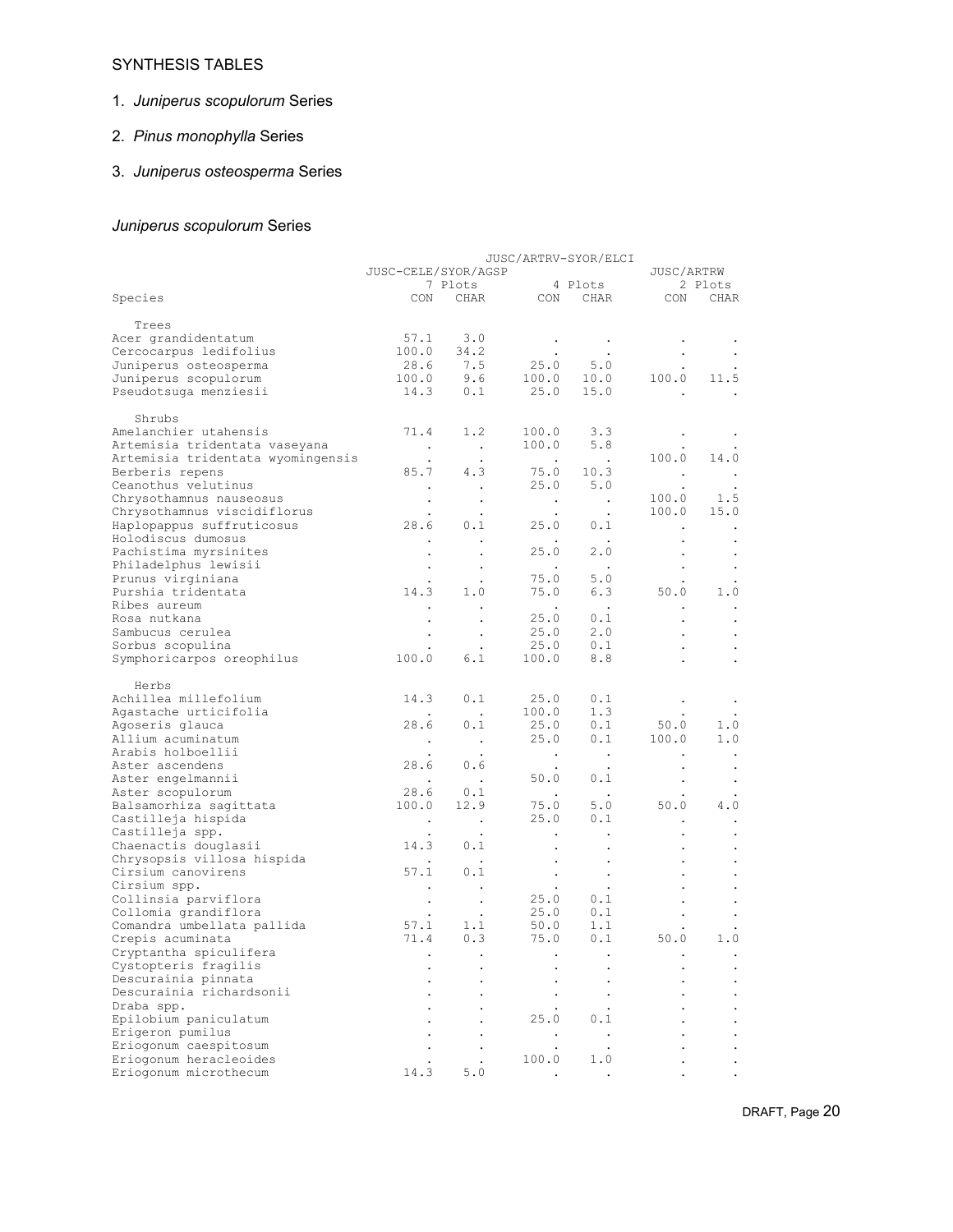| Eriogonum ovalifolium     |                          |                      |                         |                        |               |                  |
|---------------------------|--------------------------|----------------------|-------------------------|------------------------|---------------|------------------|
| Eriogonum umbellatum      | 71.4                     | 0.8                  |                         |                        |               |                  |
| Galium triflorum          |                          | $\sim 10$            |                         | 25.0 0.1               |               |                  |
| Gutierrezia sarothrae     | 14.3                     | 1.0                  |                         |                        |               |                  |
| Hackelia micrantha        | $42.9$<br>$28.6$         | 0.1                  | 50.0                    | $0.\dot{6}$            |               | $\bullet$        |
| Helianthella uniflora     |                          | 3.0                  | 50.0                    | 4.5                    |               |                  |
| Lactuca spp.              | <b>Contractor</b>        | $\sim$ $\sim$        | $\sim$ $-$              | $\sim 100$ km $^{-1}$  | 50.0          | 0.1              |
| Lepidium spp.             | 14.3                     | 1.0                  | $\bullet$               | $\bullet$              |               | $\blacksquare$ . |
| Lepidium virginicum       | $\sim 100$               |                      | $\bullet$               |                        |               | $\,$ .           |
| Leptodactylon pungens     |                          | $\frac{1}{2}$        |                         |                        | $\bullet$     | $\blacksquare$ . |
| Linum perenne             | 28.6                     | 1.0                  | $\bullet$ .             |                        |               |                  |
| Lithospermum ruderale     | 28.6                     | 0.1                  |                         |                        | 50.0          | $2.0$            |
|                           |                          |                      | $\bullet$<br>75.0       | $\sim$                 |               |                  |
| Lomatium dissectum        | 14.3                     | 0.1                  |                         | 0.1                    | 100.0         | 3.0              |
| Lomatium grayi            | 57.1                     | 1.0                  | $\bullet$               | $\sim$ $\sim$          |               |                  |
| Lupinus caudatus          | <b>Contract Contract</b> | $\sim 10$            | $\bullet$               | $\sim$                 | 50.0          | 2.0              |
| Machaeranthera canescens  | 85.7                     | 0.1                  |                         |                        | $\sim$ $\sim$ | $\mathbb{R}^2$   |
| Mertensia longiflora      | $\sim 100$               | $\sim$ $\sim$        |                         | $25.0 \t 0.1$          |               |                  |
| Opuntia polyacantha       |                          | $\bullet$            |                         |                        | 100.0         | 1.5              |
| Penstemon cyaneus         |                          | $\sim$               |                         |                        | 50.0          | 0.1              |
| Penstemon deustus         |                          | $\cdot$              |                         | 75.0 0.5               | 50.0          | 7.0              |
| Penstemon humilis         | 85.7                     | 1.7                  |                         | $\sim 10$              | $\bullet$     | $\sim$           |
| Penstemon spp.            |                          |                      |                         | $25.0$ $0.1$           |               | $\bullet$        |
| Petradoria pumila         | 42.9                     | 5.7                  |                         |                        | $\bullet$     | $\bullet$        |
| Petrophytum caespitosum   | 14.3                     | 1.0                  |                         |                        |               |                  |
|                           |                          | $14.3$ 0.1           | $\bullet$               | $\blacksquare$ .       |               | $\bullet$        |
| Phacelia hastata          |                          |                      |                         |                        |               |                  |
| Phacelia heterophylla     | <b>Contract Contract</b> | $\sim 100$           | 50.0                    | 0.6                    |               | $\bullet$        |
| Phlox hoodii              |                          | $\bullet$            |                         | $\ddot{\phantom{1}}$   |               |                  |
| Polygonum douglasii       | $\bullet$                | $\bullet$            | 25.0                    | 0.1                    |               | $\bullet$        |
| Potentilla glandulosa     |                          |                      |                         |                        |               |                  |
| Potentilla gracilis       |                          | $\bullet$            |                         | $\bullet$              |               |                  |
| Psoralea lanceolata       |                          | $\bullet$            | $\sim$                  | $\bullet$              | 100.0         | 8.0              |
| Senecio canus             |                          | $\cdot$              |                         |                        |               |                  |
| Senecio integerrimus      |                          | $71.4$ 0.1           | 25.0                    | 0.1                    | $\bullet$     | $\bullet$        |
| Senecio multilobatus      |                          | $14.3$ 0.1           | $\cdot$                 | $\sim$ $\sim$          | $\bullet$     | $\bullet$        |
| Senecio streptanthifolius | 14.3                     | 0.1                  | 25.0                    | 0.1                    |               |                  |
| Sisymbrium altissimum     |                          |                      |                         |                        | 50.0          | 1.0              |
|                           |                          | $\sim 100$           |                         |                        |               |                  |
| Solidago velutina         | $\bullet$                | $\sim$               | 25.0                    | 0.1                    | $\bullet$     | $\,$ .           |
| Stephanomeria tenuifolia  |                          |                      |                         |                        |               |                  |
| Tragopogon dubius         | 85.7                     | 0.1                  | 50.0                    | 0.1                    | 100.0         | 0.1              |
|                           |                          |                      |                         |                        |               |                  |
| Grasses and Sedges        |                          |                      |                         |                        |               |                  |
| Agropyron spicatum        | 100.0                    | 18.6                 | 75.0                    | 1.0                    | 50.0          | 17.0             |
| Aristida purpurea         | $\sim$ $\sim$            | $\sim 100$ $\mu$     |                         |                        |               |                  |
| Bromus carinatus          | $\sim$ $\sim$            | $\sim 100$           |                         | $25.0$ 0.1<br>50.0 3.5 |               | $\bullet$        |
| Bromus japonicus          | 14.3                     | 1.0                  |                         |                        |               |                  |
| Bromus tectorum           | 57.1                     | 1.3                  | 75.0                    | 1.7                    | 100.0         | 40.0             |
| Carex rossii              | 57.1                     | 1.0                  | $\sim 100$ km s $^{-1}$ | $\sim 100$             |               |                  |
| Danthonia unispicata      | <b>Contract Contract</b> |                      |                         |                        |               |                  |
| Elymus cinereus           |                          | $14.3$ 0.5           | 100.0 30.0              |                        |               |                  |
| Elymus flavescens         |                          |                      |                         |                        | 100.0         | 11.5             |
|                           |                          |                      | $50.0$ 0.6              |                        |               |                  |
| Elymus glaucus            |                          |                      |                         |                        |               |                  |
| Festuca spp.              | $\bullet$                |                      |                         |                        | $\bullet$     |                  |
| Melica bulbosa            | $\sim 100$ km s $^{-1}$  | $\sim 100$           | 25.0 0.1                |                        |               |                  |
| Oryzopsis hymenoides      | 42.9                     | 5.4                  |                         | $\blacksquare$         | 50.0          | 0.1              |
| Poa cusickii              | 14.3                     | 0.1                  | 25.0                    | 0.1                    | $\,$ .        | $\sim$           |
| Poa pratensis             | $\bullet$                | $\sim$ $\sim$        | 50.0                    | 0.6                    |               |                  |
| Poa secunda               | 71.4                     | 1.4                  | 25.0                    | 0.1                    | 50.0          | 0.1              |
| Sitanion hystrix          |                          | $\blacksquare$ .     | $\cdot$                 | $\bullet$              |               |                  |
| Stipa comata              | 14.3                     | 0.1                  | $\cdot$                 | $\ddot{\phantom{0}}$   | 50.0          | 2.0              |
| Stipa occidentalis        |                          | $\ddot{\phantom{a}}$ | 50.0                    | 0.1                    |               |                  |
|                           |                          |                      |                         |                        |               |                  |
| Stipa thurberiana         |                          | $\ddot{\phantom{a}}$ | $\blacksquare$ .        | $\sim$                 |               | $\blacksquare$ . |
|                           |                          |                      |                         |                        |               |                  |
| Ferns                     |                          |                      |                         |                        |               |                  |
| Woodsia oregana           |                          |                      | 50.0                    | 0.6                    |               |                  |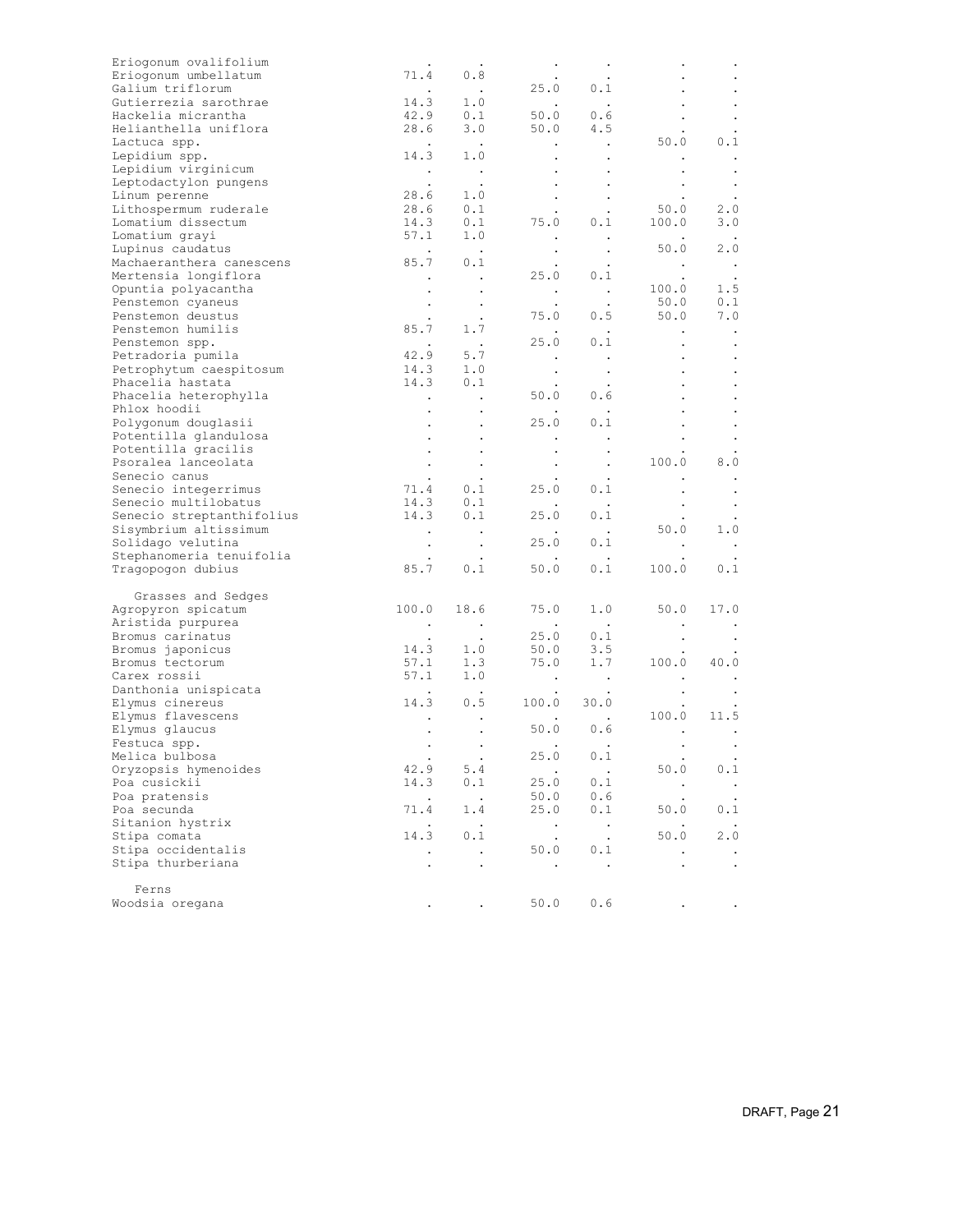|                                                        | JUSC/ARTRW-CHMI      |                        |                                   |                               | JUSC/HODU            |                        |
|--------------------------------------------------------|----------------------|------------------------|-----------------------------------|-------------------------------|----------------------|------------------------|
|                                                        |                      | 6 Plots                | JUSC/HANA                         |                               |                      | 7 Plots                |
| Species                                                | CON                  | CHAR                   | CON                               | 15 Plots<br>CHAR              | CON                  | CHAR                   |
|                                                        |                      |                        |                                   |                               |                      |                        |
| Trees                                                  |                      |                        |                                   |                               |                      |                        |
| Acer grandidentatum                                    |                      |                        |                                   |                               |                      |                        |
| Cercocarpus ledifolius                                 |                      |                        |                                   |                               |                      |                        |
| Juniperus osteosperma                                  |                      |                        |                                   |                               |                      |                        |
| Juniperus scopulorum                                   | 100.0                | 23.9                   | 86.7                              | 13.3                          | 57.1                 | 2.6                    |
| Pseudotsuga menziesii                                  |                      |                        | $\bullet$                         |                               |                      |                        |
|                                                        |                      |                        |                                   |                               |                      |                        |
| Shrubs                                                 |                      |                        |                                   |                               |                      |                        |
| Amelanchier utahensis<br>Artemisia tridentata vaseyana | $\bullet$            | $\bullet$              | 6.7                               | 0.5                           | 14.3                 | 0.2                    |
| Artemisia tridentata wyomingensis                      | 100.0                | 5.8                    | 40.0                              | 5.0                           | $\bullet$            |                        |
| Berberis repens                                        |                      |                        |                                   |                               |                      |                        |
| Ceanothus velutinus                                    | $\bullet$            | $\sim$<br>$\bullet$    | $\bullet$<br>$\ddot{\phantom{0}}$ | $\blacksquare$ .<br>$\bullet$ |                      | $\bullet$<br>$\bullet$ |
| Chrysothamnus nauseosus                                | 83.3                 | 1.2                    | 73.3                              | 1.4                           | 57.1                 | 0.2                    |
| Chrysothamnus viscidiflorus                            | 33.3                 | 2.5                    | $\bullet$                         | $\sim$                        | $\bullet$            | $\bullet$              |
| Haplopappus suffruticosus                              |                      | $\blacksquare$ .       |                                   |                               |                      |                        |
| Holodiscus dumosus                                     | 33.3                 | 1.0                    | 46.7                              | 0.6                           | 100.0                | 2.4                    |
| Pachistima myrsinites                                  |                      |                        |                                   | $\sim$ $\sim$                 |                      |                        |
| Philadelphus lewisii                                   | 50.0                 | 1.3                    | 26.7                              | 3.8                           | 28.6                 | 2.0                    |
| Prunus virginiana                                      |                      | $\sim$                 | $\bullet$                         | $\sim$ $\sim$                 |                      |                        |
| Purshia tridentata                                     | 66.7                 | 0.8                    | 73.3                              | 4.5                           | 57.1                 | 0.8                    |
| Ribes aureum                                           | 16.7                 | 1.0                    | 26.7                              | 1.8                           | $\ddot{\phantom{a}}$ | $\bullet$              |
| Rosa nutkana                                           | $\bullet$            |                        | $\bullet$                         | $\blacksquare$ .              |                      | $\bullet$              |
| Sambucus cerulea                                       |                      |                        | $\bullet$                         |                               |                      |                        |
| Sorbus scopulina                                       | $\bullet$            |                        |                                   |                               |                      |                        |
| Symphoricarpos oreophilus                              | $\bullet$            |                        |                                   | $\bullet$                     |                      |                        |
| Herbs                                                  |                      |                        |                                   |                               |                      |                        |
| Achillea millefolium                                   |                      |                        |                                   |                               |                      |                        |
| Agastache urticifolia                                  |                      |                        |                                   |                               |                      |                        |
| Agoseris glauca                                        |                      |                        |                                   |                               | $\bullet$            |                        |
| Allium acuminatum                                      |                      |                        | $\bullet$                         |                               |                      |                        |
| Arabis holboellii                                      |                      |                        | 6.7                               | 1.0                           |                      |                        |
| Aster ascendens                                        |                      |                        |                                   |                               |                      |                        |
| Aster engelmannii                                      |                      |                        |                                   |                               | $\bullet$            |                        |
| Aster scopulorum                                       |                      |                        |                                   |                               |                      |                        |
| Balsamorhiza sagittata                                 |                      |                        |                                   |                               | $\bullet$            |                        |
| Castilleja hispida                                     |                      |                        |                                   |                               |                      |                        |
| Castilleja spp.                                        |                      |                        |                                   | $\bullet$                     | 28.6                 | 0.1                    |
| Chaenactis douglasii                                   | 83.3                 | 0.8                    |                                   | $26.7$ 0.1                    | 85.7                 | 0.3                    |
| Chrysopsis villosa hispida                             |                      | $\ddot{\phantom{0}}$   | 40.0                              | 2.1                           | 71.4                 | 1.3                    |
| Cirsium canovirens                                     | 16.7                 | 0.1                    | 60.0                              | 0.5                           | 28.6                 | 0.5                    |
| Cirsium spp.                                           | 16.7                 | 1.0                    |                                   |                               |                      |                        |
| Collinsia parviflora<br>Collomia grandiflora           | $\bullet$            |                        |                                   |                               |                      |                        |
| Comandra umbellata pallida                             |                      |                        |                                   |                               |                      |                        |
| Crepis acuminata                                       | $\bullet$            | $\bullet$              | 6.7                               | 0.1                           | $\bullet$            |                        |
| Cryptantha spiculifera                                 | $\bullet$            |                        | 46.7                              | $0\,.2$                       | 71.4                 | 0.4                    |
| Cystopteris fragilis                                   |                      | $\bullet$              | 6.7                               | 0.1                           |                      | $\bullet$              |
| Descurainia pinnata                                    | 33.3                 | 1.5                    | 26.7                              | 0.1                           |                      | $\bullet$              |
| Descurainia richardsonii                               | 16.7                 | 0.1                    | $\bullet$                         | $\cdot$                       |                      | $\bullet$              |
| Draba spp.                                             | 16.7                 | 0.1                    | $\bullet$                         | $\cdot$                       |                      |                        |
| Epilobium paniculatum                                  | $\ddot{\phantom{1}}$ |                        | 26.7                              | 0.1                           | 28.6                 | 0.1                    |
| Erigeron pumilus                                       |                      | $\ddot{\phantom{0}}$   | 13.3                              | 0.1                           | 71.4                 | 0.1                    |
| Eriogonum caespitosum                                  |                      |                        | 33.3                              | 0.2                           | 71.4                 | 1.0                    |
| Eriogonum heracleoides                                 |                      | $\ddot{\phantom{0}}$   | $\bullet$                         | $\sim$                        | $\bullet$            | $\cdot$                |
| Eriogonum microthecum                                  |                      |                        | 46.7                              | 0.5                           | 100.0                | 0.8                    |
| Eriogonum ovalifolium                                  |                      |                        | $\bullet$                         | $\cdot$                       | 28.6                 | 0.1                    |
| Eriogonum umbellatum                                   |                      |                        | $\bullet$                         | $\bullet$                     | $\bullet$            | $\cdot$                |
| Galium triflorum                                       |                      |                        |                                   |                               | $\ddot{\phantom{0}}$ |                        |
| Gutierrezia sarothrae<br>Hackelia micrantha            |                      |                        | 20.0                              | 0.7                           | 14.3                 | 1.0                    |
| Helianthella uniflora                                  |                      |                        | $\bullet$                         | $\blacksquare$ .              | $\bullet$            | $\bullet$              |
| Lactuca spp.                                           | 66.7                 | $\bullet$<br>1.3       | $\bullet$<br>26.7                 | $\bullet$<br>0.1              | 28.6                 | $\bullet$<br>0.1       |
| Lepidium spp.                                          |                      | $\ddot{\phantom{1}}$ . | 6.7                               | 0.1                           |                      |                        |
| Lepidium virginicum                                    | $\bullet$<br>16.7    | 0.1                    | 13.3                              | 0.1                           | $\bullet$            | $\bullet$              |
| Leptodactylon pungens                                  | 83.3                 | 1.2                    | 80.0                              | 1.8                           | 85.7                 | 1.4                    |
| Linum perenne                                          | $\bullet$            | $\ddot{\phantom{1}}$   | $\ddot{\phantom{0}}$              | $\ddot{\phantom{0}}$          |                      |                        |
| Lithospermum ruderale                                  | $\bullet$            | $\ddot{\phantom{a}}$   |                                   |                               |                      |                        |
| Lomatium dissectum                                     | 16.7                 | 0.1                    | $\bullet$                         |                               |                      | $\bullet$              |
|                                                        |                      |                        |                                   |                               |                      |                        |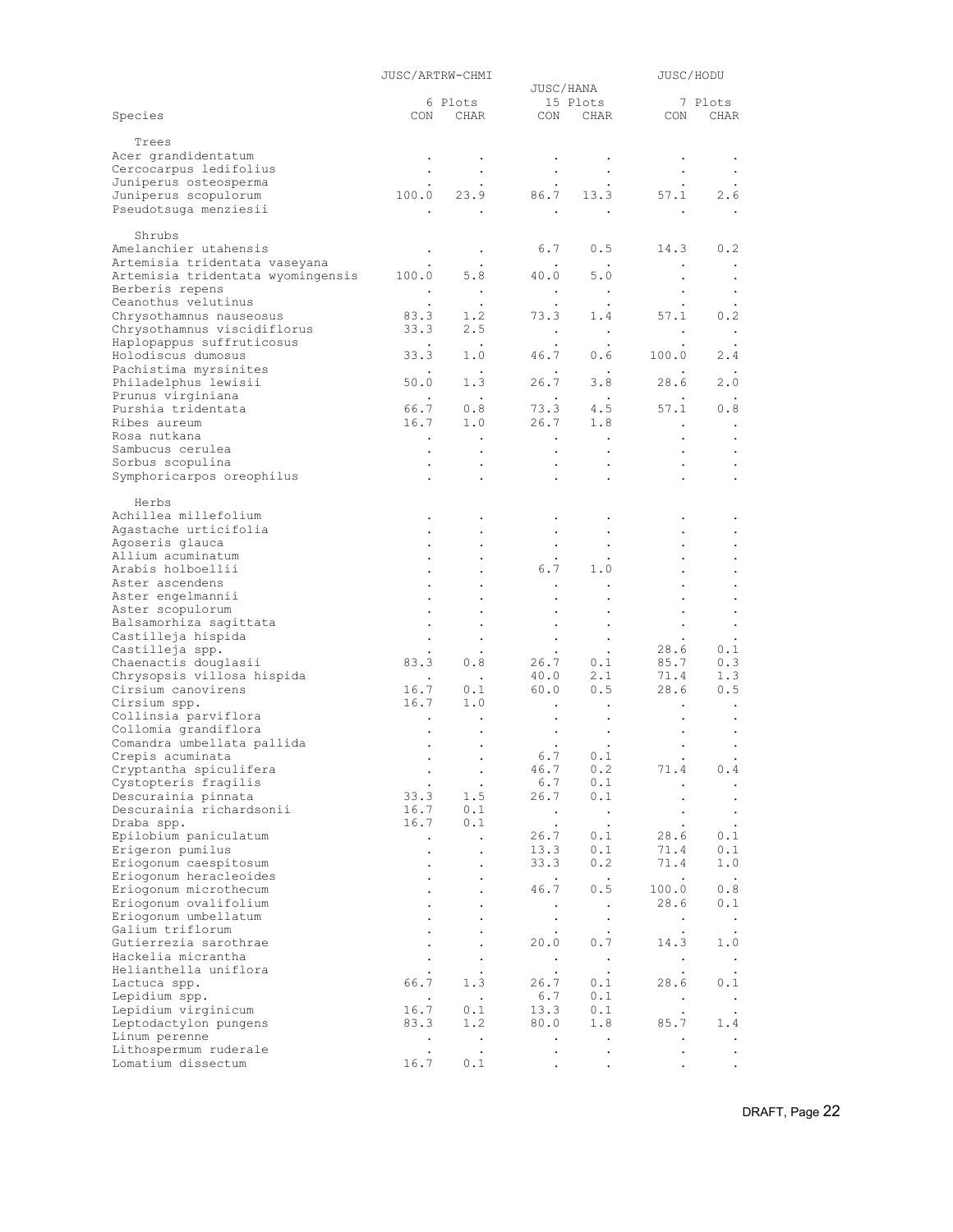| Lomatium grayi            |               |                      |                         |                                                  |                         |                  |
|---------------------------|---------------|----------------------|-------------------------|--------------------------------------------------|-------------------------|------------------|
| Lupinus caudatus          |               |                      |                         | $\bullet$                                        |                         |                  |
| Machaeranthera canescens  |               |                      |                         | $\bullet$                                        |                         |                  |
| Mertensia longiflora      |               |                      |                         |                                                  |                         |                  |
| Opuntia polyacantha       | 33.3          | 0.2                  |                         | 40.0 1.2                                         |                         |                  |
| Penstemon cyaneus         |               |                      |                         |                                                  |                         |                  |
| Penstemon deustus         | 83.3          | 2.4                  | 93.3                    | 2.3                                              | 100.0                   | 2, 2             |
| Penstemon humilis         |               |                      |                         | $\bullet$                                        |                         |                  |
| Penstemon spp.            |               |                      | $\ddot{\phantom{0}}$    | $\bullet$                                        |                         | $\cdot$          |
| Petradoria pumila         |               |                      |                         |                                                  |                         | $\cdot$          |
| Petrophytum caespitosum   |               |                      |                         |                                                  |                         |                  |
| Phacelia hastata          |               |                      | 26.7                    | 0.2                                              |                         |                  |
| Phacelia heterophylla     |               | $\bullet$            | $\sim$ 100 $\pm$        | $\sim$ $\sim$                                    |                         | $\bullet$        |
| Phlox hoodii              |               |                      | 6.7                     | 0.1                                              |                         | $\bullet$        |
| Polygonum douglasii       |               |                      |                         |                                                  |                         |                  |
| Potentilla glandulosa     |               | $16.7$ 0.1           | 86.7 0.5                |                                                  | 71.4                    | 0.8              |
| Potentilla gracilis       | $\bullet$     | $\ddot{\phantom{0}}$ | $\sim$ $-$              | $\sim 100$ km s $^{-1}$                          | 14.3                    | 0.5              |
| Psoralea lanceolata       |               |                      |                         |                                                  | $\sim$ $\sim$           |                  |
| Senecio canus             |               | $\bullet$            | 46.7                    | 2.0                                              | 57.1                    | 0.8              |
| Senecio integerrimus      |               |                      |                         |                                                  |                         | $\blacksquare$ . |
| Senecio multilobatus      |               | $\cdot$              |                         |                                                  | $\bullet$               | $\bullet$        |
| Senecio streptanthifolius |               |                      |                         |                                                  | $\bullet$               | $\cdot$          |
| Sisymbrium altissimum     | 16.7          | 3.0                  | $\sim$ $-$              | $\sim 100$ km s $^{-1}$                          | $\sim$                  | $\sim$           |
| Solidago velutina         |               | $\sim$               |                         | $\sim 100$                                       | $\sim 100$ km s $^{-1}$ |                  |
| Stephanomeria tenuifolia  | 83.3          | 1.0                  | 86.7 0.7                |                                                  | 71.4                    | 0.3              |
| Tragopogon dubius         |               | $\sim$ $\sim$        | 46.7                    | 0.1                                              | 14.3                    | 0.1              |
| Grasses and Sedges        |               |                      |                         |                                                  |                         |                  |
| Agropyron spicatum        | 16.7          | 1.0                  | 13.3                    | 1.5                                              | 14.3                    | 0.1              |
| Aristida purpurea         | $\sim$ $\sim$ | $\sim 100$           | 26.7                    | 2.0                                              | 42.9                    | 1.3              |
| Bromus carinatus          | $\cdot$       | $\blacksquare$ .     | $\sim 100$ km s $^{-1}$ | $\sim 100$ km s $^{-1}$                          | $\sim 100$              | $\sim$ $\sim$    |
| Bromus japonicus          |               | $\ddot{\phantom{1}}$ | $\sim$                  | $\sim$                                           | $\ddot{\phantom{1}}$    |                  |
| Bromus tectorum           | 100.0         | 1.8                  | 66.7                    | 3.6                                              | 42.9                    | 1.7              |
| Carex rossii              | $\sim$ $\sim$ | $\sim$ $\sim$        |                         |                                                  |                         |                  |
| Danthonia unispicata      |               |                      | 6.7                     | 0.1                                              | 14.3                    | 0.1              |
| Elymus cinereus           | 16.7          | 0.1                  | $\bullet$               |                                                  | $\bullet$               | $\bullet$        |
| Elymus flavescens         | $\bullet$     | $\cdot$              |                         | $\bullet$                                        |                         | $\cdot$          |
| Elymus glaucus            |               | $\bullet$            |                         |                                                  | $\bullet$               | $\cdot$          |
| Festuca spp.              | $\bullet$     | $\sim$ $\sim$        | 13.3                    | 0.1                                              |                         | $\blacksquare$   |
| Melica bulbosa            |               |                      |                         |                                                  |                         |                  |
| Oryzopsis hymenoides      | 16.7          | 2.0                  | 26.7                    | 2.5                                              | 71.4                    | 1.3              |
| Poa cusickii              | $\sim$ $\sim$ |                      | $\sim 100$ km s $^{-1}$ | $\sim 100$ km s $^{-1}$                          | $\sim$ $\sim$           | $\sim$ $\sim$    |
| Poa pratensis             | $\cdot$       | $\sim$ .             | $\sim 10^{-11}$         | $\sim$ $\sim$                                    | $\sim$ $\sim$           |                  |
| Poa secunda               | 100.0         | 3.9                  |                         | 86.7 4.1                                         | 100.0                   | 3.2              |
| Sitanion hystrix          | 33.3          | 0.1                  |                         | 33.3 0.5                                         | 100.0                   | 0.6              |
| Stipa comata              |               | $16.7$ 0.1           |                         |                                                  | 14.3                    | 1.0              |
| Stipa occidentalis        |               | $\sim 100$           |                         | $\begin{matrix} 6.7 & 1.0 \\ . & . \end{matrix}$ |                         |                  |
| Stipa thurberiana         | 16.7          |                      | 1.0 60.0                |                                                  | $0.6$ 57.1              | 0.6              |
| Ferns                     |               |                      |                         |                                                  |                         |                  |
| Woodsia oregana           |               |                      |                         |                                                  |                         |                  |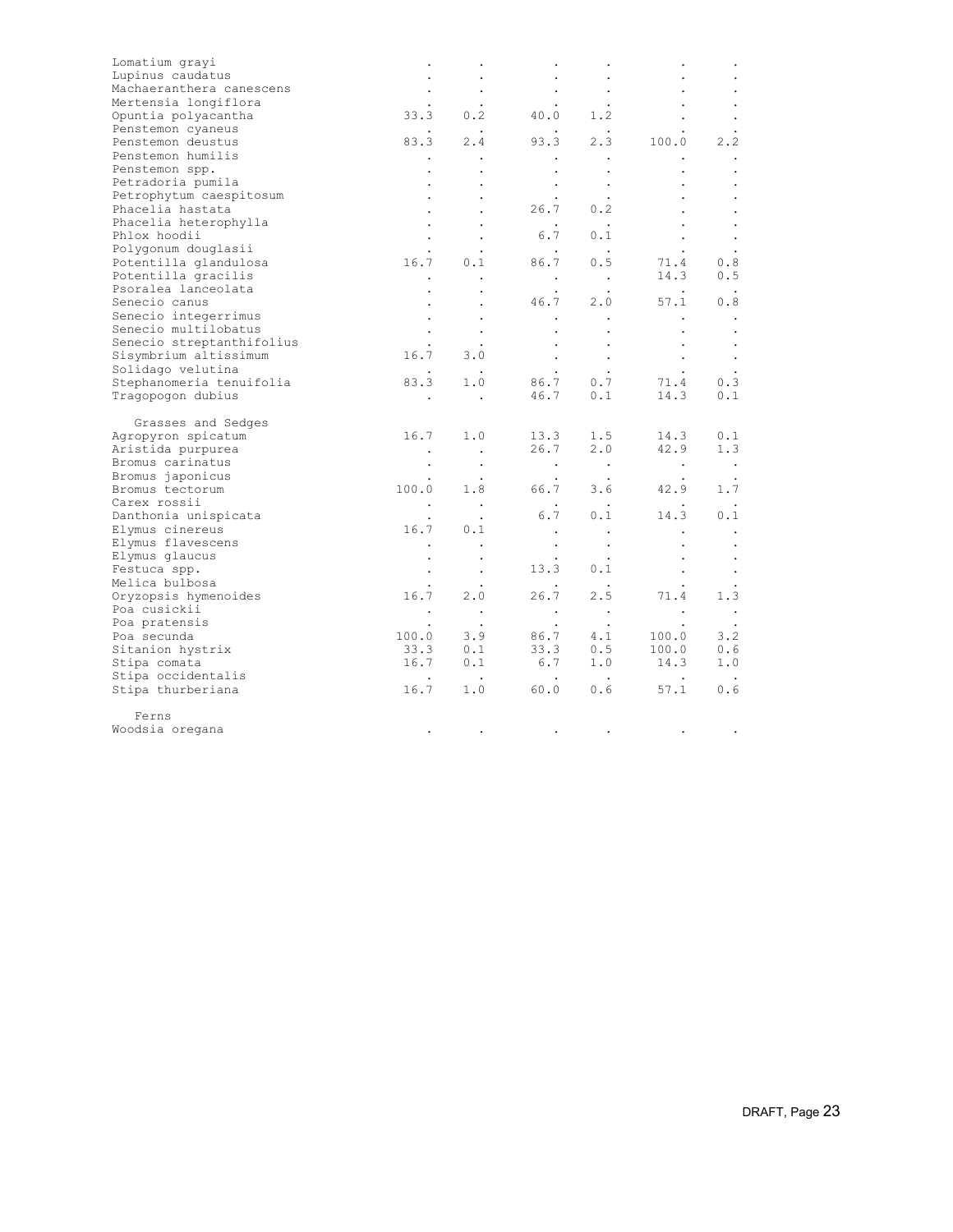# *Pinus monophylla* Series

|                                                 |                         |                         | PIMO-CELE/POSE       |                      |                      |                          |
|-------------------------------------------------|-------------------------|-------------------------|----------------------|----------------------|----------------------|--------------------------|
|                                                 | PIMO-CELE/HODU/ELCI     |                         |                      |                      |                      | PIMO-CELE/SYOR-BERE/AGSP |
|                                                 |                         | 7 Plots                 |                      | 18 Plots             |                      | 5 Plots                  |
| Species                                         | CON                     | CHAR                    | CON                  | CHAR                 | CON                  | CHAR                     |
|                                                 |                         |                         |                      |                      |                      |                          |
| Trees                                           | 100.0                   | 47.1                    | 100.0                | 22.1                 | 100.0                | 69.0                     |
| Cercocarpus ledifolius<br>Juniperus osteosperma |                         | $\sim 100$ km s $^{-1}$ | 11.1                 | 17.5                 | 20.0                 | 4.0                      |
| Juniperus scopulorum                            | <b>Contract</b><br>71.4 | 6.1                     | 38.9                 | 5.1                  | 40.0                 | 4.0                      |
| Pinus monophylla                                | 100.0                   | 17.3                    | 100.0                | 24.2                 | 100.0                | 3.9                      |
|                                                 |                         |                         |                      |                      |                      |                          |
| Shrubs                                          |                         |                         |                      |                      |                      |                          |
| Amelanchier utahensis                           |                         |                         |                      |                      | 20.0                 | 0.2                      |
| Artemisia arbuscula arbuscula                   |                         | $\bullet$               |                      |                      |                      | $\cdot$                  |
| Artemisia arbuscula nova                        |                         |                         |                      | $\bullet$<br>$\cdot$ | $\bullet$            |                          |
| Artemisia ludoviciana                           | 14.3                    | 1.0                     |                      |                      | $\bullet$            |                          |
| Artemisia tridentata vaseyana                   | 71.4                    | 1.1                     | 83.3                 | 2.0                  | 60.0                 | 0.1                      |
| Artemisia tridentata wyomingensis               | $\sim 100$              | $\sim$ $\sim$           | 5.6                  | 0.5                  |                      | $\bullet$                |
| Berberis repens                                 | 100.0                   | 7.7                     | 44.4                 | 2.1                  | 100.0                | 12.6                     |
| Chrysothamnus nauseosus                         |                         | $\sim$                  | $\sim$               | $\sim$ $\sim$        |                      | $\cdot$                  |
| Chrysothamnus viscidiflorus                     | 14.3                    | 1.0                     | 5.6                  | 0.5                  | $\bullet$            | $\cdot$                  |
| Haplopappus suffruticosus                       | 28.6                    | 0.1                     | 77.8                 | 0.6                  | 100.0                | 0.7                      |
| Holodiscus dumosus                              | 100.0                   | 11.7                    | 38.9                 | 2.8                  | 20.0                 | 1.0                      |
| Prunus virginiana                               | 28.6                    | 20.0                    | 5.6                  | 0.1                  | 40.0                 | 2.5                      |
| Purshia tridentata                              | $\sim$ $\sim$           | $\sim$ $\sim$           | 27.8                 | 1.1                  | $\ddot{\phantom{1}}$ | $\cdot$                  |
| Ribes cereum                                    | 57.1                    | 2.5                     | 33.3                 | 0.5                  | 60.0                 | 4.0                      |
| Symphoricarpos oreophilus                       | 85.7                    | 9.8                     | 72.2                 | 2.2                  | 100.0                | 10.2                     |
|                                                 |                         |                         |                      |                      |                      |                          |
| Herbs                                           |                         |                         |                      |                      |                      |                          |
| Achillea millefolium                            | 28.6                    | 0.1                     | 5.6                  | 0.1                  | 40.0                 | 0.1                      |
| Agoseris glauca                                 | $\bullet$               | $\cdot$                 | 16.7                 | 0.1                  |                      | $\cdot$                  |
| Allium acuminatum                               |                         |                         |                      | $\ddot{\phantom{a}}$ | 20.0                 | 0.1                      |
| Antennaria microphylla                          |                         | $\bullet$               | $\bullet$            | $\bullet$            | $\bullet$            | $\bullet$                |
| Arabis holboellii                               |                         |                         |                      |                      |                      |                          |
| Arabis spp.                                     |                         | $\ddot{\phantom{0}}$    | $\bullet$            | $\bullet$            |                      | $\bullet$                |
| Astragalus cibarius                             |                         |                         |                      | $\ddot{\phantom{a}}$ |                      |                          |
| Astragalus purshii                              |                         |                         | 5.6                  | 0.5                  |                      |                          |
| Astragalus spp.                                 |                         | $\cdot$                 | 5.6                  | 0.1                  | 20.0                 | 0.1                      |
| Balsamorhiza hookeri                            |                         | $\bullet$               |                      | $\cdot$              |                      |                          |
| Balsamorhiza sagittata                          | 14.3                    | 0.1                     | 83.3                 | 6.3                  | 60.0                 | 13.3                     |
| Besseya wyomingensis                            |                         |                         |                      |                      |                      |                          |
| Brickellia grandiflora                          | 14.3                    | 1.0                     |                      | $\ddot{\phantom{a}}$ | 20.0                 | 0.1                      |
| Calochortus spp.                                |                         |                         |                      |                      |                      |                          |
| Castilleja hispida                              |                         |                         |                      |                      |                      |                          |
| Castilleja miniata                              |                         |                         | $\bullet$            |                      |                      |                          |
| Castilleja spp.                                 |                         |                         |                      | $\bullet$            |                      | $\bullet$                |
| Chaenactis douglasii                            |                         | $\bullet$               | 22.2                 | 0.1                  |                      | $\cdot$                  |
| Cirsium canovirens                              |                         |                         | 38.9                 | 0.8                  | 80.0                 | 1.2                      |
| Collinsia parviflora                            | 28.6                    | 2.0                     | 5.6                  | 0.1                  |                      | $\ddot{\phantom{a}}$     |
| Collomia grandiflora                            |                         |                         | 5.6                  | 0.1                  | 60.0                 | 0.1                      |
| Comandra umbellata pallida                      |                         |                         | 5.6                  | 0.2                  |                      |                          |
| Crepis acuminata                                |                         | $\cdot$                 | 11.1                 | 0.1                  | 100.0                | 0.3                      |
| Cryptantha spiculifera                          |                         |                         |                      |                      |                      |                          |
| Draba spp.                                      | 14.3                    | 0.1                     | 5.6                  | 0.1                  |                      | $\bullet$                |
| Erigeron pumilus                                | $\bullet$               | $\sim$ $\sim$           |                      | $\bullet$            |                      |                          |
| Eriogonum heracleoides                          |                         | $\ddot{\phantom{0}}$    | 27.8                 | 0.2                  | 20.0                 | 0.5                      |
| Eriogonum microthecum                           | 14.3                    | 0.1                     | 33.3                 | 0.8                  | $\bullet$            | $\Box$                   |
| Eriogonum umbellatum                            |                         |                         | 5.6                  | 0.5                  |                      |                          |
| Eupatorium occidentale                          | 28.6                    | 2.0                     | $\sim$ $\sim$        | $\sim$ $\sim$        | $\bullet$            | $\bullet$                |
| Fritillaria spp.                                | $\ddot{\phantom{a}}$    | $\bullet$               | 11.1                 | 0.1                  |                      | $\ddot{\phantom{0}}$     |
| Galium spp.                                     | $\bullet$               | $\bullet$               | 5.6                  | 0.1                  | 20.0                 | 0.1                      |
| Gilia aggregata                                 |                         |                         | 5.6                  | 0.1                  | $\bullet$            | $\sim$                   |
| Gutierrezia sarothrae                           |                         | $\bullet$               | $\sim$               | $\sim$               | $\bullet$            | $\cdot$                  |
| Habenaria spp.                                  |                         | $\bullet$               | $\bullet$            | $\sim$               | 20.0                 | 1.0                      |
| Hackelia micrantha                              | 85.7                    | 0.7                     | 61.1                 | 1.0                  | 100.0                | 3.4                      |
| Haplopappus acaulis                             | 28.6                    | 0.3                     | 33.3                 | 2.2                  | $\blacksquare$       | $\sim$                   |
| Helianthella uniflora                           | $\bullet$               | $\sim$                  | $\ddot{\phantom{0}}$ | $\ddot{\phantom{0}}$ | 20.0                 | 0.1                      |
| Heuchera cylindrica                             | 14.3                    | 0.1                     | $\sim$               | $\sim$               | $\sim$               | $\sim$                   |
| Leptodactylon pungens                           | $\sim$                  | $\sim$ $\sim$           | $\bullet$            | $\bullet$            | $\bullet$            | $\bullet$                |
| Lithospermum ruderale                           | $\ddot{\phantom{0}}$    | $\cdot$                 | 11.1                 | 0.3                  | 40.0                 | 0.3                      |
| Lupinus spp.                                    | 14.3                    | 0.1                     | 16.7                 | 0.1                  | 60.0                 | 0.1                      |
| Machaeranthera canescens                        | 71.4                    | 0.5                     | 83.3                 | 0.3                  | 80.0                 | 0.6                      |
| Mertensia longiflora                            | $\bullet$               | $\bullet$               | $\ddot{\phantom{0}}$ | $\blacksquare$ .     | 40.0                 | 1.0                      |
| Opuntia polyacantha                             |                         | $\bullet$               | 77.8                 | 2.0                  | $\bullet$            | $\bullet$                |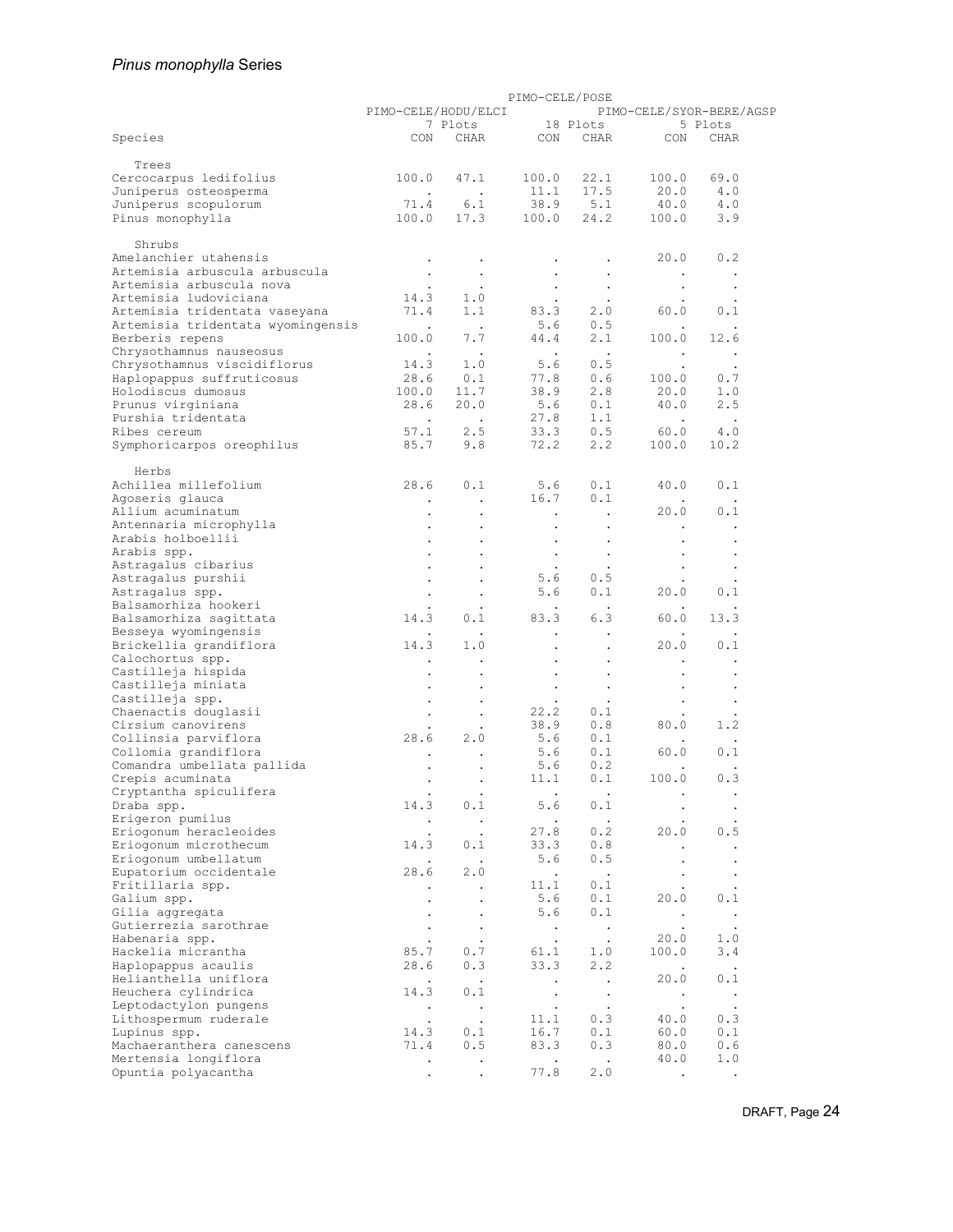| Orobanche corymbosa     |       |           |            |                      |                      |         |
|-------------------------|-------|-----------|------------|----------------------|----------------------|---------|
| Orthocarpus tenuifolius |       |           |            |                      |                      |         |
| Penstemon humilis       |       |           |            |                      | 20.0                 | 1.0     |
| Penstemon perpulcher    |       |           |            | $\bullet$            | $\ddot{\phantom{0}}$ | $\cdot$ |
| Penstemon spp.          |       |           |            |                      | 20.0                 | 0.1     |
| Phacelia hastata        |       |           | 16.7       | 0.1                  | 60.0                 | 0.4     |
| Phlox hoodii            |       |           | $\sim 100$ | $\bullet$            |                      |         |
| Phlox longifolia        |       |           | 5.6        | 2.0                  | 20.0                 | 1.0     |
| Sedum lanceolatum       |       |           | 11.1       | 1.5                  |                      |         |
| Senecio integerrimus    |       |           | 11.1       | 0.1                  |                      |         |
| Senecio multilobatus    |       |           | 55.6       | 0.3                  |                      |         |
| Silene douglasii        |       |           | 11.1       | 0.1                  | 40.0                 | 0.1     |
| Smilacina racemosa      | 14.3  | 1.0       | $\sim$     | $\ddot{\phantom{0}}$ |                      |         |
| Tragopogon dubius       |       |           | 27.8       | 0.1                  | 60.0                 | 0.1     |
| Grasses and Sedges      |       |           |            |                      |                      |         |
| Agropyron spicatum      | 14.3  | 0.1       | 61.1       | 2.9                  | 100.0                | 11.0    |
| Agropyron spp.          |       |           | $\sim$     | $\sim$ 100 $\pm$     | 60.0                 | 1.2     |
| Bromus tectorum         | 42.9  | 17.7      | 94.4       | 25.4                 | 80.0                 | 0.7     |
| Carex rossii            |       |           | 5.6        | 0.5                  | 40.0                 | 0.1     |
| Danthonia unispicata    |       |           | 5.6        | 0.5                  | $\sim$               | $\sim$  |
| Elymus cinereus         | 100.0 | 2.1       | 44.4       | 1.9                  | 60.0                 | 4.3     |
| Elymus glaucus          |       |           | $\bullet$  | $\bullet$            | 20.0                 | 0.1     |
| Festuca idahoensis      |       |           | $\bullet$  | $\bullet$            | $\bullet$            | $\sim$  |
| Koeleria cristata       |       | $\bullet$ | 5.6        | 0.1                  |                      | $\cdot$ |
| Leucopoa kingii         |       |           | 5.6        | 1.0                  | 80.0                 | 1.5     |
| Melica bulbosa          |       | $\bullet$ | 5.6        | 0.1                  | 20.0                 | 1.0     |
| Oryzopsis hymenoides    | 42.9  | 0.7       | 55.6       | 3.0                  | $\bullet$            | $\sim$  |
| Poa cusickii            |       | $\bullet$ | $\bullet$  | $\bullet$            |                      |         |
| Poa secunda             | 85.7  | 1.7       | 94.4       | 6.9                  | 60.0                 | 2.0     |
| Sitanion hystrix        |       | $\bullet$ | $\bullet$  |                      | $\bullet$            |         |
| Stipa comata            |       |           | 33.3       | 6.0                  | 40.0                 | 5.5     |
| Stipa occidentalis      | 28.6  | 1.0       | $\cdot$    | $\sim$ $\sim$        | 20.0                 | 0.1     |
| Stipa spp.              |       |           | 16.7       | 0.5                  |                      |         |
| Stipa thurberiana       |       |           | 11.1       | 0.6                  |                      |         |
| Ferns                   |       |           |            |                      |                      |         |
| Woodsia oregana         | 14.3  | 0.1       |            |                      |                      |         |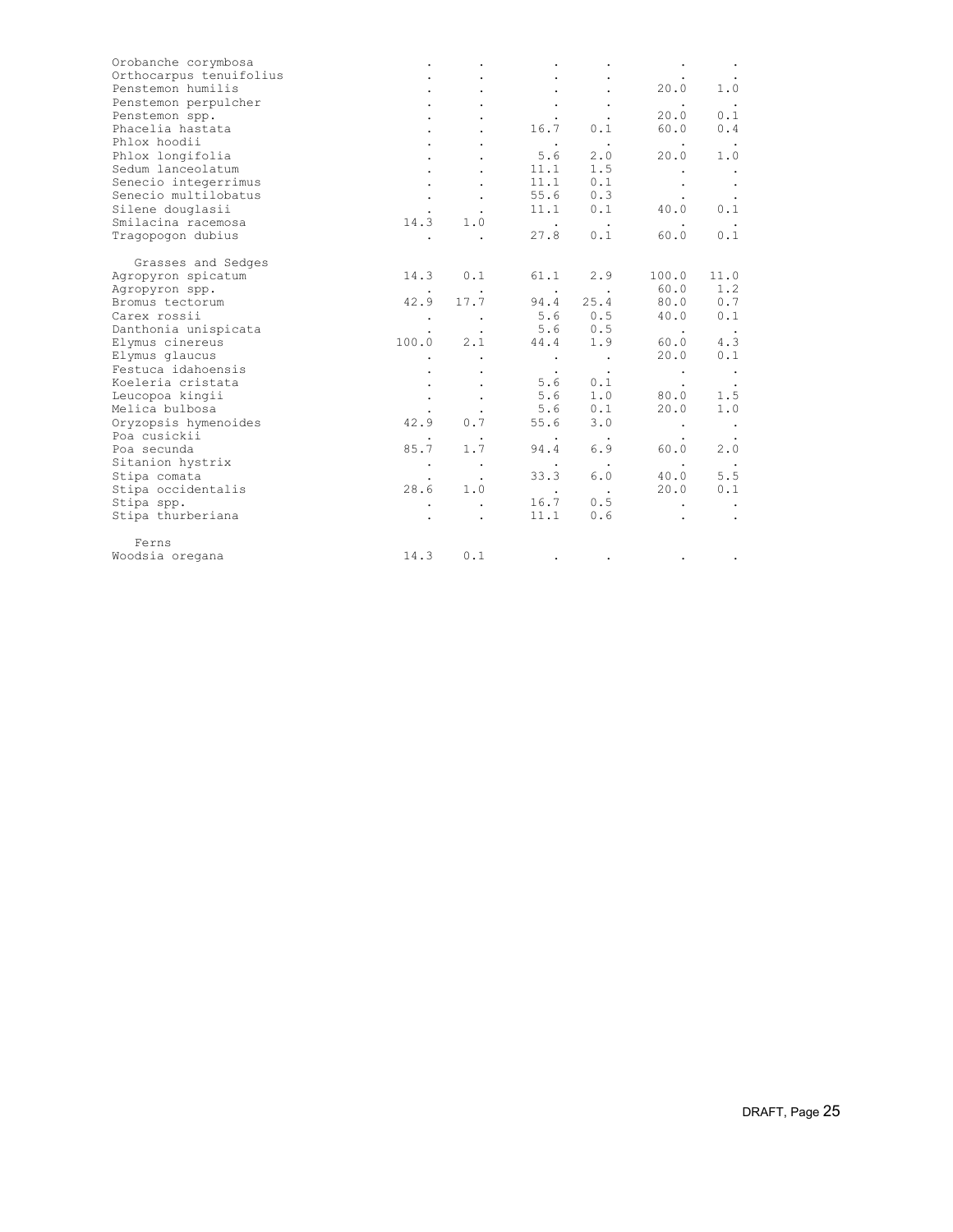|                                                      | PIMO-JUOS/AGSP                |                             |                                   |                                   |                            | PIMO-JUOS/ARTRV/AGSP |  |
|------------------------------------------------------|-------------------------------|-----------------------------|-----------------------------------|-----------------------------------|----------------------------|----------------------|--|
|                                                      |                               |                             | PIMO-JUOS/ARNO/POSE               |                                   |                            |                      |  |
|                                                      |                               | 7 Plots                     |                                   | 9 Plots                           |                            | 9 Plots              |  |
| Species                                              | CON                           |                             | CHAR CON                          | CHAR                              | CON                        | CHAR                 |  |
| Trees                                                |                               |                             |                                   |                                   |                            |                      |  |
| Cercocarpus ledifolius                               | 14.3                          | 4.1                         |                                   | $33.3$ 4.4                        | 33.3                       | 7.5                  |  |
| Juniperus osteosperma                                | 100.0                         | 31.2                        | 100.0                             | 18.9                              | 100.0                      | 16.4                 |  |
| Juniperus scopulorum                                 | $\sim$ 100 $\mu$              | <b>Contract</b>             | $\sim$ $-$                        | $\sim$                            |                            |                      |  |
| Pinus monophylla                                     | 85.7                          | 3.4                         | 100.0                             | 20.6                              | 100.0                      | 16.0                 |  |
|                                                      |                               |                             |                                   |                                   |                            |                      |  |
| Shrubs                                               |                               |                             |                                   |                                   |                            |                      |  |
| Amelanchier utahensis                                | $\bullet$                     | $\cdot$                     | $\ddot{\phantom{1}}$              | $\bullet$                         | 33.3                       | 1.2                  |  |
| Artemisia arbuscula arbuscula                        | 71.4                          | 15.0                        | 22.2                              | 0.1                               | 11.1                       | 0.1                  |  |
| Artemisia arbuscula nova                             | 57.1                          | 6.5                         | 88.9                              | 4.6                               | 33.3                       | 0.4                  |  |
| Artemisia ludoviciana                                | $\sim$ $\sim$                 | <b>Contract</b>             | $\ddot{\phantom{1}}$              | $\sim$ $\sim$                     |                            |                      |  |
| Artemisia tridentata vaseyana                        | 71.4                          | 0.5                         | 11.1                              | 0.1                               | 100.0                      | 8.5                  |  |
| Artemisia tridentata wyomingensis<br>Berberis repens | $\sim$ $\sim$                 | $\sim$ $\sim$               | $\bullet$                         |                                   | 11.1                       | 1.0                  |  |
| Chrysothamnus nauseosus                              | $\cdot$<br>14.3               | $\cdot$<br>0.1              | $\bullet$                         | $\cdot$                           |                            | $\sim$ $\sim$        |  |
| Chrysothamnus viscidiflorus                          | $\ddot{\phantom{0}}$          |                             | $\bullet$<br>$\bullet$            | $\bullet$<br>$\ddot{\phantom{0}}$ | $\blacksquare$ .<br>11.1   | 1.0                  |  |
| Haplopappus suffruticosus                            | 57.1                          | 0.3                         | 55.6                              | 0.6                               | 55.6                       | 4.0                  |  |
| Holodiscus dumosus                                   | 14.3                          | 1.0                         | $\ddot{\phantom{0}}$              | $\ddot{\phantom{a}}$              | 66.7                       | 4.2                  |  |
| Prunus virginiana                                    | $\sim$                        | $\sim$ $\sim$               |                                   | $\bullet$                         | $\ddot{\phantom{0}}$       | $\sim$               |  |
| Purshia tridentata                                   | 28.6                          | 0.8                         |                                   |                                   | 11.1                       | 0.1                  |  |
| Ribes cereum                                         | 28.6                          | 0.6                         | $\ddot{\phantom{0}}$              | $\ddot{\phantom{a}}$              | 55.6                       | 0.7                  |  |
| Symphoricarpos oreophilus                            | 85.7                          | 1.5                         | $\ddot{\phantom{0}}$              |                                   | 33.3                       | $0.5$                |  |
|                                                      |                               |                             |                                   |                                   |                            |                      |  |
| Herbs                                                |                               |                             |                                   |                                   |                            |                      |  |
| Achillea millefolium                                 | $\bullet$                     | $\sim$                      | $\bullet$                         | $\cdot$                           | 44.4                       | 1.0                  |  |
| Agoseris glauca                                      | 28.6                          | 0.6                         |                                   | $\bullet$                         |                            |                      |  |
| Allium acuminatum                                    | 57.1                          | 0.1                         | $\sim$                            | $\bullet$                         | 22.2                       | 0.1                  |  |
| Antennaria microphylla<br>Arabis holboellii          | 57.1<br>14.3                  | 0.8<br>0.1                  | $\sim$<br>11.1                    | $\sim 100$<br>0.1                 | 33.3                       | 0.9                  |  |
| Arabis spp.                                          |                               |                             |                                   | $11.1 \qquad 1.0$                 | $\ddot{\phantom{a}}$       | $\bullet$            |  |
| Astragalus cibarius                                  | $\bullet$                     | $\sim$ 100 $\pm$<br>$\cdot$ |                                   | $22.2$ $20.0$                     | $\bullet$                  | $\,$ .               |  |
| Astragalus purshii                                   | $\bullet$                     | $\bullet$                   | $\sim$                            | $\bullet$                         | $\sim$                     | $\bullet$            |  |
| Astragalus spp.                                      |                               | $\ddot{\phantom{0}}$        | $\sim$ $\sim$                     | $\ddot{\phantom{0}}$              | 11.1                       | 1.0                  |  |
| Balsamorhiza hookeri                                 | 85.7                          | 3.2                         | 44.4                              | 1.5                               | 33.3                       | 9.3                  |  |
| Balsamorhiza sagittata                               | 14.3                          | 0.1                         | 22.2                              | 1.5                               | 33.3                       | 5.3                  |  |
| Besseya wyomingensis                                 | $\bullet$                     | $\bullet$                   | $\bullet$                         | $\bullet$                         | 11.1                       | 1.0                  |  |
| Brickellia grandiflora                               |                               | $\bullet$                   | $\bullet$                         | $\bullet$                         | $\bullet$                  | $\bullet$            |  |
| Calochortus spp.                                     | 14.3                          | 0.1                         |                                   |                                   |                            |                      |  |
| Castilleja hispida                                   | 14.3                          | 0.1                         | $\bullet$                         | $\bullet$                         |                            |                      |  |
| Castilleja miniata                                   | $\ddot{\phantom{0}}$          | $\ddot{\phantom{0}}$        | $\ddot{\phantom{0}}$              | $\blacksquare$                    | 11.1                       | 0.1                  |  |
| Castilleja spp.                                      | 14.3                          | 0.1                         |                                   | $\ddot{\phantom{a}}$              |                            |                      |  |
| Chaenactis douglasii                                 | 71.4                          | 0.1                         | 33.3                              | 0.1                               | 11.1                       | 0.1                  |  |
| Cirsium canovirens<br>Collinsia parviflora           | $\sim 100$ km $^{-1}$<br>57.1 | $\sim 10$<br>0.8            | 11.1                              | 0.1                               | 33.3<br>22.2               | 0.1<br>0.1           |  |
| Collomia grandiflora                                 | 14.3                          | 1.0                         | $\sim$                            | $\ddot{\phantom{0}}$              |                            |                      |  |
| Comandra umbellata pallida                           | 14.3                          | 2.0                         | $\bullet$<br>$\ddot{\phantom{0}}$ | $\bullet$<br>$\bullet$            | $\sim$ $\sim$<br>$\bullet$ | $\blacksquare$       |  |
| Crepis acuminata                                     | 71.4                          | 0.1                         | 11.1                              | 0.1                               | 55.6                       | 0.8                  |  |
| Cryptantha spiculifera                               |                               | $\bullet$                   | 22.2                              | 0.6                               |                            |                      |  |
| Draba spp.                                           |                               |                             |                                   |                                   |                            |                      |  |
| Erigeron pumilus                                     | 14.3                          | 0.1                         | 11.1                              | 0.1                               | 11.1                       | 0.1                  |  |
| Eriogonum heracleoides                               | $\bullet$                     | $\bullet$                   | $\sim$                            | $\bullet$                         | $\ddot{\phantom{0}}$       | $\ddot{\phantom{0}}$ |  |
| Eriogonum microthecum                                | 71.4                          | 0.6                         | $\ddot{\phantom{0}}$              | $\ddot{\phantom{0}}$              | 33.3                       | 0.1                  |  |
| Eriogonum umbellatum                                 | 71.4                          | 0.4                         | $\ddot{\phantom{a}}$              | $\ddot{\phantom{a}}$              | 33.3                       | 0.2                  |  |
| Eupatorium occidentale                               |                               |                             |                                   |                                   | $\ddot{\phantom{0}}$       | $\sim$               |  |
| Fritillaria spp.                                     |                               |                             | $\ddot{\phantom{0}}$              | $\ddot{\phantom{a}}$              | 22.2                       | 0.1                  |  |
| Galium spp.                                          |                               |                             | $\bullet$                         | $\bullet$                         | $\bullet$                  | $\blacksquare$       |  |
| Gilia aggregata                                      |                               | $\ddot{\phantom{a}}$        | 22.2                              | 1.5                               | 11.1                       | 0.1                  |  |
| Gutierrezia sarothrae                                |                               | $\bullet$                   | 11.1                              | 2.0                               | $\sim 100$ $\mu$           | $\sim$ $\sim$        |  |
| Habenaria spp.<br>Hackelia micrantha                 | 28.6                          | 0.1                         | 33.3                              | 1.0                               | 44.4                       | 1.0                  |  |
| Haplopappus acaulis                                  |                               | $\ddot{\phantom{0}}$        | 22.2                              | 1.0                               | 44.4                       | 0.2                  |  |
| Helianthella uniflora                                |                               |                             | $\bullet$                         |                                   | $\ddot{\phantom{0}}$       | $\sim$ $\sim$        |  |
| Heuchera cylindrica                                  |                               | $\bullet$                   | $\bullet$                         | $\bullet$                         | 22.2                       | 0.1                  |  |
| Leptodactylon pungens                                | 42.9                          | 0.7                         | $\bullet$                         | $\bullet$                         | 33.3                       | 0.1                  |  |
| Lithospermum ruderale                                | $\ddot{\phantom{a}}$          | $\ddot{\phantom{0}}$        | $\bullet$                         | $\bullet$                         | $\bullet$                  | $\sim$               |  |
| Lupinus spp.                                         | 14.3                          | 0.1                         |                                   |                                   | 22.2                       | 0.6                  |  |
| Machaeranthera canescens                             | $\bullet$                     | $\bullet$                   | 44.4                              | 0.1                               | 22.2                       | 0.6                  |  |
| Mertensia longiflora                                 | $\cdot$                       | $\bullet$                   |                                   |                                   | $\sim$                     | $\sim$               |  |
| Opuntia polyacantha                                  | 71.4                          | 1.2                         | 22.2                              | 0.8                               | 11.1                       | 2.0                  |  |
| Orobanche corymbosa                                  | 14.3                          | 0.1                         | $\bullet$                         | $\bullet$                         | $\ddot{\phantom{0}}$       | $\,$ .               |  |
| Orthocarpus tenuifolius                              | 14.3                          | 0.1                         |                                   |                                   |                            |                      |  |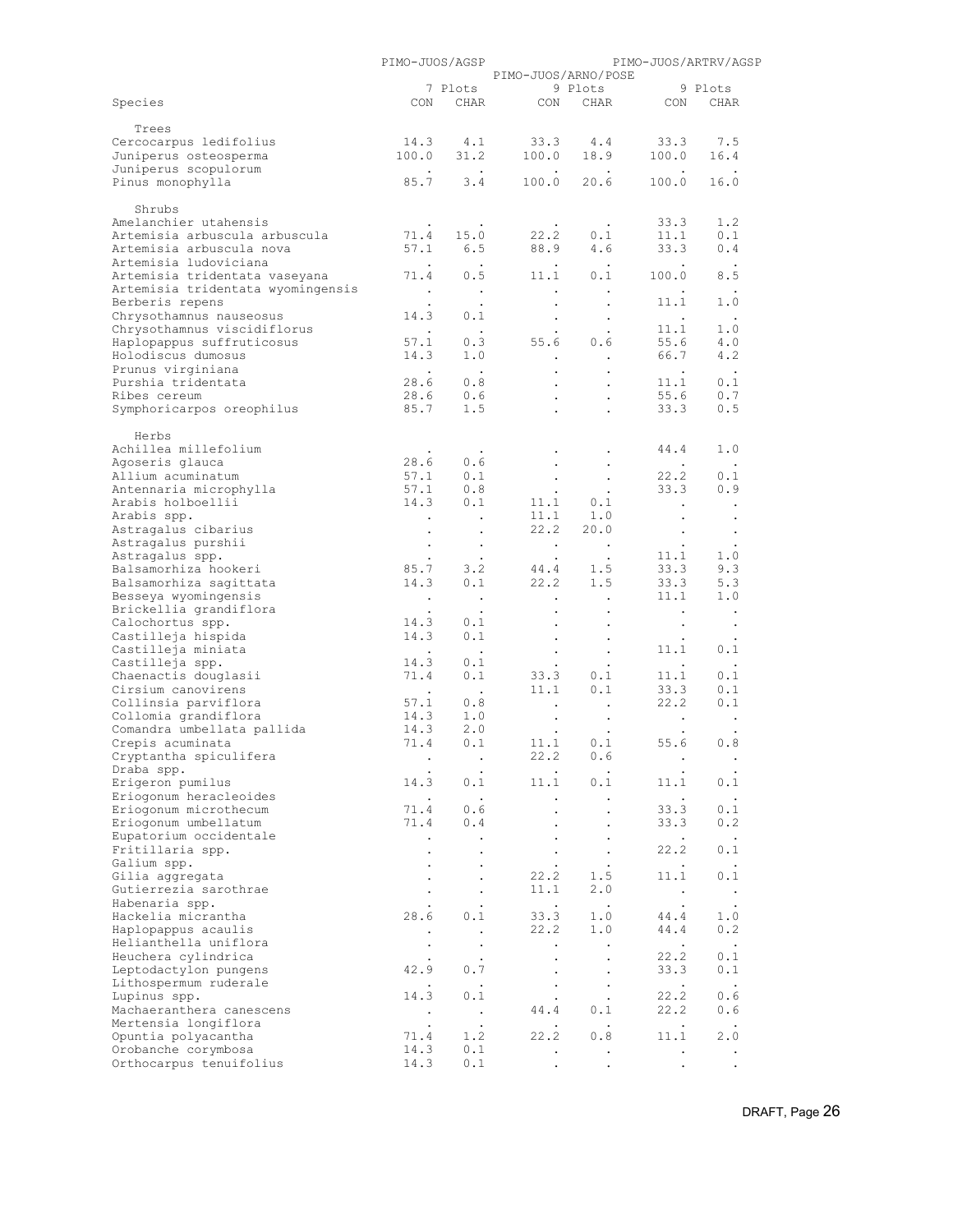| Penstemon humilis    |                      |           | 22.2      | 1.0    | 11.1                 | 0.1    |
|----------------------|----------------------|-----------|-----------|--------|----------------------|--------|
| Penstemon perpulcher |                      |           |           |        | 11.1                 | 0.1    |
| Penstemon spp.       |                      |           |           |        | $\sim$ $\sim$        |        |
| Phacelia hastata     |                      |           |           |        | 11.1                 | 0.1    |
| Phlox hoodii         | 42.9                 | 0.2       | 22.2      | 0.3    |                      | $\sim$ |
| Phlox longifolia     | $\bullet$            | $\bullet$ |           |        |                      |        |
| Sedum lanceolatum    | 14.3                 | 1.0       |           |        | 22.2                 | 2.0    |
| Senecio integerrimus | 57.1                 | 0.2       |           |        | $\ddot{\phantom{1}}$ |        |
| Senecio multilobatus | 42.9                 | 0.7       | 66.7      | 0.4    | 55.6                 | 0.1    |
| Silene douglasii     | 14.3                 | 0.1       |           |        | 22.2                 | 1.5    |
| Smilacina racemosa   |                      |           |           |        |                      |        |
| Tragopogon dubius    |                      |           | 11.1      | 0.1    | 22.2                 | 0.1    |
| Grasses and Sedges   |                      |           |           |        |                      |        |
| Agropyron spicatum   | 100.0                | 40.7      | 88.9      | 3.2    | 100.0                | 13.6   |
| Agropyron spp.       | $\ddot{\phantom{1}}$ | $\sim$    | $\cdot$   | $\sim$ |                      |        |
| Bromus tectorum      | 14.3                 | 3.0       | 66.7      | 1.9    | 22.2                 | 2.5    |
| Carex rossii         | 57.1                 | 1.0       |           |        |                      |        |
| Danthonia unispicata | 14.3                 | 0.1       |           |        |                      |        |
| Elymus cinereus      |                      |           |           |        |                      |        |
| Elymus glaucus       |                      |           |           |        |                      |        |
| Festuca idahoensis   |                      |           |           |        | 33.3                 | 16.0   |
| Koeleria cristata    | 28.6                 | 0.6       |           |        | 22.2                 | 0.1    |
| Leucopoa kingii      | 28.6                 | 1.0       |           |        | 11.1                 | 10.0   |
| Melica bulbosa       |                      | $\sim$    |           |        |                      |        |
| Oryzopsis hymenoides |                      | $\cdot$   | 66.7      | 0.5    |                      |        |
| Poa cusickii         | 28.6                 | 1.0       | 11.1 0.1  |        | 11.1                 | 0.1    |
| Poa secunda          | 71.4                 | 7.2       | 100.0 7.1 |        | 100.0                | 1.9    |
| Sitanion hystrix     | 42.9                 | 0.2       | 22.2      | 1.0    |                      |        |
| Stipa comata         |                      |           |           |        |                      |        |
| Stipa occidentalis   |                      |           |           |        |                      |        |
| Stipa spp.           |                      |           |           |        |                      |        |
| Stipa thurberiana    |                      |           |           |        |                      |        |
| Ferns                |                      |           |           |        |                      |        |
| Woodsia oregana      | 14.3                 | 1.0       |           |        | 22.2                 | 0.1    |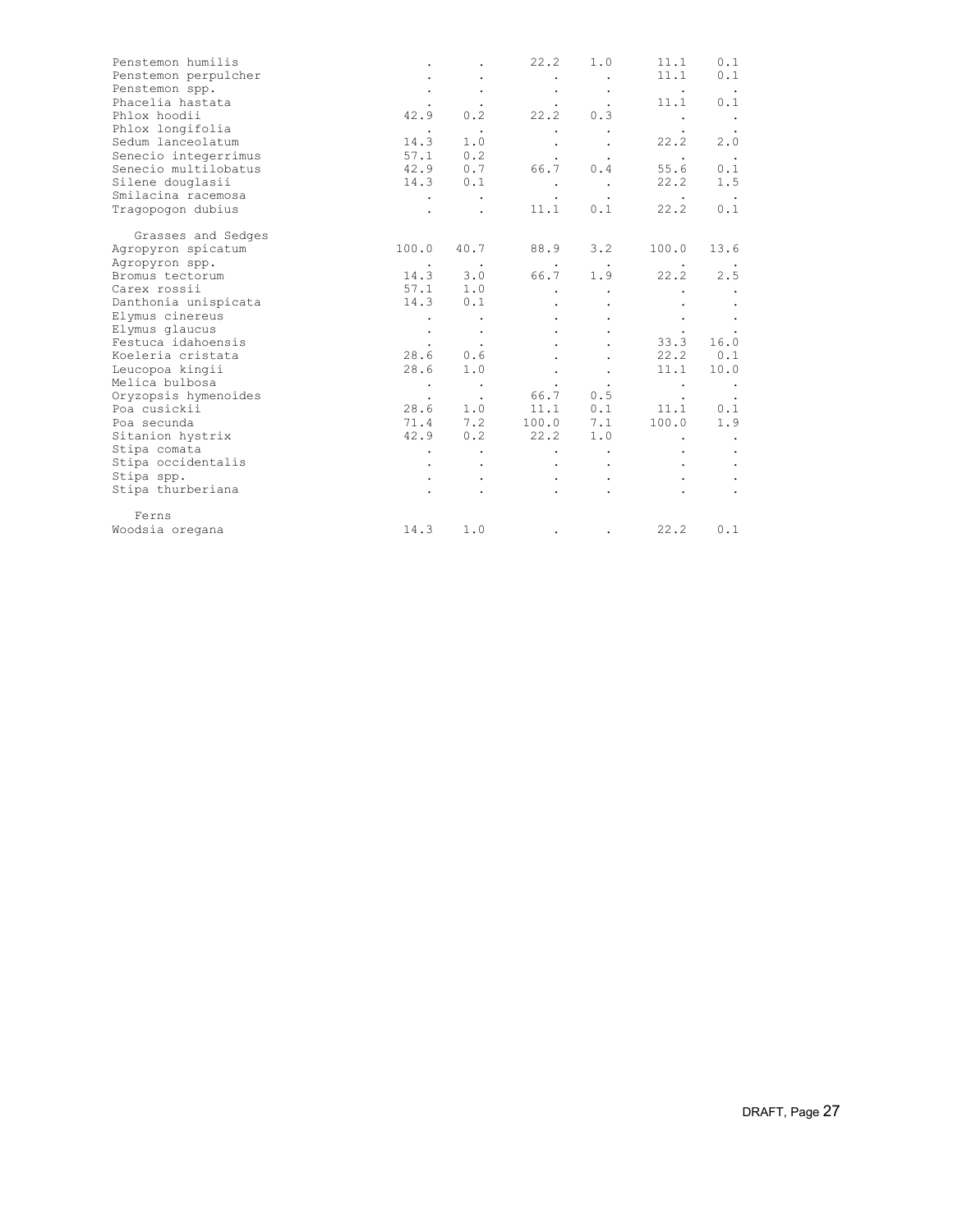# *Juniperus osteosperma* Series

|                                                           | JUOS/ARAR/AGSP<br>JUOS-CELE/SYOR/AGSP |                      |                             |                             | JUOS/ARAR/FEID                    |                               |  |
|-----------------------------------------------------------|---------------------------------------|----------------------|-----------------------------|-----------------------------|-----------------------------------|-------------------------------|--|
|                                                           |                                       | 2 Plots              |                             | 24 Plots                    |                                   | 10 Plots                      |  |
| Species                                                   |                                       | CON CHAR             | CON                         | CHAR                        | CON                               | CHAR                          |  |
| Trees                                                     |                                       |                      |                             |                             |                                   |                               |  |
| Cercocarpus ledifolius<br>Juniperus osteosperma           | 100.0<br>100.0                        | 25.0<br>12.5         | 100.0                       | 25.4                        | 100.0                             | 24.4                          |  |
| Pinus monophylla                                          | $\blacksquare$ .                      |                      |                             |                             |                                   |                               |  |
| Shrubs                                                    |                                       |                      |                             |                             |                                   |                               |  |
| Amelanchier utahensis                                     | 100.0                                 | 0.6                  | 37.5                        | 1.2                         | 40.0                              | 0.2                           |  |
| Artemisia arbuscula arbuscula                             | $\sim$                                | $\sim$ $\sim$        | 100.0                       | 17.8                        | 100.0                             | 24.6                          |  |
| Artemisia arbuscula nova<br>Artemisia tridentata vaseyana | 100.0                                 | $\cdot$<br>7.6       | 20.8<br>25.0                | 4.8<br>0.6                  | 50.0<br>40.0                      | 1.2<br>0.4                    |  |
| Artemisia tridentata wyomingensis                         | $\blacksquare$ .                      | $\bullet$            | $\cdot$                     | $\bullet$                   | $\bullet$                         |                               |  |
| Atriplex canescens                                        | 50.0                                  | $\bullet$<br>12.0    | $\ddot{\phantom{0}}$<br>4.2 | $\bullet$<br>2.0            | $\bullet$                         | $\bullet$                     |  |
| Berberis repens<br>Chrysothamnus nauseosus                | $\ddot{\phantom{a}}$                  | $\bullet$            | $\bullet$                   | $\bullet$                   | $\Box$                            | $\bullet$                     |  |
| Chrysothamnus viscidiflorus                               |                                       |                      | 12.5                        | 0.1                         | 30.0                              | 0.5                           |  |
| Haplopappus suffruticosus<br>Holodiscus dumosus           | 50.0                                  | 0.1                  | 45.8<br>$\sim$              | 0.3<br>$\sim$               | 40.0<br>10.0                      | 0.2<br>2.0                    |  |
| Prunus virginiana                                         | 50.0                                  | $\cdot$<br>1.0       | $\cdot$                     |                             | $\blacksquare$ .                  |                               |  |
| Purshia tridentata                                        | $\bullet$                             | $\,$ .               | 41.7                        | 1.6                         | 90.0                              | 2.0                           |  |
| Ribes cereum<br>Ribes viscosissimum                       |                                       | $\bullet$            | 8.3                         | 0.3                         | 10.0                              | 0.5                           |  |
| Symphoricarpos oreophilus                                 | 100.0                                 | 8.5                  | 83.3                        | 1.1                         | 50.0                              | 0.7                           |  |
|                                                           |                                       |                      |                             |                             |                                   |                               |  |
| Herbs<br>Achillea millefolium                             |                                       |                      | 8.3                         | 0.1                         |                                   |                               |  |
| Agoseris glauca                                           | 50.0                                  | 0.1                  | 50.0                        | 0.2                         | 10.0                              | 0.1                           |  |
| Allium acuminatum                                         |                                       | $\ddot{\phantom{a}}$ | 70.8                        | 0.3                         | 30.0                              | 0.7                           |  |
| Antennaria dimorpha<br>Antennaria microphylla             |                                       | $\bullet$            | 16.7<br>8.3                 | 0.1<br>0.8                  | 10.0                              | 0.1                           |  |
| Arabis holboellii                                         |                                       |                      | $\bullet$                   | $\ddot{\phantom{0}}$        | $\bullet$                         | $\bullet$                     |  |
| Arabis spp.<br>Arenaria aculeata                          |                                       |                      | 8.3<br>20.8                 | 0.3<br>2.2                  | 30.0                              | 3.0                           |  |
| Arenaria congesta                                         |                                       |                      | 4.2                         | 0.5                         | $\blacksquare$                    | $\blacksquare$ .              |  |
| Arnica sororia                                            |                                       |                      | 4.2                         | 2.0                         |                                   |                               |  |
| Aster scopulorum<br>Astragalus cibarius                   | 50.0                                  | 1.0                  | $\sim$ $\sim$<br>4.2        | $\ddot{\phantom{a}}$<br>0.1 | 70.0                              | 0.2                           |  |
| Astragalus filipes                                        |                                       |                      | 4.2                         | 0.1                         | $\bullet$                         | $\bullet$<br>$\bullet$        |  |
| Astragalus purshii                                        |                                       |                      | $\cdot$                     |                             |                                   |                               |  |
| Balsamorhiza hookeri<br>Balsamorhiza sagittata            | 100.0                                 | 17.5                 | 16.7<br>87.5                | 3.3<br>8.0                  | 60.0<br>40.0                      | 5.3<br>2.5                    |  |
| Calochortus nuttallii                                     |                                       |                      | $\sim$ $\sim$               | $\ddot{\phantom{1}}$        | 10.0                              | 0.1                           |  |
| Calochortus spp.                                          |                                       | $\cdot$              | 4.2                         | 0.1                         | $\bullet$                         | $\bullet$                     |  |
| Castilleja angustifolia<br>Castilleja hispida             |                                       |                      | 8.3                         | 0.6                         |                                   | $\bullet$<br>$\bullet$        |  |
| Castilleja spp.                                           |                                       |                      | 25.0                        | 0.1                         |                                   |                               |  |
| Chaenactis douglasii<br>Cirsium canovirens                |                                       |                      | 16.7<br>4.2                 | 0.3<br>0.1                  | 10.0                              | 0.1                           |  |
| Collinsia parviflora                                      | 50.0                                  | 1.0                  | 75.0                        | 0.6                         | $\bullet$                         | $\bullet$                     |  |
| Collomia grandiflora                                      |                                       | $\cdot$              | 12.5                        | 1.0                         |                                   |                               |  |
| Comandra umbellata pallida<br>Cordylanthus ramosus        | 50.0                                  | 0.2                  | 50.0<br>$\cdot$             | 1.3<br>$\Box$               | 20.0<br>10.0                      | 0.2<br>0.1                    |  |
| Crepis acuminata                                          | 50.0                                  | 0.1                  | 58.3                        | 0.6                         | 20.0                              | 0.1                           |  |
| Cryptantha spiculifera                                    |                                       |                      | 4.2                         | 0.1                         | 30.0                              | 0.1                           |  |
| Delphinium spp.<br>Epilobium paniculatum                  |                                       |                      | 12.5<br>4.2                 | 0.1<br>0.1                  | $\bullet$<br>$\ddot{\phantom{0}}$ | $\sim$<br>$\bullet$           |  |
| Erigeron pumilus                                          |                                       | $\cdot$              | 20.8                        | 2.8                         |                                   | $\bullet$                     |  |
| Eriogonum caespitosum<br>Eriogonum cernuum                |                                       |                      | 16.7                        | 0.8                         | 90.0                              | 1.7                           |  |
| Eriogonum heracleoides                                    | 100.0                                 | 1.5                  | $\cdot$<br>45.8             | $\ddot{\phantom{a}}$<br>0.3 | 20.0                              | $\ddot{\phantom{1}}$ .<br>0.1 |  |
| Eriogonum microthecum                                     |                                       |                      | 8.3                         | 0.6                         | 40.0                              | 0.7                           |  |
| Eriogonum ovalifolium<br>Eriogonum strictum               |                                       |                      | $\blacksquare$              | $\bullet$                   | $\bullet$                         | $\sim$                        |  |
| Eriogonum umbellatum                                      |                                       |                      | $\bullet$<br>45.8           | $\bullet$<br>0.3            | $\ddot{\phantom{0}}$<br>10.0      | $\bullet$<br>1.0              |  |
| Erysimum spp.                                             |                                       |                      | 4.2                         | 0.1                         |                                   | $\bullet$                     |  |
| Fritillaria pudica<br>Fritillaria spp.                    |                                       |                      | 12.5<br>4.2                 | 0.1<br>0.1                  |                                   | $\bullet$<br>$\bullet$        |  |
| Galium triflorum                                          |                                       |                      | $\bullet$                   |                             |                                   | $\bullet$                     |  |
| Gilia aggregata                                           |                                       |                      | $\bullet$                   |                             |                                   |                               |  |
| Grindelia squarrosa<br>Gutierrezia sarothrae              |                                       |                      | 4.2<br>$\bullet$            | 1.0<br>$\cdot$              |                                   |                               |  |

DRAFT, Page 28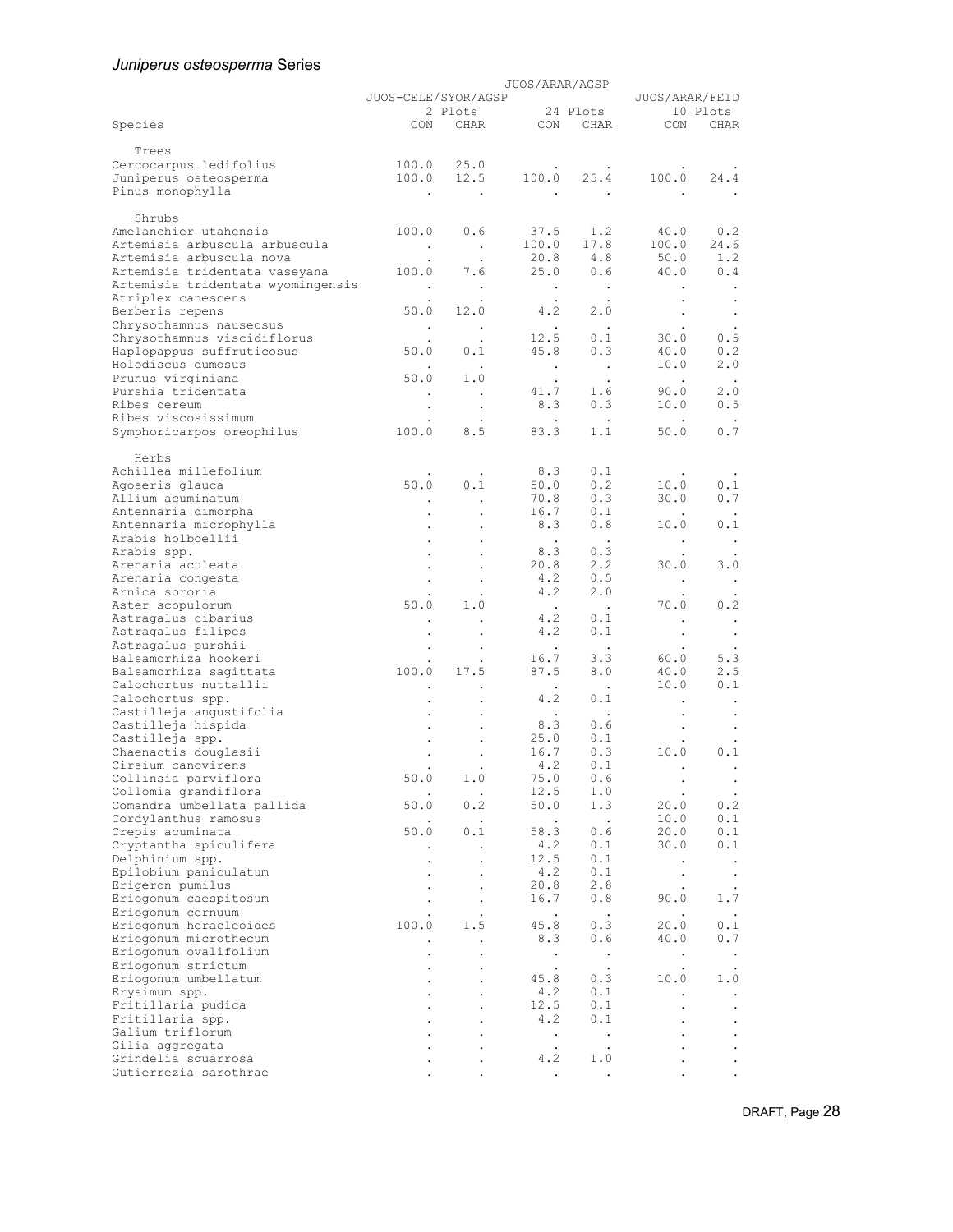| Hackelia micrantha<br>Haplopappus acaulis   | 100.0                  | 0.1                                   | 58.3<br>29.2                                                  | 0.3<br>2.4                                                      | 20.0<br>50.0           | 0.3<br>2.6              |
|---------------------------------------------|------------------------|---------------------------------------|---------------------------------------------------------------|-----------------------------------------------------------------|------------------------|-------------------------|
| Haplopappus carthamoides                    | $\sim$ $\sim$          | $\sim$ $\sim$<br>$\ddot{\phantom{1}}$ | <b>Contract</b>                                               | $\sim 100$                                                      | $\sim$                 | $\sim$                  |
| Helianthella uniflora                       | 50.0                   | 2.0                                   | 8.3                                                           | 1.0                                                             | $\bullet$              | $\cdot$                 |
| Heuchera grossulariifolia                   | $\sim$                 | $\sim 100$                            | $\sim 100$ $\mu$                                              | $\sim 100$                                                      | 10.0                   | 0.1                     |
| Hieracium albertinum                        |                        | $\bullet$                             |                                                               | $\sim 100$ km s $^{-1}$                                         | 10.0                   | 0.1                     |
| Hydrophyllum capitatum<br>Lepidium spp.     | 50.0                   | $\ddot{\phantom{a}}$<br>1.0           | 4.2                                                           | 0.1                                                             | $\sim 100$ $\mu$       | $\sim$ $\sim$           |
| Leptodactylon pungens                       | $\bullet$              | $\sim$ $\sim$                         | $\sim 100$ km s $^{-1}$<br>4.2                                | 0.1                                                             | $\bullet$<br>10.0      | $\blacksquare$<br>0.1   |
| Lewisia rediviva                            |                        | $\bullet$                             | $\sim$ $\sim$                                                 | $\sim$ $\sim$                                                   | $\bullet$              | $\blacksquare$ .        |
| Linum perenne                               | $\bullet$              | $\cdot$                               | $\cdot$                                                       | $\bullet$                                                       | $\bullet$              | $\langle \cdot \rangle$ |
| Lithospermum ruderale                       |                        | $\bullet$                             | $4.2$<br>50.0                                                 | 0.1                                                             | $\bullet$              | $\sim$                  |
| Lomatium dissectum                          | 50.0                   | 0.5                                   |                                                               | 0.9                                                             |                        |                         |
| Lomatium grayi                              | $\bullet$              | $\sim$                                | 4.2<br>4.2                                                    | 1.0                                                             | 10.0                   | 0.1                     |
| Lomatium nudicaule<br>Lomatium spp.         | $\bullet$              | $\bullet$                             | $\sim 100$                                                    | 0.1<br>$\sim 100$                                               | $\bullet$              | $\cdot$                 |
| Lomatium triternatum                        | 50.0                   | 0.1                                   | 16.7                                                          | 0.1                                                             | $\bullet$<br>$\bullet$ | $\bullet$<br>$\cdot$    |
| Lupinus argenteus                           |                        | $\sim$ $\sim$                         | $\blacksquare$ .                                              | $\sim 100$ $\mu$                                                | 10.0                   | 0.1                     |
| Lupinus spp.                                | 50.0                   | 0.1                                   |                                                               | $16.7$ 0.2                                                      | $\bullet$              | $\bullet$               |
| Lycodesmia spinosa                          |                        | $\sim$                                | 4.2                                                           | 0.1                                                             | $\bullet$              | $\bullet$               |
| Machaeranthera canescens                    | 100.0                  | 0.1                                   | 20.8                                                          | 0.1                                                             | $\bullet$              | $\sim$                  |
| Mertensia longiflora<br>Opuntia polyacantha | $\bullet$              | $\cdot$                               | 4.2<br>79.2                                                   | 0.1<br>1.1                                                      | 90.0                   | 0.9                     |
| Orobanche corymbosa                         | $\bullet$<br>$\bullet$ | $\bullet$                             | $\sim$ $\sim$                                                 | $\sim 100$                                                      |                        | $\cdot$                 |
| Orobanche uniflora                          | $\bullet$              | $\bullet$                             | $\ddot{\phantom{1}}$                                          | $\sim 100$                                                      | 10.0                   | 0.1                     |
| Orthocarpus tenuifolius                     |                        | $\bullet$                             | 8.3                                                           | 0.6                                                             |                        |                         |
| Pediocactus simpsonii                       |                        |                                       | $\sim 100$ km s $^{-1}$                                       | $\sim 100$ $\mu$                                                | 20.0                   | 0.1                     |
| Penstemon deustus                           |                        | $\ddot{\phantom{0}}$                  | 4.2                                                           | 1.0                                                             |                        |                         |
| Penstemon humilis                           | 50.0                   | 0.5                                   | 58.3                                                          | 0.8                                                             | 70.0                   | 0.5                     |
| Penstemon perpulcher<br>Petradoria pumila   |                        | $\sim$                                | $\mathcal{L}^{\mathcal{L}}(\mathcal{A})$ .<br><b>Contract</b> | $\frac{1}{2}$                                                   | $\sim$ $\sim$          | $\sim$                  |
| Phacelia hastata                            | $\bullet$              | $\bullet$                             |                                                               | $4.\overline{2}$ $0.\overline{1}$                               | 20.0                   | 0.2                     |
| Phlox hoodii                                |                        | $\bullet$                             | 29.2                                                          | 5.9                                                             | 50.0                   | 1.8                     |
| Phlox pulvinata                             |                        |                                       | <b>Contract Contract</b>                                      | <b>Contract Contract</b>                                        | 20.0                   | 0.1                     |
| Polygonum douglasii                         |                        | $\Box$                                | 8.3                                                           | 0.1                                                             | $\sim$ $\sim$          | $\sim$ $\sim$           |
| Sedum lanceolatum                           |                        | $\bullet$                             | 20.8<br>16.7                                                  | 1.6                                                             | 10.0                   | 0.1                     |
| Senecio canus<br>Senecio integerrimus       | 50.0                   | $\cdot$<br>0.1                        | 45.8                                                          | 2.6<br>0.1                                                      | 10.0<br>50.0           | 0.1<br>0.5              |
| Senecio multilobatus                        | $\sim$                 | $\sim$ $\sim$                         |                                                               |                                                                 | $\sim$                 |                         |
| Silene douglasii                            | $\bullet$              | $\bullet$                             |                                                               | $\begin{array}{ccc} 4.2 & 0.1 \\ 12.5 & 0.2 \end{array}$<br>0.2 | 10.0                   | 0.1                     |
| Sisymbrium altissimum                       |                        | $\sim 100$                            | $\mathcal{L}^{\text{max}}$ .                                  | $\sim 100$ km s $^{-1}$                                         | $\bullet$              | $\blacksquare$ .        |
| Tragopogon dubius                           | 50.0                   | 0.1                                   |                                                               | $37.5$ 0.1                                                      | $\bullet$              | $\blacksquare$ .        |
| Wyethia amplexicaulis                       | 50.0                   | 1.0                                   | 8.3                                                           | 1.0                                                             | $\bullet$              | $\blacksquare$ .        |
| Zigadenus elegans<br>Zigadenus venenosus    | 50.0                   | 0.1                                   | $\sim 100$ km s $^{-1}$<br>4.2                                | $\sim 100$<br>0.1                                               | 40.0                   | 0.1                     |
|                                             | $\sim$                 | $\sim$ $\sim$                         |                                                               |                                                                 |                        |                         |
| Grasses and Sedges                          |                        |                                       |                                                               |                                                                 |                        |                         |
| Agropyron spicatum                          |                        | $100.0$ 13.0                          | 100.0                                                         | 19.9                                                            | 80.0                   | 4.5                     |
| Agropyron spp.                              |                        | 50.0 10.0                             | 4.2                                                           | 0.1                                                             | $\bullet$              | $\blacksquare$ .        |
| Bromus brizaeformis<br>Bromus carinatus     | 50.0                   | 1.0                                   | <b>Contract Contract</b><br>4.2                               | $\ddot{\phantom{0}}$<br>0.1                                     | $\bullet$              | $\bullet$               |
| Bromus japonicus                            | $\bullet$              | $\sim$                                | 4.2                                                           | 1.0                                                             | $\bullet$<br>$\bullet$ |                         |
| Bromus tectorum                             | 50.0                   | 1.0                                   | 62.5                                                          | 2.5                                                             | 10.0                   | 1.0                     |
| Carex douglasii                             |                        |                                       |                                                               |                                                                 |                        |                         |
| Carex geyeri                                |                        |                                       |                                                               |                                                                 |                        | $\bullet$               |
| Carex pachystachya                          |                        |                                       |                                                               |                                                                 |                        |                         |
| Carex rossii                                |                        |                                       |                                                               |                                                                 | 10.0                   | 10.0<br>7.0             |
| Danthonia unispicata<br>Elymus cinereus     |                        |                                       | 12.5                                                          | 0.4                                                             | 10.0<br>$\blacksquare$ | $\cdot$                 |
| Festuca idahoensis                          |                        | $\bullet$                             | $\bullet$                                                     | $\mathcal{L}$                                                   | 100.0                  | 18.7                    |
| Koeleria cristata                           |                        |                                       | 20.8                                                          | 0.7                                                             | 20.0                   | 0.1                     |
| Leucopoa kingii                             |                        |                                       | 8.3                                                           | 6.1                                                             | $\blacksquare$         | $\bullet$               |
| Melica bulbosa                              | 100.0                  | 0.6                                   | 12.5                                                          | 0.1                                                             |                        | $\bullet$               |
| Oryzopsis hymenoides                        | $\bullet$              | $\sim$                                | $\bullet$                                                     | $\bullet$                                                       |                        | $\bullet$               |
| Poa bulbosa<br>Poa cusickii                 | 50.0<br>50.0           | 0.1<br>0.1                            | 12.5<br>62.5                                                  | 0.8<br>4.1                                                      | $\bullet$              | $\bullet$<br>$\bullet$  |
| Poa secunda                                 | 50.0                   | 7.0                                   | 95.8                                                          | 4.7                                                             | 90.0                   | 3.7                     |
| Sitanion hystrix                            |                        | $\sim$                                | 4.2                                                           | 0.1                                                             | 30.0                   | 0.1                     |
| Stipa comata                                | 50.0                   | 5.0                                   | 33.3                                                          | 1.6                                                             | $\bullet$              | $\bullet$               |
| Stipa occidentalis                          |                        |                                       | $\cdot$                                                       | $\bullet$                                                       | $\bullet$              | $\cdot$                 |
| Stipa spp.                                  |                        |                                       | 4.2                                                           | 4.0                                                             | 10.0                   | 2.0                     |
| Stipa thurberiana                           |                        |                                       | 4.2                                                           | 2.0                                                             | 10.0                   | 0.1                     |
| Ferns                                       |                        |                                       |                                                               |                                                                 |                        |                         |
| Woodsia oregana                             |                        |                                       | 16.7                                                          | 0.6                                                             |                        |                         |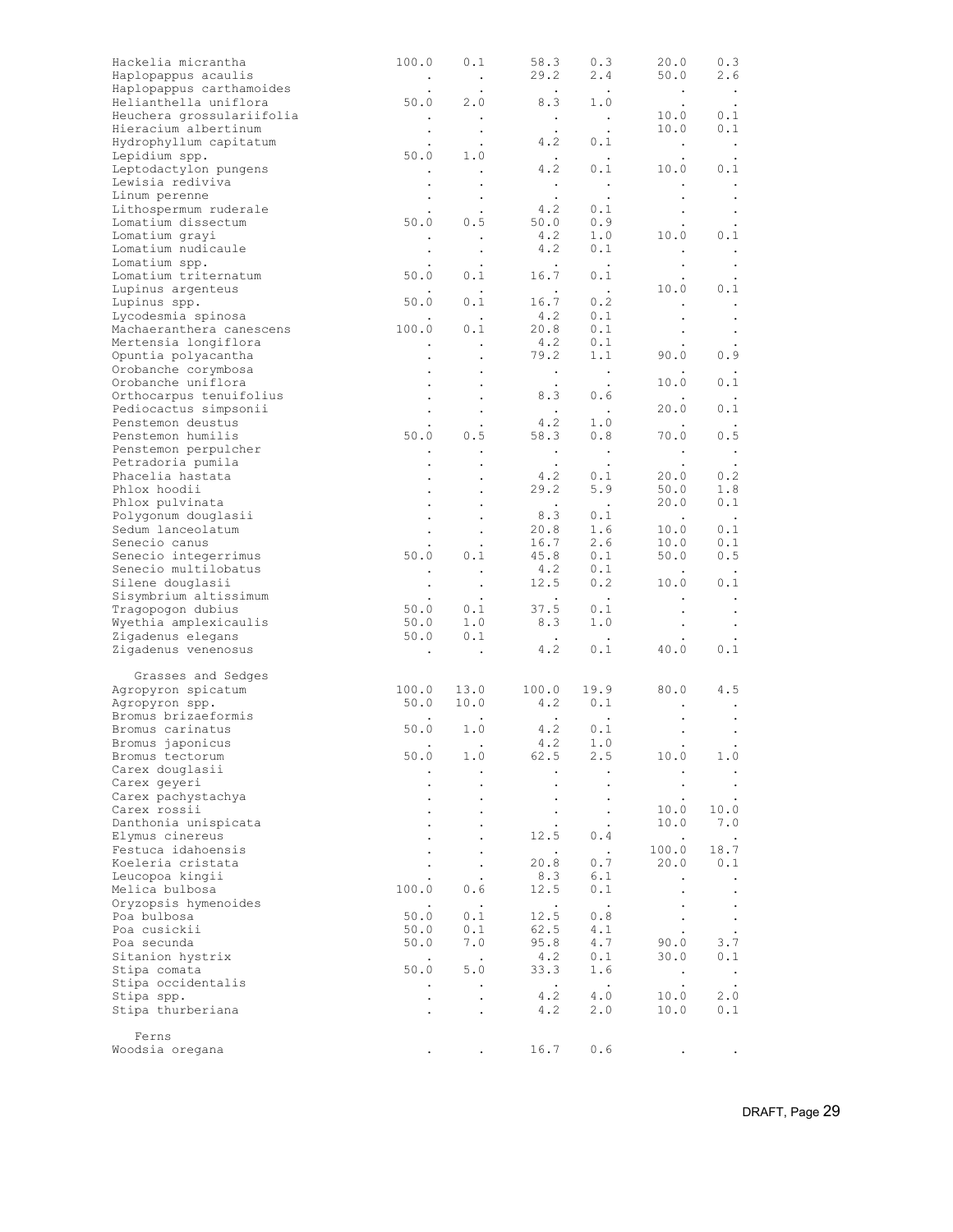|                                                           | JUOS/ARNO/AGSP       |                      |                              |                             |                    | JUOS/ARTRV/AGSP        |  |
|-----------------------------------------------------------|----------------------|----------------------|------------------------------|-----------------------------|--------------------|------------------------|--|
|                                                           |                      | 5 Plots              | JUOS/ARNO/POSE               | 4 Plots                     |                    | 9 Plots                |  |
| Species                                                   | CON                  | <b>CHAR</b>          |                              | CON CHAR                    | CON                | CHAR                   |  |
| Trees                                                     |                      |                      |                              |                             |                    |                        |  |
| Cercocarpus ledifolius                                    |                      |                      |                              |                             |                    |                        |  |
| Juniperus osteosperma                                     | 100.0                | 8.8                  | 100.0                        | 7.3                         | 100.0              | 27.3                   |  |
| Pinus monophylla                                          | 20.0                 | 1.0                  |                              | $\sim$                      |                    |                        |  |
| Shrubs                                                    |                      |                      |                              |                             |                    |                        |  |
| Amelanchier utahensis                                     | 20.0                 | 0.2                  | 25.0                         | 0.2                         | 44.4               | 1.0                    |  |
| Artemisia arbuscula arbuscula                             | 100.0<br>100.0       | 4.6<br>20.0          | 75.0                         | 12.0                        | 44.4               | 3.8                    |  |
| Artemisia arbuscula nova<br>Artemisia tridentata vaseyana | 40.0                 | 0.3                  | 100.0<br>$\bullet$           | 30.0<br>$\sim$              | 100.0              | 5.8                    |  |
| Artemisia tridentata wyomingensis                         | $\bullet$            |                      |                              | $\bullet$                   | $\bullet$          | $\cdot$                |  |
| Atriplex canescens                                        | $\bullet$            | $\sim$               |                              | $\bullet$                   |                    |                        |  |
| Berberis repens                                           | $\bullet$            | $\bullet$<br>0.1     |                              | $\bullet$                   | 22.2<br>11.1       | 3.0<br>4.0             |  |
| Chrysothamnus nauseosus<br>Chrysothamnus viscidiflorus    | 20.0<br>60.0         | 0.5                  | $\ddot{\phantom{0}}$<br>75.0 | $\ddot{\phantom{0}}$<br>0.7 | 11.1               | 0.1                    |  |
| Haplopappus suffruticosus                                 | 80.0                 | 0.3                  |                              |                             | 66.7               | 0.2                    |  |
| Holodiscus dumosus                                        | $\blacksquare$ .     | $\sim$               | 25.0                         | 6.0                         | $\sim$ $\sim$      | $\blacksquare$ .       |  |
| Prunus virginiana                                         | $\bullet$            |                      | $\bullet$                    | $\blacksquare$              |                    |                        |  |
| Purshia tridentata<br>Ribes cereum                        | $\bullet$            | $\bullet$            | 25.0                         | 1.0                         | 100.0<br>$\bullet$ | 3.3<br>$\bullet$       |  |
| Ribes viscosissimum                                       | $\bullet$            | $\bullet$            |                              | $\ddot{\phantom{0}}$        | $\bullet$          |                        |  |
| Symphoricarpos oreophilus                                 | 40.0                 | 0.1                  | 25.0                         | 1.0                         | 44.4               | 5.8                    |  |
| Herbs                                                     |                      |                      |                              |                             |                    |                        |  |
| Achillea millefolium                                      |                      |                      |                              |                             |                    |                        |  |
| Agoseris glauca                                           | 20.0                 | 0.1                  |                              |                             | 44.4               | 0.1                    |  |
| Allium acuminatum                                         | $\bullet$            | $\cdot$              |                              |                             | 22.2               | 0.1                    |  |
| Antennaria dimorpha                                       | $\bullet$<br>20.0    | $\bullet$<br>2.0     |                              |                             | $\bullet$<br>11.1  | $\blacksquare$ .       |  |
| Antennaria microphylla<br>Arabis holboellii               | $\bullet$            | $\,$ .               |                              |                             | $\bullet$          | 0.1<br>$\bullet$       |  |
| Arabis spp.                                               |                      |                      |                              |                             |                    |                        |  |
| Arenaria aculeata                                         | 20.0                 | 2.0                  |                              |                             |                    | $\bullet$              |  |
| Arenaria congesta                                         | $\bullet$            | $\bullet$            |                              |                             |                    |                        |  |
| Arnica sororia<br>Aster scopulorum                        | $\ddot{\phantom{0}}$ |                      |                              |                             | $\bullet$          |                        |  |
| Astragalus cibarius                                       |                      |                      |                              |                             |                    |                        |  |
| Astragalus filipes                                        | $\bullet$            | $\bullet$            |                              |                             |                    | $\bullet$              |  |
| Astragalus purshii                                        |                      |                      | 50.0                         | 0.1                         |                    |                        |  |
| Balsamorhiza hookeri<br>Balsamorhiza sagittata            | 40.0<br>20.0         | 6.0<br>0.1           | 75.0<br>$\bullet$            | 0.8<br>$\sim$               | 100.0              | 9.6                    |  |
| Calochortus nuttallii                                     | $\bullet$            |                      |                              | $\bullet$                   |                    |                        |  |
| Calochortus spp.                                          | $\bullet$            | $\sim$               |                              | $\bullet$                   |                    |                        |  |
| Castilleja angustifolia                                   | $\bullet$            | $\ddot{\phantom{0}}$ | 50.0                         | 0.1                         |                    |                        |  |
| Castilleja hispida<br>Castilleja spp.                     | 20.0<br>20.0         | 0.1<br>0.1           | $\bullet$                    | $\bullet$                   | $\bullet$          | $\bullet$              |  |
| Chaenactis douglasii                                      | 100.0                | 0.1                  | 100.0                        | 1.0                         | 11.1               | 0.1                    |  |
| Cirsium canovirens                                        | $\bullet$            | $\ddot{\phantom{1}}$ | $\bullet$                    | $\ddot{\phantom{0}}$        | 11.1               | 0.1                    |  |
| Collinsia parviflora                                      | $\bullet$            | $\bullet$            |                              |                             | 22.2               | 1.0                    |  |
| Collomia grandiflora<br>Comandra umbellata pallida        | 20.0                 | 6.0                  |                              | $\ddot{\phantom{0}}$        | 22.2<br>44.4       | 0.6<br>1.5             |  |
| Cordylanthus ramosus                                      |                      | $\ddot{\phantom{0}}$ | 25.0                         | ٠<br>0.1                    | $\bullet$          | $\bullet$              |  |
| Crepis acuminata                                          | 20.0                 | 0.1                  |                              | $\cdot$                     | 44.4               | 0.5                    |  |
| Cryptantha spiculifera                                    | $\bullet$            | $\bullet$            |                              | $\bullet$                   | $\bullet$          |                        |  |
| Delphinium spp.<br>Epilobium paniculatum                  | $\ddot{\phantom{0}}$ | $\ddot{\phantom{1}}$ |                              | $\ddot{\phantom{0}}$        | 11.1               | 0.1                    |  |
| Erigeron pumilus                                          | $\bullet$<br>60.0    | $\bullet$<br>1.7     | 75.0                         | $\bullet$<br>0.7            | $\bullet$          | $\bullet$<br>$\bullet$ |  |
| Eriogonum caespitosum                                     | 20.0                 | 2.0                  | 75.0                         | 1.0                         | $\bullet$          | $\bullet$              |  |
| Eriogonum cernuum                                         | $\bullet$            | $\blacksquare$ .     | $\cdot$                      | $\sim$                      | $\bullet$          | $\cdot$                |  |
| Eriogonum heracleoides                                    |                      | $\bullet$            |                              |                             | 44.4               | 1.0                    |  |
| Eriogonum microthecum<br>Eriogonum ovalifolium            | 60.0<br>$\bullet$    | 1.4<br>$\sim$ $\sim$ | 100.0<br>25.0                | 5.5<br>2.0                  | 33.3<br>$\sim$     | 0.1<br>$\sim$          |  |
| Eriogonum strictum                                        |                      | $\ddot{\phantom{0}}$ | $\ddot{\phantom{0}}$         |                             |                    |                        |  |
| Eriogonum umbellatum                                      | 20.0                 | 0.1                  | $\bullet$                    |                             | 22.2               | 0.3                    |  |
| Erysimum spp.                                             | ٠                    |                      |                              |                             |                    |                        |  |
| Fritillaria pudica<br>Fritillaria spp.                    |                      |                      |                              |                             | 22.2               | 0.1                    |  |
| Galium triflorum                                          |                      |                      |                              |                             | 22.2               | 0.6                    |  |
| Gilia aggregata                                           |                      |                      |                              |                             | 22.2               | 0.1                    |  |
| Grindelia squarrosa                                       |                      |                      |                              |                             |                    |                        |  |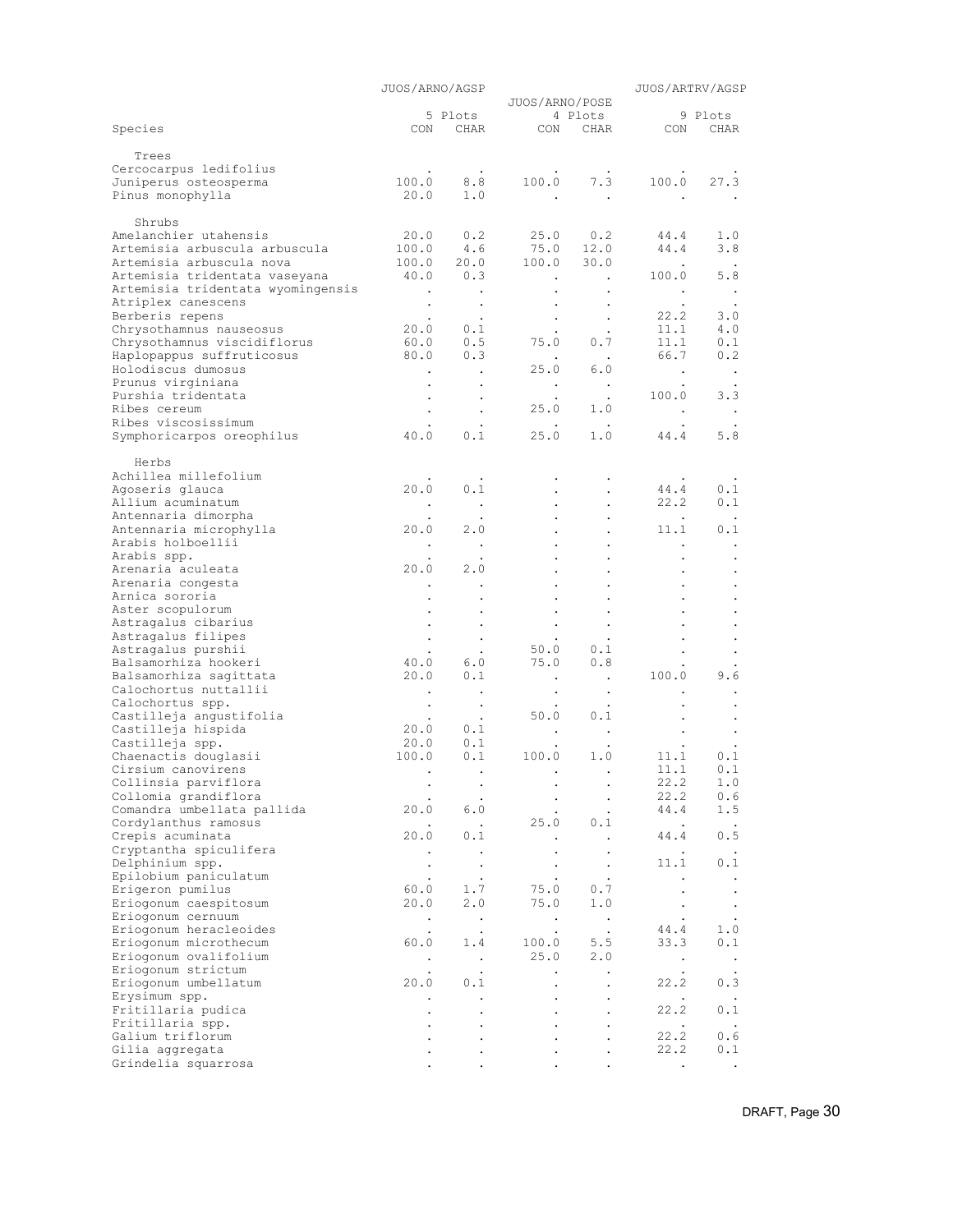| Gutierrezia sarothrae                       |                                                  | $\bullet$                                                                      |                                                                         |                                                                                                               | 11.1                                                      | 1.0                  |
|---------------------------------------------|--------------------------------------------------|--------------------------------------------------------------------------------|-------------------------------------------------------------------------|---------------------------------------------------------------------------------------------------------------|-----------------------------------------------------------|----------------------|
| Hackelia micrantha                          |                                                  |                                                                                |                                                                         |                                                                                                               | 55.6                                                      | 0.9                  |
| Haplopappus acaulis                         |                                                  | $\begin{array}{ccccc} & . & . & . \\ 40.0 & & 2.5 \\ 20.0 & & 0.1 \end{array}$ |                                                                         | $\ddot{\phantom{0}}$                                                                                          | 11.1                                                      | 0.1                  |
| Haplopappus carthamoides                    |                                                  |                                                                                |                                                                         |                                                                                                               | $\sim 100$ km s $^{-1}$                                   | $\sim 100$           |
| Helianthella uniflora                       | $\mathcal{L}^{\mathcal{L}}(\mathcal{A})$ .       | $\sim$ $\sim$                                                                  |                                                                         |                                                                                                               | 33.3                                                      | 2.4                  |
| Heuchera grossulariifolia                   |                                                  |                                                                                | $\bullet$ .<br><br><br><br><br><br><br><br><br><br><br><br><br><br><br> |                                                                                                               | $\sim 100$ km s $^{-1}$                                   | $\sim$ $\sim$        |
| Hieracium albertinum                        | $\bullet$                                        | $\bullet$                                                                      | $\bullet$                                                               | $\bullet$                                                                                                     | $\cdot$                                                   | $\cdot$              |
| Hydrophyllum capitatum                      |                                                  | $\bullet$                                                                      | $\sim$                                                                  | $\bullet$                                                                                                     | 11.1                                                      | 0.1                  |
| Lepidium spp.                               | 40.0                                             |                                                                                |                                                                         | $25.0$ 1.0                                                                                                    | $\sim 100$ km s $^{-1}$                                   | $\sim$ $\sim$        |
| Leptodactylon pungens                       |                                                  | 1.0                                                                            |                                                                         |                                                                                                               | $\sim 10^{-11}$                                           | $\sim$ $\sim$        |
| Lewisia rediviva                            |                                                  | $\sim 100$                                                                     |                                                                         | 50.0 0.1                                                                                                      | $\sim$ $-$                                                | $\sim$ $\sim$        |
| Linum perenne                               |                                                  | $\bullet$                                                                      | $\sim 10^{-10}$ km s $^{-1}$                                            | $\sim 100$ km $^{-1}$                                                                                         | 22.2                                                      | 0.1                  |
| Lithospermum ruderale<br>Lomatium dissectum |                                                  |                                                                                |                                                                         | $\epsilon_{\rm{max}}$<br>$\bullet$                                                                            | 33.3<br>22.2                                              | 0.4<br>0.6           |
|                                             | $\bullet$                                        | $\bullet$                                                                      |                                                                         | $\cdot$<br>50.0 0.6                                                                                           | 22.2                                                      | 1.0                  |
| Lomatium grayi<br>Lomatium nudicaule        |                                                  | $\bullet$                                                                      |                                                                         |                                                                                                               | $\mathcal{L}^{\text{max}}$ and $\mathcal{L}^{\text{max}}$ |                      |
| Lomatium spp.                               |                                                  | $\bullet$                                                                      | $\bullet$ .                                                             | $\sim 10$                                                                                                     | 33.3                                                      | $\sim$ $\sim$<br>0.1 |
| Lomatium triternatum                        |                                                  | $\bullet$                                                                      | $\bullet$ .                                                             | $\ddot{\phantom{0}}$                                                                                          | 11.1                                                      | 0.1                  |
| Lupinus argenteus                           | $\sim$                                           | $\sim$ $\sim$                                                                  | $\bullet$ .<br><br><br><br><br><br><br><br><br><br><br><br><br>         |                                                                                                               | $\sim 100$ km s $^{-1}$                                   | $\sim$ $\sim$        |
| Lupinus spp.                                | 40.0                                             | $\sim$ $\sim$<br>0.1                                                           | $\sim 10^{-11}$                                                         | $\cdot$                                                                                                       | 11.1                                                      | 0.1                  |
| Lycodesmia spinosa                          |                                                  | $\sim 100$                                                                     | $\epsilon$ .                                                            | $\bullet$<br>$\sim$ $\sim$                                                                                    | 11.1                                                      | 1.0                  |
| Machaeranthera canescens                    | $\sim 10^{-11}$                                  |                                                                                | $\bullet$ .                                                             | $\bullet$                                                                                                     | 44.4                                                      | 0.1                  |
| Mertensia longiflora                        | $\sim$ $-$                                       | $\bullet$<br>$\sim$ $\sim$                                                     | $\sim$ $-$                                                              |                                                                                                               | <b>Contract Contract</b>                                  | $\sim$ $\sim$        |
| Opuntia polyacantha                         | 60.0                                             | 0.7                                                                            |                                                                         | $\begin{array}{ccccc} & . & . & . \\ & . & . & . \\ 50.0 & & 1.1 \\ 25.0 & & 0.1 \\ 25.0 & & 0.1 \end{array}$ | 33.3                                                      | 0.3                  |
| Orobanche corymbosa                         | 20.0                                             | 0.1                                                                            |                                                                         |                                                                                                               |                                                           |                      |
| Orobanche uniflora                          | $\sim 100$ km s $^{-1}$                          | $\sim 100$                                                                     |                                                                         |                                                                                                               | $\sim 100$                                                | $\blacksquare$ .     |
| Orthocarpus tenuifolius                     | 40.0                                             | 1.0                                                                            |                                                                         | $\sim 10^{11}$ km $^{-1}$                                                                                     | $\bullet$                                                 | $\cdot$              |
| Pediocactus simpsonii                       | 40.0                                             | 0.1                                                                            | 50.0                                                                    | 0.1                                                                                                           | $\sim$ $-$                                                | $\sim$ $\sim$        |
| Penstemon deustus                           | $\sim 100$ km s $^{-1}$                          | $\sim$ $\sim$                                                                  |                                                                         | $\sim 100$                                                                                                    | $\sim 10^{-10}$                                           | $\sim$ $\sim$        |
| Penstemon humilis                           | 20.0                                             | 1.0                                                                            |                                                                         | 75.0 0.8                                                                                                      | $33.\overline{3}$                                         | $\sim$ $\sim$<br>0.4 |
| Penstemon perpulcher                        |                                                  |                                                                                |                                                                         |                                                                                                               |                                                           |                      |
| Petradoria pumila                           |                                                  | $\sim$ $\sim$                                                                  | $\sim 100$ km s $^{-1}$                                                 | $\sim 100$ km $^{-1}$                                                                                         | 22.2                                                      | 3.0                  |
| Phacelia hastata                            | $\sim 10^{-11}$                                  | $\sim$ $\sim$<br>$\frac{1}{2}$ .                                               |                                                                         | $\begin{array}{ccc}\n & \cdot & \cdot \\ 25.0 & 0.2\n\end{array}$                                             | 11.1                                                      | 0.1                  |
| Phlox hoodii                                | 80.0                                             | 3.8                                                                            |                                                                         |                                                                                                               | 33.3                                                      | 0.7                  |
| Phlox pulvinata                             |                                                  | $\mathcal{L}^{\text{max}}_{\text{max}}$                                        |                                                                         | $\begin{matrix} . & & . & \cdot \\ . & 0 & .1 & \cdot \\ . & & & \end{matrix}$                                | $\mathcal{L}^{\mathcal{L}}$ , $\mathcal{L}^{\mathcal{L}}$ | $\sim$ $\sim$        |
| Polygonum douglasii                         | $\sim 100$ km s $^{-1}$                          |                                                                                |                                                                         | $\mathcal{L}(\mathcal{L})$                                                                                    | 22.2                                                      | 0.1                  |
| Sedum lanceolatum                           |                                                  | $\sim$<br>4.0                                                                  |                                                                         | $75.0\qquad 0.7$                                                                                              | 11.1                                                      | 0.1                  |
| Senecio canus                               | $\begin{array}{c} \n 0.0 \\  20.0\n \end{array}$ | 1.0                                                                            |                                                                         | $\sim 100$                                                                                                    | <b>Contractor</b>                                         | $\sim$ $\sim$        |
| Senecio integerrimus                        |                                                  | $\sim$ $\sim$                                                                  | $\sim 100$ km s $^{-1}$<br>$\mathcal{L}^{\text{max}}$                   |                                                                                                               |                                                           | 0.1                  |
| Senecio multilobatus                        | 40.0                                             | 0.6                                                                            | $\mathcal{L}^{\text{max}}$                                              | $\bullet$<br>$\ddot{\phantom{a}}$                                                                             | $44.4$<br>$11.1$                                          | 0.5                  |
| Silene douglasii                            |                                                  |                                                                                | $\mathcal{L}_{\text{max}}$                                              | $\bullet$                                                                                                     |                                                           | 0.1                  |
| Sisymbrium altissimum                       |                                                  | $\sim$ $\sim$                                                                  |                                                                         | $\bullet$ - $\bullet$ - $\bullet$ - $\bullet$                                                                 | 11.1<br>$\sim 100$ $\mu$                                  | $\sim$ $\sim$        |
| Tragopogon dubius                           | 20.0                                             | 0.1                                                                            | $\mathcal{L}_{\text{max}}$                                              | $\bullet$                                                                                                     | $44.4$                                                    | 0.1                  |
| Wyethia amplexicaulis                       |                                                  |                                                                                | $\bullet$ .                                                             | $\bullet$                                                                                                     | 11.1                                                      | 0.1                  |
| Zigadenus elegans                           | $\sim$                                           | $\sim$                                                                         |                                                                         |                                                                                                               |                                                           |                      |
| Zigadenus venenosus                         |                                                  |                                                                                |                                                                         |                                                                                                               | <b>Contract Contract</b>                                  | $\sim$ $\sim$        |
|                                             |                                                  |                                                                                | $\ddot{\phantom{0}}$                                                    | $\bullet$                                                                                                     | $\sim$ $\sim$                                             | $\sim$               |
| Grasses and Sedges                          |                                                  |                                                                                |                                                                         |                                                                                                               |                                                           |                      |
| Agropyron spicatum                          | 100.0 32.0                                       |                                                                                |                                                                         | 25.0 0.1                                                                                                      | 100.0                                                     | 17.9                 |
| Agropyron spp.                              |                                                  |                                                                                |                                                                         |                                                                                                               |                                                           |                      |
| Bromus brizaeformis                         |                                                  |                                                                                | $\bullet$ .<br>$\bullet$                                                | $\bullet$<br>$\bullet$                                                                                        |                                                           |                      |
| Bromus carinatus                            | $\bullet$                                        | $\bullet$                                                                      |                                                                         |                                                                                                               | $44.4$ $2.3$<br>22 2 1 0<br>22.2                          | 1.0                  |
| Bromus japonicus                            |                                                  |                                                                                |                                                                         |                                                                                                               | 22.2                                                      | 1.0                  |
| Bromus tectorum                             | 20.0                                             | 2.0                                                                            |                                                                         | $\bullet$<br>$\bullet$                                                                                        | 66.7                                                      | 2.2                  |
| Carex douglasii                             |                                                  |                                                                                |                                                                         |                                                                                                               |                                                           | $\bullet$            |
| Carex geyeri                                |                                                  |                                                                                | 25.0                                                                    | 0.1                                                                                                           |                                                           |                      |
| Carex pachystachya                          |                                                  |                                                                                |                                                                         | $\bullet$                                                                                                     |                                                           | $\bullet$            |
| Carex rossii                                |                                                  |                                                                                |                                                                         | $\bullet$                                                                                                     |                                                           | $\bullet$            |
| Danthonia unispicata                        |                                                  |                                                                                |                                                                         |                                                                                                               |                                                           | $\bullet$            |
| Elymus cinereus                             |                                                  |                                                                                |                                                                         |                                                                                                               | 22.2                                                      | 3.5                  |
| Festuca idahoensis                          |                                                  |                                                                                | 25.0                                                                    | 0.1                                                                                                           |                                                           |                      |
| Koeleria cristata                           | 20.0                                             | 5.0                                                                            |                                                                         |                                                                                                               | 33.3                                                      | 2.2                  |
| Leucopoa kingii                             |                                                  |                                                                                |                                                                         |                                                                                                               | $\ddot{\phantom{0}}$                                      | $\sim$               |
| Melica bulbosa                              |                                                  |                                                                                | $\bullet$                                                               | $\bullet$                                                                                                     | 22.2                                                      | 0.1                  |
| Oryzopsis hymenoides                        |                                                  | $\cdot$                                                                        | 25.0                                                                    | 10.0                                                                                                          | 11.1                                                      | 1.0                  |
| Poa bulbosa                                 |                                                  |                                                                                |                                                                         | $\sim 100$                                                                                                    | 44.4                                                      | 2.0                  |
| Poa cusickii                                | 20.0                                             | 1.0                                                                            | $\sim$ $\sim$<br>$\cdot$                                                | $\ddot{\phantom{a}}$                                                                                          | 22.2                                                      | 3.5                  |
| Poa secunda                                 | 100.0                                            | 3.8                                                                            | 100.0                                                                   | 8.8                                                                                                           | 66.7                                                      | 3.5                  |
| Sitanion hystrix                            |                                                  |                                                                                | 75.0                                                                    | 0.5                                                                                                           | $\ddot{\phantom{0}}$                                      | $\sim$ $\sim$        |
| Stipa comata                                | $\ddot{\phantom{0}}$                             | $\bullet$                                                                      | 25.0                                                                    | 20.0                                                                                                          | 11.1                                                      | 1.0                  |
| Stipa occidentalis                          |                                                  |                                                                                | $\cdot$                                                                 | $\ddot{\phantom{a}}$                                                                                          | $\blacksquare$ .                                          | $\sim$ $\sim$        |
| Stipa spp.                                  |                                                  | $\cdot$                                                                        | 75.0                                                                    | 2.7                                                                                                           | $\ddot{\phantom{0}}$                                      |                      |
| Stipa thurberiana                           |                                                  |                                                                                |                                                                         | $\bullet$                                                                                                     | 11.1                                                      | 1.0                  |
|                                             |                                                  |                                                                                |                                                                         |                                                                                                               |                                                           |                      |
| Ferns                                       |                                                  |                                                                                |                                                                         |                                                                                                               |                                                           |                      |
|                                             |                                                  |                                                                                |                                                                         |                                                                                                               |                                                           |                      |
| Woodsia oregana                             |                                                  |                                                                                |                                                                         | $\ddot{\phantom{0}}$                                                                                          | 11.1                                                      | 0.3                  |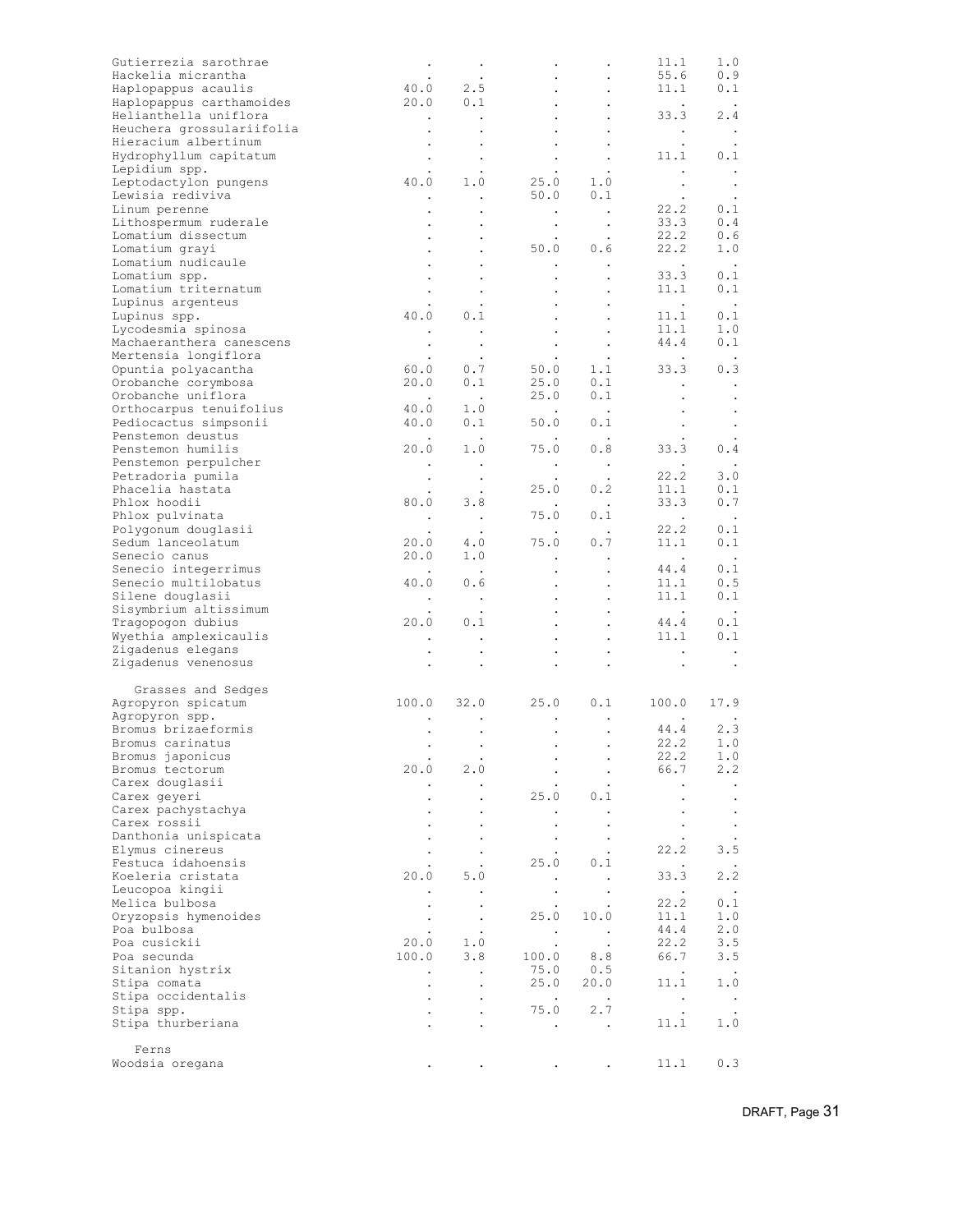|                                                           | JUOS/ARTRV/ORHY                   |                                   |                            |                               |                   |                        |
|-----------------------------------------------------------|-----------------------------------|-----------------------------------|----------------------------|-------------------------------|-------------------|------------------------|
|                                                           | JUOS/ARTRV/FEID                   |                                   |                            |                               | JUOS/ARTRW/STCO   |                        |
| Species                                                   |                                   | 5 Plots<br>CON CHAR               |                            | 7 Plots                       | CON CHAR CON CHAR | 4 Plots                |
|                                                           |                                   |                                   |                            |                               |                   |                        |
| Trees                                                     |                                   |                                   |                            |                               |                   |                        |
| Cercocarpus ledifolius                                    |                                   | 80.0 23.1                         | 100.0                      |                               | 28.6 100.0 24.1   |                        |
| Juniperus osteosperma<br>Pinus monophylla                 |                                   |                                   |                            | $\sim 100$ km $^{-1}$         |                   |                        |
|                                                           |                                   |                                   |                            |                               |                   |                        |
| Shrubs                                                    |                                   |                                   |                            |                               |                   |                        |
| Amelanchier utahensis                                     | 20.0                              | 0.2                               | 14.3                       | 2.0                           |                   |                        |
| Artemisia arbuscula arbuscula<br>Artemisia arbuscula nova | 40.0 0.6                          | 60.0 26.7                         | $\sim 100$ $\mu$<br>14.3   | $\sim 10$<br>2.0              | 25.0              | 1.0                    |
| Artemisia tridentata vaseyana                             | 100.0                             | 6.6                               |                            |                               |                   |                        |
| Artemisia tridentata wyomingensis                         | $\sim 100$                        |                                   |                            | 85.7 2.3<br>28.6 1.0          | 100.0             | 6.0                    |
| Atriplex canescens                                        | $\bullet$                         |                                   | 14.3                       | 3.0                           |                   |                        |
| Berberis repens                                           | $\bullet$                         | $\cdot$                           | $\sim 10^{-10}$ km $^{-1}$ | $\sim$ $\sim$                 |                   |                        |
| Chrysothamnus nauseosus<br>Chrysothamnus viscidiflorus    | $\bullet$<br>60.0                 | $\sim$<br>0.7                     | $\bullet$<br>71.4          | $\sim$<br>1.0                 | 100.0             | 1.0                    |
| Haplopappus suffruticosus                                 | 80.0                              | 0.7                               | 71.4                       | 1.1                           |                   |                        |
| Holodiscus dumosus                                        | $\sim$ $\sim$                     | $\sim$                            | $\blacksquare$ .           | $\sim$ $\sim$                 |                   |                        |
| Prunus virginiana                                         |                                   | $\sim$                            |                            | $\bullet$                     |                   |                        |
| Purshia tridentata<br>Ribes cereum                        | $100.0$<br>20.0                   | 1.8<br>0.1                        | 100.0                      | 1.9                           |                   |                        |
| Ribes viscosissimum                                       | 20.0                              | 0.1                               | $\blacksquare$ .           | $\blacksquare$ .<br>$\bullet$ |                   |                        |
| Symphoricarpos oreophilus                                 | $40.0$                            | 0.6                               | 14.3                       | 0.1                           |                   |                        |
|                                                           |                                   |                                   |                            |                               |                   |                        |
| Herbs                                                     |                                   |                                   |                            |                               |                   |                        |
| Achillea millefolium<br>Agoseris glauca                   |                                   | $\blacksquare$ .                  |                            |                               |                   |                        |
| Allium acuminatum                                         | 40.0                              | $\ddot{\phantom{0}}$<br>0.1       |                            |                               |                   |                        |
| Antennaria dimorpha                                       |                                   | $\sim$                            |                            |                               |                   |                        |
| Antennaria microphylla                                    | 40.0                              | 0.3                               | $\ddot{\phantom{0}}$       |                               |                   |                        |
| Arabis holboellii                                         | 40.0                              | 0.1                               | 14.3                       | 0.1                           | 50.0              | 0.1                    |
| Arabis spp.<br>Arenaria aculeata                          | $\bullet$                         | $\blacksquare$                    | $\bullet$                  | $\bullet$                     | $\bullet$         | $\cdot$                |
| Arenaria congesta                                         | $\bullet$                         |                                   |                            |                               |                   |                        |
| Arnica sororia                                            |                                   |                                   |                            |                               |                   |                        |
| Aster scopulorum                                          | 60.0                              | 0.1                               |                            |                               |                   |                        |
| Astragalus cibarius<br>Astragalus filipes                 | $\sim$                            | $\sim$                            |                            |                               | 75.0              | 0.1                    |
| Astragalus purshii                                        | $\ddot{\phantom{1}}$<br>20.0      | $\ddot{\phantom{1}}$<br>0.1       |                            | $\bullet$                     | $\bullet$         | $\bullet$              |
| Balsamorhiza hookeri                                      | 40.0                              | 1.5                               |                            |                               |                   |                        |
| Balsamorhiza sagittata                                    | 80.0                              | 5.0                               | 42.9                       | 0.4                           | 25.0              | 1.0                    |
| Calochortus nuttallii                                     | $\bullet$                         | $\sim$                            |                            |                               | $\bullet$         |                        |
| Calochortus spp.<br>Castilleja angustifolia               | 20.0                              | $\cdot$<br>0.1                    |                            |                               |                   |                        |
| Castilleja hispida                                        |                                   |                                   |                            | $\bullet$                     |                   |                        |
| Castilleja spp.                                           | $\bullet$                         |                                   |                            |                               |                   |                        |
| Chaenactis douglasii                                      |                                   |                                   | 71.4                       | 0.3                           | 75.0              | 0.1                    |
| Cirsium canovirens                                        | $\ddot{\phantom{0}}$              | $\ddot{\phantom{1}}$              | $\ddot{\phantom{0}}$       |                               | $\bullet$         |                        |
| Collinsia parviflora<br>Collomia grandiflora              | $\cdot$                           | $\ddot{\phantom{0}}$<br>$\bullet$ | 28.6                       | $\bullet$<br>0.1              | 25.0              | 1.0                    |
| Comandra umbellata pallida                                | 40.0                              | 1.1                               | $\sim 100$ km s $^{-1}$    | $\sim$                        | $\sim$ $\sim$     | $\sim$                 |
| Cordylanthus ramosus                                      | $\bullet$                         | $\ddot{\phantom{0}}$              | $\ddot{\phantom{0}}$       | $\bullet$                     | $\bullet$         | $\bullet$              |
| Crepis acuminata                                          |                                   |                                   | 42.9                       | 0.7                           | 100.0             | 0.3                    |
| Cryptantha spiculifera<br>Delphinium spp.                 | 40.0                              | 0.1                               | 57.1                       | 0.5<br>$\ddot{\phantom{a}}$   | 50.0<br>75.0      | 0.3<br>0.1             |
| Epilobium paniculatum                                     | $\bullet$<br>$\ddot{\phantom{0}}$ | $\bullet$<br>$\bullet$            | $\bullet$<br>$\bullet$     | $\ddot{\phantom{0}}$          | $\bullet$         | $\bullet$              |
| Erigeron pumilus                                          |                                   | $\ddot{\phantom{0}}$              |                            | $\bullet$                     |                   | $\bullet$              |
| Eriogonum caespitosum                                     | 80.0                              | $0.7\,$                           |                            | $\bullet$                     | $\bullet$         | $\bullet$              |
| Eriogonum cernuum<br>Eriogonum heracleoides               | $\cdot$<br>60.0                   | $\sim$ $\sim$<br>0.1              | 71.4<br>$\sim 10$          | 0.1                           | $\bullet$         | $\bullet$              |
| Eriogonum microthecum                                     | 80.0                              | 0.4                               | 57.1                       | $\sim$ $\sim$<br>0.6          | $\bullet$<br>50.0 | $\bullet$<br>1.0       |
| Eriogonum ovalifolium                                     | 20.0                              | 0.1                               | 14.3                       | 0.5                           | 100.0             | 0.9                    |
| Eriogonum strictum                                        | $\ddot{\phantom{0}}$              | $\sim$ $\sim$                     | $\sim$                     | $\sim$ $\sim$                 | 25.0              | 1.0                    |
| Eriogonum umbellatum                                      | 20.0                              | 0.1                               | 28.6                       | 0.6                           |                   | $\bullet$              |
| Erysimum spp.<br>Fritillaria pudica                       | $\bullet$                         | $\sim$                            | $\bullet$                  | $\bullet$                     |                   | $\bullet$              |
| Fritillaria spp.                                          | $\ddot{\phantom{0}}$<br>20.0      | $\bullet$<br>0.1                  | $\blacksquare$             |                               |                   | $\bullet$<br>$\bullet$ |
| Galium triflorum                                          |                                   | $\ddot{\phantom{0}}$              |                            |                               |                   |                        |
| Gilia aggregata                                           | $\bullet$                         |                                   |                            |                               |                   | $\bullet$              |
| Grindelia squarrosa                                       |                                   |                                   |                            |                               |                   |                        |
| Gutierrezia sarothrae                                     |                                   |                                   |                            |                               |                   |                        |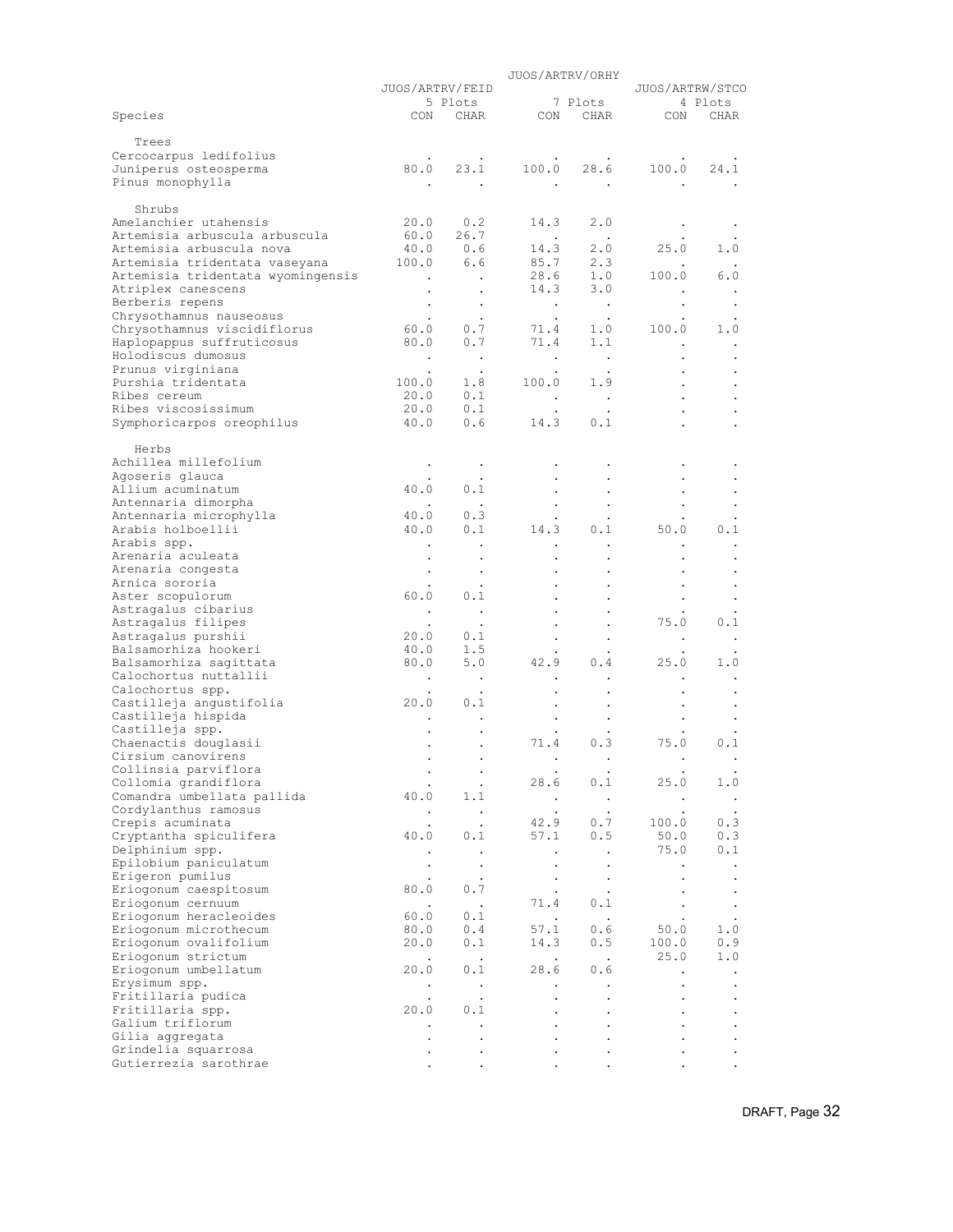| Hackelia micrantha                    | 60.0                 | 0.1                      | 71.4                                                        | 1.0                     |                        |                      |
|---------------------------------------|----------------------|--------------------------|-------------------------------------------------------------|-------------------------|------------------------|----------------------|
| Haplopappus acaulis                   | 20.0                 | 1.0                      | $\sim$ $\sim$                                               | $\sim$ $\sim$           | ٠                      |                      |
| Haplopappus carthamoides              | $\sim$               | $\sim$ $\sim$            | $\bullet$                                                   |                         |                        |                      |
| Helianthella uniflora                 |                      | $\bullet$                | $\bullet$                                                   |                         |                        |                      |
| Heuchera grossulariifolia             |                      | $\bullet$                |                                                             |                         |                        |                      |
| Hieracium albertinum                  |                      | $\bullet$                | $\sim$                                                      |                         |                        |                      |
| Hydrophyllum capitatum                |                      |                          | $\bullet$ . $\bullet$                                       |                         |                        |                      |
| Lepidium spp.                         |                      | $\cdot$                  |                                                             |                         |                        |                      |
| Leptodactylon pungens                 | 20.0                 | 0.1                      | 85.7                                                        | 0.9                     | 75.0                   | 3.3                  |
| Lewisia rediviva                      | $\bullet$            | $\sim 100$               | $\sim$ $\sim$                                               | $\sim$ $\sim$           | $\bullet$              | $\bullet$            |
| Linum perenne                         |                      |                          |                                                             |                         |                        |                      |
| Lithospermum ruderale                 |                      | 80.0 0.1                 | 85.7 0.5                                                    |                         | 50.0                   | 0.1                  |
| Lomatium dissectum                    |                      |                          | $\bullet$ .<br><br><br><br><br><br>                         |                         | $\bullet$              |                      |
| Lomatium grayi<br>Lomatium nudicaule  |                      |                          | $\bullet$                                                   |                         | $\ddot{\phantom{0}}$   |                      |
|                                       |                      |                          |                                                             |                         | $\bullet$              |                      |
| Lomatium spp.<br>Lomatium triternatum |                      | $\sim$                   | $\sim 10^{-10}$                                             | $\sim$                  | $\bullet$              |                      |
| Lupinus argenteus                     |                      | $\sim 100$               | $\sim 100$                                                  | $\bullet$               |                        |                      |
|                                       |                      | $20.0$ 2.0<br>40.0 0.8   |                                                             | $14.3$ 0.1<br>14.3 0.5  |                        |                      |
| Lupinus spp.<br>Lycodesmia spinosa    |                      |                          |                                                             |                         |                        |                      |
| Machaeranthera canescens              | $\sim 10^{-10}$      | $\sim$                   |                                                             | $57.1$ 0.3              | $\bullet$              |                      |
| Mertensia longiflora                  | $\bullet$            | $\sim$ $\sim$            | $\mathcal{L}^{\text{max}}$ , $\mathcal{L}^{\text{max}}$     | $\sim 100$              | $\bullet$              |                      |
| Opuntia polyacantha                   |                      | $100.0$ $0.5$            |                                                             | $71.4$ 1.5              | 75.0                   | 0.5                  |
| Orobanche corymbosa                   |                      | $\sim$ $\sim$            | $\sim$ $-$                                                  |                         |                        |                      |
| Orobanche uniflora                    |                      |                          |                                                             | $\sim$                  | $\bullet$              | $\bullet$            |
| Orthocarpus tenuifolius               |                      | $\bullet$                | $\bullet$                                                   | $\bullet$               | $\bullet$              | $\bullet$            |
| Pediocactus simpsonii                 |                      | $\bullet$                | $\sim$ $-$                                                  | $\bullet$               | $\bullet$              |                      |
| Penstemon deustus                     |                      | $\cdot$                  | 14.3                                                        | 0.1                     |                        |                      |
| Penstemon humilis                     | 40.0                 | 0.1                      |                                                             |                         |                        |                      |
| Penstemon perpulcher                  |                      |                          | $\sim 10^{-10}$                                             |                         |                        |                      |
| Petradoria pumila                     | $\bullet$            | $\sim$ $\sim$<br>$\cdot$ | $\bullet$                                                   | $\sim$                  | $\bullet$<br>$\bullet$ |                      |
| Phacelia hastata                      |                      |                          | $71.4$ $1.0$<br>$42.9$ $0.7$                                |                         |                        |                      |
| Phlox hoodii                          |                      | 80.0 1.5                 |                                                             |                         | 50.0                   | 1.5                  |
| Phlox pulvinata                       |                      | $\sim$ 100 $\pm$         | $\bullet$ .<br><br><br><br><br><br><br><br><br><br><br><br> | $\bullet$               | $\bullet$              | $\cdot$              |
| Polygonum douglasii                   |                      | $\bullet$                | $\bullet$                                                   |                         | $\bullet$              |                      |
| Sedum lanceolatum                     |                      |                          | $\bullet$ .<br><br><br><br><br><br><br><br><br><br><br><br> |                         |                        |                      |
| Senecio canus                         |                      | $\bullet$                | $\bullet$ . $\bullet$                                       | $\sim 100$ km s $^{-1}$ | $\bullet$              | $\bullet$            |
| Senecio integerrimus                  |                      | $\sim$                   |                                                             |                         |                        |                      |
| Senecio multilobatus                  | 60.0                 | 0.4                      | 85.7 2.2                                                    |                         | 75.0                   | 2.7                  |
| Silene douglasii                      |                      |                          | $\blacksquare$ .                                            | $\sim 100$              |                        |                      |
| Sisymbrium altissimum                 |                      |                          | $\bullet$                                                   |                         | 25.0                   | 1.0                  |
| Tragopogon dubius                     |                      |                          |                                                             |                         | $\bullet$              | $\,$ .               |
| Wyethia amplexicaulis                 |                      |                          |                                                             |                         |                        |                      |
| Zigadenus elegans                     |                      | $\bullet$                | $\bullet$                                                   | $\bullet$               | $\bullet$              |                      |
| Zigadenus venenosus                   | 80.0                 | 0.2                      |                                                             |                         | $\ddot{\phantom{0}}$   |                      |
|                                       |                      |                          |                                                             |                         |                        |                      |
| Grasses and Sedges                    |                      |                          |                                                             |                         |                        |                      |
| Agropyron spicatum                    | 80.0                 | 3.0                      |                                                             | 85.7 7.8                | 25.0                   | 0.1                  |
| Agropyron spp.                        |                      |                          | $\bullet$                                                   | $\bullet$               | $\bullet$              | $\cdot$              |
| Bromus brizaeformis                   |                      |                          | $\bullet$ .<br><br><br><br><br><br><br><br><br><br><br><br> |                         | $\bullet$              |                      |
| Bromus carinatus                      | $\cdot$              | $\bullet$                | $\bullet$                                                   | $\bullet$               | $\bullet$              |                      |
| Bromus japonicus                      |                      | $\bullet$                | $\bullet$                                                   | $\bullet$               | $\bullet$              |                      |
| Bromus tectorum                       |                      |                          | 42.9                                                        | $0.4\,$                 |                        |                      |
| Carex douglasii                       |                      |                          |                                                             |                         | 50.0                   | 0.8                  |
| Carex geyeri                          |                      | $\bullet$                |                                                             | $\bullet$               | $\bullet$              |                      |
| Carex pachystachya                    |                      |                          |                                                             |                         |                        | $\ddot{\phantom{1}}$ |
| Carex rossii                          | 40.0                 | 1.0                      |                                                             | $\bullet$               | $\bullet$              | $\bullet$            |
| Danthonia unispicata                  | $\sim$               | $\sim$ $\sim$            |                                                             | $\ddot{\phantom{0}}$    |                        | $\bullet$            |
| Elymus cinereus                       | $\bullet$            | $\cdot$                  | 57.1                                                        | 0.6                     | 25.0                   | 0.1                  |
| Festuca idahoensis                    | 100.0                | 46.0                     | 14.3                                                        | 3.0                     | $\bullet$              |                      |
| Koeleria cristata                     | 40.0                 | 0.1                      | $\cdot$                                                     |                         |                        |                      |
| Leucopoa kingii                       | $\sim$               | $\sim$ $\sim$            | $\bullet$                                                   | $\bullet$               | $\bullet$              | $\bullet$            |
| Melica bulbosa                        | $\sim$ $\sim$        | $\sim$                   |                                                             |                         | $\bullet$              |                      |
| Oryzopsis hymenoides                  | 40.0                 | 0.2                      | 100.0                                                       | 3.7                     | 75.0                   | 7.3                  |
| Poa bulbosa                           | $\sim$ $\sim$        | $\sim$ $\sim$            | $\sim$                                                      | $\sim 100$              | $\sim$                 | $\sim$               |
| Poa cusickii                          | $\ddot{\phantom{0}}$ | $\cdot$                  | $\cdot$                                                     | $\bullet$               | $\bullet$              | $\cdot$              |
| Poa secunda                           | 60.0                 | 1.7                      | 100.0                                                       | 1.4                     | 75.0                   | 6.0                  |
| Sitanion hystrix                      | 40.0                 | 0.1                      | 14.3                                                        | 0.1                     | 50.0                   | 0.1                  |
| Stipa comata                          | $\ddot{\phantom{0}}$ | $\ddot{\phantom{a}}$     | 71.4                                                        | 11.4                    | 100.0                  | 38.8                 |
| Stipa occidentalis                    |                      |                          | $\sim$ $\sim$                                               | $\sim 10$               | $\sim$                 | $\sim$ $\sim$        |
| Stipa spp.                            |                      |                          | $\bullet$                                                   | $\ddot{\phantom{0}}$    | $\bullet$              |                      |
| Stipa thurberiana                     | $\ddot{\phantom{0}}$ |                          | 14.3                                                        | 3.0                     | 25.0                   | 1.0                  |
|                                       |                      |                          |                                                             |                         |                        |                      |
| Ferns                                 |                      |                          |                                                             |                         |                        |                      |
| Woodsia oregana                       |                      |                          |                                                             |                         |                        |                      |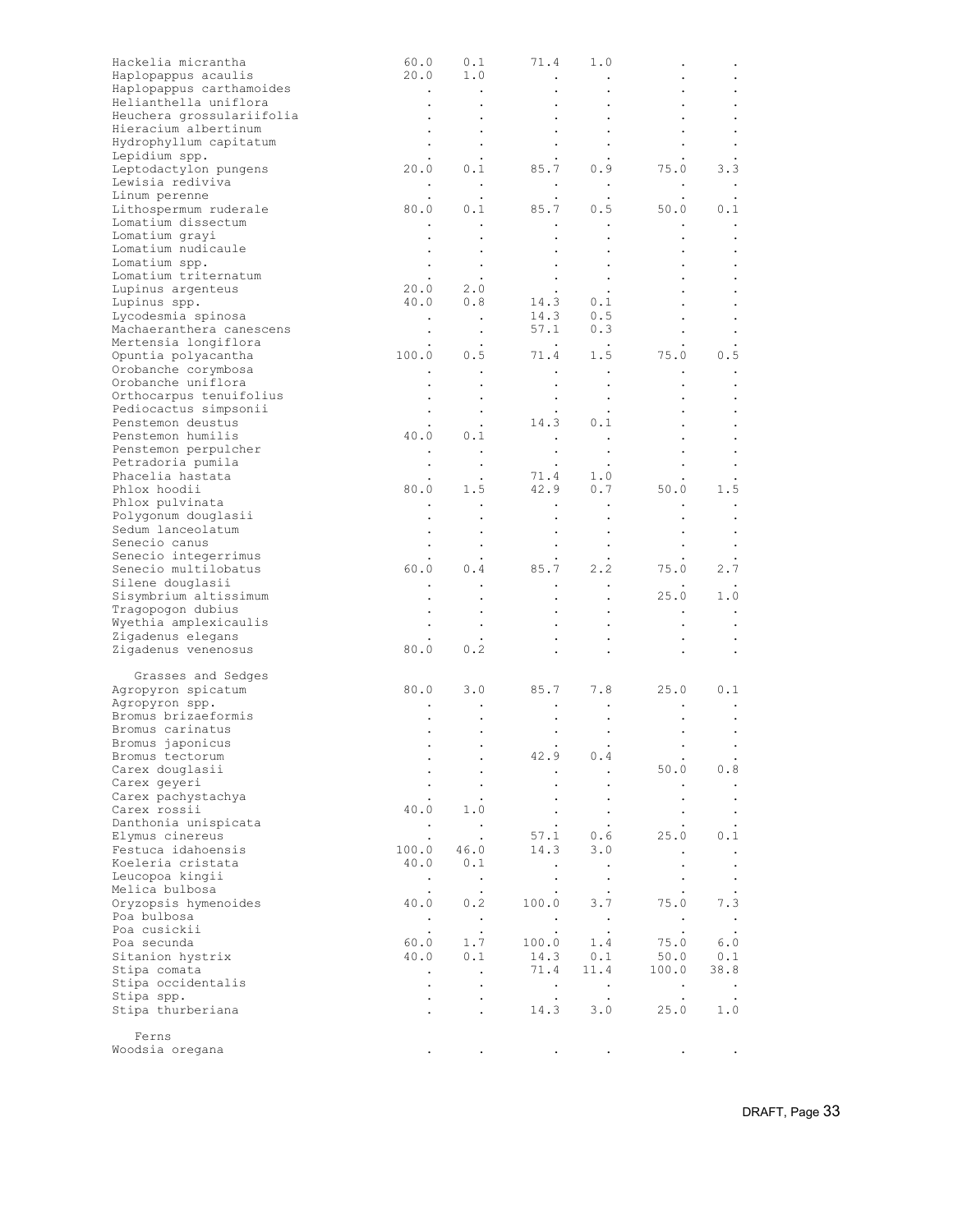| Species                                                            |                              | 8 Plots<br>CON CHAR                       |
|--------------------------------------------------------------------|------------------------------|-------------------------------------------|
| Trees<br>Cercocarpus ledifolius                                    |                              |                                           |
| Juniperus osteosperma<br>Pinus monophylla                          |                              | $100.0$ 37.4<br>$12.5$ 0.1                |
| Shrubs<br>Amelanchier utahensis                                    |                              | $25.0$ 0.3                                |
| Artemisia arbuscula arbuscula<br>Artemisia arbuscula nova          | 50.0<br>37.5                 | 0.8<br>0.4                                |
| Artemisia tridentata vaseyana<br>Artemisia tridentata wyomingensis | 100.0                        | 9.0                                       |
| Atriplex canescens<br>Berberis repens                              |                              |                                           |
| Chrysothamnus nauseosus<br>Chrysothamnus viscidiflorus             | 25.0                         | 0.6                                       |
| Haplopappus suffruticosus                                          | 100.0                        | 1.8                                       |
| Holodiscus dumosus<br>Prunus virginiana                            | 12.5<br>$\ddot{\phantom{0}}$ | 1.0<br>$\sim$                             |
| Purshia tridentata<br>Ribes cereum                                 |                              | $12.5$ $2.0$<br>25.0 6.0                  |
| Ribes viscosissimum                                                |                              |                                           |
| Symphoricarpos oreophilus                                          |                              | 100.0 2.7                                 |
| Herbs<br>Achillea millefolium                                      | 12.5                         | 0.1                                       |
| Agoseris glauca<br>Allium acuminatum                               | 12.5<br>25.0                 | 0.1<br>0.1                                |
| Antennaria dimorpha                                                |                              |                                           |
| Antennaria microphylla<br>Arabis holboellii                        |                              | $12.5$ 1.0                                |
| Arabis spp.<br>Arenaria aculeata                                   |                              |                                           |
| Arenaria congesta                                                  |                              |                                           |
| Arnica sororia<br>Aster scopulorum                                 |                              |                                           |
| Astragalus cibarius<br>Astragalus filipes                          | 12.5                         | 0.1<br>$12.5$ 0.5                         |
| Astragalus purshii                                                 | $\sim 100$                   | $\cdot$                                   |
| Balsamorhiza hookeri<br>Balsamorhiza saqittata                     | 25.0<br>37.5                 | $\frac{1.5}{3.7}$                         |
| Calochortus nuttallii<br>Calochortus spp.                          |                              | $\bullet$                                 |
| Castilleja angustifolia                                            |                              |                                           |
| Castilleja hispida<br>Castilleja spp.                              | $\blacksquare$               | $12.5$ $1.0$<br>$\sim$ $\sim$             |
| Chaenactis douglasii<br>Cirsium canovirens                         | 75.0<br>25.0                 | $\begin{array}{c} 0.1 \\ 0.1 \end{array}$ |
| Collinsia parviflora<br>Collomia grandiflora                       | 12.5<br>12.5                 | 1.0<br>1.0                                |
| Comandra umbellata pallida                                         | 12.5                         | 0.2                                       |
| Cordylanthus ramosus<br>Crepis acuminata                           | 50.0                         | 0.1                                       |
| Cryptantha spiculifera<br>Delphinium spp.                          |                              |                                           |
| Epilobium paniculatum                                              |                              |                                           |
| Erigeron pumilus<br>Eriogonum caespitosum                          |                              |                                           |
| Eriogonum cernuum<br>Eriogonum heracleoides                        | 12.5                         | 0.1                                       |
| Eriogonum microthecum<br>Eriogonum ovalifolium                     | 37.5                         | 0.2                                       |
| Eriogonum strictum                                                 | $\bullet$                    |                                           |
| Eriogonum umbellatum<br>Erysimum spp.                              | 37.5                         | 0.7                                       |
| Fritillaria pudica<br>Fritillaria spp.                             |                              |                                           |
| Galium triflorum                                                   |                              |                                           |
| Gilia aggregata<br>Grindelia squarrosa                             |                              |                                           |
| Gutierrezia sarothrae<br>Hackelia micrantha                        | 50.0                         | 0.5                                       |
|                                                                    |                              |                                           |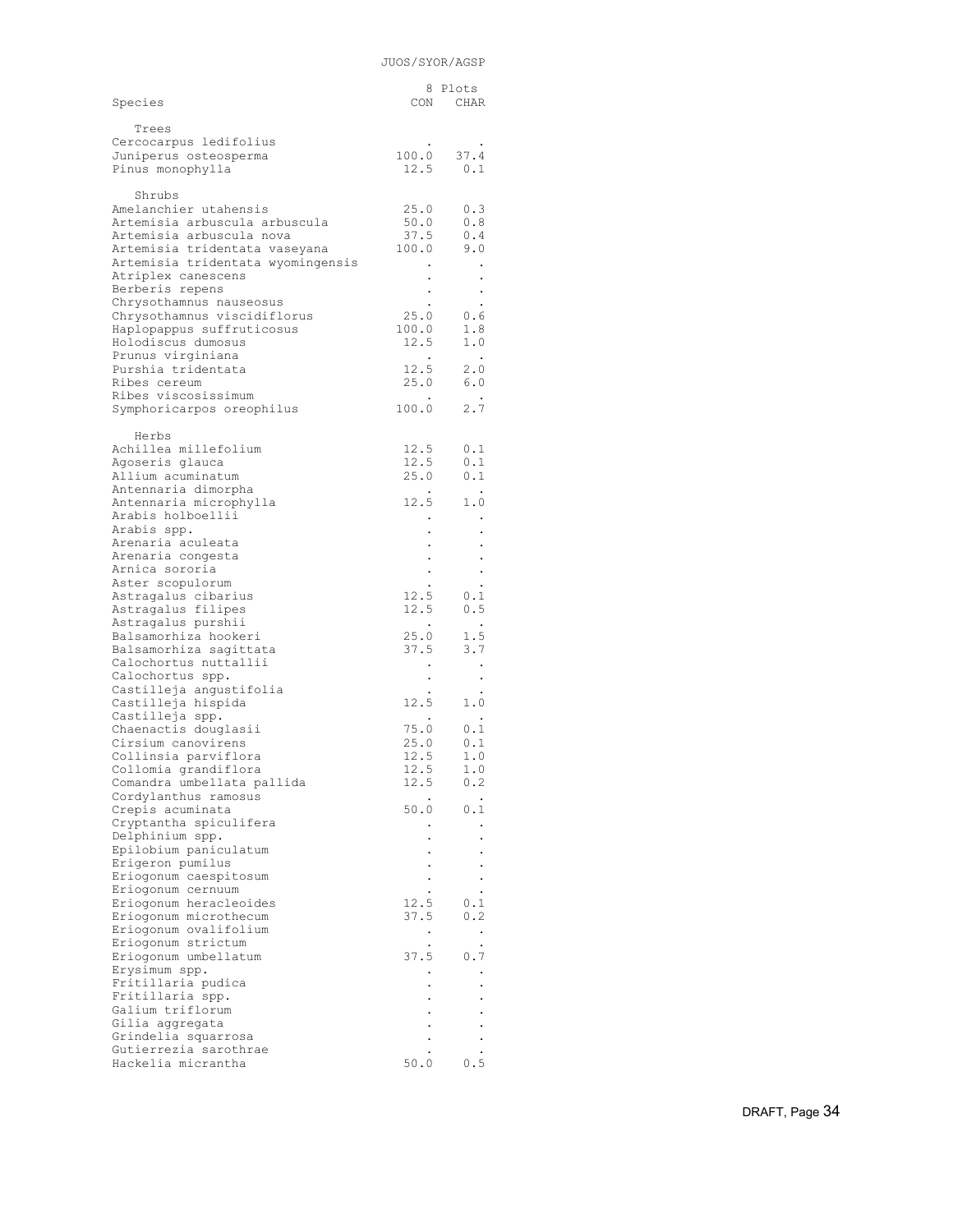| Haplopappus acaulis                        |                         |                                                                                                                     |  |
|--------------------------------------------|-------------------------|---------------------------------------------------------------------------------------------------------------------|--|
| Haplopappus carthamoides                   |                         |                                                                                                                     |  |
| Helianthella uniflora                      |                         |                                                                                                                     |  |
| Heuchera grossulariifolia                  |                         |                                                                                                                     |  |
| Hieracium albertinum                       |                         |                                                                                                                     |  |
| Hydrophyllum capitatum                     |                         |                                                                                                                     |  |
| Lepidium spp.                              |                         |                                                                                                                     |  |
| Leptodactylon pungens                      |                         | $37.5$ 0.2                                                                                                          |  |
| Lewisia rediviva                           | $\bullet$               | $\bullet$                                                                                                           |  |
| Linum perenne                              |                         | $12.5$ 0.1                                                                                                          |  |
| Lithospermum ruderale                      | $\sim$                  | $\bullet$                                                                                                           |  |
| Lomatium dissectum                         |                         |                                                                                                                     |  |
| Lomatium grayi                             |                         |                                                                                                                     |  |
| Lomatium nudicaule                         |                         |                                                                                                                     |  |
| Lomatium spp.                              | $\frac{1}{2}$           |                                                                                                                     |  |
| Lomatium triternatum                       |                         | $\cdot$                                                                                                             |  |
| Lupinus argenteus                          |                         | $\begin{array}{cccc} . & . & . & . \\ . & . & . & . \\ . & . & . & . \\ 25.0 & . & .1 \\ \end{array}$               |  |
| Lupinus spp.                               |                         |                                                                                                                     |  |
| Lycodesmia spinosa                         |                         |                                                                                                                     |  |
| Machaeranthera canescens                   |                         | $12.5$ 0.1                                                                                                          |  |
| Mertensia longiflora                       | $\sim 100$ km s $^{-1}$ | $\sim$ $\sim$                                                                                                       |  |
| Opuntia polyacantha                        |                         |                                                                                                                     |  |
| Orobanche corymbosa                        |                         |                                                                                                                     |  |
| Orobanche uniflora                         |                         | 87.5 2.0<br>$\vdots$ 2.0<br>12.5 0.1                                                                                |  |
| Orthocarpus tenuifolius                    |                         |                                                                                                                     |  |
| Pediocactus simpsonii                      |                         | $\sim$ $\sim$                                                                                                       |  |
| Penstemon deustus                          |                         | $\ddot{\phantom{a}}$                                                                                                |  |
| Penstemon humilis                          |                         | $\begin{array}{cccc} . & . & . & . & . \\ 37.5 & 0.1 & . & . \\ 12.5 & 10.0 & . & . \\ - & 0.1 & . & . \end{array}$ |  |
| Penstemon perpulcher                       |                         |                                                                                                                     |  |
| Petradoria pumila                          |                         |                                                                                                                     |  |
| Phacelia hastata                           |                         | $12.5$ 0.1<br>12.5 5.0                                                                                              |  |
| Phlox hoodii                               |                         |                                                                                                                     |  |
| Phlox pulvinata                            |                         |                                                                                                                     |  |
| Polygonum douglasii                        |                         |                                                                                                                     |  |
| Sedum lanceolatum                          |                         |                                                                                                                     |  |
| Senecio canus                              |                         |                                                                                                                     |  |
| Senecio integerrimus                       |                         |                                                                                                                     |  |
| Senecio multilobatus                       |                         |                                                                                                                     |  |
| Silene douglasii                           |                         | $12.5$ 0.1                                                                                                          |  |
| Sisymbrium altissimum                      |                         | $\sim$                                                                                                              |  |
| Tragopogon dubius<br>Wyethia amplexicaulis | $\frac{1}{2}$           |                                                                                                                     |  |
| Zigadenus elegans                          |                         |                                                                                                                     |  |
| Zigadenus venenosus                        |                         |                                                                                                                     |  |
|                                            | $\sim$                  | $\cdot$                                                                                                             |  |
| Grasses and Sedges                         |                         |                                                                                                                     |  |
| Agropyron spicatum                         | $100.0$ 31.3            |                                                                                                                     |  |
| Agropyron spp.                             |                         |                                                                                                                     |  |
| Bromus brizaeformis                        |                         | $\begin{array}{ccccc}\n & & \cdot & & \cdot \\ 12.5 & & 1.0\n\end{array}$                                           |  |
| Bromus carinatus                           |                         |                                                                                                                     |  |
| Bromus japonicus                           |                         |                                                                                                                     |  |
| Bromus tectorum                            |                         | $\begin{array}{ccccc}\n&\cdot&\cdot&\cdot\\ \cdot&\cdot&\cdot&\cdot\\ \hline\n87.5&\quad7.0\n\end{array}$           |  |
| Carex douglasii                            | $\bullet$               |                                                                                                                     |  |
| Carex geyeri                               |                         |                                                                                                                     |  |
| Carex pachystachya                         | 12.5                    | 1.0                                                                                                                 |  |
| Carex rossii                               | 12.5                    | 1.0                                                                                                                 |  |
| Danthonia unispicata                       | $\blacksquare$ .        | $\bullet$                                                                                                           |  |
| Elymus cinereus                            | 50.0                    | 0.9                                                                                                                 |  |
| Festuca idahoensis                         | $\bullet$               | $\blacksquare$                                                                                                      |  |
| Koeleria cristata                          |                         | $\bullet$                                                                                                           |  |
| Leucopoa kingii                            | 25.0                    | 0.1                                                                                                                 |  |
| Melica bulbosa                             | 12.5                    | 0.1                                                                                                                 |  |
| Oryzopsis hymenoides                       | $\bullet$               | $\blacksquare$                                                                                                      |  |
| Poa bulbosa                                |                         | $\ddot{\phantom{0}}$                                                                                                |  |
| Poa cusickii                               | 25.0                    | 3.0                                                                                                                 |  |
| Poa secunda                                | 62.5                    | 2.2                                                                                                                 |  |
| Sitanion hystrix                           | 25.0                    | 0.3                                                                                                                 |  |
| Stipa comata                               | 12.5                    | 1.0                                                                                                                 |  |
| Stipa occidentalis                         | 12.5                    | 1.0                                                                                                                 |  |
| Stipa spp.                                 | $\cdot$                 | $\ddot{\phantom{1}}$                                                                                                |  |
| Stipa thurberiana                          | 12.5                    | 1.0                                                                                                                 |  |
|                                            |                         |                                                                                                                     |  |
| Ferns                                      |                         |                                                                                                                     |  |
| Woodsia oregana                            |                         |                                                                                                                     |  |
|                                            |                         |                                                                                                                     |  |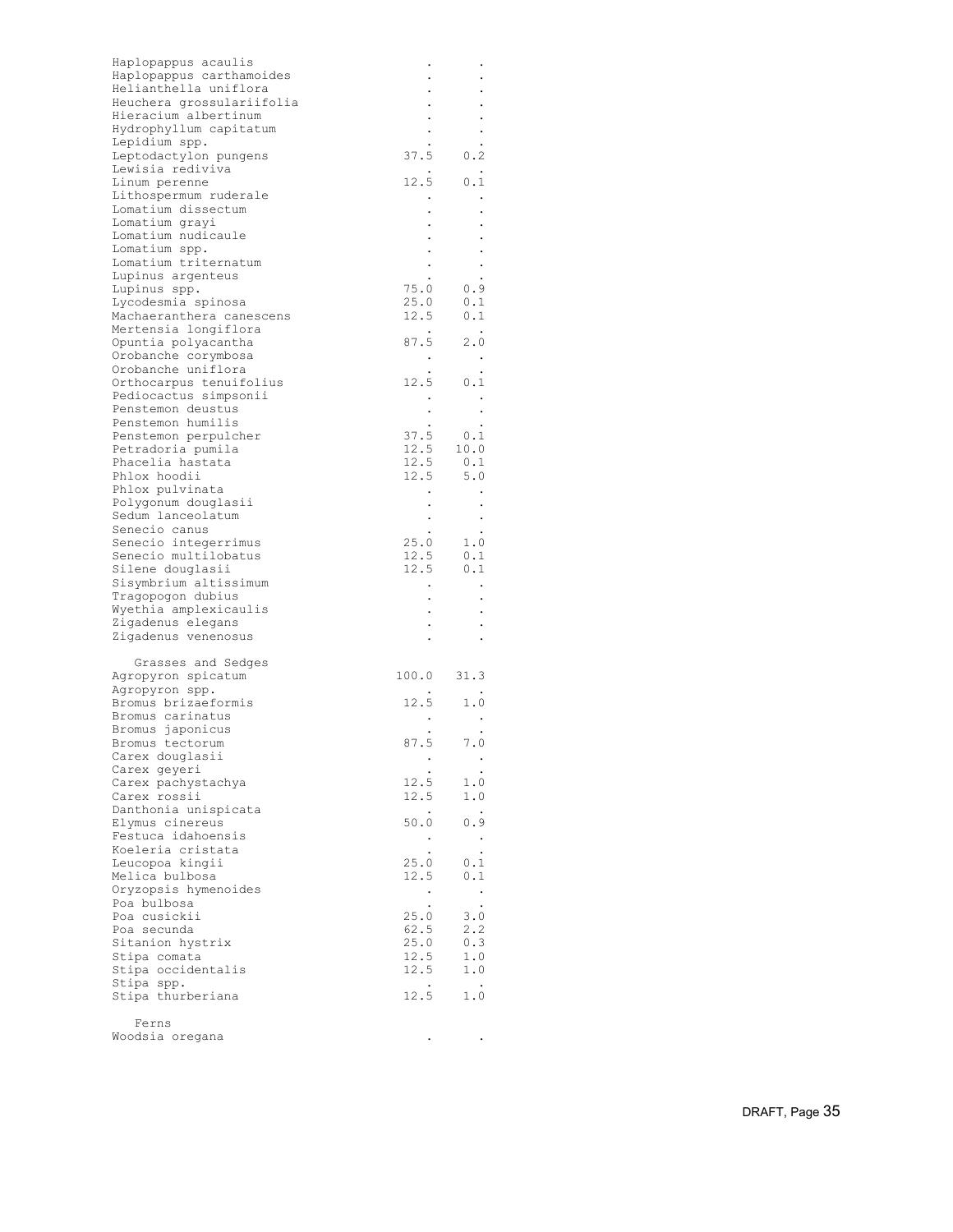## LIST OF FIGURES

- Figure 1. The general vicinity of juniper study sites.
- Figure 2. Plot locations within the Big Juniper Kipuka site.
- Figure 3. Plot locations within the Burton Canyon site.
- Figure 4. Plot locations within the City of Rocks site.
- Figure 5. Plot locations within the Gibson Jack site.
- Figure 6. Plot locations within the Goose Creek Mesa site.
- Figure 7. Plot locations within the Jim Sage Canyon site.
- Figure 8. Plot locations within the Pine Knob site.
- Figure 9. Plot locations within the Sand Kipuka site.
- Figure 10. Plot locations within the Slide Canyon site.
- Figure 11. Plot locations within the Trapper Creek site.
- Figure 12. Plot locations within the Two Mile Canyon site.
- Figure 13. Plot locations within the West Fork Mink Creek site.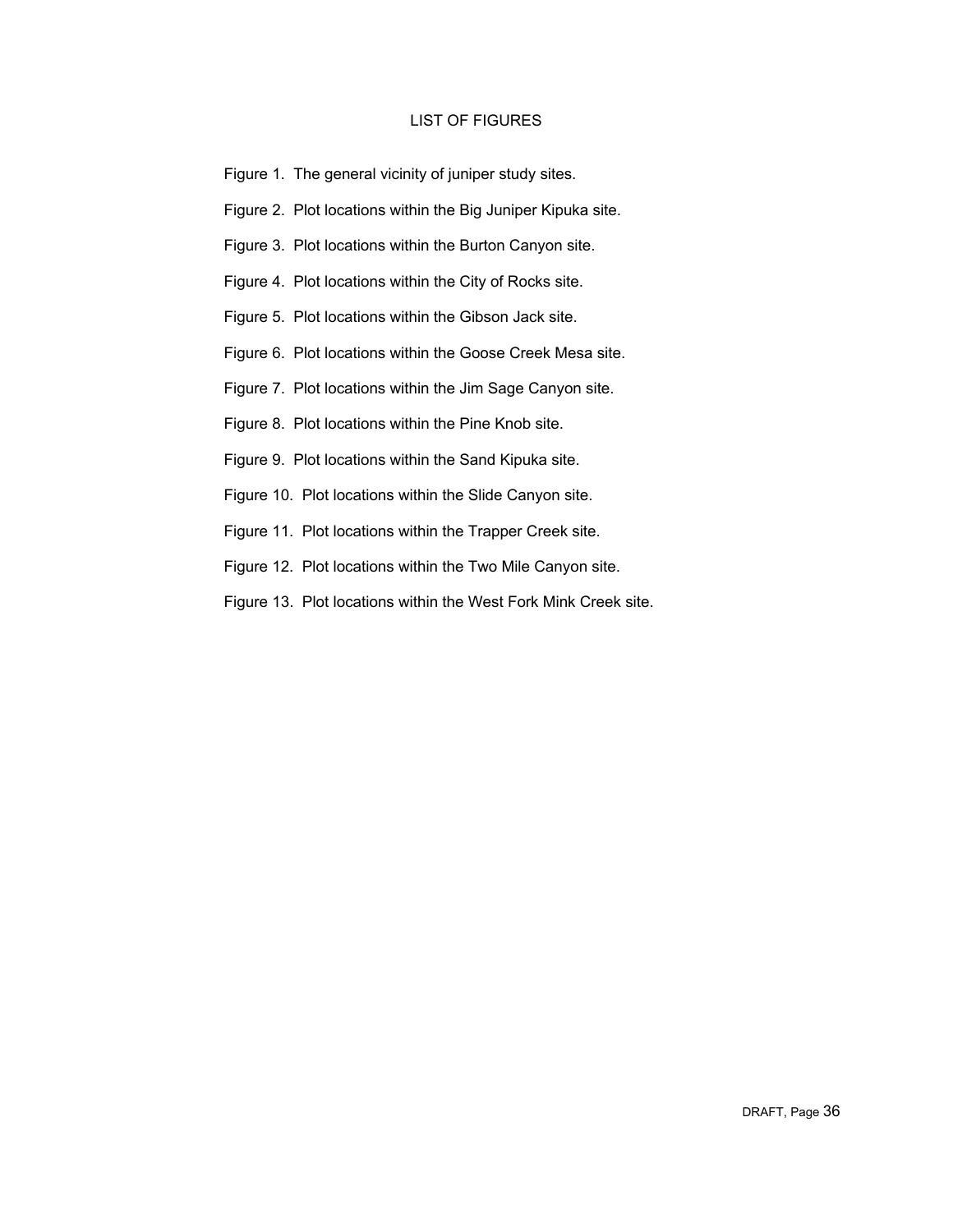# LIST OF TABLES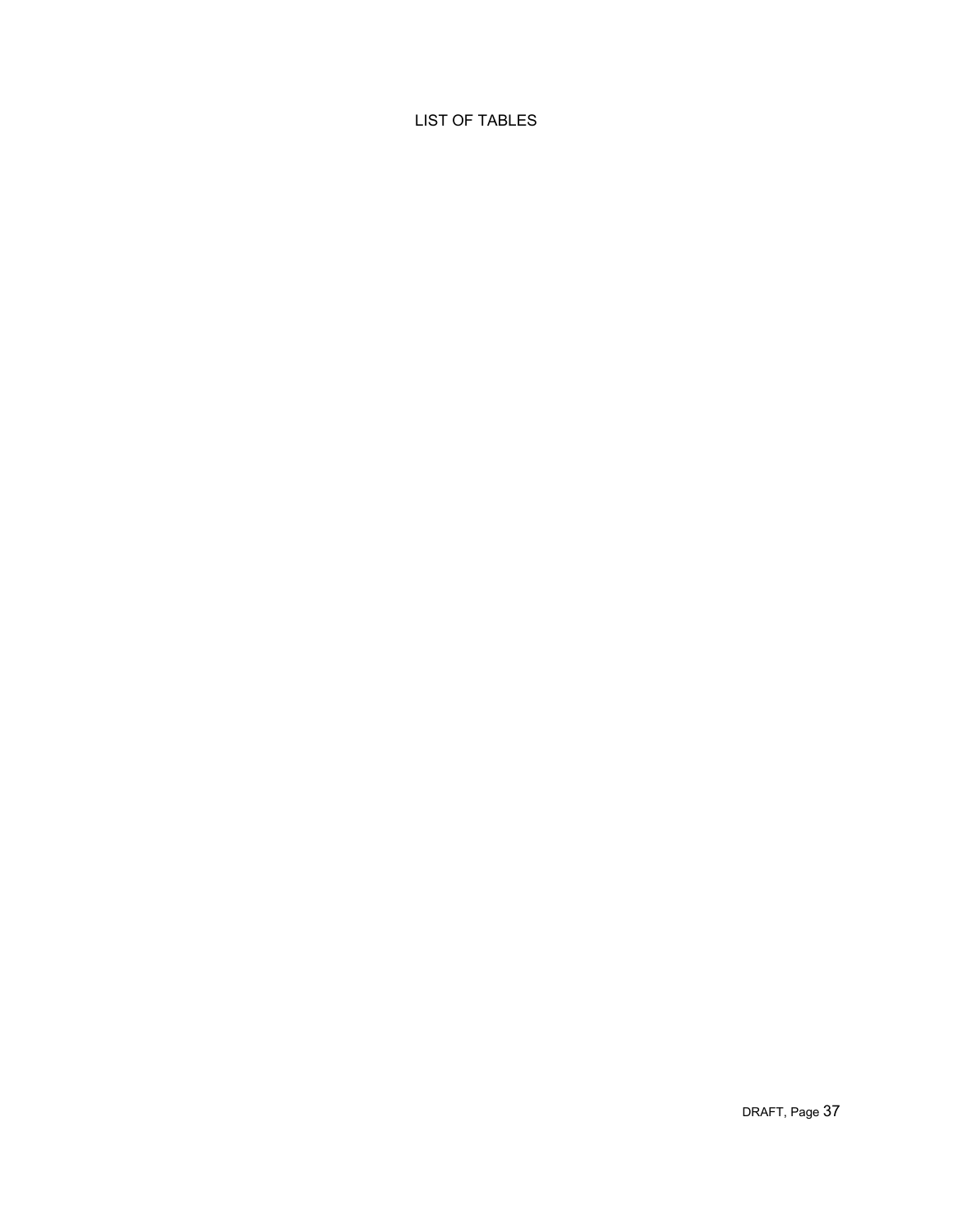Table 1. Juniper woodland study sites. Sites visited during the 1996 field season are listed with the designation (Research Natural Area, RNA; REF, reference area) and the managing agency or ownership. Trapper Creek was visited in 1995.

| Site                        | Designation | Agency/Ownership            |
|-----------------------------|-------------|-----------------------------|
|                             |             |                             |
| Big Juniper Kipuka          | <b>RNA</b>  | USDI BLM                    |
| <b>Burton Canyon</b>        | <b>RNA</b>  | USDA NFS                    |
| City of Rocks               | <b>RNA</b>  | <b>ID DOR/USDI NPS</b>      |
| Gibson Jack                 | <b>RNA</b>  | USDA NFS                    |
| Goose Creek Mesa            | <b>RNA</b>  | <b>USDI BLM</b>             |
| Jim Sage Canyon             | <b>RNA</b>  | USDI BLM                    |
| Pine Knob                   | <b>REF</b>  | USDI BLM and Private        |
| Sand Kipuka                 | <b>RNA</b>  | USDI BLM                    |
| Slide Canyon                | <b>REF</b>  | <b>USDA NFS and Private</b> |
| <b>Trapper Creek</b>        | <b>RNA</b>  | USDA NFS                    |
| Two Mile Canyon             | <b>REF</b>  | USDA NFS                    |
| <b>West Fork Mink Creek</b> | <b>RNA</b>  | USDA NFS                    |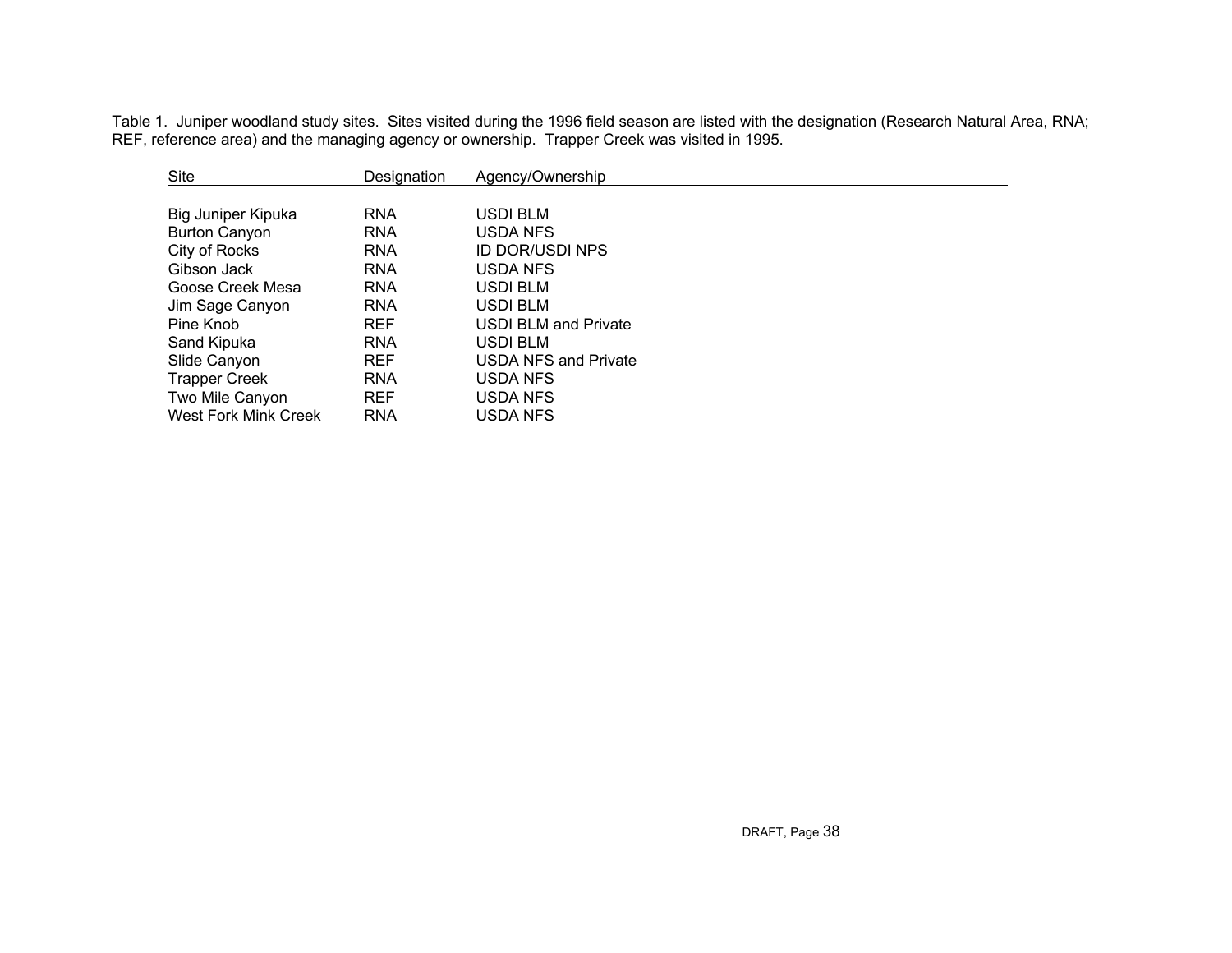<u>Table 2</u>. The distribution of pinyon-juniper woodland plant associations by site. The number of plots observed for each association is shown by association and site.

|                          | Site                         |                         |                  |                |                            |                    |           |                |                 |         |                    |                      |
|--------------------------|------------------------------|-------------------------|------------------|----------------|----------------------------|--------------------|-----------|----------------|-----------------|---------|--------------------|----------------------|
| <b>Plant Association</b> | <b>Big Juniper</b><br>Kipuka | <b>Burton</b><br>Canyon | City of<br>Rocks | Gibson<br>Jack | Goose<br><b>Creek Mesa</b> | Jim Sage<br>Canyon | Pine Knob | Sand<br>Kipuka | Slide<br>Canyon | Trapper | Two Mile<br>Canyon | W Fork Mink<br>Creek |
| CELE/SYOR/BASA/AGSP      |                              |                         |                  |                |                            |                    |           |                |                 |         |                    |                      |
| JUOS-CELE/SYOR/AGSP      |                              |                         |                  |                |                            |                    |           |                |                 |         |                    |                      |
| JUOS/ARAR/AGSP           |                              |                         |                  | 16             |                            | 3                  |           |                |                 |         |                    | 4                    |
| JUOS/ARAR/FEID           |                              |                         |                  |                | 8                          |                    |           |                |                 | 2       |                    |                      |
| JUOS/ARNO/AGSP           |                              |                         |                  |                |                            | 4                  |           |                |                 |         |                    |                      |
| JUOS/ARNO/POSE           |                              |                         |                  |                |                            |                    |           |                |                 |         |                    |                      |
| JUOS/ARTRV/AGSP          |                              |                         |                  |                |                            |                    |           |                |                 |         |                    |                      |
| JUOS/ARTRV/FEID          |                              |                         |                  |                | 6                          |                    |           |                |                 |         |                    |                      |
| JUOS/ARTRV/ORHY          |                              |                         |                  |                |                            |                    |           |                |                 |         |                    |                      |
| JUOS/ARTRW/STCO          |                              |                         |                  |                |                            |                    |           |                |                 |         |                    |                      |
| JUOS/SYOR/AGSP           |                              |                         |                  |                |                            | 6                  |           |                |                 |         |                    |                      |
| JUSC-CELE/SYOR/AGSP      |                              |                         |                  |                |                            |                    |           |                |                 |         |                    |                      |
| JUSC/ARTRV-SYOR/ELCI     |                              |                         |                  |                |                            |                    |           |                |                 |         |                    | 4                    |
| JUSC/ARTRW               |                              |                         |                  |                |                            |                    |           |                |                 |         |                    |                      |
| JUSC/ARTRW-CHMI          |                              |                         |                  |                |                            |                    |           | 6              |                 |         |                    |                      |
| JUSC/HANA                |                              |                         |                  |                |                            |                    |           |                |                 |         |                    |                      |
| JUSC/HODU                | 5                            |                         |                  |                |                            |                    |           |                |                 |         |                    |                      |
| PIMO-CELE/HODU/ELCI      |                              |                         | 7                |                |                            |                    |           |                |                 |         |                    |                      |
| PIMO-CELE/POSE           |                              |                         | 16               |                |                            |                    |           |                |                 |         |                    |                      |
| PIMO-CELE/SYOR-BERE/AGSP |                              |                         | $\overline{2}$   |                |                            |                    |           |                |                 |         |                    |                      |
| PIMO-JUOS/AGSP           |                              |                         |                  |                |                            |                    |           |                |                 |         |                    |                      |
| PIMO-JUOS/ARNO/POSE      |                              |                         |                  |                |                            | $\overline{c}$     |           |                |                 |         |                    |                      |
| PIMO-JUOS/ARTRV/AGSP     |                              |                         |                  |                |                            | 5                  | 3         |                |                 |         |                    |                      |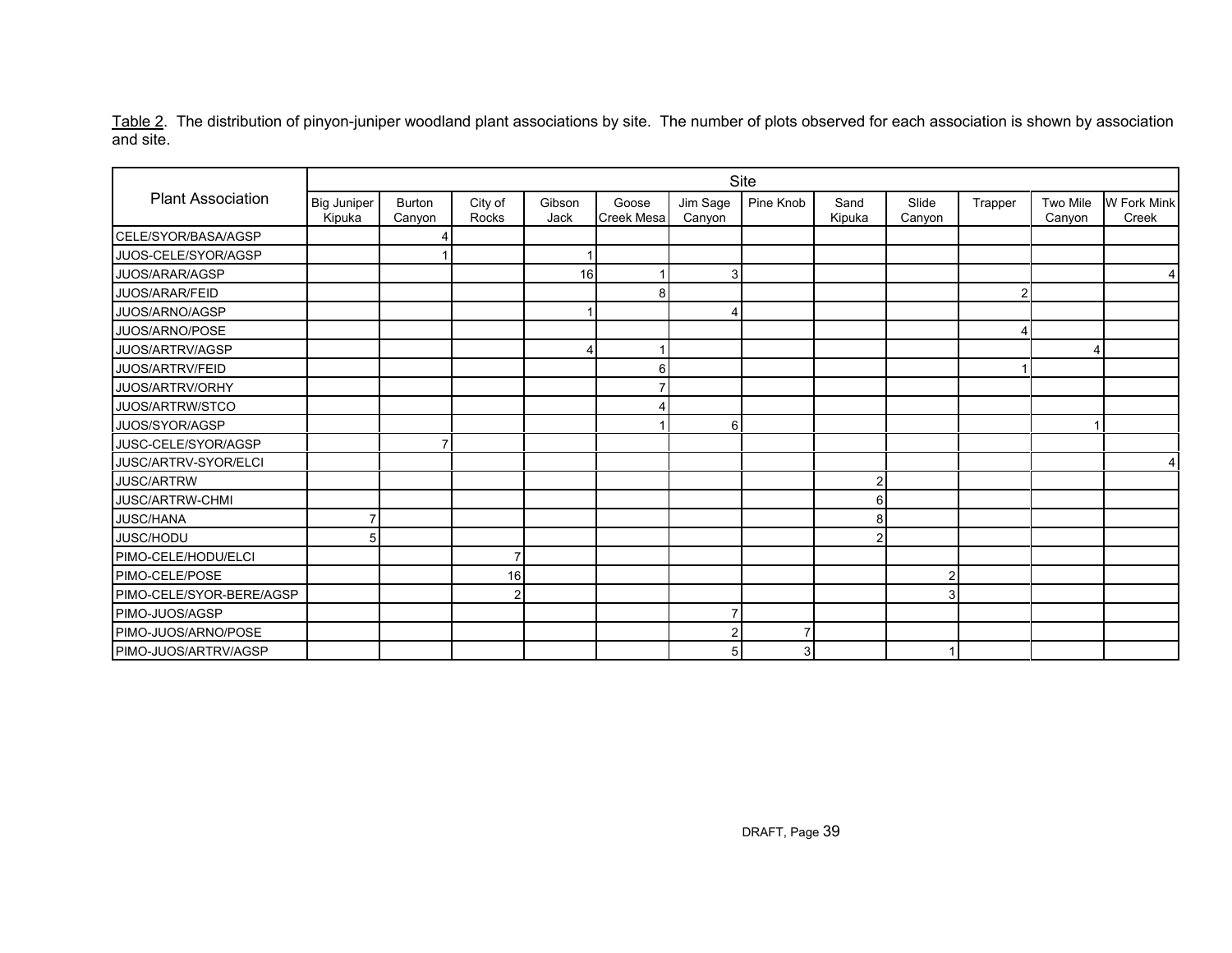Table 3. Summary of slope aspect and exposure and elevation. The mean (M) and standard deviation (SD) of slope gradient, elevation, and north, east, south, and west horizon height is listed by plant association.

|                          |    | Slope |                 | Elevation |           | N horizon      |                | E horizon      |           | S horizon      |                | W horizon      |                |
|--------------------------|----|-------|-----------------|-----------|-----------|----------------|----------------|----------------|-----------|----------------|----------------|----------------|----------------|
| <b>Plant Association</b> | N  | м     | <b>SD</b>       | М         | <b>SD</b> | M              | <b>SD</b>      | M              | <b>SD</b> | M              | <b>SD</b>      | м              | <b>SD</b>      |
| CELE/SYOR/BASA/AGSP      |    | 55    | 10              | 7286      | 63        | 25             | 10             | 14             | 6         |                |                |                | $\overline{2}$ |
| JUOS-CELE/SYOR/AGSP      | 2  | 28    | 14              | 6741      | 23        | 6              | 8              | 8              | 10        | 5              | $\Omega$       |                | $\mathbf{3}$   |
| JUOS/ARAR/AGSP           | 24 | 38    | 13              | 6577      | 292       | 11             | 7              | 8              | 9         | $\overline{2}$ |                | 11             |                |
| <b>JUOS/ARAR/FEID</b>    | 10 | 9     | 8               | 6312      | 110       | $\mathbf{3}$   | $\overline{c}$ |                |           |                | 2              | 3              | $\overline{a}$ |
| JUOS/ARNO/AGSP           | 5  | 20    | 18              | 7120      | 211       | 8              | $6 \,$         | 5 <sub>1</sub> | g         |                |                | 8              |                |
| JUOS/ARNO/POSE           |    | 23    | 25              | 6430      | 89        | 5 <sup>1</sup> | 4              | 5 <sub>1</sub> | 9         |                |                | 3              | $\overline{2}$ |
| JUOS/ARTRV/AGSP          | 9  | 45    | 15              | 6350      | 290       | 12             | $6 \,$         | 14             | 11        |                |                | 11             | 10             |
| JUOS/ARTRV/FEID          |    | 23    | 13              | 6178      | 150       | 3              | $\overline{a}$ | $\overline{4}$ |           |                | 8              | 5              |                |
| JUOS/ARTRV/ORHY          |    | 56    | 10 <sup>1</sup> | 6070      | 106       | 11             | 10             | 31             | 9         |                |                | $\mathcal{P}$  |                |
| <b>JUOS/ARTRW/STCO</b>   |    | 9     | 6               | 5318      | 62        | 20             | 4              | $\overline{7}$ |           | $\overline{2}$ |                | $\mathbf{3}$   |                |
| JUOS/SYOR/AGSP           | 8  | 36    | 13              | 6798      | 413       | 16             | 9              | 8              | 5         | $\overline{2}$ | $\overline{2}$ | 11             | 9              |
| JUSC-CELE/SYOR/AGSP      |    | 53    | 6               | 6907      | 234       | 21             | 4              | 17             | 5         | 6              | 2              |                |                |
| JUSC/ARTRV-SYOR/ELCI     |    | 48    | 5 <sub>1</sub>  | 6359      | 161       | 26             | 3              | 22             | 5         | 3              |                | 5              |                |
| <b>JUSC/ARTRW</b>        |    |       |                 | 4358      | 4         | $\overline{2}$ | $\Omega$       | $\overline{a}$ |           |                | 0              | 2              |                |
| <b>JUSC/ARTRW-CHMI</b>   | 6  | 4     | 6               | 4368      | 12        | 4              | 3              | 3 <sup>1</sup> |           |                | 3              |                |                |
| <b>JUSC/HANA</b>         | 15 | 4     | 6               | 4663      | 335       | $\overline{2}$ | $\overline{3}$ | $\overline{2}$ |           |                | 2              | $\overline{2}$ | $\overline{2}$ |
| JUSC/HODU                |    | 9     | 15              | 4858      | 316       | $\overline{2}$ | 3 <sup>1</sup> |                | $\Omega$  |                | $\Omega$       | n.             | $\Omega$       |
| PIMO-CELE/HODU/ELCI      |    | 55    | 16              | 6873      | 249       | 23             | 13             | 18             | 14        | 13             | 15             | 16             | 18             |
| <b>PIMO-CELE/POSE</b>    | 18 | 43    | 16              | 6738      | 234       | 22             | 8              | 19             | 9         | $\overline{2}$ | $\overline{2}$ | 11             | 14             |
| PIMO-CELE/SYOR-BERE/AGSP | 5  | 50    | 5 <sub>1</sub>  | 7090      | 298       | 12             | 7              | 16             |           | 3              |                | 12             | 18             |
| PIMO-JUOS/AGSP           |    | 29    | 8               | 7001      | 142       | 11             | 5 <sup>1</sup> | 13             | 3         | $\overline{2}$ |                | 5              | 6              |
| PIMO-JUOS/ARNO/POSE      | 9  | 37    | 12              | 5811      | 313       | 18             | 11             | 10             | 10        | 8              | 4              |                | 9              |
| PIMO-JUOS/ARTRV/AGSP     | 9  | 54    | 11              | 6420      | 589       | 8              | 9 <sub>l</sub> | 13             | 10        | 17             | 12             | 8 <sup>1</sup> | 12             |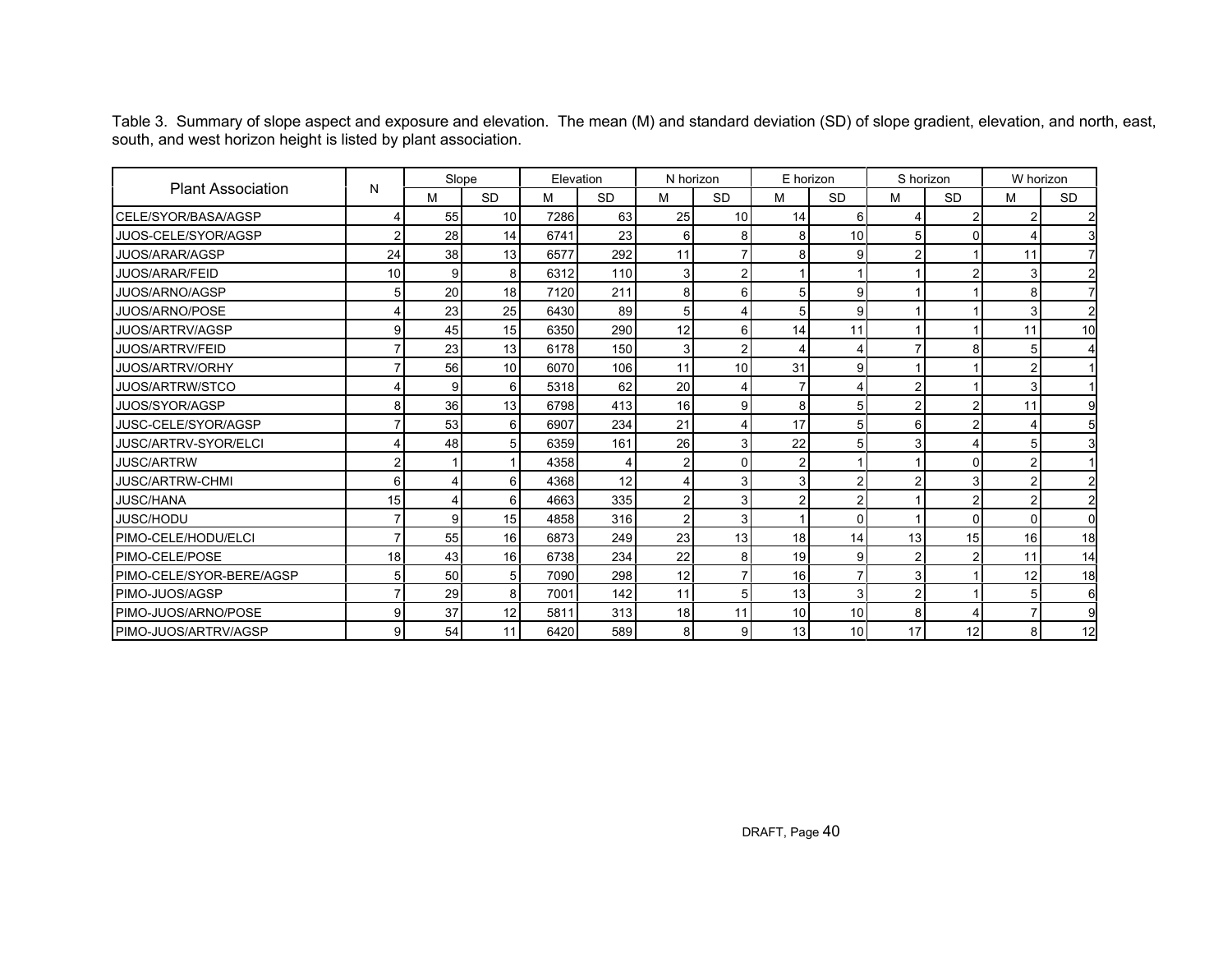| <b>Plant Association</b> |              |           |      |           | Aspect |           |      |           |
|--------------------------|--------------|-----------|------|-----------|--------|-----------|------|-----------|
|                          | <b>North</b> | Northeast | East | Southeast | South  | Southwest | West | Northwest |
| CELE/SYOR/BASA/AGSP      |              |           |      |           | 75     | 25        |      |           |
| JUOS-CELE/SYOR/AGSP      |              | 50        |      |           | 50     |           |      |           |
| JUOS/ARAR/AGSP           |              |           | 21   | 13        | 29     | 17        | 21   |           |
| JUOS/ARAR/FEID           | 20           |           | 10   | 60        | 10     |           |      |           |
| JUOS/ARNO/AGSP           |              |           |      | 20        | 20     |           | 60   |           |
| <b>JUOS/ARNO/POSE</b>    | 25           | 25        |      | 25        |        |           | 25   |           |
| JUOS/ARTRV/AGSP          |              |           |      | 22        | 22     |           | 56   |           |
| JUOS/ARTRV/FEID          |              | 57        |      | 14        |        |           | 14   | 14        |
| JUOS/ARTRV/ORHY          |              |           |      |           |        | 57        | 43   |           |
| <b>JUOS/ARTRW/STCO</b>   |              |           |      | 25        | 50     | 25        |      |           |
| JUOS/SYOR/AGSP           |              |           |      | 38        | 25     | 25        | 13   |           |
| JUSC-CELE/SYOR/AGSP      |              |           |      | 14        | 14     | 71        |      |           |
| JUSC/ARTRV-SYOR/ELCI     |              |           |      |           | 75     | 25        |      |           |
| <b>JUSC/ARTRW</b>        |              |           |      | 50        |        |           |      | 50        |
| <b>JUSC/ARTRW-CHMI</b>   |              | 33        | 33   |           | 17     |           |      | 17        |
| <b>JUSC/HANA</b>         |              |           |      |           | 20     | 20        | 20   | 20        |
| JUSC/HODU                |              |           |      | 29        | 43     |           | 14   | 14        |
| PIMO-CELE/HODU/ELCI      | 29           | 14        | 14   |           | 43     |           |      |           |
| <b>PIMO-CELE/POSE</b>    |              | 6         | 17   | 11        | 44     | 22        |      |           |
| PIMO-CELE/SYOR-BERE/AGSP |              |           | 20   | 20        |        | 40        | 20   |           |
| PIMO-JUOS/AGSP           |              |           |      |           | 14     | 43        | 29   | 14        |
| PIMO-JUOS/ARNO/POSE      |              |           | 22   | 22        | 22     | 33        |      |           |
| PIMO-JUOS/ARTRV/AGSP     | 22           |           | 22   | 11        | 11     |           |      | 33        |

Table 4. Frequency distribution of slope aspect by pinyon-juniper woodland plant association.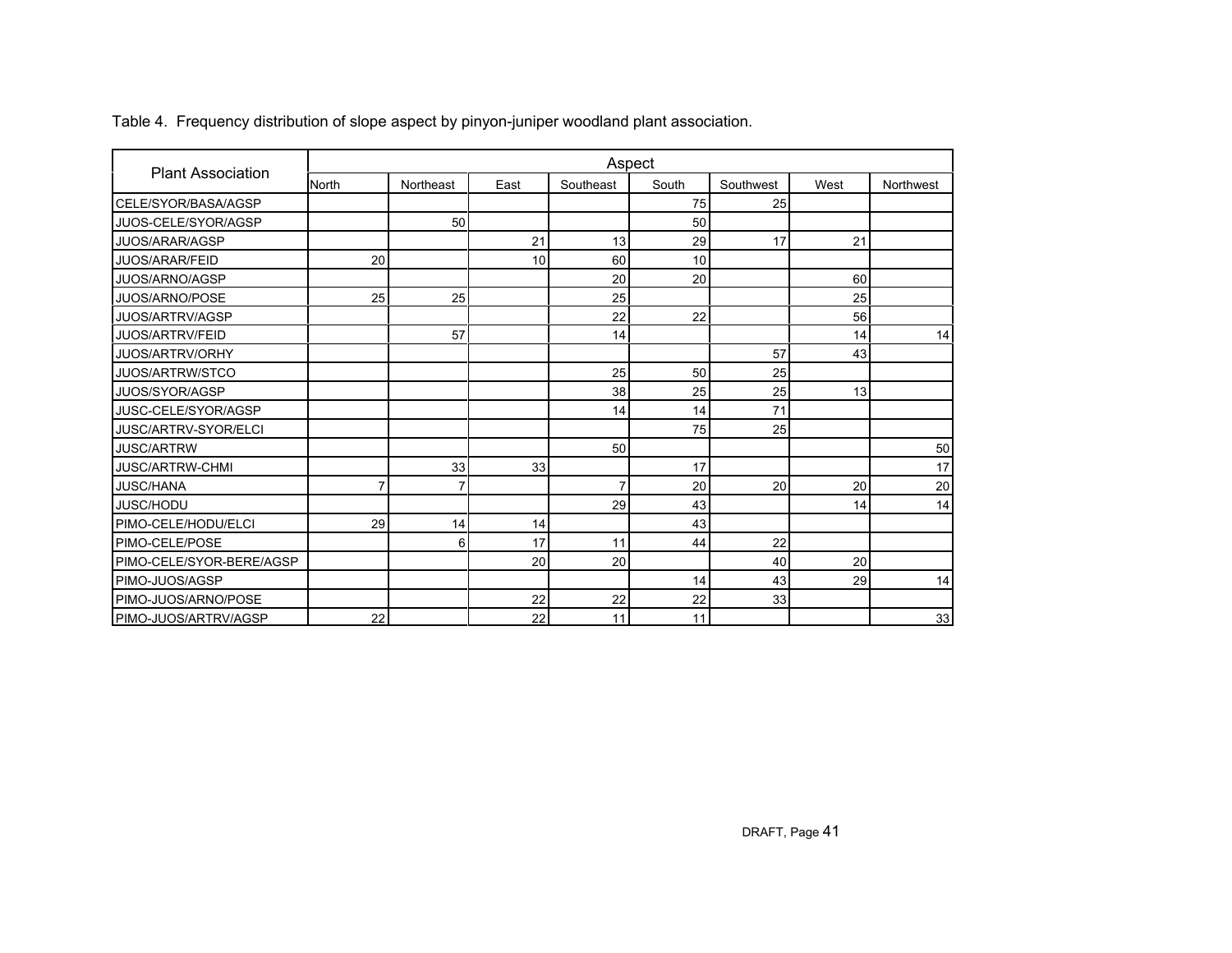Table 5. Summary of topographical position. The frequency distribution of the macro- and micro-topographical position is summarized by plant association.

|                          |          |             | Macro-topographical Position |             |       | Micro-topographical Position |              |                 |    |    |    |  |  |  |
|--------------------------|----------|-------------|------------------------------|-------------|-------|------------------------------|--------------|-----------------|----|----|----|--|--|--|
| <b>Plant Association</b> | Ridgetop | Upper slope | Mid-slope                    | Lower slope | Plain | Ridgetop                     | Toe of Slope | <b>Basin</b>    |    |    |    |  |  |  |
| CELE/SYOR/BASA/AGSP      |          | 100         |                              |             |       |                              | 75           |                 | 25 |    |    |  |  |  |
| JUOS-CELE/SYOR/AGSP      |          | 100         |                              |             |       |                              | 50           | 50              |    |    |    |  |  |  |
| JUOS/ARAR/AGSP           |          | 100         |                              |             |       | 29                           | 42           | 17              | 13 |    |    |  |  |  |
| <b>JUOS/ARAR/FEID</b>    | 20       | 80          |                              |             |       | 50                           | 50           |                 |    |    |    |  |  |  |
| JUOS/ARNO/AGSP           |          | 100         |                              |             |       | 60                           | 40           |                 |    |    |    |  |  |  |
| JUOS/ARNO/POSE           | 100      |             |                              |             |       | 75                           | 25           |                 |    |    |    |  |  |  |
| JUOS/ARTRV/AGSP          |          | 100         |                              |             |       | 22                           | 44           | 11              | 22 |    |    |  |  |  |
| JUOS/ARTRV/FEID          | 14       | 86          |                              |             |       | 29                           | 71           |                 |    |    |    |  |  |  |
| JUOS/ARTRV/ORHY          |          | 100         |                              |             |       |                              | 57           | 43              |    |    |    |  |  |  |
| JUOS/ARTRW/STCO          |          |             |                              | 100         |       |                              | 75           |                 |    | 25 |    |  |  |  |
| JUOS/SYOR/AGSP           |          | 100         |                              |             |       | 13                           | 25           | 50 <sub>1</sub> | 13 |    |    |  |  |  |
| JUSC-CELE/SYOR/AGSP      |          | 100         |                              |             |       |                              |              | 86              | 14 |    |    |  |  |  |
| JUSC/ARTRV-SYOR/ELCI     |          | 100         |                              |             |       |                              |              | 75              | 25 |    |    |  |  |  |
| <b>JUSC/ARTRW</b>        |          |             |                              |             | 100   |                              | 50           |                 |    |    | 50 |  |  |  |
| <b>JUSC/ARTRW-CHMI</b>   |          |             |                              |             | 100   | 17                           |              |                 | 17 |    | 67 |  |  |  |
| <b>JUSC/HANA</b>         |          |             |                              |             | 100   | 33                           |              |                 | 20 |    | 47 |  |  |  |
| JUSC/HODU                |          |             |                              |             | 100   | 71                           |              |                 |    |    | 29 |  |  |  |
| PIMO-CELE/HODU/ELCI      |          | 100         |                              |             |       |                              | 71           | 29              |    |    |    |  |  |  |
| PIMO-CELE/POSE           |          | 89          | 11                           |             |       |                              | 44           | 56              |    |    |    |  |  |  |
| PIMO-CELE/SYOR-BERE/AGSP |          | 40          | 60                           |             |       |                              | 60           | 40              |    |    |    |  |  |  |
| PIMO-JUOS/AGSP           |          | 100         |                              |             |       | 14                           | 29           | 43              | 14 |    |    |  |  |  |
| PIMO-JUOS/ARNO/POSE      |          | 11          | 89                           |             |       |                              | 11           | 78              | 11 |    |    |  |  |  |
| PIMO-JUOS/ARTRV/AGSP     |          | 56          | 44                           |             |       | 22                           | 44           | 33              |    |    |    |  |  |  |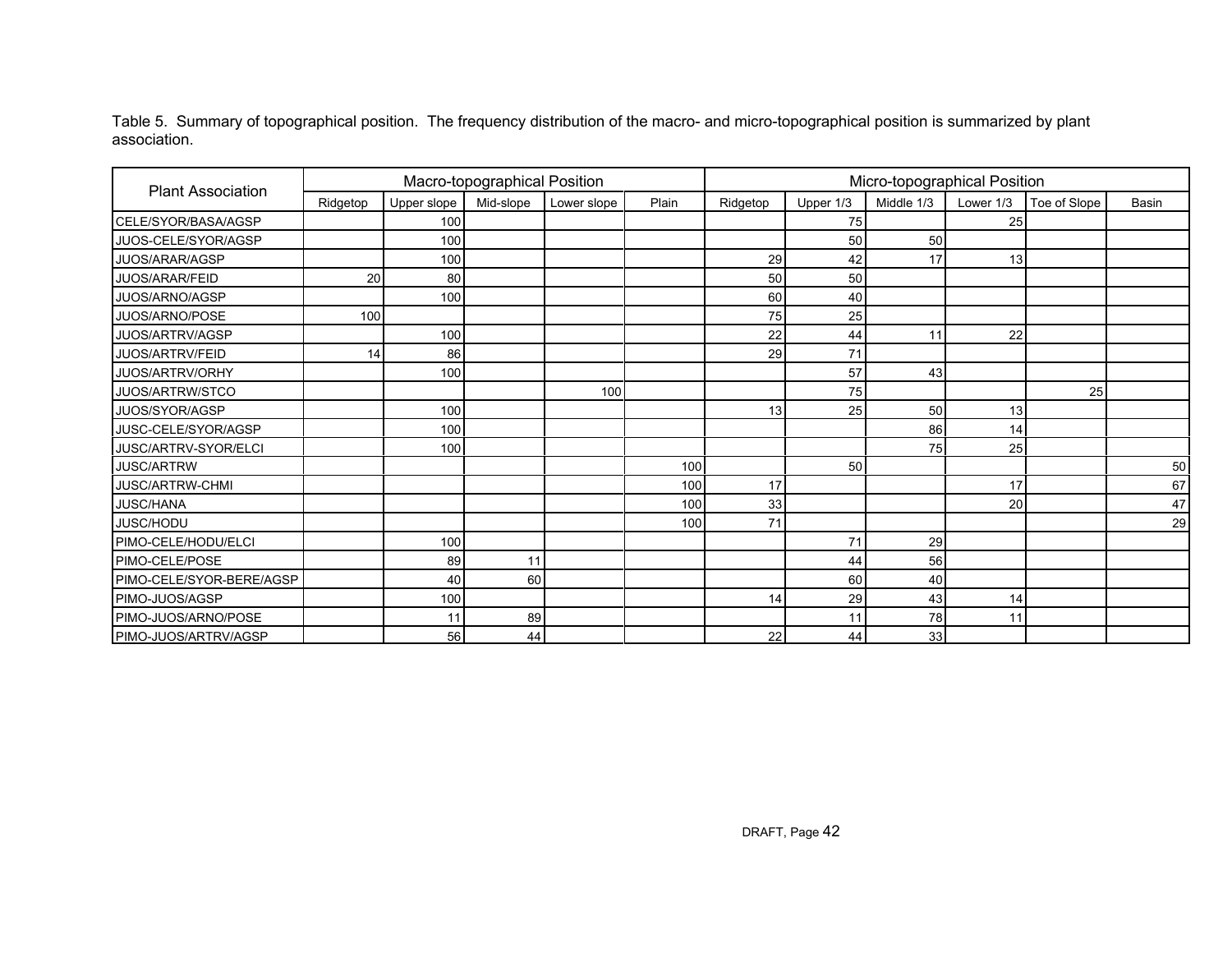Table 6. Summary of micro-topographical position. The frequency distribution of horizontal and vertical micro-topographical configuration and topographic moisture classes is summarized by plant association.

|                          |        |     |                  | Horizontal Micro-configuration |        | Vertical Micro-configuration |    |                             |                      |                |                       |                        |                           |
|--------------------------|--------|-----|------------------|--------------------------------|--------|------------------------------|----|-----------------------------|----------------------|----------------|-----------------------|------------------------|---------------------------|
| <b>Plant Association</b> | Convex |     | Straight Concave | Undulating                     | Convex |                              |    | Straight Concave Undulating | Dry, well<br>drained | Dry,<br>sloped | Mesic,<br>lower slope | Mesic, toe<br>of slope | Well<br>watered<br>bottom |
| CELE/SYOR/BASA/AGSP      |        | 100 |                  |                                | 25     | 75                           |    |                             |                      | 75             | 25                    |                        |                           |
| JUOS-CELE/SYOR/AGSP      | 50     | 50  |                  |                                | 50     | 50 <sub>1</sub>              |    |                             | 50                   | 50             |                       |                        |                           |
| <b>JUOS/ARAR/AGSP</b>    | 46     | 29  | 8                | 17                             | 29     | 42                           |    | 25                          | 25                   | 75             |                       |                        |                           |
| <b>JUOS/ARAR/FEID</b>    | 10     | 80  | 10               |                                | 10     | 80                           | 10 |                             | 80                   | 20             |                       |                        |                           |
| JUOS/ARNO/AGSP           | 60     | 20  | 20               |                                | 20     | 60                           | 20 |                             | 80                   | 20             |                       |                        |                           |
| JUOS/ARNO/POSE           | 25     |     | 75               |                                | 50     | 25                           | 25 |                             | 25                   | 75             |                       |                        |                           |
| <b>JUOS/ARTRV/AGSP</b>   | 33     | 22  | 33               | 11                             | 22     | 44                           |    | 33                          | 22                   | 78             |                       |                        |                           |
| <b>JUOS/ARTRV/FEID</b>   | 14     | 57  | 29               |                                | 14     | 57                           | 29 |                             | 43                   | 57             |                       |                        |                           |
| JUOS/ARTRV/ORHY          |        | 57  | 29               | 14                             |        | 71                           | 29 |                             | 14                   | 71             | 14                    |                        |                           |
| JUOS/ARTRW/STCO          | 25     | 75  |                  |                                |        | 75                           | 25 |                             |                      |                | 25                    | 50                     | 25                        |
| JUOS/SYOR/AGSP           | 13     | 75  | 13               |                                |        | 88                           | 13 |                             | 13                   | 50             | 25                    | 13 <sup>1</sup>        |                           |
| JUSC-CELE/SYOR/AGSP      | 29     | 57  |                  | 14                             | 29     | 57                           |    | 14                          |                      | 100            |                       |                        |                           |
| JUSC/ARTRV-SYOR/ELCI     |        | 25  | 75               |                                |        | 50 <sub>1</sub>              | 50 |                             |                      | 25             | 50                    | 25                     |                           |
| <b>JUSC/ARTRW</b>        |        |     | 50               | 50                             |        |                              | 50 | 50                          |                      |                |                       | 100                    |                           |
| <b>JUSC/ARTRW-CHMI</b>   | 17     |     | 17               | 67                             | 17     |                              | 17 | 67                          | 17                   |                |                       | 67                     | 17                        |
| <b>JUSC/HANA</b>         | 20     | 20  |                  | 53                             | 27     | 20 <sub>1</sub>              |    | 47                          | 40                   |                |                       | 47                     | $\overline{7}$            |
| <b>JUSC/HODU</b>         | 100    |     |                  |                                | 100    |                              |    |                             | 86                   | 14             |                       |                        |                           |
| PIMO-CELE/HODU/ELCI      | 57     | 14  | 29               |                                | 57     | 29                           | 14 |                             |                      | 71             | 29                    |                        |                           |
| PIMO-CELE/POSE           | 33     | 28  | 11               | 28                             | 17     | 61                           | 6  | 17                          | 6                    | 72             | 11                    | 11                     |                           |
| PIMO-CELE/SYOR-BERE/AGSP | 80     | 20  |                  |                                | 40     | 60                           |    |                             | 20                   | 80             |                       |                        |                           |
| PIMO-JUOS/AGSP           | 14     | 57  | 29               |                                | 14     | 57                           |    | 29                          | 29                   | 57             | 14                    |                        |                           |
| PIMO-JUOS/ARNO/POSE      |        | 67  | 11               | 22                             |        | 56                           | 22 | 22                          |                      | 89             |                       | 11                     |                           |
| PIMO-JUOS/ARTRV/AGSP     | 22     | 33  | 22               | 22                             | 33     | 44                           |    | 22                          | 22                   | 78             |                       |                        |                           |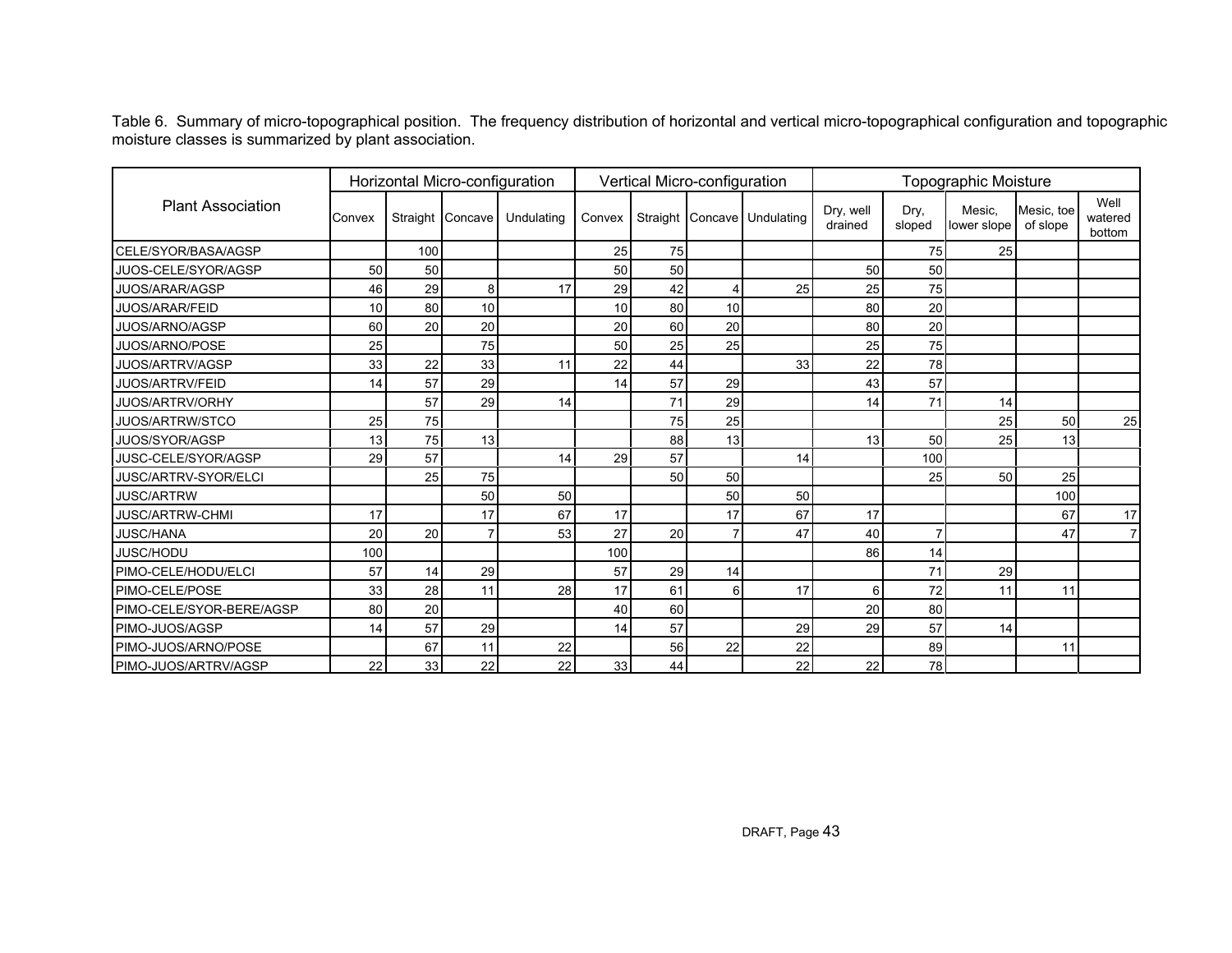Table 7. Summary of surface substrate and organic material. The mean (M) and standard deviation (SD) of the percent cover of substrate (bedrock, boulder, cobble, stone, gravel, or soil) and organic (leaf litter, moss, and lichen) materials is summarized by plant association.

|                          | Bedrock        |                | <b>Boulder</b> |           | Cobble         |           | Stone          |           | Gravel        |                | Soil     |               | Litter          |           | Moss     |                | Lichen |           |
|--------------------------|----------------|----------------|----------------|-----------|----------------|-----------|----------------|-----------|---------------|----------------|----------|---------------|-----------------|-----------|----------|----------------|--------|-----------|
| <b>Plant Association</b> | м              | <b>SD</b>      | М              | <b>SD</b> | M              | <b>SD</b> | м              | <b>SD</b> | М             | <b>SD</b>      | M        | <b>SD</b>     | M               | <b>SD</b> | М        | <b>SD</b>      | м      | <b>SD</b> |
| CELE/SYOR/BASA/AGSP      |                |                | 0              |           | 5              |           |                |           | 5             |                |          |               | 44              | 21        | $\Omega$ |                | U      |           |
| JUOS-CELE/SYOR/AGSP      | $\Omega$       | $\Omega$       |                |           |                |           | 3 <sup>1</sup> |           |               | 3              |          |               | 8               |           |          |                |        |           |
| JUOS/ARAR/AGSP           |                |                | 5              |           | 5              |           | 9 <sub>l</sub> |           | 8             | 9              |          |               | $\overline{9}$  |           |          |                |        |           |
| <b>JUOS/ARAR/FEID</b>    |                |                |                |           |                |           |                |           | 16            | 5              |          |               | 12              | 10        |          | 11             |        |           |
| JUOS/ARNO/AGSP           |                | $\Omega$       |                |           | 12             | R         | 8              |           | 6             | 3              |          |               | 5 <sup>1</sup>  |           |          | $\Omega$       |        |           |
| JUOS/ARNO/POSE           |                |                |                |           | 14             |           | 13             | a         | 30            | 11             | $\Omega$ |               | 10 <sup>1</sup> | 11        |          |                | 13     | 25        |
| JUOS/ARTRV/AGSP          |                | 9              |                |           | 6              |           | 5 <sub>5</sub> |           | 8             | $\overline{7}$ | 61       |               | 16              |           |          | 2              |        | 2         |
| <b>JUOS/ARTRV/FEID</b>   | οI             | $\Omega$       | U              |           | $\overline{c}$ | 2         |                |           |               | $\overline{7}$ |          | 5             | 8               |           |          |                |        |           |
| JUOS/ARTRV/ORHY          | $\Omega$       |                |                |           | 15             | 8         | 9 <sub>l</sub> |           | 11            | 6              | 12       | 6             | 11              |           | 6        | 8              |        |           |
| JUOS/ARTRW/STCO          | $\Omega$       | $\Omega$       | U              |           |                |           |                |           | $\mathcal{P}$ |                | 18       | 10            | 11              | ิค        | 13       | 9              |        |           |
| JUOS/SYOR/AGSP           | $\Omega$       | <sup>0</sup>   | U              |           |                | 5         | 9 <sub>l</sub> | 81        | 6             | 5 <sup>1</sup> |          | 3             | 26              | 10        |          |                |        |           |
| JUSC-CELE/SYOR/AGSP      |                |                | U              |           | 5              | 6         | $\overline{2}$ |           | 10            | 3              |          |               | 22              |           |          |                |        |           |
| JUSC/ARTRV-SYOR/ELCI     | 0              | $\Omega$       | <sup>0</sup>   |           | 3              | 5         | 8 <sup>1</sup> | a         |               |                |          |               | $\overline{7}$  |           | C        | O              |        |           |
| <b>JUSC/ARTRW</b>        | οI             | $\Omega$       | U              |           | ŋ              |           | $\Omega$       |           | O             | 0              |          | O             | 33              | 11        | 3        |                | U      |           |
| <b>JUSC/ARTRW-CHMI</b>   | 73             | 19             | 2              |           |                |           | $\overline{2}$ |           |               | $\Omega$       |          | $\mathcal{P}$ | 17              | 17        | 53       | 16             | 26     | 21        |
| <b>JUSC/HANA</b>         | 89             | 8              | U              |           |                |           |                |           |               |                |          |               |                 |           | 48       | 22             | 29     | 12        |
| JUSC/HODU                | 94             | $\mathcal{P}$  |                |           |                |           |                |           |               |                |          |               |                 |           | 23       | 17             | 44     | 8         |
| PIMO-CELE/HODU/ELCI      | $\overline{3}$ | 6              | 21             | 14        | C              | $\Omega$  |                |           | $\Omega$      | $\Omega$       |          |               | 48              | 23        |          | $\overline{4}$ | 11     | 11        |
| PIMO-CELE/POSE           |                | 12             | 12             | 13        |                |           | 3              |           |               |                | 12       | 16            | 45              | 17        |          | $\mathcal{P}$  |        |           |
| PIMO-CELE/SYOR-BERE/AGSP | $\overline{0}$ | $\Omega$       | 5              |           | ſ              | U         | 2 <sub>1</sub> |           |               | $\overline{2}$ |          | 6             | 42              | 13        |          | $\Omega$       |        | ŋ         |
| PIMO-JUOS/AGSP           | $\Omega$       | $\Omega$       | U              |           |                |           | 15             | 10        | 3             | $\mathbf{3}$   |          |               | 19              | 12        |          |                |        |           |
| PIMO-JUOS/ARNO/POSE      |                | 5              | 2              |           | g              | 6         | 27             | 17        |               | 6              |          | 5             | 24              | 10        | 11       | 7              | 5      | 3         |
| PIMO-JUOS/ARTRV/AGSP     |                | $\overline{2}$ |                | 10        | $\overline{2}$ | 2         | 21             | 18        | 9             | 19             | 31       | 3             | 22              | 16        | 5        | 7              | 91     | 12        |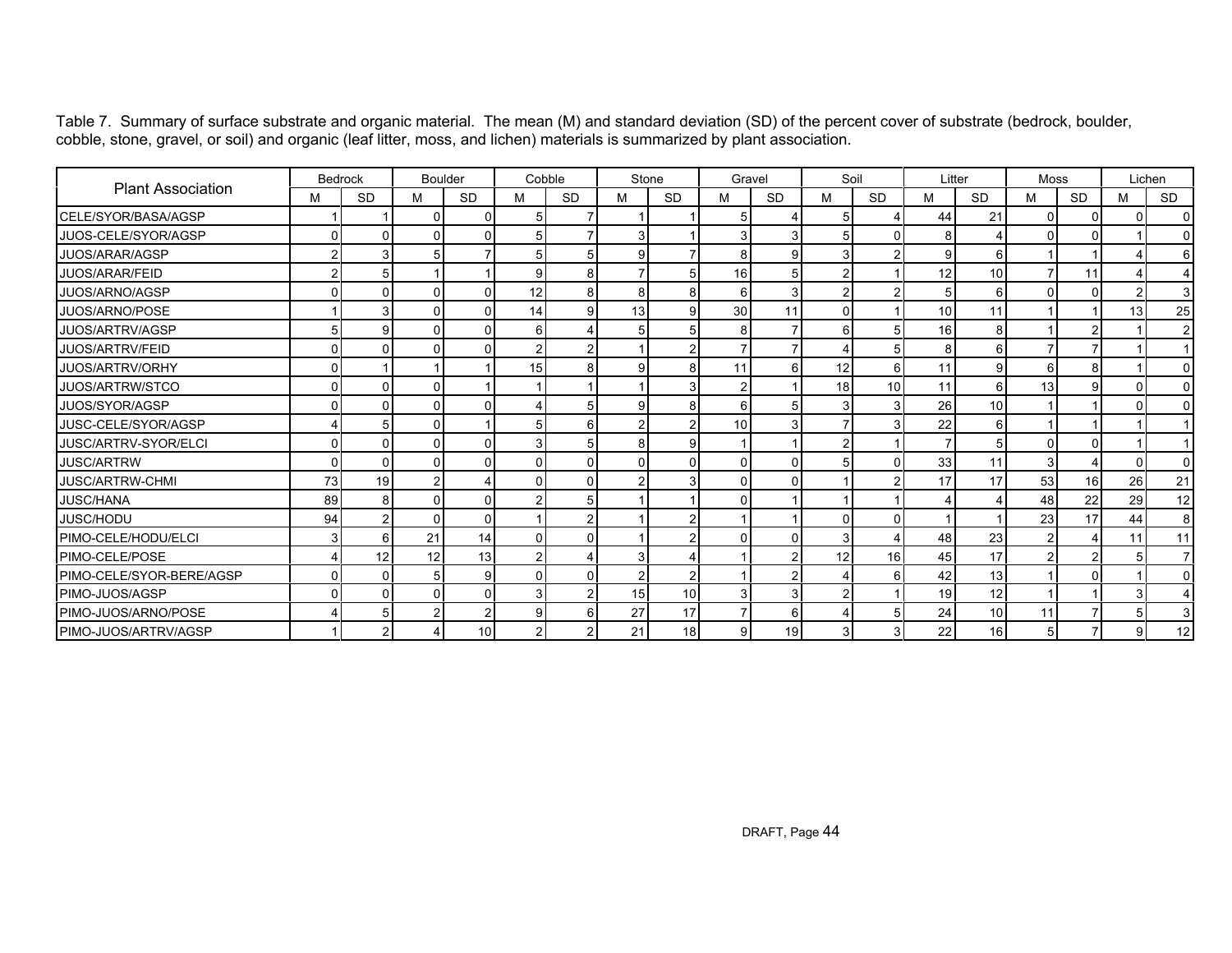Table 8. Summary of geological parent material. The frequency distribution of plots within general lithographic classes is summarized by plant association.

|                          | Lithography |                       |         |                        |                    |                               |           |  |  |  |  |
|--------------------------|-------------|-----------------------|---------|------------------------|--------------------|-------------------------------|-----------|--|--|--|--|
| <b>Plant Association</b> | Carbonate   | Felsic<br>pyroclastic | Granite | Mafic<br>volcanic flow | Mixed<br>carbonate | Mixed<br>miogeo-<br>synclinal | Sandstone |  |  |  |  |
| CELE/SYOR/BASA/AGSP      |             |                       |         |                        |                    | 100                           |           |  |  |  |  |
| JUOS-CELE/SYOR/AGSP      |             |                       |         |                        |                    | 50                            | 50        |  |  |  |  |
| JUOS/ARAR/AGSP           |             | 13                    |         |                        | 17                 |                               | 71        |  |  |  |  |
| JUOS/ARAR/FEID           |             | 90                    |         |                        |                    |                               | 10        |  |  |  |  |
| JUOS/ARNO/AGSP           |             | 60                    |         |                        |                    |                               | 40        |  |  |  |  |
| JUOS/ARNO/POSE           |             | 100                   |         |                        |                    |                               |           |  |  |  |  |
| JUOS/ARTRV/AGSP          | 44          | 11                    |         |                        |                    |                               | 44        |  |  |  |  |
| JUOS/ARTRV/FEID          |             | 57                    |         |                        |                    |                               | 43        |  |  |  |  |
| JUOS/ARTRV/ORHY          |             | 29                    |         |                        |                    |                               | 71        |  |  |  |  |
| JUOS/ARTRW/STCO          |             |                       |         |                        |                    |                               | 100       |  |  |  |  |
| JUOS/SYOR/AGSP           | 13          | 75                    |         |                        |                    |                               | 13        |  |  |  |  |
| JUSC-CELE/SYOR/AGSP      |             |                       |         |                        |                    | 100                           |           |  |  |  |  |
| JUSC/ARTRV-SYOR/ELCI     |             |                       |         |                        | 100                |                               |           |  |  |  |  |
| <b>JUSC/ARTRW</b>        |             |                       |         | 100                    |                    |                               |           |  |  |  |  |
| <b>JUSC/ARTRW-CHMI</b>   |             |                       |         | 100                    |                    |                               |           |  |  |  |  |
| <b>JUSC/HANA</b>         |             |                       |         | 100                    |                    |                               |           |  |  |  |  |
| JUSC/HODU                |             |                       |         | 100                    |                    |                               |           |  |  |  |  |
| PIMO-CELE/HODU/ELCI      |             |                       | 100     |                        |                    |                               |           |  |  |  |  |
| PIMO-CELE/POSE           | 11          |                       | 89      |                        |                    |                               |           |  |  |  |  |
| PIMO-CELE/SYOR-BERE/AGSP | 60          |                       | 40      |                        |                    |                               |           |  |  |  |  |
| PIMO-JUOS/AGSP           |             | 100                   |         |                        |                    |                               |           |  |  |  |  |
| PIMO-JUOS/ARNO/POSE      | 78          |                       |         |                        |                    |                               | 22        |  |  |  |  |
| PIMO-JUOS/ARTRV/AGSP     | 44          | 22                    |         |                        |                    |                               | 33        |  |  |  |  |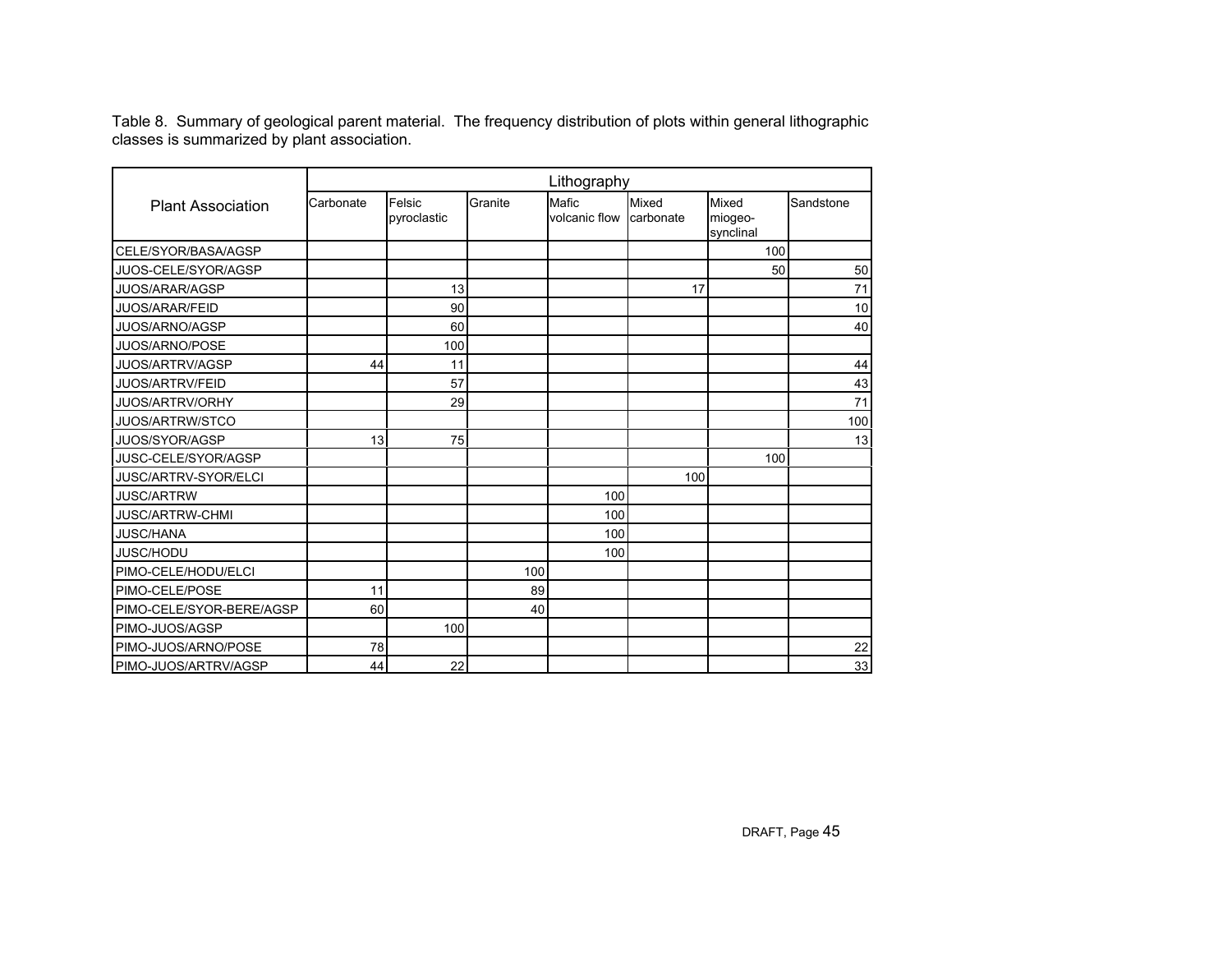Table 9. Summary of fuel status. The frequency distribution of plots by fuel class is summarized by plant association

| <b>Plant Association</b> |             |     |                | Fuel Class <sup>2</sup> |    |    |
|--------------------------|-------------|-----|----------------|-------------------------|----|----|
|                          | $\mathbf 0$ | 1   | $\overline{2}$ | $\overline{4}$          | 5  | 6  |
| CELE/SYOR/BASA/AGSP      |             |     |                | 25                      |    | 75 |
| JUOS-CELE/SYOR/AGSP      |             |     | 50             |                         |    | 50 |
| <b>JUOS/ARAR/AGSP</b>    | 4           | 70  | 26             |                         |    |    |
| <b>JUOS/ARAR/FEID</b>    |             | 100 |                |                         |    |    |
| JUOS/ARNO/AGSP           | 25          | 75  |                |                         |    |    |
| JUOS/ARTRV/AGSP          |             | 22  | 44             |                         |    | 33 |
| JUOS/ARTRV/FEID          |             | 40  | 60             |                         |    |    |
| JUOS/ARTRV/ORHY          |             | 100 |                |                         |    |    |
| JUOS/ARTRW/STCO          |             |     | 100            |                         |    |    |
| JUOS/SYOR/AGSP           |             | 38  | 38             |                         |    | 25 |
| JUSC-CELE/SYOR/AGSP      |             |     | 57             |                         |    | 43 |
| JUSC/ARTRV-SYOR/ELCI     |             |     |                | 50                      | 25 | 25 |
| <b>JUSC/HANA</b>         | 83          | 17  |                |                         |    |    |
| JUSC/HODU                | 100         |     |                |                         |    |    |
| PIMO-CELE/HODU/ELCI      |             |     |                | 29                      |    | 71 |
| PIMO-CELE/POSE           | 17          | 22  | 50             | 6                       |    | 6  |
| PIMO-CELE/SYOR-BERE/AGSP |             |     | 60             | 40                      |    |    |
| PIMO-JUOS/AGSP           |             | 100 |                |                         |    |    |
| PIMO-JUOS/ARNO/POSE      |             | 67  | 33             |                         |    |    |
| PIMO-JUOS/ARTRV/AGSP     |             | 75  | 25             |                         |    |    |

2 Fuel Classes:

- 0 Unable to assess.
- 1 Fine, porous and continuous herbaceous fuels.
- 2 Fine herbaceous fuel with some litter and dead stemwood.
- 4 Forest and shrub stands with a continuous overstory and much flammable woody material.<br>5 Forest and shrub stands with light surface fuels little flammable woody material.
- 5 Forest and shrub stands with light surface fuels little flammable woody material.
- 6 Open forest with shrubs or shrublands that have moderate flammable woody material.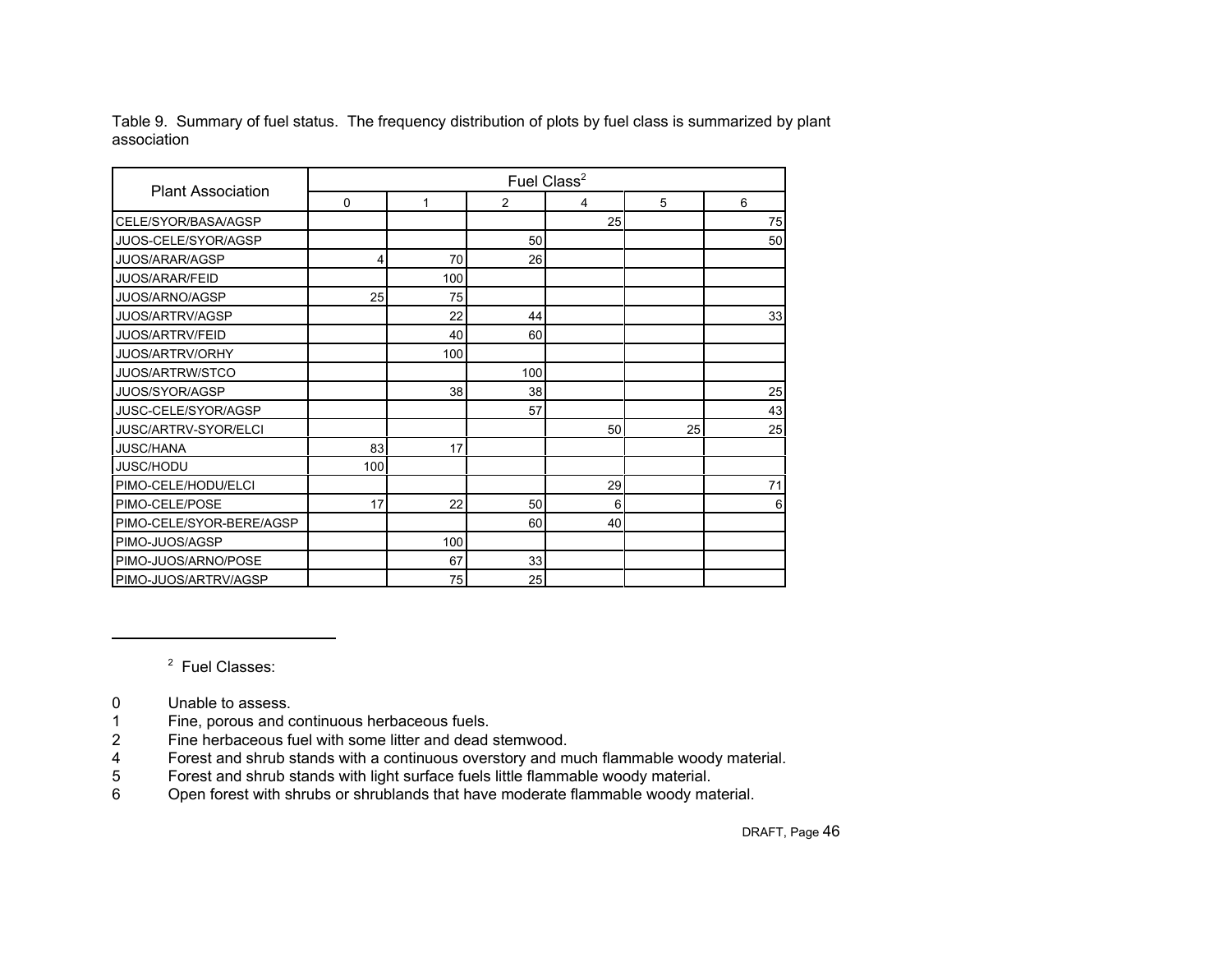# APPENDIX 1: Annotated Bibliography

Introduction: Citations of literature on pinyon-juniper woodland ecology, and related topics, are listed followed by (indented) (1) the source abstract code (this is useful for requesting literature from Idaho Conservation Data Center) and (2) the abstract.

Aldon, E. F. and D. W. Shaw, technical coordinators. 1993. Managing Pinon-Juniper Ecosystems for Sustainability and Social Needs; proceedings of the symposium 1993 April 26-30; Sante Fe, New Mexico. Gen. Tech. Rep. RM-236. U. S. Department of Agriculture, Forest Service, Rocky Mountain Forest and Range Experimental Station, Fort Collins.

## U93ALD01IDUS

The purpose of this symposium was to assist the USDA Forest Service, other federal land management agencies, and the New Mexicio State Land Office in the future development and management of the pinon-juniper ecosystem in the Southwest. Authors assessed the current state of knowledge about pinon-juniper resource and helped develop future research and management goals. Numerous papers are presented. See papers by Pieper, Van Pelt and Johnson, Ladyman et al., Rogers, Suminski, and Goodloe.

Anderson J. E., K. T. Ruppel, J. M. Glennon, K. E. Holte, and R. C. Rope. 1996. Plant communities, ethnoecology, and flora of the Idaho National Engineering Laboratory. Environmental Science and Research Foundation Report Series, Number 005. Environmental Science and Research Foundation, Idaho Falls. 111 p., map.!B96AND01IDUS

The document provides a summary of the vegetation, prehistoric human occupation, ethnobotany, and flora of the INEL reserve. Vegetation is summarized through a relatively classification of existing vegetation. Ten cover types are described and mapped for the area. Ethnobotanical and floristic information is summarized in tabular form. The document provides an extensive plant species list for the area. Appendix 1 provides an annotated bibliography of vegetation studies conducted in the area. Utah juniper woodlands within the area are delineated as a discrete mapping unit.

Anderson, J. E. 1991. Vegetation Studies Support the NPR Environmental Impact Statement, Final Report. Unpublished report prepared for Idaho National Engineering Laboratory by Department of Biological Sciences, Idaho State University, Pocatello. 171 pp.

## U91AND02IDUS

The purpose of this vegetation study was to provide information needed for preparation of an Environmental Impact Statement concerning construction of a New Production Reactor (NPR) at the Idaho National Engineering Laboratory (INEL). The study addressed two major objectives: (1) to quantify and characterize the vegetation at the NPR site, and (2) to collect vegetation data needed for refinement and verification of the INEL surface feature map produced by the Idaho Department of Water Resources (IDWR). In addition samples were taken from a subset of the INEL long-term vegetation monitoring sites to link current NPR-site samples to the long-term data base. Juniper-dominated vegetation is classified within one type, Juniper Woodland. The plots appear to represent a range of different juniper communities similar to those observed at other sites in Idaho.

Arno, S. F. 1985. Ecological effects and management implications of Indian fires. Pages 81-86 in J. E. Lotan, B. M. Kilgore, W. C. Fischer, and R. W. Mutch, technical coordinators, Proceedings-Symposium and Workshop on Wilderness Fire. USDA Forest Service General Technical Report INT-182. Intermountain Forest and Range Experiment Station, Ogden, UT.

## A85ARN01IDUS

Current evidence suggests Indian fires substantially augmented those set by lightning in grassland, shrubland, and certain low-elevation forest types for a millenium before settlement by Euro-Americans. In some large areas Indian fires apparently had a marked and continuing influence on vegetation. Managers of wilderness and other natural areas should assess the probable effects of past Indian fires on their ecosystems and consider this information in developing management alternatives. The paper includes a section on fire in pinyon-juniper vegetation.

Barney, M. A., and N. C. Frischknecht. 1974. Vegetation changes following fire in the pinyon-juniper type of west-central Utah. Journal of Range Management 27(2): 91-96.

## A74BAR01IDUS

The stages of succession following fire began with weedy annuals that reached a peak within 3 to 4 years. Juniper woodlands were well developed 85 to 90 years following fire. Intermediate stages of succession varied, but followed a general pattern of perennial grasses, perennial grasses-shrubs, and perennial grasses-shrubs-trees. The percentage of dead sagebrush was positively correlated with density of junipers. 33 years was the average minimum age at which Utah juniper produced seed.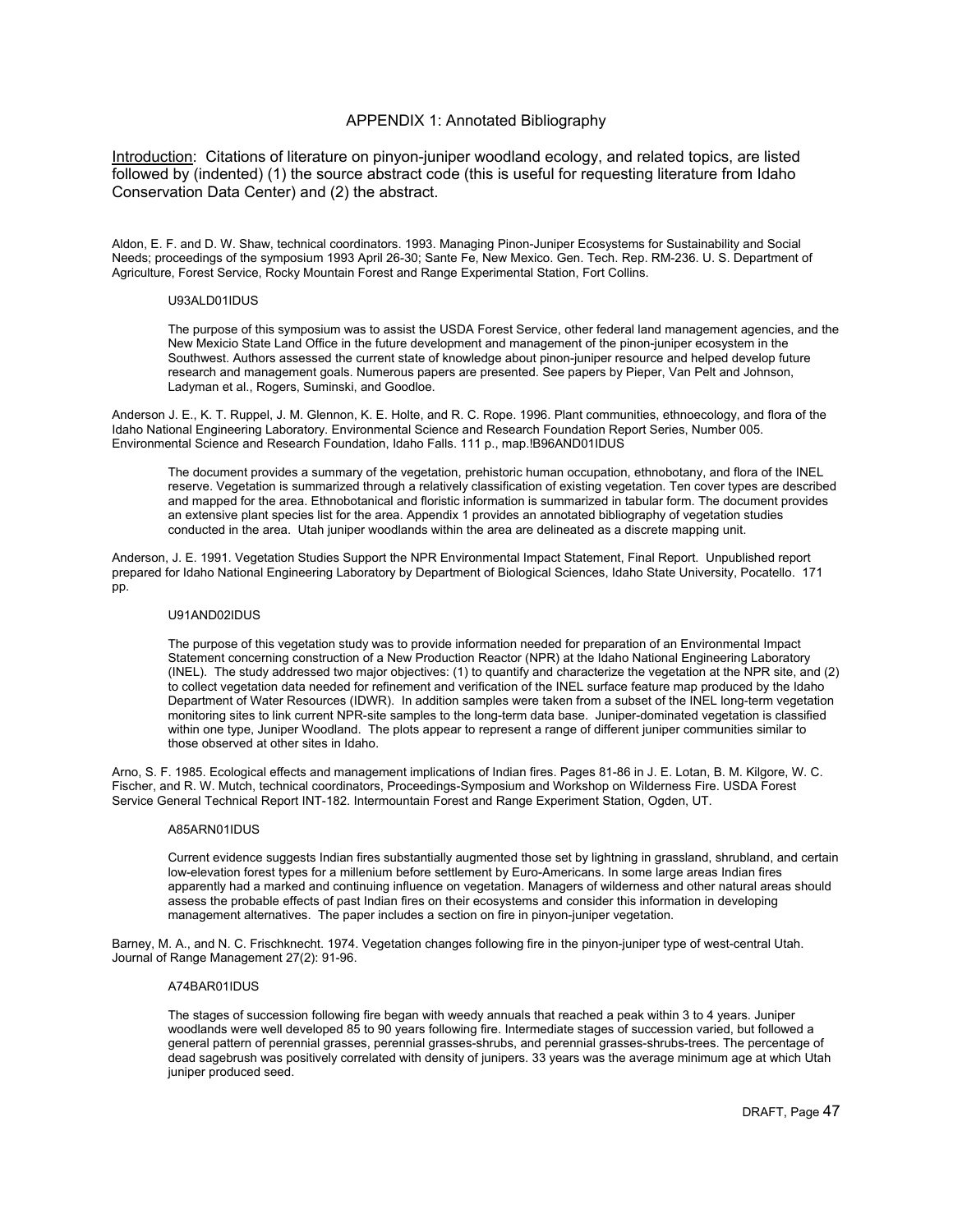Beiswenger, J. M. 1991. Late Quaternary vegetational history of Grays Lake, Idaho. Ecological Monographs 61(2): 165-182.

### A91BEI01IDUS

Pollen contained in sediment cores from Grays Lake, Idaho, indicate cold, dry conditions from ca 70,000 to 30,000 yr BP when an Artemisia steppe surrounded Grays Lake and extended into the nearby mountains. From ca 30,000 until 11,500 yr BP, moist conditions supported a conifer woodland. Pinus and other conifers grew in the foothills among Artemisia on the open plains. Increases in Picea, Abies, and Artemisia signaled the onset of a cool transitional climate ca 11,500 yr BP. *Juniperus* and members of the Chenopodiaceae/Amaranthaceae and Compositae families all became more abundant as climate became warmer and drier. Xeric conditions persisted from ca 10,000 to 7,100 yr BP, reaching a maximum ca 8,200 yr BP. Subsequently, the climate of the Grays Lake Basin has been cooler and more moist, with increases in conifers and decreases in *Juniperus* and steppe plants.

Blackburn, W. H., P. T. Tueller and R. E. Eckert Jr. 1968a. Vegetation and soils of the Mill Creek Watershed. Nevada Agricultural Experiment Station Bulletin R-43. Reno. 69 pp.

### U68BLA02IDUS

The authors provide a classification and description of Utah juniper- and singleleaf pinyon pine-dominated plant communities observed in the Mill Creek Watershed, located in north-central Nevada. Associated plant communities are dominated by serviceberry, low sagebrush, big sagebrush, and shadscale. The Juniperus osteosperma/Artemisia tridentata, Pinus monophylla/Juniperus osteosperma, and Pinus monophylla/Juniperus osteosperma/Artemisia tridentata communities described for the watershed appear similar to Utah juniper- and singleleaf pinyon pine-dominated plant communities observed in Idaho.

Blackburn, W. H., P. T. Tueller and R. E. Eckert Jr. 1968c. Vegetation and soils of the Duckwater Watershed. Nevada Agricultural Experiment Station Bulletin R40. Reno. 76 pp.

## U68BLA01IDUS

The authors provide a classification and description of Utah juniper- and singleleaf pinyon pine-dominated plant communities observed in the Duckwater Watershed, located in central Nevada. They describe associated plant communities dominated by low sagebrush, big sagebrush, and shadscale. The Juniperus osteosperma/Artemisia nova, Juniperus osteosperma/Artemisia tridentata community described for the watershed appears similar to Utah juniperdominated plant communities observed in Idaho.

Blackburn, W. H., P. T. Tueller and R. E. Eckert, Jr. 1969. Vegetation and soils of the Cow Creek Watershed. Nevada Agricultural Experiment Station Bulletin R-49. Reno. 80 pp.

### U69BLA01IDUS

The authors provide a classification and description of Utah juniper-dominated plant communities observed in the Cow Creek Watershed, located in northwestern Nevada. They describe associated plant communities dominated by low sagebrush, big sagebrush, and shadscale. The Juniperus osteosperma/Artemisia arbuscula/Poa secunda and Juniperus osteosperma/Artemisia tridentata/Poa secunda communities they describe for the watershed appear similar to Utah juniper-dominated plant communities observed in Idaho.

Blackburn, W. H., P. T. Tueller, and R. E. Eckert Jr. 1971. Vegetation and soils of the Rock Springs Watershed. Nevada Agricultural Experiment Station Bulletin R-83. Reno. 116 pp.

#### A71BLA01IDUS

The authors provide a classification and description of Utah juniper-dominated plant communities observed in the Rock Springs Watershed, located in northeastern Nevada. Associated plant communities are dominated by serviceberry, low sagebrush, black sagebrush, big sagebrush, Baltic rush, and aspen. Composition is summarized by synthesis tables and descriptive text. Their Juniperus osteosperma/Chrysothamnus viscidiflorus/Bromus tectorum community is similar to Utah juniper-dominated plant communities observed in Idaho. The Juniperus osteosperma, Juniperus osteosperma/Artemisia nova, Juniperus osteosperma/Artemisia nova/Agropyron spicatum, Juniperus osteosperma/Artemisia tridentata/Agropyron spicatum, and Juniperus osteosperma/Artemisia tridentata/Stipa comata communities described for the watershed appear similar to Utah juniper-dominated plant communities observed in Idaho.

Blackburn, W. H., R. E. Eckert Jr. and P. T. Tueller. 1969. Vegetation and soils of the Crane Springs Watershed. Nevada Agricultural Experiment Station Bulletin R-55. Reno. 63 pp.

### A69BLA03IDUS

The authors provide a classification and description of Utah juniper-dominated plant communities observed in the Crane Springs Watershed, located in northeastern Nevada. Associated plant communities are dominated by low sagebrush,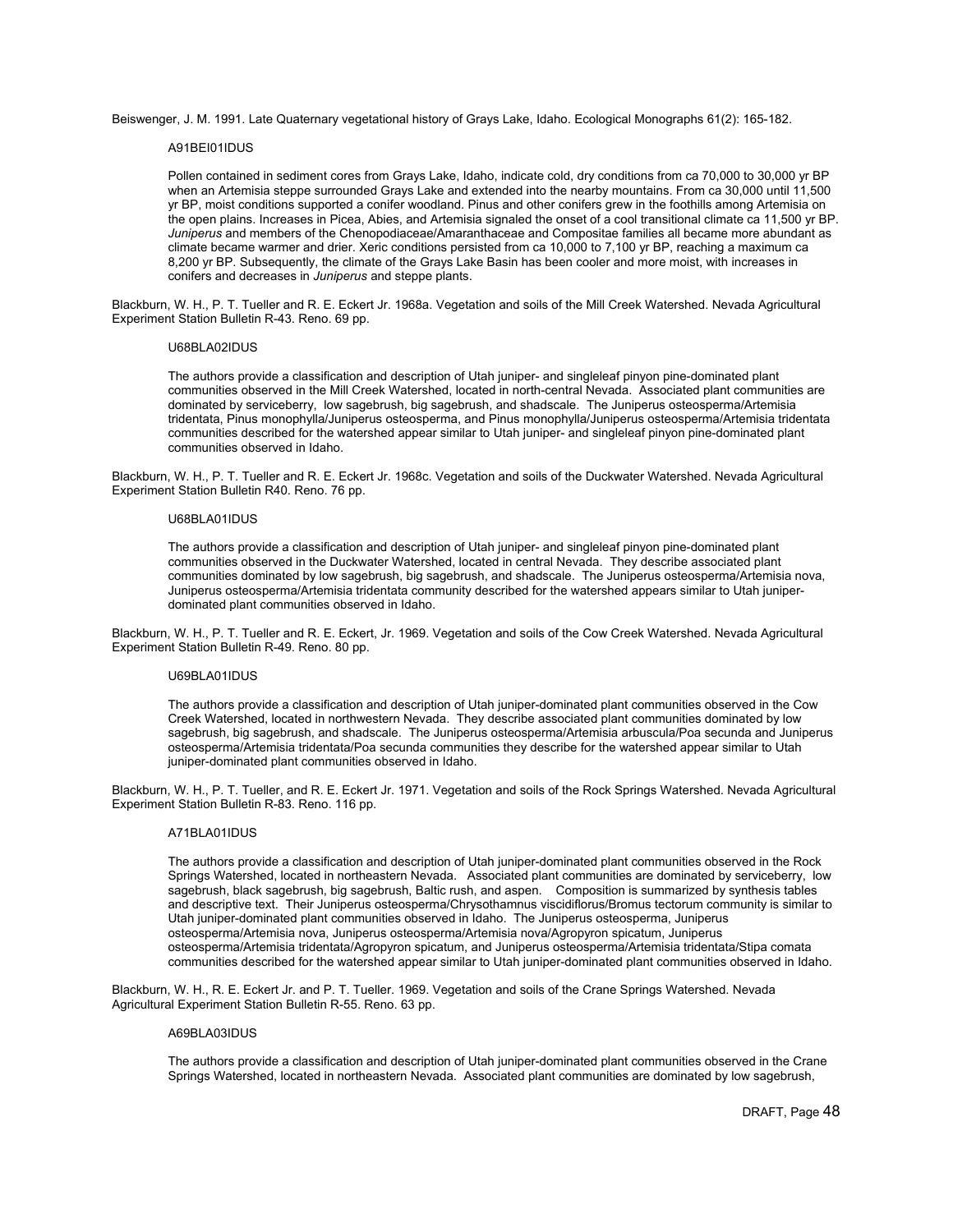black sagebrush, big sagebrush, and shadscale. Composition is summarized in synthesis tables and descriptive text. Their Juniperus osteosperma/Chrysothamnus viscidiflorus/Bromus tectorum community is similar to Utah juniperdominated plant communities observed in Idaho.

Boccard, B. 1980. Important Fish and Wildlife Habitats of Idaho: An Inventory. USDI Fish and Wildlife Service, Oregon-Idaho Area Office, Boise, ID. 165 pp.

## B80BOC01IDUS

The report provide an inventory and evaluation of sites for the conservation of fish and wildlife populations and habitats. The report identifies juniper - mountain mahogany woodland and juniper woodland as "Idaho Habitats" (Idaho Department of Fish and Game, 1976). These vegetation units and associated wildlife habitat values are described. Priority ranking criteria for the identification of conservation sites are identified. The areal extent and priority ranking of each habitat, or vegetation, unit is estimated.

Bradley, A. F., W. C. Fischer, and N. V. William. 1992. Fire ecology of forest woodlands in Utah. General Technical Report INT-287. Ogden, UT: USDA Forest Service, Intermountain Research Station. 128 pp.

### B92BRA02IDUS

Information on fire as an ecoloical factor in forest habitat types, in pinyon-juniper woodland, and oak-maple brushland communities occurring in Utah is summarized. Fire Groups are identified on the basis of the role of fire in forest succession. The publication describes forest fuels and suggests considerations for fire management. Pinyon-juniper woodlands are described as Fire Group 1.

Brown, D. E., ed. 1982. Biotic communities of the American Southwest - United States and Mexico. Desert Plants, Special Issue 4(1-4): 342 pp.

## B82BRO01IDUS

The biotic communities of Southwestern North America are described. Chapters on tundra, forest and woodland, scrubland, grassland, desertlands, and wetland vegetation are presented.

Bruner, A. D. and D. A. Klebenow. 1979. Predicting success of prescribed fires in pinyon-juniper woodlands in Nevada. USDA Forest Service, Intermountain Forest and Range Experiment Station, Ogden, UT. Research Paper INT-219. 12 pp.

## U79BRU01IDUS

Thirty prescribed burns were attempted in pinyon-juniper woodlands from fall 1974 to fall 1976. These attempts were made at different times in the fire season, during varied atmospheric conditions, and in a range of different pinyon-juniper communities. An analysis of the successful burns provided researchers with a method for predicting burning success from windspeed, air temperature, and vegetation cover. An igniting technique is also discussed.

Bunting, S. C. 1994. Effects of fire on juniper woodland ecosystems in the Great Basin. Page 53 in S. B. Monsen and S. G. Stanley, compilers, Proceedings-ecology and management of annual rangelands. USDA Forest Service General Technical Report INT-GTR-313. Intermountain Research Station, Ogden, UT. 416 pp.

## A94BUN01IDUS

Juniper has invaded adjacent vegetation types throughout much of its worldwide range and is characteristic of these woodlands. In the Western United States this vegetation change has affected millions of hectares. Fire history studies for juniper-dominated areas indicate that fire-free intervals of 50 years or less would probably have checked this advance during the pristine period. However, the number of fire ignitions we currently receive does not seem adequate given the dissected nature of the topography and the discontinuous fuels of these areas. Alternative scenarios are suggested to explain this inconsistency.

Burkhardt, J. W., and E. W. Tisdale. 1969. Nature and successional status of western juniper vegetation in Idaho. Journal of Range Management 22: 264-270.

### A69BUR01IDUS

The similarities and differences of invasive versus climax stands of *Juniperus occidentalis* are described.

Burkhardt, J. W., and E. W. Tisdale. 1976. Causes of juniper invasion in southwestern Idaho. Ecology 57: 472-484.

## A76BUR01IDUS

The relationship of fire to western juniper invasion into vegetation dominated by mountain big sagebrush and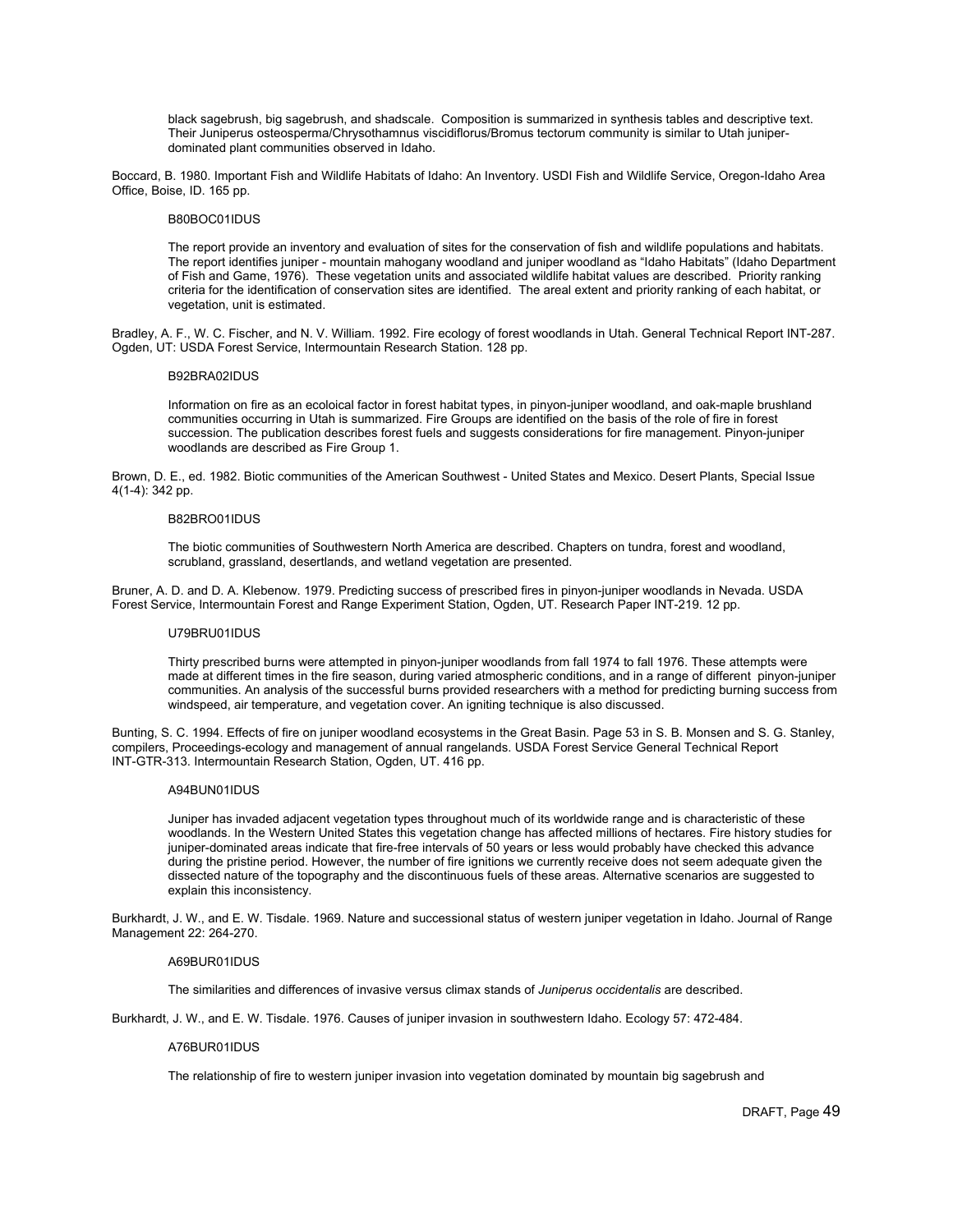### bunchgrasses is discussed.

Caicco, S. L. 1987. National Natural Landmark evaluation for the Hell's Half Acre Lava Field (Idaho). Report prepared for the Department of Interior-National Park Service, Seattle, WA. 23 pp.

## U87CAI02IDUS

The National Natural Landmark site evaluation provides a description of the vegation and flora of Hell's Half Acre Lava Field (Idaho Falls District, BLM). Both Juniperus osteosperma and Juniperus scopulorum are identified as occurring on the site. The report includes a plant species list.

Caicco, S. L., J. M. Scott, B. Butterfield, and B. Csuti. 1995. A gap analysis of the management status of the vegetation of Idaho. Conservation Biology 9(3): 498-511.

### A95CAI01IDUS

Researchers compiled a 1:500,000 scale map of the actual vegetation of the state of Idaho from existing vegetation maps, LANDSAT MSS satellite imagery, and aerial photography. An accuracy assessment showed 92.7% of the polygons to be correctly classified. The map was digitized as a layer in a Geographic Information System (GIS) using ARC/INFO software. Land ownership was also digitized from existing maps. Ownership tracts were assigned a protection level based on opportunities provided for management for conservation of biological diversity. Vegetation and management status layers were then compared to assess the extent and degree of protection afforded to 71 vegetation and land-use categories. Six vegetation complexes were identified with no protection and five vegetation complexes for which protection is less than 1000 ha each. An additional 18 vegetation types have total protection in the ranges between 1001-5000 ha and 5001-10,000 ha. Most of these 29 vegetation types are shrub-steppe complexes or conifer/steppe mosaics. Economically valuable montane forests of western redcedar, western hemlock, and grand fir, as well as subalpine woodlands and forests of mountain hemlock, are also poorly represented in protected areas. Most opportunity for increasing protection of these types lies on land managed by federal agencies. Other trends in the data include poor geographic representation, small area of individual protected occurrences, relatively good protection in Idaho but less outside of the state, and protection poor in Idaho but widespread elsewhere. The major limitation of the analysis is a lack of detail on the ecological status of vegetation types. Information on the structure of forest types as well as data on the understory composition of the shrub-steppe complexes is lacking. The study shows gap analysis to be an efficient and useful method of assessing the extent and degree of protection of land-cover types and associated biodiversity over an area exceeding 200,000 sq km.

Covington, W. W., R. L. Everett, R. W. Steele, L. L. Irwin, T. A. Daer, and A. N. D. Auclair. 1993. Historical and anticipated changes in forest ecosystems of the Inland West of the United States. Pages 1-55 in R. N. Sampson, and D. Adams, editors. Assessing forest ecosystem health in the Inland West. Proceedings of the American Forests Scientific Workshop. November 15-19, 1993, Sun Valley, ID. Journal of Sustainable Forestry.

### A93COV01IDUS

Euro-American settlement of the Inland West has altered forest and woodland landscapes, species composition, disturbance regimes, and resource conditions. Public concern over the loss of selected species and unique habitats (e.g. old-growth) has caused us to neglect the more pervasive problem of declining ecosystem health. Population explosions of trees, exotic weed species, insects, diseases, and humans are stressing natural systems. In particular, fire exclusion, grazing, and timber harvest have created anomalous ecosystem structures, landscape patterns, and disturbance regimes that are not consistent with the evolutionary history of the indigenous biota. Continuation of historical trends of climate change, modified atmospheric chemistry, tree density increases, and catastrophic disturbances seems certain. However, ecosystem management strategies including the initiation of management experiments can facilitate the adaptation of both social and ecological systems to these anticipatd changes.

Daubenmire, R. F. 1943. Vegetational zonation in the Rocky Mountains. The Botanical Review 9(6): 325-393.

#### A43DAU02IDUS

The article summarizes literature on, and observations of, relationships between physical environmental factors and the distribution of vegetion in the Rocky Mountains. The author describes juniper-pinyon vegetation as occurring at the lower tree-limit within the Rocky Mountains.

Daubenmire, R. F. 1952. Plant geography of Idaho. Pages 1-17 in Davis, R. J. Flora of Idaho. Brigham Young University Press, Provo.

### A52DAU02IDUS

Daubenmire provides a summary of the plant geography of Idaho. Juniper-pinyon is identified as a vegetation zone of southern Idaho. This vegetation is described as occurring on rocky hills and low mountains projecting above the sagebrush plain. The distibution of the vegetation type is described as "very spotty". Cercocarpus leifolius, Juniperus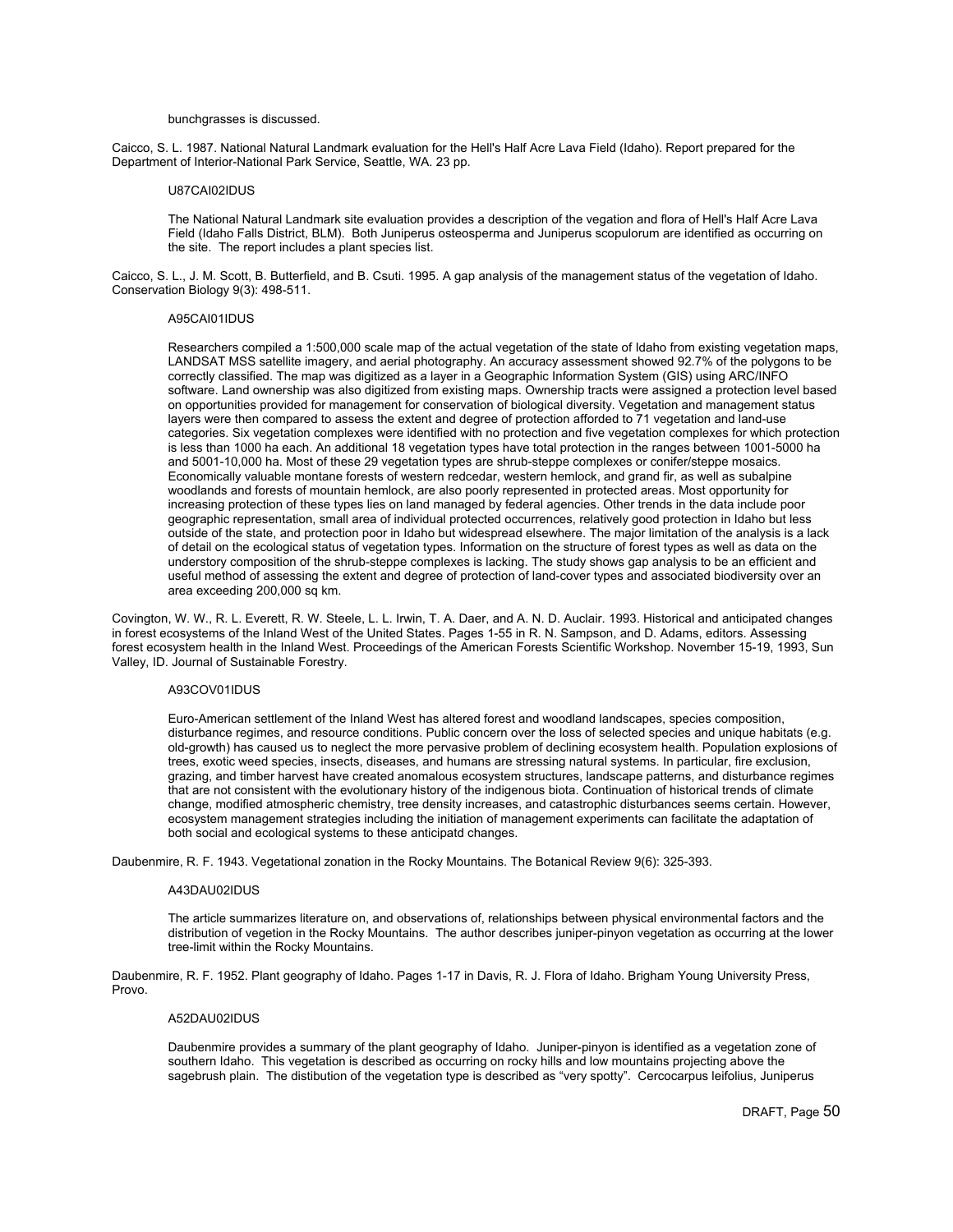osteosperma, and Pinus monophylla are identified as species which appear to have entered Idaho as a result of migration northward along the Rocky Mountains.

Dealy, J. E., D. A. Leckenby, and D. M. Concannon. 1981. Wildlife habitats in managed rangelands - the Great Basin of southeastern Oregon: plant communities and their importance to wildlife. USDA Forest Service General Technical Report PNW-120, Pacific Northwest Forest and Range Experiment Station, Portland, OR. 66 pp.

## U81DEA01IDUS

Plant communities in the Great Basin of southeastern Oregon are described, and a field key is provided. The value of vertical and horizontal structure and the seasonal availability of forage are examined in relation to wildlife habitat in managed rangelands. The importance of individual and combined plant communities to wildlife in managed rangelands is discussed.

Dealy, J. E., J. M. Geist, and R. S. Driscoll. 1978. Communities of western juniper in the Intermountain North- west. Pages 11-29 in Proceedings of the Western Juniper Ecology and Management Workshop, Bend, OR, Jan. 1977. USDA Forest Service General Technical Report PNW-74.

## A78DEA01IDUS

The authors summarize work on the ecology of western juniper communities. Information on the relationships between the distribution of juniper and soil/site factors are described. The authors suggest that sites occupied by mountain big sagebrush are particularly susceptible to juniper expansion.

Driscoll, R. S. 1964. Vegetation-soil units in the central Oregon juniper zone. USDA Forest Service Research Paper PNW-19. Pacific Northwest Forest and Range Experiment Station, Portland, OR. 60 pp.

### U64DRI01IDUS

This investigation provides a classification scheme in which the vegetational and soil components of nine ecosystems and variants of two are named and characterized on the premise that they exist as demonstrable entities with both independent and intergrading characteristics. Each plant association of the central Oregon juniper zone is classified and described together with its related soil and topographic characteristics.

Eddleman, L. E., P. M. Miller, R. F. Miller, and P. L. Dysart. 1994. Western juniper woodlands (of the Pacific Northwest) - science assessment. Unpublished report prepared for the Eastside Ecosystem Management Project. 131 pp.

## U94EDD01IDUS

This report summarizes current knowledge of western juniper woodlands in the Pacific Northwest. Included are discussions of current and historic distribution, species biology, physiological ecology of western juniper and associated species, ecology of western juniper woodlands, hydrologic cycle, wildlife in the woodlands, conversion of the woodlands, and grazing management in the woodlands.

Evans, R. A. 1988. Management of pinyon-juniper woodlands. USDA Forest Service General Technical Report INT-249. Intermountain Research Station, Ogden, UT. 34 pp.

## U88EVA01IDUS

The author provides a summary and compilation of information on the ecology and management of pinyon-juniper woodlands. Pinyon-juniper woodlands are extensive in the western United States and are a valuable renewable resource for many uses. Past use and misuse has left many of these woodlands in a degraded condition. Wildlife habitat needs improvement in specific areas of the pinyon-juniper woodlands, but criteria need to be applied as to what areas to improve and what methods to use. More information is needed on watershed characteristics and how the use and management of the woodlands is affecting them.

Everett, R. L., compiler. 1986. Proceedings--pinyon-juniper conference; 1986, January 13-16; Reno, NV. General Techinical Report INT-215. Ogcen, UT: U. S. Department of Agriculture, Forest Service, Intermountain Research Station; 1987. 581 p.

## B86EVE01IDUS

Compilation of ninety papers concerning the ecology and management of pinyon-juniper ecosystems. The volume contains numerous papers regarding the following subject areas: synecology, fire, inventory and classification, silvics and silviculture, nutrient cycling, plant-water relations, and woodland wildlife.

Everett, R. and W. Clary. 1985. Fire effects and revegetation on juniper-pinyon woodlands. Pages 33-37 in K. Sanders et al., editors, Rangeland Fire Effects: a Symposium. USDI Bureau of Land Management, Idaho State Office, Boise.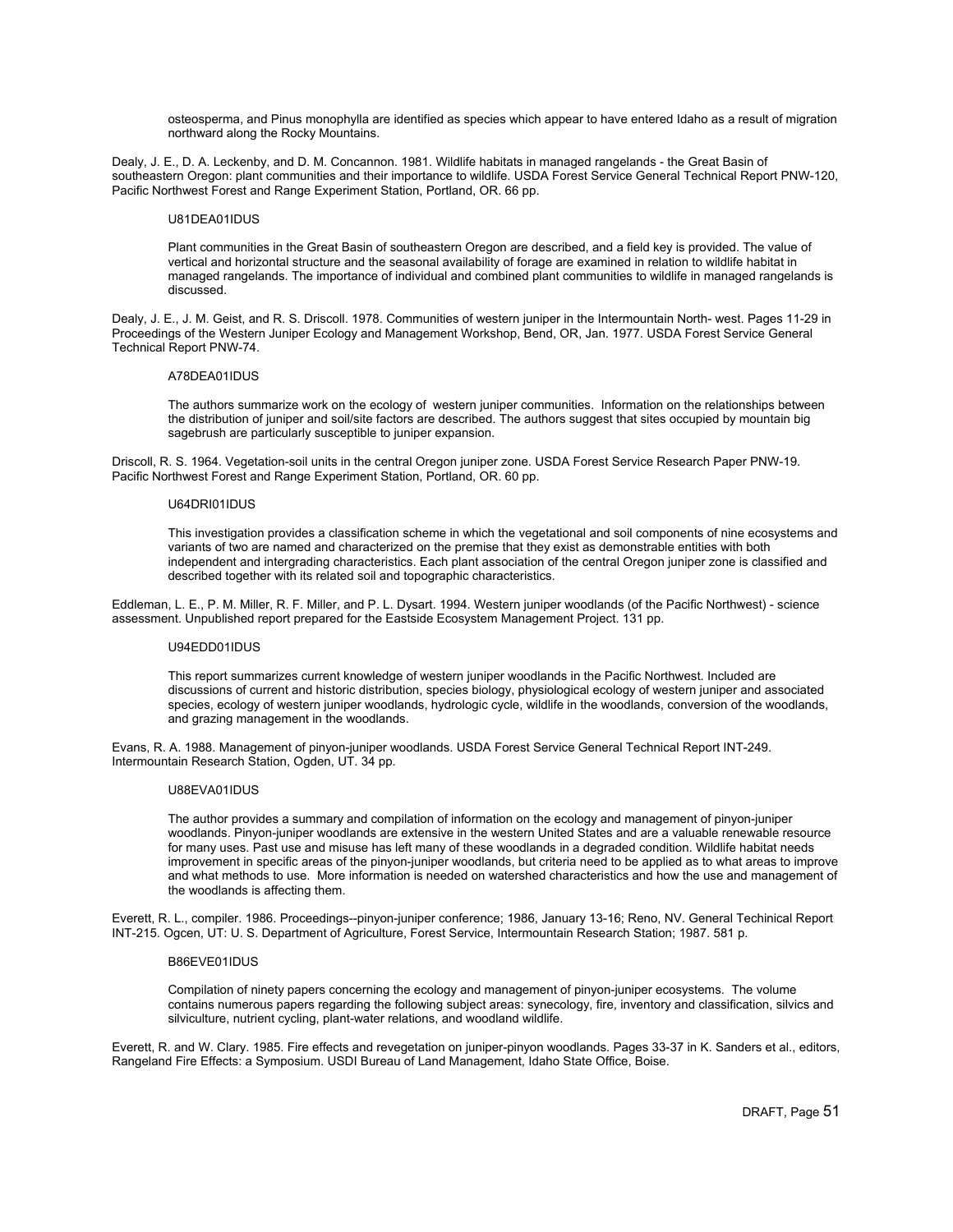## A85EVE01IDUS

Fire is a natural phenomenon in juniper-pinyon-sagebrush ecosystems, but fire may now produce plant communities different from what occured before the influence of man. Lack of indigenous understory species and the invasion of alien annual weeds now create new postfire community types. Mechanically created firebreaks disturb the soil surface and set back plant succession. Whether chained and seeded strips can be used as firebreaks in closed stands to improve burn success and postfire response is unknown. Adverse impacts of burning slash on soil nutrients, understory productivity, and watershed characteristics make this practice of dubious value. The "Initial Floristics" successional model typifies postfire succession. Most species in the sere are present on the site shortly after disturbance. Many annual and perennial forb species have only a short period in which to recharge soil seed reserves and provide seed to other disturbed sites. Seeeding burns may be the only way to restore the grass successional stage to many of the overgrazed woodlands. Broadcast seeding success following fire has been variable, but could be improved by considering slope, aspect, and elevational effects. Postfire cultural treatments drilling and chaining increase seeded species establishment over that of aerial braodcast seeding alone. Seeded plant establishment was directly proportional to the intensity of postharvest cultural treatment. In a wildfire seeding study aerial seeding produced the least seeded plant cover (0.1%) and double drilling the greatest (13.8%).

Everett, R. L. and S. H. Sharrow. 1983. Response of species to three harvesting and fire in pinyon-juniper woodlands. In: Monsen, S. B., and N. Shaw, compilers. Managing Intermountain rangelands - improvement of range and wildlife habitats: proceedings; 1981, September 15-17; Twin Falls, ID; 1982, June 22-24; Elko, NV. General Technical Report INT-157. Ogden, UT: USDA Forest Service, Intermountain Forest and Range Experimental Station. 194 pp.

#### B83MON01IDUS

In pinyon-juniper woodlands, the abundance of understory species declines with succession due to intense tree competition for soil moisture, light, and nutrients. Fire and tree harvesting have been used successfully to increase understory production of pinyon-juniper woodlands when applied at the proper seral stage. Natural response is variable among sites and exhibits multiple entrance points into the successional model. Burning and tree harvesting stimulate reestablishment of early- to mid-successional species within the pinyon-juniper successional process. The response of understory species is most favorable when desirable species already present are capable of utilizing released resources and occur in sufficient quantities to do so.

Ffolliott, P. F., et al., technical coordinators. 1996. Effects of fire on Madrean province Ecosystems - a symposium proceedings. 1996, March 11-15; Tucson, AZ. General Technical Report RM-GTR-289. Fort Collins, CO. USDA Forest Service, Rocky Mountain Forest and Range Experiment Station. 277 pp.

## B96FFO01IDUS

This second conference on the Madrean Archipelago/Sky Island ecosystem brought together scientists, managers, and resource specialists from government, universities, and private organizations in the United States and Mexico to explore the effects of fire on Madrean Province ecosystem, and how fire can be incorporated in an ecosystem approach to both research and management. See the articles by Kruse et al. (regarding the role of fire in pinyon-juniper woodland development) and Ganey et al. (regarding the effects of fire on birds of pinyon-juniper woodlands).

Gottfried, G. J., and K. E. Severson. 1994. Managing pinyon-juniper woodlands. Rangelands 16(6): 234-236.

## A94GOT01IDUS

Conflict and confusion over managing pinyon-juniper woodlands, coupled with an ecosystem approach to management adopted by some federal agencies, suggest that attitudes towards woodlands be re-evaluated. Multi resource goals have been legally mandated on most public lands. Although single resource goals may often be targets on private lands, decisions attempt to ensure maximum return without jeopardizing site productivity. The differences among pinyon-juniper sites must be recognized during development and implementation of management strategies. More scientific information is needed for developing holistic strategies for pinyon-juniper woodlands. The authors briefly describe management options and discuss informational shortcomings that could affect implementation, particularly in the Southwest.

Grossman, D. H., K. L. Goodin, and C. L. Reuss, editors. 1994. Rare plant communities of the coterminous United States - an initial survey. Prepared for the USDI Fish and Wildlife Service. The Nature Conservancy, Arlington, VA. 620 pp.

## B94GRO01IDUS

This preliminary list was compiled by evaluating all communities reported by the Heritage Programs to be rare at the state level. Each rare state type was reviewed by inter-regional teams and reclassified within the standards of the Conservancy's national classification system. The ecological communities were then assigned a global rank, and descriptions of the nationally rare types were completed using existing information. A total of 371 globally rare terrestrial vegetated communities within the coterminous United States are described in this report. An additional 482 types have been identified that require further research before their classification, ranks or description can be completed. State and regional information gaps have also been documented. The rare community types are reported for each region of The Nature Conservancy. Several pinyon-juniper communities are identified as both most rare and most poorly understood. A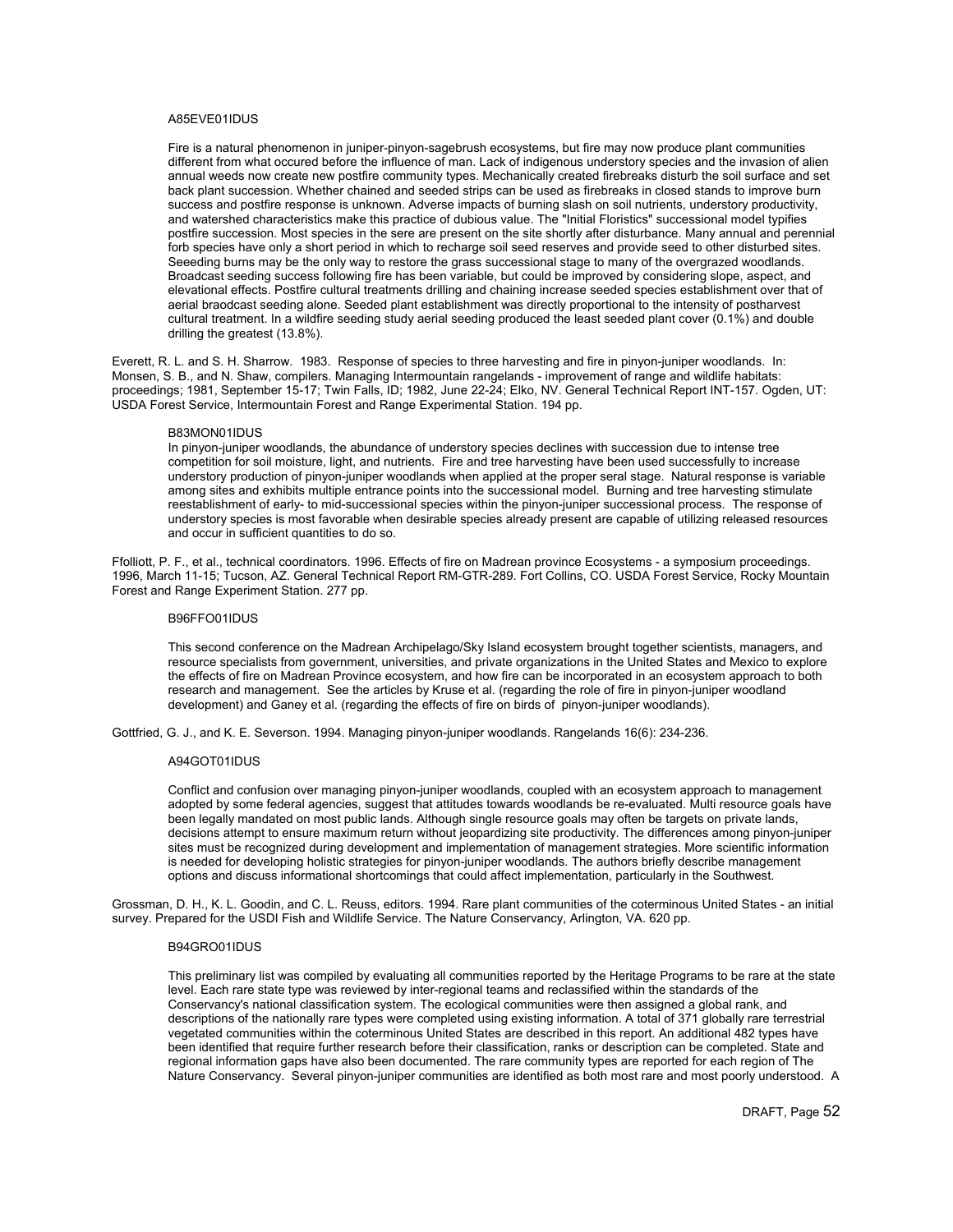number of these "rare" pinyon-juniper communities are described as only occurring in Idaho.

Hall, F. C. 1973. Plant Communities of the Blue Mountains in Eastern Oregon and Southeastern Washington. USDA Forest Service R6-8200-1. Pacific Northwest Region. 46 pp.

## B73HAL01IDUS

The publication provides a classification and description of fourty-three communities in eastern Oregon and southeastern Washington. Range condition guides are included. The dominant species, productivity, physical sites attributes are summarized.

Holmgren, N. H. 1972. Plant geography of the Intermountain region. Pages 77-161 in A. R. Cronquist, A. H. Holmgren, N. H. Holmgren, and J. L. Reveal. Intermountain Flora: Vascular Plants of the Intermountain West, USA. Volume 1. Hafner Publishing Company, Inc., New York.

## A72HOL01IDUS

A discussion of the plant geography of the Intermountain west is presented with a classification of floristic divisions and a discussion of vegetation zones. The author provides a map of pinyon-juniper vegetation within the Intermountain region. The distribution, structure, and species composition of pinyon-juniper woodlands within the region are described.

Jensen, M. E. 1984. Some edaphic relations of southeastern Idaho wildlands. Great Basin Naturalist 44(2): 265-271.

### A84JEN01IDUS

Soil samples from the A1 horizon and dominant subsoil horizon at 190 sites were analyzed for Ca, Mg, K, P, and organic matter contents in conjunction with a soil resource inventory of the Caribou National Forest. Vegetation composition and production data were compared to the edaphic factors to derive relationships useful to the land manager. Organic matter was effective in distinguishing between soil orders and was positively correlated to vegetation production. Vegetative cycling of the nutrients P and K was most pronounced in soils of the order Mollisols, to a lesser degree in the Allisols, and not at all in the Entisols. The K/Mg ratio of the soil showed a negative correlation to grass production and a positive correlation with shrub production. An interpretive table is provided to aid determination of high versus low values for the edaphic factors studied. Juniper woodland vegetation occured on 36 sites. Soils at these sites where classified as Typic Argixerolls, Typic Hpaloxerolls, and Xerorthents.

Johnson, B. C. 1989. Woodland classification: the Pinyon-Juniper Formation. Pages 160-166 in Ferguson, D. E., P. Morgan, and F. D. Johnson, compilers, Proceedings-Land classifications based on vegetation: applications for resource management. USDA Forest Service General Technical Report INT-252. Intermountain Research Station, Ogden, UT.

## A89JOH03IDUS

The climax stands in the Pinyon-Juniper Formation (woodland) can be divided into two subformations: Juniper-Pinyon Woodland, with nine series; and Juniper Steppe Woodland, with two series. Plant associations (habitat types) have been described for most of these series. Challenges of woodland classification include lack of relict stands, properly accounting for codominance without complicating nomenclature, invasion of junipers and pinyons into adjacent ecosystems, and coordination of plant association classification with soils and landform associations.

Johnson, C. G., Jr., R. R. Clausnitzer, P. J. Mehringer, and C. D. Oliver. 1994. Biotic and abiotic processes of eastside ecosystems: the effects of management on plant and community ecology, and on stand and landscape vegetation dynamics. USDA Forest Service General Technical Report PNW-GTR-322. Pacific Northwest Research Station, Portland, OR. 66 pp.

## U94JOH02IDUS

Paleovegetation studies have shown that vegetation has changed in composition and extent in the intermountain Pacific Northwest over the past 20,000 years. Today, both natural and human-induced disturbances have long-term influence on the structure and composition of eastside vegetation. Disturbance may enhance landscape diversity; therefore, the scale of modifying events and activities needs to shift from species and stand to the andscape level. Knowledge of plant succession is the foundation of a sound vegetation management program where the primary goal is to retard, arrest, or accelerate the natural forces of vegetation change. The study of fossil-plant assemblages from woodrat middens of northwestern Nevada provide evidence for a thirty thousand year presence of Utha juniper and the arrival of pinyon pine only 1700 to 1000 years ago.

Johnson, K. L. 1986. Sagebrush over time: a photographic study of rangeland change. Pages 223-252 in E. D. McArthur and B. L. Welch, compilers, Proceedings- Symposium on the Biology of Artemisia and Chrysothamnus. USDA Forest Service General Technical Report INT-200. Intermountain Research Station, Ogden, UT.

## A86JOH01IDUS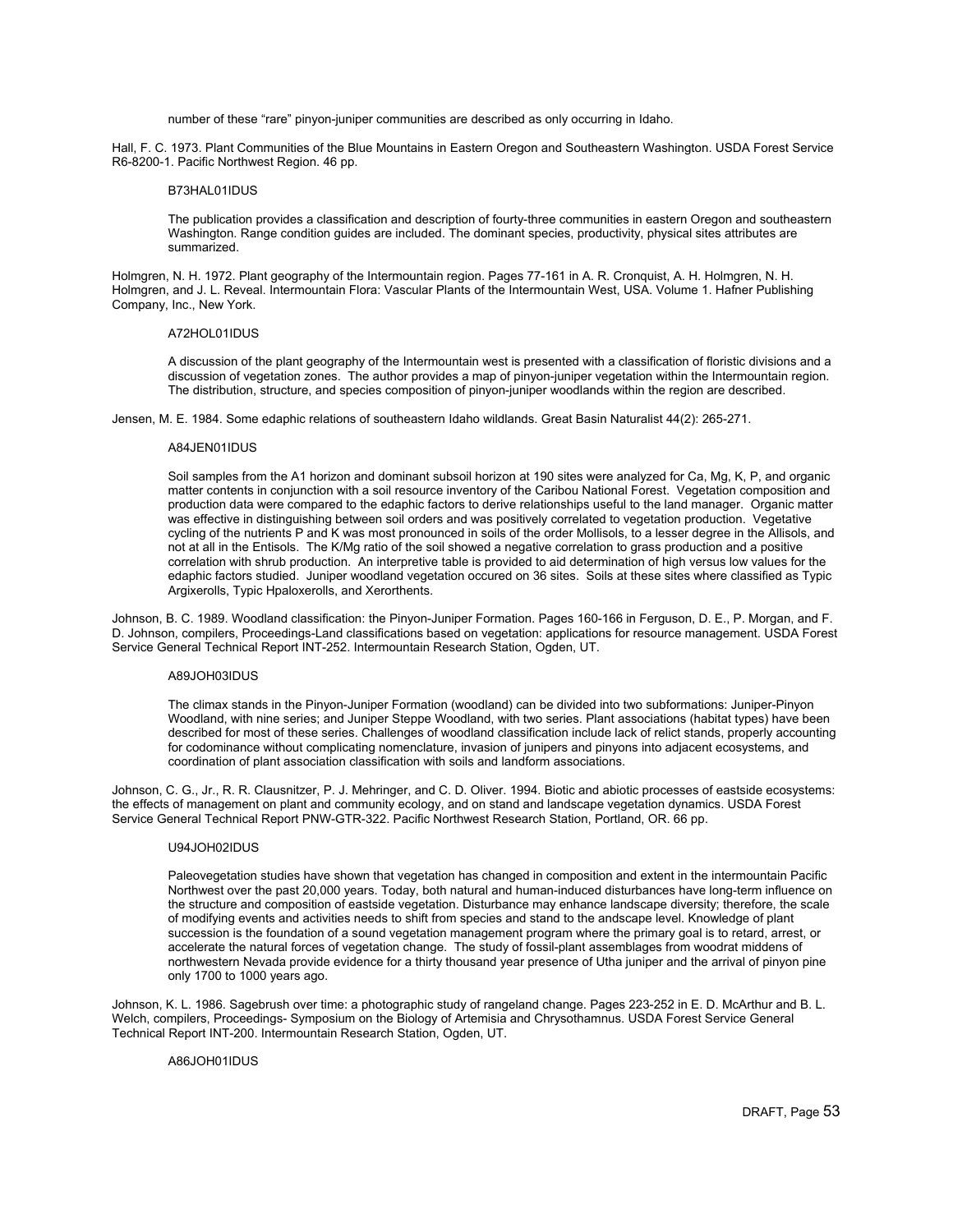The nature of the big sagebrush zone in presettlement times is an enduring question that cannot be answered definitively. Comparison of presettlement photographs with modern retakes of the same sites, however, provides useful information. This study compares 20 current photographs of Rocky Mountain sagebrush rangeland with those taken by William H. Jackson during the 1870's as a member of the US Geological and Geographical Survey of the Territories (Hayden Expedition). The photographs were selected to illustrate different site responses: 1) sagebrush decrease or destruction, 2) sagebrush stability, 3) sagebrush increase or establishment, and 4) combination effects. Comparative analysis indicates that: 1) the reaction of big sagebrush to use and management is highly site-specific and a function of the kind of use and site characteristics; 2) shifts in composition and density of species have occured but their magnitude cannot be assessed, although they probably range from slight to major change; 3) there has been no major shift in sagebrush distribution as a result of use; and 4) the appearance of the landscape today is a fair indication of its appearance in presettlement times. Many of the images show changes in juniper woodland vegetation.

Knight, D.H., G.P. Jones, Y. Akashi, and R.W. Myers. 1987. Vegetation ecology in the Bighorn Canyon National Recreation Area. Unpublished report prepared for the USDI National Park Service and the Univ.of Wyoming-Nat. Park Service Research

## U87KNI02IDUS

The ecology of terrestrial vegetation in the Bighorn Canyon National Recreation Area (BCNRA) was studied during the period 1984 - 1986. A classification of the vegetation was developed from data collected within seventy-five stands distributed throughout the area. Fourty percent of the area is dominated by juniper/curlleaf mountain mahohany woodland. This woodland vegetation typically occurs on shallow soils and fractured bedrock. Rock fissures may serve to increase moisture availability to Utah juniper and curlleaf mountain mahohany due to rapid infiltration and reduced evaporation. Utah juniper and curlleaf mountain mahohany communities are classified on the basis of the abundance of the respective species.

Krammes, J. S., technical coordinator. 1990. Proceedings - Symposium on the effects of fire management of Southwestern natural resources. November 15-17, 1988, Tuscon, AZ. USDA Forest Service General Technical Report RM-191. Rocky Mountain Forest and Range Experiment Station, Fort Collins, CO. 293 pp.

#### B90KRA01IDUS

The proceedings is a collection of papers and posters presented at the Symposium on Effects of Fire Mangement of Southwestern Natural Resources held in Tuscon, AZ, November 15-17, 1988. Included are papers, poster papers, and a comprehensive list of references on the effects of fire on: plant succession, cultural resources, hydrology, range and wildlife resources, soils, recreation, smoke management, and monitoring techniques pertinent to prescribed fire management in the southwestern United States. See papers by Covington and DeBano (effects of fire on pinyon-juniper soils), Wittie and McDaniel (herbicide and fire treatments), Klopatek et al. (effect of fire on microbial processes in pinyonjuniper woodland), and Weise (survival of singleleaf pinyon after wildfire).

LaRoe, E. T., G. S. Farris, C. E. Puckett, P. D. Doran, and M. J. Mac, editors. 1995. Our living resources: a report to the nation on the distribution, abundance, and health of U.S. plants, animals and ecosystems. U.S. Department of the Interior, National Biological Service, Washington, D.C. 530 pp.

### B95LAR01IDUS

The first in a series of reports by the NBS on the status and trends of the nations plants, animals, and ecosystems. The report is broken into three parts: an introduction; distribution, abundance, and health; and special issues. The introduction provides an overview of the entire report and discusses biodiversity and gives background on the role and history of the NBS. The section on distribution, abundance and health is split into sections: species (with subsections on: birds, mammals, reptiles and amphibians, fishes, invertebrates, and plants); ecosystems (with subsections on: terrestrial, aquatic, coastal and marine, and riparian); and ecoregions (with subsections on: The Great Plains, Interior West, Alaska, and Hawaii). The section on special issues includes the following topics: global climate change, human influences, non-native species, and habitat assessments. Articles throughout the report range from a broad scale overviews to specific case studies. The section, "Altered Fire Regimes within Fire-adapted Ecosystems (Ferry et al., page 222) includes a brief discussion of juniper woodlands.

Ladyman, J. A. R., E. Muldavin. Terrestrial cryptogams of pinyon-juniper woodlands in the southwestern United States: a review. USDA Forest Service General Technical Report RM-GTR-280. 33pp.

## U96LAD01IDUS

Terrestrial cryptogams are comprised of algae, lichens, mosses, fungi, and liverworts. Because they are small and inconspicuous, they are commonly overlooked, yet they are important components of pinyon-juniper ecosystems of the Southwest. Terrestrial cryptogams provide soil structure, reduced soil erosion, contributes to nutrient cycling, and enhance nutrient status and ecosystem productivity. There is evidence that cryptogams occupy land that would otherwise be bare in pinyon-juniper communities. Research results do not support the belief that cryptogamic crusts compete with grass and other vascular plants. Fire and grazing are destructive to crusts. Technology to innoculate land to encourage recolonization by cryptogams is being developed. This review of literature indicates that there is a substantial amount of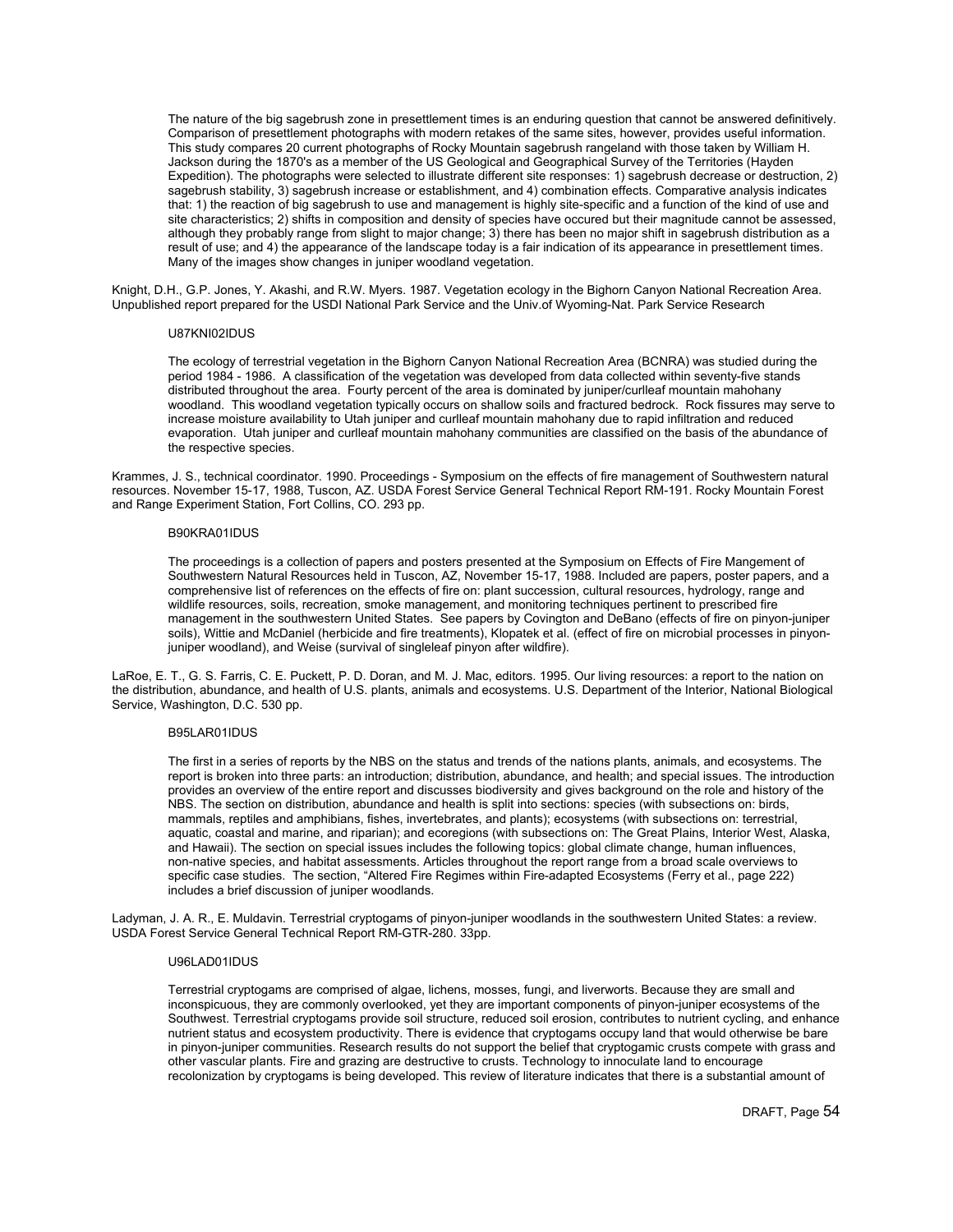quantitative evidence, both casual and correlative, that supports the premise that cryptogams in crusts perform important ecological functions. This is particularly true with respect to soil stabilization and nutrient cycling in the Southwest.

Lanner, R. M. 1971. Conifers of the Bear Lake area and mountains south of the Great Salt Lake. Great Basin Naturalist 31(2): 85-89.

### A71LAN01IDUS

The article describes the distribution of coniferous tree species in the Bear Lake Plateau area (and other locations to the south). The author reports that Juniperus osteosperma occurs on north- and west-facing slopes of Bear Lake Plateau and in South Eden Canyon. Juniperus scopulorum is reported to occur with Pseudotsuga menziesii in North Eden Canyon.

Losensky, B. J. 1994. Historical vegetation types of the Interior Columbia River Basin. Unpublished report prepared for Systems for Environmental Management INT-94951-RJVA. 108 pp.

### U94LOS01IDUS

The purpose of this paper is to provide a systematic assessment of vegetation in respect to the extent of each major cover type and, where appropriate, the age structure associated with the cover type. The historic distribution of pinyon-juniper woodland cover type within ecoregional sections of the Interior Columbia River Basin is described. Quantitative estimates are provided.

McBride, R., N. French, A. Dahl, and J. Detmer. 1978. Vegetation types and surface soils of the Idaho National Engineering Laboratory site. U.S. Department of Energy IDO-12084. Idaho Operations Office, Idaho Falls, ID. 29 pp.

### B78MCB01IDUS

The authors provide a description of soils and vegetation of the Idaho National Engineering Laboratory reserve. Descriptions of vegetation accompany a vegetation map. The authors describe the community, Juniperus osteosperma/Artemisia tridentata/Agropyron spicatum, as supporting dense stands of Juniperus osteosperma, with Artemisia tridentata, Agropyron spicatum, and Oryzopsis hymenoides in varying degrees of abundance.

Mehringer, P. J. Jr., and P. E. Wigand. Comparison of late Holocene environments from woodrat middens and pollen: Diamond Craters, Oregon. Pages 294-325 in J. L. Betancourt, T. R. Van Devender, and P. S. Martin, eds., Packrat middens: The last 40,000 years of biotic change. The University of Arizona Press, Tucson.

### B90MEH01IDUS

 The study emphasizes the relationships of three kinds of information bearing on the vegetation history of southeastern Oregon - macrofossils from woodrat middens, pollen from woodrat middens, and pollen from cores. The most detailed information for a single time and location comes from woodrat midden macrofossils. This series of data indicate a landscape with juniper more widespread (but otherwise little different) than today. Analysis of pollen from middens confirmed the preeminence of juniper and sagebrush, though this data had limited utility due to uncertainty of the source of pollen. Pollen cores from Diamond Pond revealed the pace and regional consequences of environmental change. Together, midden macrofossils and Diamond Pond microfossils suggest a cycle of periodic juniper expansion to a lower elevational limit during episodes of favorable climatic conditions.

Mehringer, P. J., and P. E. Wigand. 1987. Western juniper in the Holocene. Pages 1-11 in R. L. Everett, compiler, Proceedings of the Pinyon-Juniper Conference, Reno, NV. USDA Forest Service General Technical Report INT-215. Intermountain Research Station, Ogden, UT.

### A87MEH01IDUS

Macrofossils from woodrat middens and lake sediments, and fossil pollen reveal prehistoric variability in relative importance of grass, sagebrush and western juniper. The spectacular historic expansion of western juniper is matched by similar events of the last 4000 years when episodes of plentiful precipitation favored its spread at lower elevations.

Miller, R. F., and J. A. Rose. 1995. Historic expansion of Juniperus occidentalis (western juniper) in southeastern Oregon. Great Basin Naturalist 55(1): 37-45.

# A95MIL01IDUS

The chronology of Juniperus occidentalis expansion in eastern Oregon, the effect of plant canopy and interspace on J. occidentalis seedling establishment and growth rates, and the age of J. occidentalis maximum reproductive potential were determined. Measurements were recorded in 22 0.4 ha plots established in sagebrush-grassland communities and 6 0.1 ha plots in Populus tremuloides communities. J. occidentalis began increasing during the 1880's in stands containing trees >130 yr old. Relatively steady establishment ensued into the 1950's and then began to progress at a geometric rate in the 1960's. J. occidentalis encroachment into aspen stands began between 1910 and 1920. The largest portion of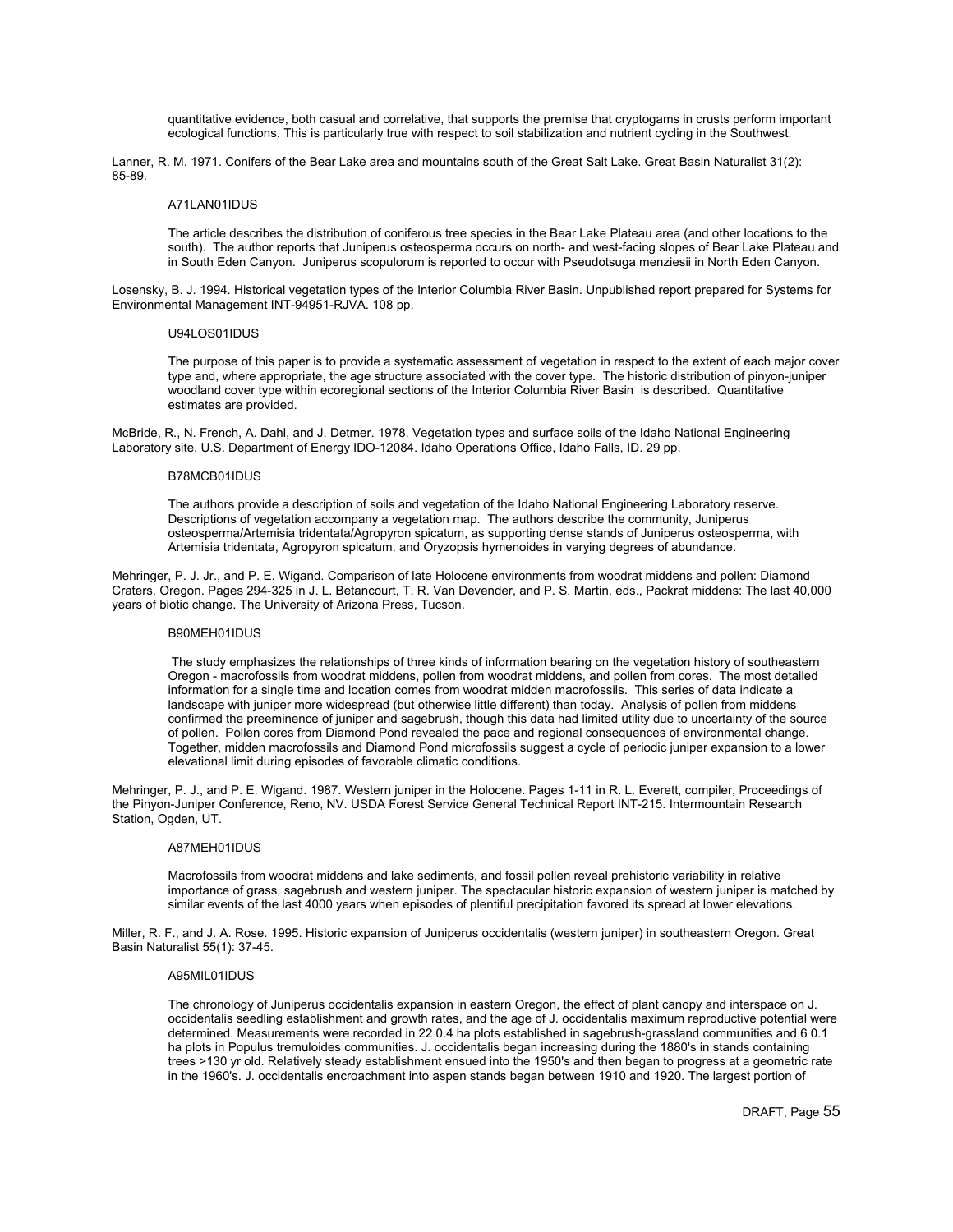juvenile trees established beneath Artemisia species in sagebrush-grassland communities. J. occidentalis trees appeared to reach full reproductive potential at >50 yr of age. The ratio of male-female trees increased from 1.7 in scattered J. occidentalis stands to 3.8 in closed stands. The initiation of J. occidentalis encroachment during the late 1800's coincides with optimal climatic conditions for Juniperus berry production and establishment, reduced fire return intervals, and heavy livestock grazing. The accelerated increase in J. occidentalis expansion since 1960 may be due to the continued absence of fire, abundant woody plant cover, and the large increase in J. occidentalis seed production.

Miller, R. F., and P. E. Wigand. 1994. Holocene changes in semiarid pinyon-juniper woodlands - response to climate fire, and human activities in the US Great Basin. BioScience 44(7): 465-474.

## A94MIL01IDUS

Since settlement, juniper woodlands have significantly increased both in density and distribution throughout the West and are still expanding into adjacent shrub steppe communities, grasslands, aspen groves, and riparian communities. However, evidence strongly suggests that juniper woodlands in the West increased and decreased during prehistoric times. In this article, the researchers look at prehistoric and historic expansions of juniper, with an emphasis on western juniper, and the environmental conditions in which these expansions occurred. A brief description of possible impacts of currently expanding woodlands on the landscape is also given.

Noss, R. F., E. T. LaRoe, and J. M. Scott. 1995. Endangered ecosystems of the United States: a preliminary assessment of loss and degradation. USDI National Biological Service Biological Report 28. Washington, D.C. 58 pp.

## U95NOS01IDUS

The authors report estimates of declines of natural ecosystems in the United States, provide a rationale for ecosystem-level conservation, discuss decline and threat as criteria for conservation, and relate ecosystem losses to endangerment at species and population levels. Ecosystems are defined generally and at various spatial scales and include vegetation types, plant associations, natural communities, and habitats defined by floristics, structure, age, geography, condition, and other ecologically relevant factors. The methodology for this report consisted of a literature review and a survey of conservation agencies and professionals. The results of this preliminary study indicated significant losses of biodiversity at the ecosystem level in the United States. The most significant losses were summarized by listing ecosystems as critically endangered (>98% decline), endangered (85-98% decline), and threatened (70-84% decline). 30 critically endangered, 58 endangered, and more than 38 threatened ecosystems are identified. Losses of all kinds of ecosystems have been most pronounced in the South, Northeast, and Midwest, and in California. The researchers suggest that integrated conservation plans for all ecosystems be developed in each ecoregion of the United States, starting with types and regions that sustained the greatest losses and are at greatest risk of further loss. Conservation plans could be based on detailed studies of ecosystem status and trends and include quantitative analyses of ecosystem decline, ecological consequences of loss and degradation, and current and potential threats to each ecosystem. Ecosystem conservation need not be restricted to pristine sites, which are now almost nonexistent. Rather, management and, where possible, restoration plans for native biodiversity in partially disturbed sites should be considered.

Nowak, C. L., R. S. Nowak, R. J. Tausch, and P. E. Wigand. 1994. Tree and shrub dynamics in northwestern Great Basin woodland and shrub steppe during the late-Pleistocene and Holocene. American Journal of Botany 81(3): 265-277.

## A94NOW01IDUS

During the last 12,000 to 30,000 years, a large proportion of the dominant trees and shrubs in modern assemblages of woodland and shrub steppe vegetation in the northwestern Great Basin have undergone relatively small changes in their geographic ranges. A woodland tree, Juniperus osteosperma, has an extensive temporal and spatial fossil record from 11 woodrat midden locales that were sampled in the northwestern Great Basin. Above 1,300 m elevation, J. osteosperma has been continuously present in that fossil record for at least the last 30,000 years. However, J. osteosperma was lost at elevations below 1,300 m sometime during the last 10,000 years, during the Holocene. Although the elevational ranges of six shrub taxa show changes during the Holocene, geographic ranges of 11 other shrub taxa have been largely static. Of the woodland and shrub steppe species examined, Pinus monophylla has experienced the greatest change in its geographic range during the late-Pleistocene and Holocene. Pinus monophylla has migrated northward across the Great Basin from Pleistocene refugia in the southern portions in this region. The rate of latitudinal migration was more rapid along the eastern side of the Great Basin than on the western side. Thus, the species that comprise modern woodland and shrub steppe communities of the northwestern Great Basin appear to have two strategies to cope with climate change. First are species, as explempified by J. osteosperma, whose geographic ranges were relatively insensitive to climate change and are termed orthoselective species. High genetic variation within species and the formation of coenospecies likely allowed these species to cope with climatic change by genetic adaptation. Secondly, other species, as exemplified by P. monophylla, have experienced shifts in their geographic range during the past climatic changes and more clearly fit the migration model of species response to climate change.

O'meara, T. E., J. B. Haufler, L. H. Stelter, and J. G. Nagy. 1981. Nongame wildlife responses to chaining of pinyon-juniper woodlands. J. Wildlife Management 45: 381-389.

A81OME01IDUS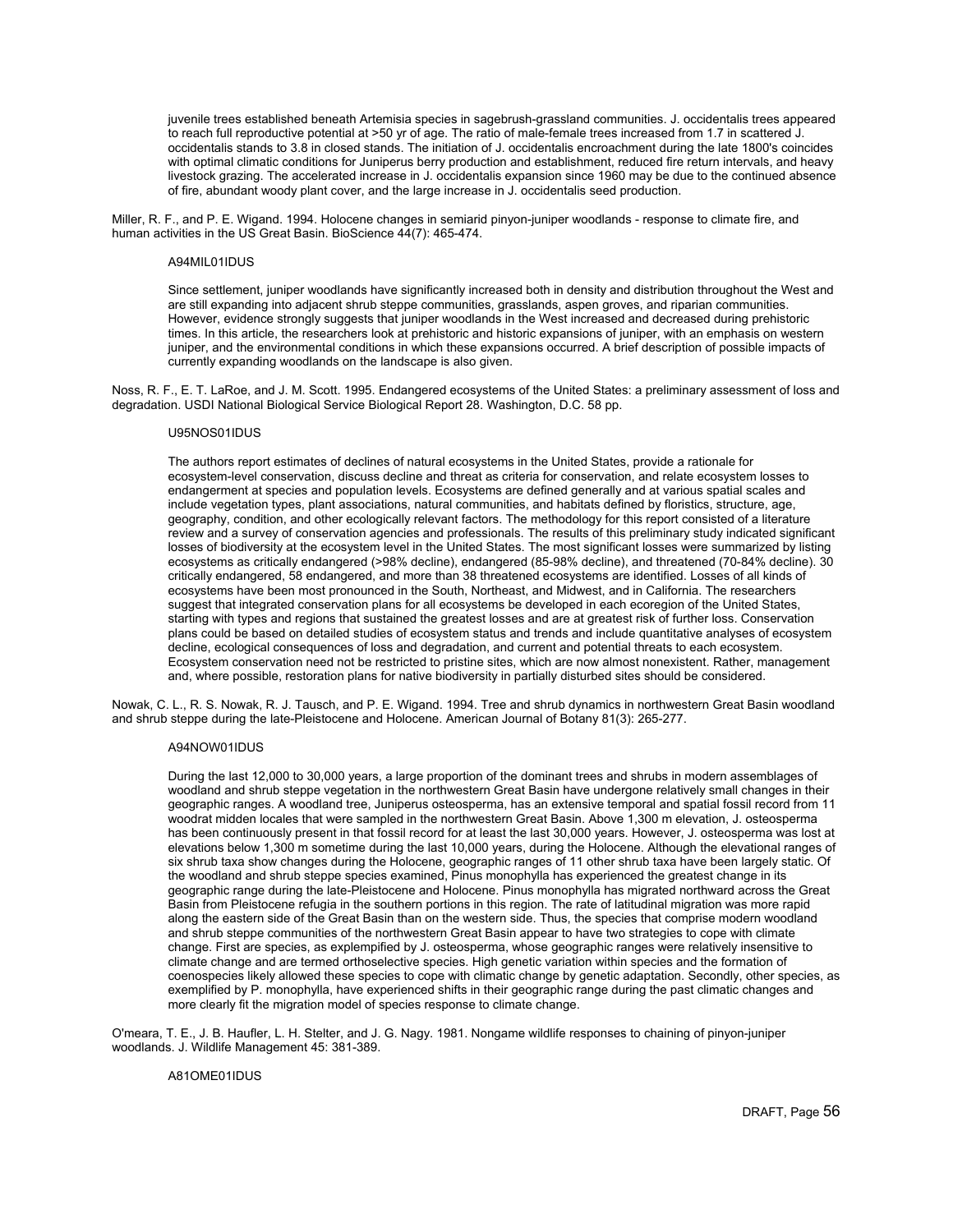Nongame wildlife responses to chaining of pinyon-juniper woodland were studied in 1977 in the Piceance Basin, Colorado. Vegetation and small-mammal populations were sampled on a mature pinyon-juniper woodland (control) and areas chained 1, 8, and 15 years previously. Breeding-bird populations were studied on the areas chained 8 and 15 years previously, the control area, and on the edge between a mature woodland and an area chained 10 years previously. Ten species of breeding birds were observed on the unchained area, whereas only 3 and 4 species were observed on the 8 and 15-year-old chained areas, respectively. Bird densities on the unchained area (29 territories/10 ha) were more than double those on the chained areas (11/10 ha). Five of 17 species breeding on the edge area used both vegetation types. Only 1 species was found exclusively on the edge area. Small mammals were more abundant on chained than unchained areas. Species composition of the catch varied among the chained and unchained areas; species diversity was greatest on the unchained area. Adverse effects on nongame wildlife could be minimized by favoring survival of shrubs and young trees, retaining selected cavity trees, and limiting widths of clearings when chaining pinyon-juniper.

Quigley, T. M., H. R. Sanderson, and A. R. Tiedemann. 1989. Managing interior Northwest rangelands: The Oregon Range Evaluation Project. USDA Forest Service General Technical Report PNW-GTR-238. Pacific Northwest Research Station, Portland, OR. 207 pp.

## B89QUI01IDUS

This report is a synthesis of results from an 11-year study of the effects of increasing intensities of range management strategies on herbage production, water resources, economics, and associated resources - such as wood fiber and recreation - in Grant County, Oregon. Four intensities of management were studied on Federal land (19 grazing allotments) ranging from no grazing to intensive management aimed at improving livestock distribution and forage production by applying cultural treatments. On private land (21 cooperating ranches), an additional strategy aimed at maximizing commodity improvement practices were installed on 350,000 acres. Baseline herbage production information was developed for 51 resource units that comprise 10 major ecosystems. Effects of increasing intensities of management were determined. The resultant increase in carrying capacity was determined, and the allocation - by ecosystem - of animal unit months within pastures was determined. The most intensive strategy on both Federal and private land was generally the economically optimal strategy. Effects of increasing intensity of management on water resources was tested only on Federal land. Baseline information on water yield and timing, storm runoff, pollution indicator bacteria, dissolved chemicals, and temperature was generated. Changes in the measured water parameters in response to increasing intensity of management were measured. The only parameter that could be directly related to increasing intensity of management and increased cattle use was bacterial quality. More than 100 publications and reports were developed. Predictive models for water yield, stream temperature, and animal unit months were developed. A handbook on specification for range improvement practices was produced, and costs of these practices were determined. Results provide state-of-the-art information for managing rangelands in the interior West, with understanding of the economic consequences and effects on related resources. Discussion pertinent to western juniper woodlands occur throughout the publication.

Rust, S. K. 1996. Classification and inventory for the conservation and management of pinyon-juniper ecosystems. Summary of 1996 field season sampling effort. Unpublished report prepared by Idaho Conservation Data Center, Department of Fish and Game, for USDI Bureau of Land Management, Burley Resource Area, and USDA Forest Service, Intermountain Research Station. 20 pp.

## U96RUS05IDUS

Juniper woodland field sampling completed in 1996 is summarized. Data on woodland stand composition and structure was collected during June - September, 1996, on nearly 200 plots, at 11 sites. Plot locations are listed and mapped by site. At a number of sites, woodland composition was different than expected, based on prior records of plant community occurrence.

Sanders, K., et al., editors. 1985. Rangeland Fire Efects: a Symposium. Proceedings of a symposium sponsored by Bureau of Land Management and University of Idaho at Boise,ID, November 27-29, 1987. USDI Bureau of Land Management, Idaho State Office, Boise. 124 pp.

## B85SAN01IDUS

Proceedings of a symposium on rangeland fire effects, primarily as applied to the sagebrush-grass ecosystem of the Northern Great Basin/Snake River country. Examination of the impact of fire not only on vegetation but also on wildlife habitat, soil and air. Articles of note include: the ecological setting and successional changes in sagebrush-grass ecosystems; effects on grasses and forbs; effects on sagebrush and bitterbrush; effects and revegetation on juniper-pinyon woodlands; prescribed fire in aspen; and vegetation changes following 2,4-D application and fire in a mountain big sagebrush habitat type.

Sawyer, J. O., and T. Keeler-Wolf. 1995. A manual of California vegetation. California Native Plant Society. 471 pp.

#### B95SAW01IDUS

This book is the result of the collective effort of 64 scientists. Their data has been used to describe the vegetative series of California. Instructions on how to use each of the keys are provided along with selective photos. Each key contains a short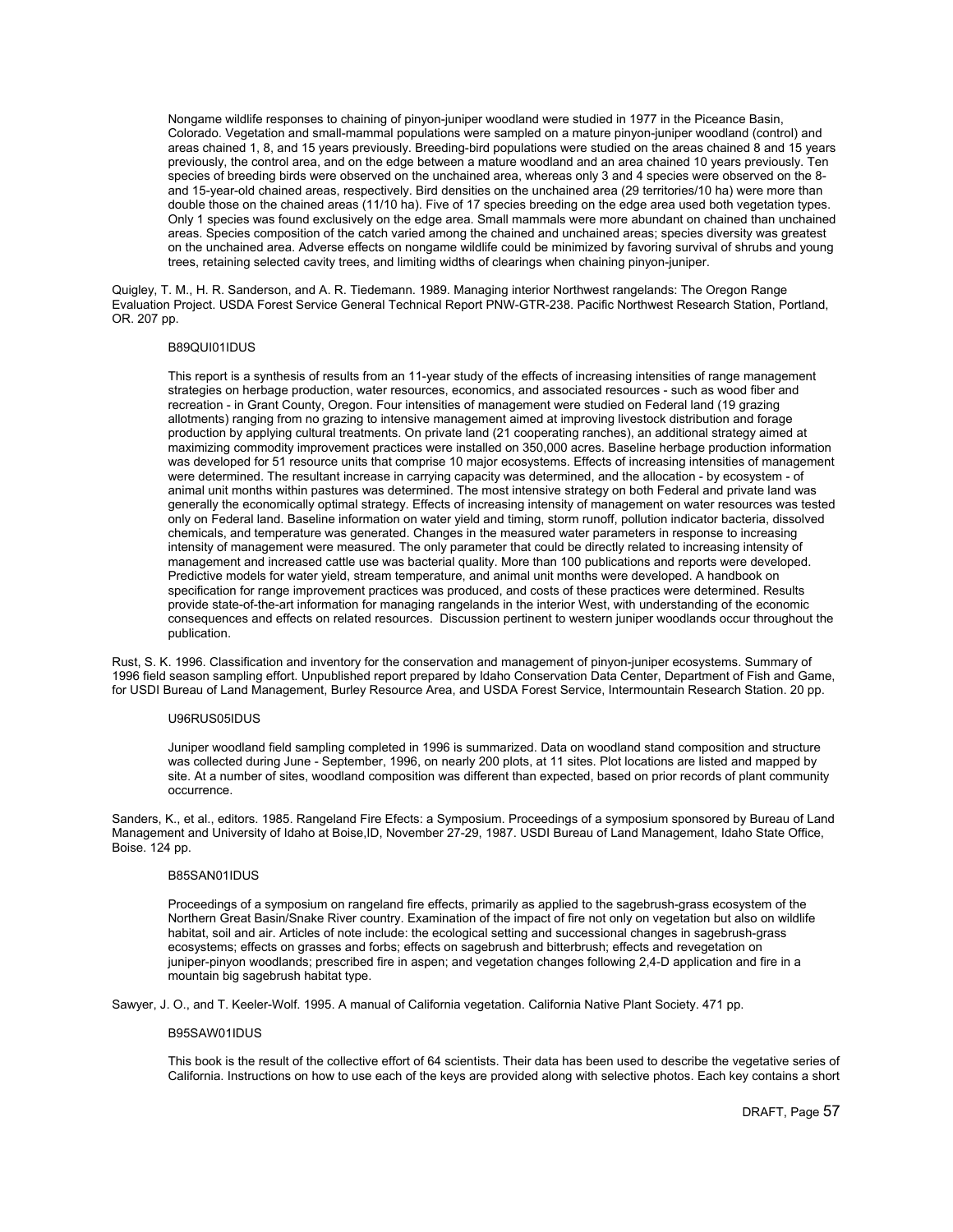description of the series, distribution, elevation, and other important comments pertaining to that series. A Utah juniper series is described for California.

Scoggan, A. C., and M. A. Brusven. 1973. Grasshopper-plant community associations in Idaho in relation to the natural and altered environment. Melanderia 12: 22-33.

## A73SCO01IDUS

Ecological ranges of selected species and subfamilies of Idaho grasshoppers are discussed, with information on response to altered environment included. Some trends are noted with respect to seral versus stable plant communities. The paper describes grasshopper species associations with juniper woodland and environmentally related vegetation.

Sedgwick, J. A. 1987. Avian habitat relationships in pinyon-juniper woodland. Wilson Bulletin 99(3): 413-431.

## A87SED02IDUS

Habitat relationships of breeding birds were examined in northwestern Colorado pinyon-juniper woodland and in openings where most overstory trees had been knocked down by anchor chaining. Vegetation characteristics and physical habitat features were measured in 233 0.04-ha circular plots around singing males of 13 species of birds from 15 May to 15 July 1980. Thirteen-group discriminant function analysis ordinated bird species along three habitat dimensions described by 1) canopy height; 2) slope, shrub size, and shrub species diversity; and 3) percentage canopy cover, large tree density, distance from a habitat edge, litter cover, and green cover. Woodland, open-area, and intermediate edge species were clearly segregated along the first discriminant axis, and species' associations with shrubs, inclination, ground cover, and edges were revealed by the ordinations along the second and third discriminant axes. Two-group discriminant analyses comparing occupied and available plots identified additional and more specific habitat associations. For example, hermit thrushes were associated with mature forested habitats and forest interiors, Virginia's warblers favored steep, oak-covered draws, rock wrens selected areas where percentage log cover and small tree density were high, and dusky flycatchers preferred shrubby slopes with scattered trees near woodland edges.

Sharp, L. A., and K. D. Sanders. 1978. Rangeland resources of Idaho. Idaho Rangeland Committee Miscellaneous Publication No. 6. University of Idaho College of Forestry, Wildlife and Range Sciences, Moscow, ID. 74 pp.

## B78SHA01IDUS

The publication provides an overview of physical and vegetation features of Idaho, Idaho land ownership and use, and issues and problems associated with rangeland use and management in the state. The authors provide a brief description of Utah juniper woodlands of southern Idaho. A map of natural potential vegetation is reproduced well from Tisdale et al. (1969). The area of land within natural areas is summarized by owner and status.

Shaw, D. W., E. F. Aldon, and C. LoSapio, coordinators. 1995. Desired future conditions for pinon-juniper ecosystems; proceedings of the symposium. 1994 August 8-12, Flagstaff, AZ. USDA Forest Service General Technical Report RM-258. Rocky Mountain Forest and Range Experiment Station, Fort Collins, CO. 226 pp.

## B95SHA01IDUS

The purpose of this symposium was to assist the USDA Forest Service, other federal land management agencies, and the Arizona State Land Office in managing pinon-juniper ecosystems in the Southwest. Authors assessed the current state of knowledge about the pinon-juniper resource and helped develop desired future conditions. See papers by Baker et al. (soil loss in pinyon-juniper ecosystems), Tausch and West (composition patterns), Gottfried and Ffolliott (stand dynamics), Klopatek et al. (decomposition), Albert et al. (deer, small mammal, and songbird use), Tausch and Tueller (mule deer winter range use), Rumble and Gobeille (wildlife associations), Kruse (small mammal populations), and Ellenwood (silvicultural systems).

Shiflet, T. N., editor. 1994. Rangeland cover types of the United States. Society for Range Management, Denver, CO. 152 pp.

## B94SHI01IDUS

Described here are the rangeland cover types of the United States (exclusive of Hawaii). The classification is based on existing vegetation. They describe what one finds on the ground and must deal with. The descriptions do recognize the ecological influences that contributed to their present structure and will continue to affect their development. The type descriptions will be useful for making broad-scale inventories of rangelands, in aggregating the inventory information, and to those who need to relate rangeland vegetation from one area to another. They should be of utility to range managers, other land managers, ecologists, wildlife scientists, teachers and students. The Juniper - Pinyon Woodland (412) rangeland cover type is described for the Great Basin region.

Society of American Foresters. 1967. Forest cover types of North America (exclusive of Mexico). Society of American Foresters, Suite 300, 1010 Sixteenth Street NW, Washington, D.C. 20036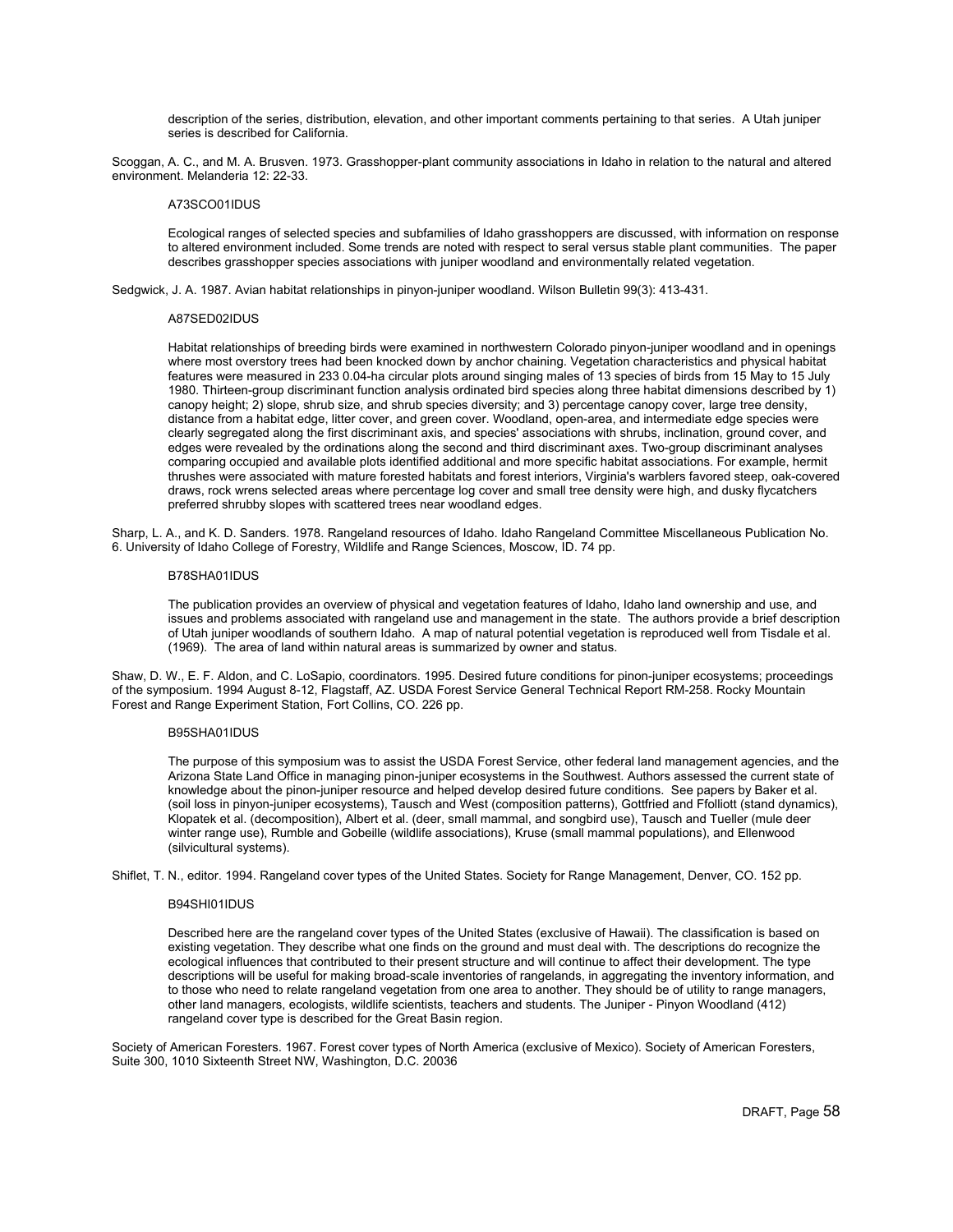## B67SAF01IDUS

Society of American Foresters cover types are listed and described. The distribution and ecological relations of the Pinyon-Juniper (239) cover type are described.

Tausch, R. J., C. L. Nowak, and R. S. Nowak. 1995. Climate change and plant species responses over the Quaternary: implications for ecosystem management. Pages 14-19 in R. W. Tinus, technical editor, Interior West global change workshop. USDA Forest Service General Technical Report RM-GTR-262. Rocky Mountain Forest and Range Experiment Station, Fort Collins, CO. 134 pp.

## A95TAU01IDUS

Analysis of past vegetation change or stasis, during the past climatic oscillations is proving to be one of the most productive methods to aid in understanding current and future ecosystem changes. Ecosystems need to be managed to retain resilience necessary to cope with what ever changes the future may bring. This will require management paradigms that do not forclose on future options. This paper discusses the paleoecology of singleleaf pinyon and Utah juniper. The northward migration of singleleaf pinyon is described.

Tausch, R. J., N. E. West, and A. A. Nabi. 1981. Tree age and dominance patterns in Great Basin pinyon-juniper woodlands. Journal of Range Management 34(4): 259-264.

## A81TAU01IDUS

Tree ages and dominance relationships of singleleaf pinyon and Utah juniper in the Great Basin show definite geographical, elevational, and historical trends. Populations have been expanding in both upslope and downslope directions from intermediate elevation.

The Nature Conservancy, Idaho Natural Heritage Program, and Oregon Natural Heritage Database. 1987. Final Report, Phase I, 1987 National Natural Landmark Project, Pacific Northwest Region, National Park Service; Including classification of the following ecological themes: Western Juniper, Utah and Rocky Mountain Juniper Woodlands, Lowland and Valley Grassland, Canyon Grasslands, and Montane Coastal Refugium Forest. Unpublished report prepared for the U.S. Department of the Interior, National Park Service, Pacific Northwest Region, Seattle, WA. 47 pp.

## U87TNC01IDUS

The distribution and ecology of Utah and Rocky Mountain juniper-dominated woodlands of the Columbia River Plateau are described. Two subthemes are identified and described: Utah and Rocky Mountain juniper lava flows and Rocky Mountain juniper woodland on sand dunes.

Thomas, J. W., and C. Maser, technical editors. 1986. Wildlife habitats in managed rangelands - the Great Basin of southeastern Oregon. USDA Forest Service General Technical Report PNW-160, Pacific Northwest Forest and Range Experiment Station, Portland, OR.

## B86THO01IDUS

The need for a way by which rangeland managers can account for wildlife in land-use planning, in on-the-ground management actions, and in preparation of environmental impact statements is discussed. Principles of rangeland-wildlife interactions and management are described along with management systems. The Great Basin of southeastern Oregon was selected as a well-defined area for which to develop and display the rangeland-wildlife management principles. This publication contains several sections interaction of wildlife and vegetation. Articles within the compendium describe wildlife use of juniper (primarily Juniperus occidentalis-dominated) woodlands.

Tiedemann, A. R., and J. O. Klemmedson. 1995. The influence of western juniper development on soil nutrient availability. Northwest Science 69(1): 1-8.

## A95TIE01IDUS

The objective of the research reported here was to assess the effect of western juniper (Juniperus occidentalis Hook.) invasion and tree aging on soil nutrient availability in sagebrush/grass ecosystems of central Oregon. Barley was used as a bioassay test plant to determine availabilities of N, P, K, and S. The surface 15 cm of soil from beneath juniper canopies (canopy soil) and intercanopy area (intercanopy soil) was collected for five age classes of trees ranging from 36 to 160 yr. Nutrient availability determined by bioassay in these soils was compared to an area where juniper had not invaded. Phosphorus availability of the intercanopy souls was significantly reduced for the two oldest tree classes. This result suggested an alteration of P availability by the lateral root system of western juniper in the intercanopy areas that is linked to juniper maturity. In canopy soils, juniper did not influence N availability. Advancing juniper was associated with increasing then decreasing P availability with the oldest tree class. The most striking effect of juniper was increased S availability in canopy soils with advancing juniper maturity. Differential responses of N and S availability in canopy soils may reflect the fact that N mineralization is cheifly a biological process whereas S mineralization is both biological and biochemical. Low inherent availabilities of N and S suggest that productivity enhancement measures should include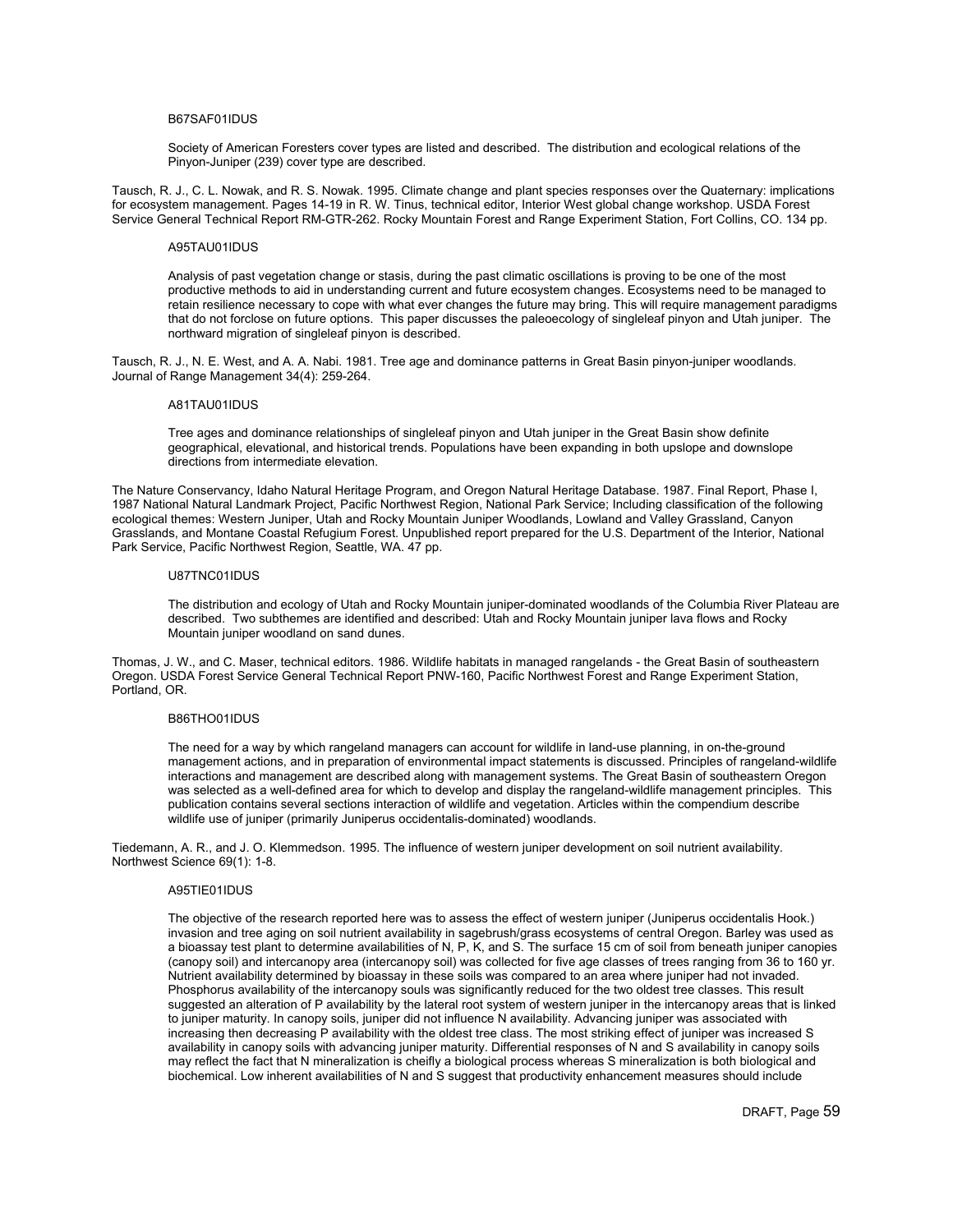#### fertilization with these elements.

Tisdale, E. W., M. Hironaka, and M. A. Fosberg. 1969. The sagebrush region in Idaho: A problem in range resource management. University of Idaho Bulletin No. 512. Agricultural Experiment Station, Moscow, ID. 15 pp.

## A69TIS01IDUS

The publication provides a summary of the sagebrush-grassland vegetation of Idaho. Relationships of vegetation to environmental factors are described. The authors raise concerns about the degradation of sagebrush-grass rangeland resource. An important undertone of the paper is the importance of undisturbed areas for use as ecological reference areas. The paper provides an early mapping of natural potential vegetation of Idaho. Woodlands dominated by Utah juniper are identified as a mapping unit.

Tisdale, E. W. 1986. Native vegetation of Idaho. Rangelands 8(5): 202-207.

## A86TIS01IDUS

The author describes the vegetation of Idaho using series, which represent easily recognized and fairly extensive communities groupings. Utah juniper woodlands of Idaho are identified as a major vegetation type. The author suggests that juniper invasion of sagebrush grasslands is due to fire suppression and change toward more moist climatic conditions. Invasion is more extensive in western juniper, compared to Utah juniper.

Trout, L. E., and J. L. Thiessen. 1973. Physical condition and range relationships of the Owyhee deer herd. Job completion report, Idaho Fish and Game Department Big Game Range Investigations. Project W-141-R-2. 37 pp.

#### B73TRO01IDUS

During a 3-year period, 1964-66, a total of 127 mule deer were systematically collected in Owyhee County, Idaho. Examination of the collected animals revealed that the overall health of the herd was relatively poor with 80% being classified in the poor physical condition category. Productivity of the Owyhee herd appeared good and closely paralleled that of other deer herds. Harvest records indicate that a substantial loss of fawns occurs post-partum and probably during the winter periods. Analysis of the deer food habits showed that sagebrush and juniper were important winter forage species making up 60% of the diet during January and February. A range survey revealed that these two species make up over 50% of the available forage on the winter range, with nearly 45% of the land area producing no vegetation of any kind. Nutrient analysis of deer forage species indicated that the nutrient content of the forage was sufficiently high to maintain the deer in a healthy condition. It is concluded that the poor physical condition of the herd and low fawn survival probably is not due to lack of nutrients in the forage but shortage of desirable forage species both on the summer and winter ranges.

Tueller, P. T., C. D. Beeson, R. J. Tausch, N. E. West, and K. H. Rea. 1979. Pinyon-juniper woodlands of the Great Basin: distribution, flora, vegetal cover. USDA Forest Service Research Paper INT-229. Intermountain Fororest and Range Experiment Station, Ogden, UT.

## A79TUE01IDUS

The distribution of the pinyon-juniper woodlands of the Great Basin is mapped from LANDSAT-1 satellite imagery. The distribution map was field checked and sampled at 482 stands on 66 of 200 mountain ranges in the study area. A list of vascular plant species encountered is provided. Vegetation cover increases with elevation and slightly with latitude. Elevation is the primary determinant in the distribution of tree species. Junipers occupy the lower, drier elevations; pinyon is more abundant at higher elevations. Pinus edulis is more abundant in the southeastern Great Basin where more rainfall occurs in summer.

Wangler, M. J. And R. A. Minnich. 1996. Fire and succession in pinyon-juniper woodlands of the San Bernardino Mountains, California. Madrono 43(4): 493 - 514.

## A96WAN01IDUS

Pinyon-juniper woodlands of the San Bernardino Mountains were examined for modern and historical fire patterns, postfire succession, and changes in mature woodlands under 20th century fire suppression management. Thirty-eight burns consisting mostly of high intensity canopy fires were identified, giving an estimated fire rotation period of 480 years. Burns were primarily colonized by Great Basin sagebrush shrub vegetation (Purshia tridentata, Artemisia tridentata, and Chrysothamnus nauseosus) at high elevations (> 2000 m) and a mix of California desert chaparral (Ceanothus gregii, Fremontodendron californicum) and Great Basin sagebrush shrub at lower elevations (< 2000 m). Chronosequence sampling shows that conifer species were absent on all burns < 18 years. Shrubs increased in cover and density for 30 -50 years, and were joined by Pinus monophylla recruits 25 - 40 years after fire. Mature shrubs acting as nurse plants appear to aid in the re-establishment of Pinus monophylla by providing a favorable microclimate for seedling survival and early growth. After 50 years, pinyon-juniper woodland development was phased with a declining shrub layer, ultimately leading to the return of a mature woodland at 100 - 150 years. Replication of the 1929 - 1935 California Vegetation Type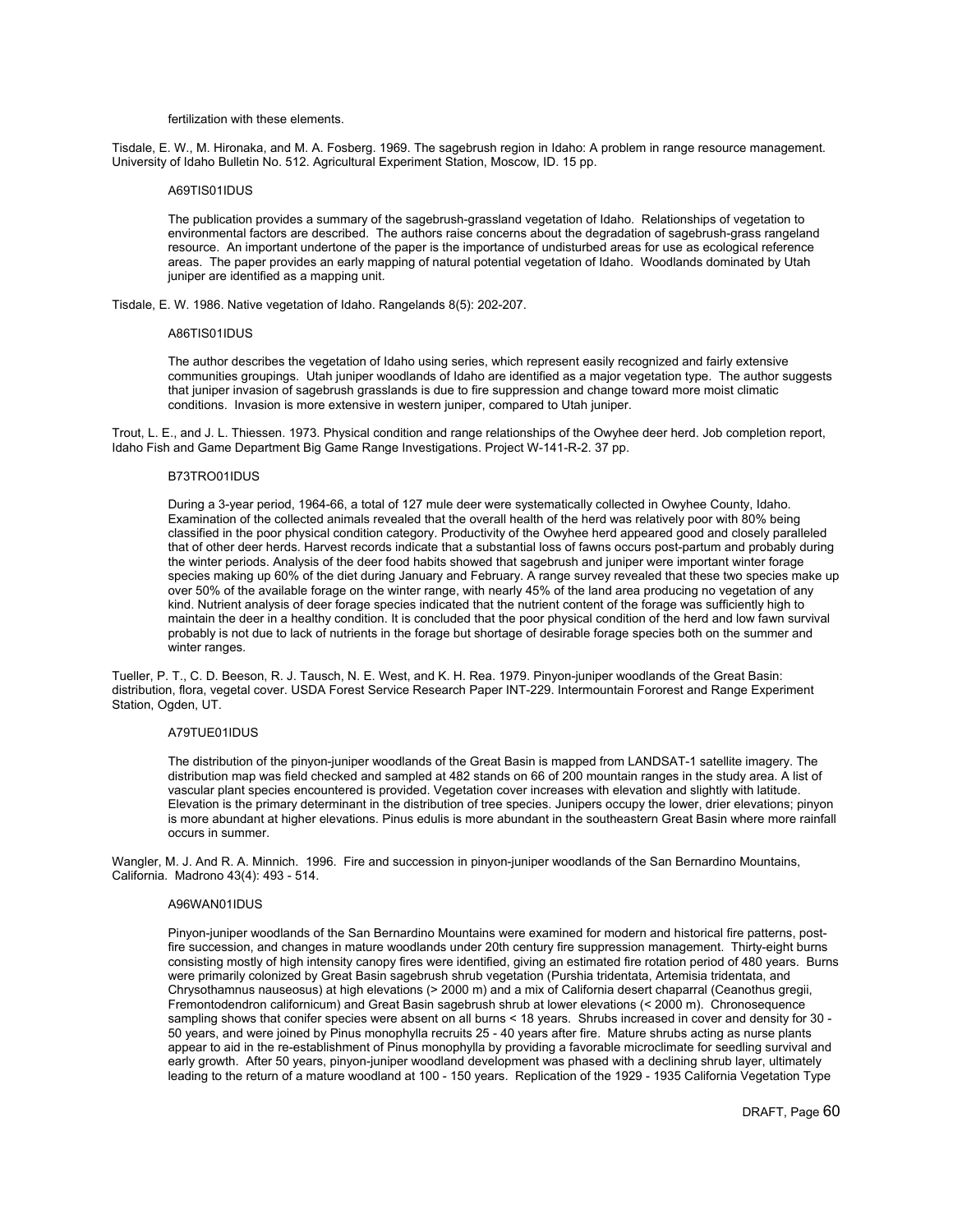Map survey shows only minor changes in this forest type under 20th century fire suppression management.

Wells, P. V. 1983. Paleobiogeography of montane islands in the Great Basin since the last glaciopluvial. Ecological Monographs 53: 341-382.

## A83WEL01IDUS

The author discusses recent paleobiogeography of the Great Basin. Macrofossil evidence suggests that late Halocene northern migration of pinyon-juniper conifer species occurred across dispersal barriers. Moderately long-range transport of seeds by birds is deduced on the basis of major latitudinal shifts in species ranges of 500 - 640 km during the Holocene. A 640 km migration in 8000 yr (80 m/yr) is indicated for Pinus monophylla. This is compared to an estimated wind/gravity dispersal rate of 3.2 km per 8000 yr (0.4 m/yr). These observations are related to the theory of island biogeography.

West, N. E. 1983. Approaches to synecological characterization of wildlands in the Intermountain West. Pages 633-642 in In-place Resource Inventories: Principles and Practices, A National Workshop, University of Maine, Orono.

## A83WES01IDUS

The Intermountain West is largely an arid region of divers topography and low productivity. These circumstances have impeded development of sophisticated synecological classifications. Early divisions were based on single natural variable or use characteristics. The most common early stratifications were based on vegetation types. Much controversy has raged over interpretation of potential vegetation. Differences of opinion on the length of time necessary for stability to be attained are at the root of the controversy. The degree of importance of correlation among landform, climate, vegetation and soils has also been vigorously debated. These problems have led to divergent ways of describing wildland sites, especially on large scales. Many are now challenging the scientific validity of intuitive and typological approaches. Adoption of more objective methods and multipurpose stratifications is impeded by the higher costs and administrative inertia. Increasing value of wildland resources and expanded use of remote sensing and computer storage and retrieval technology are bound to eventually alter the ways in which synecological stratification is done in the Intermountain West. The author provide an initial classification of formations, associations, and seral states thought to occur in the Intermountain West. Pinus-Juniperus is identified as a formation which includes the Pinyon-Juniper Woodland: Pinus-Juniperus association.

West, N. E. 1988. Intermountain deserts, shrub steppes, and woodlands. Pages 209-230 in M. G. Barbour and W. D. Billings, editors. North American Vegetation. Cambridge University Press, New York.

### A88WES01IDUS

This chapter discusses the vegetation types on the intermountain region of North America. These include (generally following Kuchler 1970): sagebrush steppe, Great Basin sagebrush, saltbrush-greasewood, blackbrush galleta-three-awn shrub steppe, juniper-pinyon woodland, and mountain mahogany-oak scrub.

West, N. E., R. J. Tausch, K. H. Rea, and P. T. Tueller. 1978. Phytogeographic variation with juniper-pinyon woodlands of the Great Basin. Pages 119-136 in S. L. Wood, editor. Great Basin Naturalist Memoirs number 2. Brigham Young University, Provo, UT.

## A78WES02IDUS

Vegetation, landform, geology, and soils data obtained from 463 systematically placed stands on a randomly chosen set of 66 mountain ranges have been used to derive patterns of latitudinal, longitudinal, and altitudinal variation in the floristic diversity in juniper-pinyon dominated woodlands across the Great Basin. The latitudinal-longitudinal patterns show greatest environmental and floristic diversity on the higher mountain ranges on the souhtern end of the Central Plateau portion of the study area where the Great Basin-Mojave Desert transition occurs. This is also where the elevational breadth of the woodland belt is greatest. Juniper-pinyon woodlands are largely lacking from northwestern Nevada. The lowest elevations for the type are found in the Dixie corridor centered in southwestern Utah. The general elevation of these woodlands is highest in the west-central part of the Great Basin and declines both toward the Sierra Nevada on the west and the Wasatch Front-High Plateaus on the east. Use of the equilibruium theory of island biogeography gave incomplete explanations of the diversity patterns observed. Certain conceptual and methodical problems forced by this overly simplistic theory are discussed. The best correlations obtained were between species richness and an index of ecotopic diversity. The instability of temperature inversions is a likely determinant of the position of woodlands along the northern boundary of the type. The Pacific frontal systems break the inversions most readily and are thought to be the major cause for the lack of this vegetation in northwestern Nevada and on exposed mountain ranges along the northern boundary of the type. Broad-scale, phytogeographical variations in these woodlands are closely associated with climatic differences.

West, N. E., R. J. Taush, K. H. Rea, and P. T. Tueller. 1978. Taxonomic determination, distribution, and ecological indicator values of sagebrush within the pinyon-juniper woodlands of the Great Basin. Journal of Range Management 31: 87-92.

### A78WES01IDUS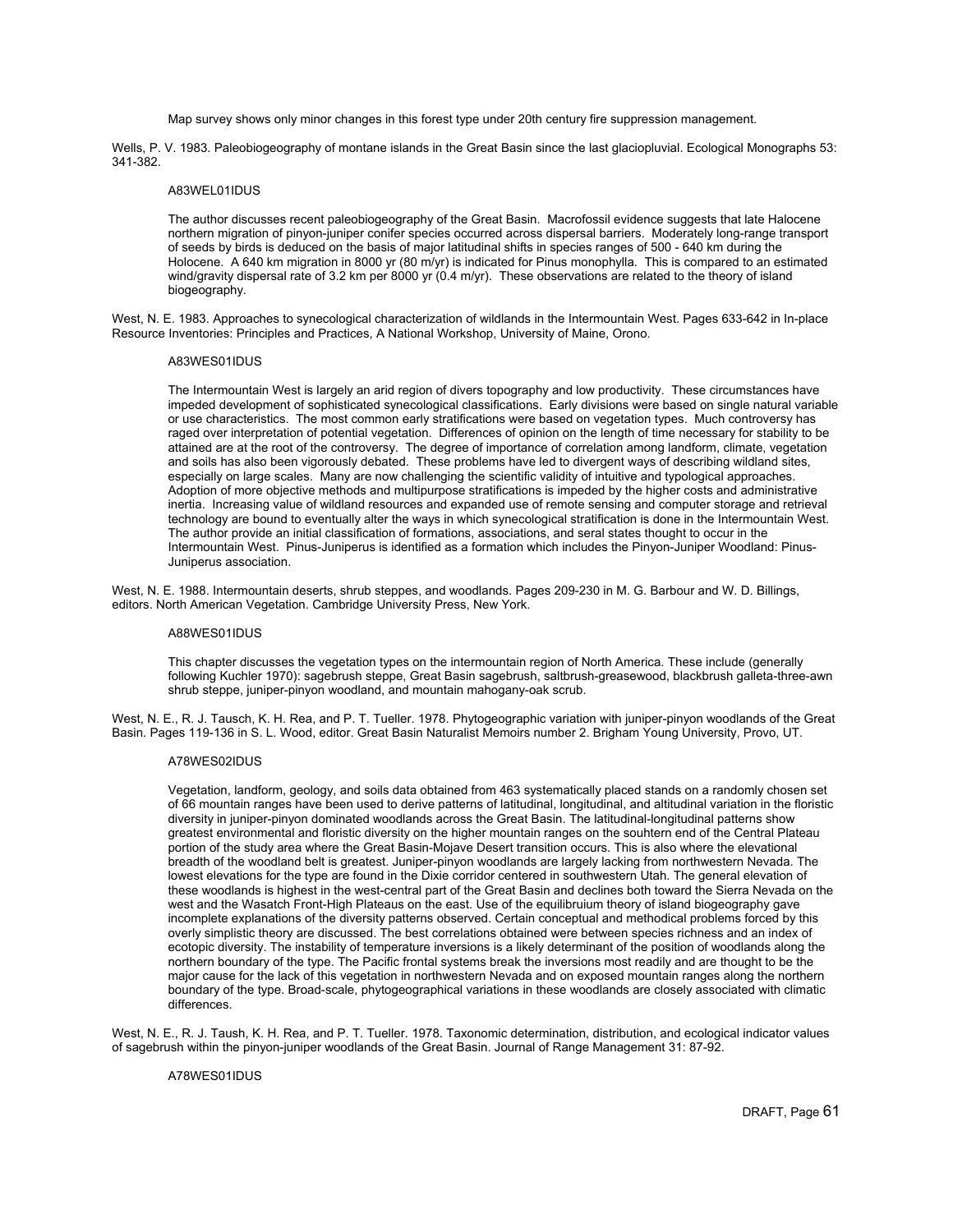Various sagebrush taxa are major understory components of most Great Basin pinyon-juniper woodlands. Improved understanding of their identificaiton, distribution, and ecological indicator significance is necessary to interpret site differences for these ranges. Morphology within sagebrush taxa is so variable that chromatographic determiniation is more easily and objectively relied upon for identification. Big sagebrush is so widespread and likely genetically diverse that sub-specific designations are more helpful in reading site conditions. The various sagebrush taxa are found in particular situations in Great Basin woodlands. Climatic differences explain the basin-wide distributions much more than geologic, landform, or soil conditions. Soils and exposure become more important on the local scale. Presence of a particular sagebrush taxon within pinyon-juniper woodlands can be used for comparisons of site favorableness provided one undersands the general distribution of the other sagebrush taxa.

Wight, J. R. and H. G. Fisser. 1968. Juniperus osteosperma in northwestern Wyoming: their distribution and ecology. University of Wyoming Agricultural Experiment Station Science Monograph 7. Laramie. 28 pp.

## A68WIG01IDUS

This study was conducted to determine the taxonomy and distribution of juniper species and the ecology of juniperdominated communities in the Big Horn and Owl Creek ranges of northwest Wyoming. Both Juniperus osteosperma and Juniperus scopulorum occur in the study area. Juniperus osteosperma is most abundant; J. scopulorum is primarily restricted to riparian areas within the study area. Soil depth exerts an influence on juniper distribution primarily through its effect on growth of competing plant species. It controls the available moisture and provides support for the roots of grasses and forbs. An adequate amount of soil is necessary for the grasses and forbs to become established. In contrast, juniper is well adapted for establishment in the cracks and crevices of exposed and broken bedrock strata.

Wood, S. L., ed. 1978. Intermountain biogeography: a symposium. Great Basin Naturalist Memoirs, Number 2. Brigham Young University, Provo, UT. 268 pp.

## B78WOO01IDUS

This book presents the first major overview of biogeographical research being conducted in the intermountain region. Topics discussed include distribution patterns for fishes, reptiles, amphibians, birds, small mammals and plants within the intermountain region. Special reviews are presented on Artemesia, Atriplex, and the genus Eriogonum and its relatives. Several broad biological problem areas are reviewed, including the nature of the floristic transition zone between the Mojave and Great Basin deserts, the endeminc flora of the Colorado Plateau, the distribution of the juniper-pinyon community in the Great Basin, and the evolutionary development of the alpine biota of the intermountain region. Special considerations are given to the problems of managing native plant and animal populations in the area.

Wright, H. A. 1972. Synecology: shrub response to fire. Pages 204-217 in McKell, C. M., J. P. Blaisdell, and J. R. Goodin, editors, Wildland shrubs - their biology and utilization: Proceedings. USDA Forest Service General Technical Report INT-1. Intermountain Forest and Range Experiment Station, Ogden, UT.

### A72WRI01IDUS

Fire generally suppresses shrubs in grasslands, promote shrub growth in forested vegetation, and stimulate shrub growth in chaparral communities. However, one should always evaluate the effect of fire on shrubs in relation to age of plants, soil moisture at time of burn, intensity of the fire, season of the burn, health of herbaceous plants (particularly grasses in grasslands), and the frequency of droughts. All of theses factors can, and usually do, affect the response of plants to fire. If one wishes to maintain healthy plant communities, plant dormancy and good soil moisture before burning are essential to minimize damage to plants. In the management of shrubs, total production is of less interest than a maximum sustained forage that is usable by game animals. For this reason, the burning of many shrubs is necessary for the most productive ecosystems that will be of maximum benefit to mankind. Juniperus osteosperma, Juniperus scopulorum, and Juniperus occidentatis are described as intolerant of fire. The author provides numerous citations regarding the relationship of juniper expansion to grazing and changes in fire disturbance regime.

Wright, H. A., L. F. Neunschwander, and C. M. Britton. 1979. The role and use of fire in sagebrush-grass and pinyon-juniper plant communities: a state of the art review. USDA Forest Service General Technical Report INT-58. Intermountain Forest and Range Experiment Station, Ogden, UT. 48 pp.

### U79WRI01IDUS

The publication summarizes current knowledge of the effects of fire on vegetation in sagebrush-grass and pinyon-juniper communities. Data are presented from an ecological prespective and by individual species. The paper includes sections on prescribed burning, management implications, and state-of-the-art knowledge for sagebrush-grass and pinyon-juniper vegetative types.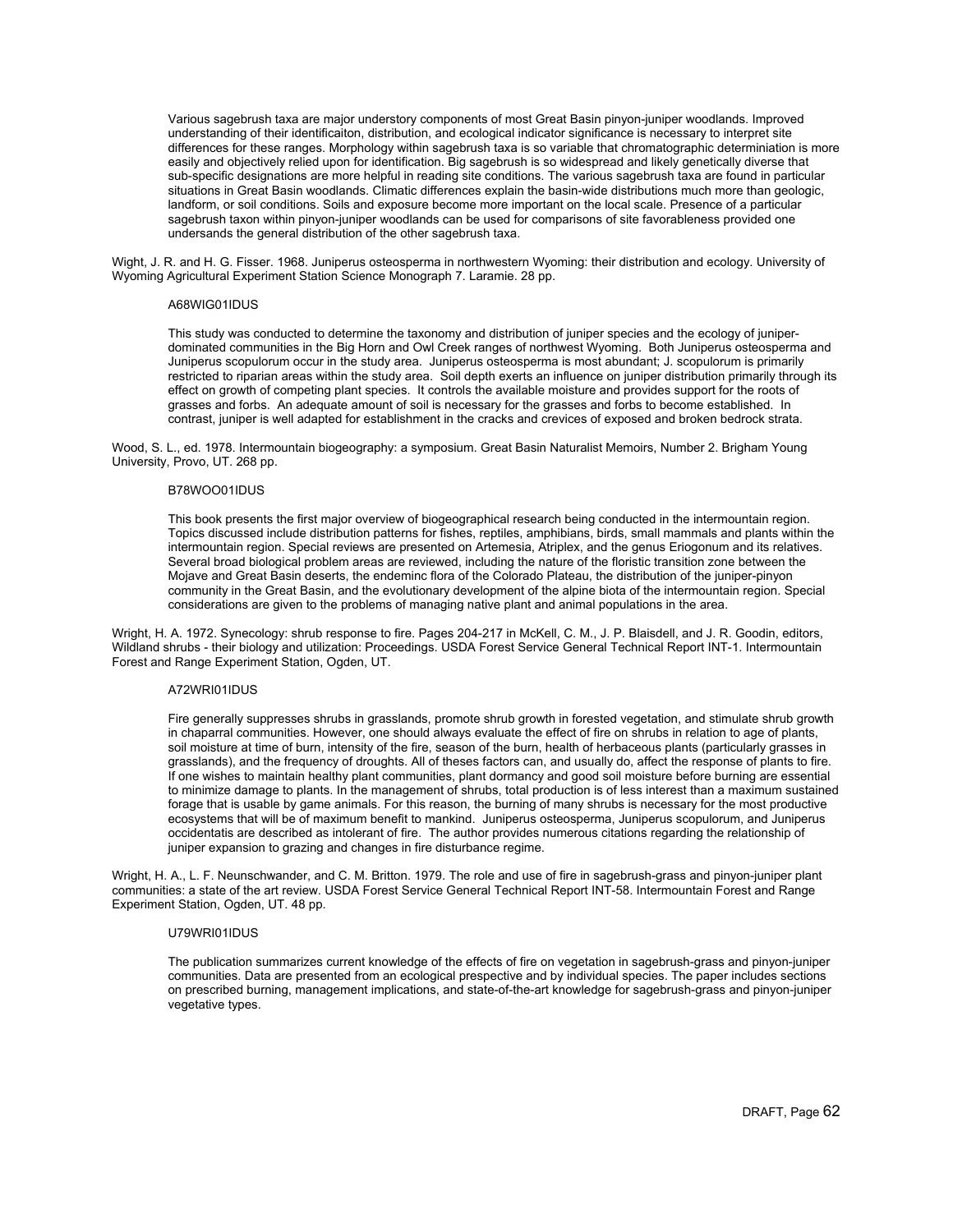# APPENDIX 3: Site and Natural Area Basic Records

# BIG JUNIPER KIPUKA

## Biological and Physical Characteristics

Site Description:

 The Big Juniper Kipuka site encompasses undisturbed examples of several major habitat types representative of the eastern Snake River Plain of southern Idaho, including: Wyoming big sagebrush/bluebunch wheatgrass, Wyoming big sagebrush/Thurber's needlegrass, and threetip sagebrush/bluebunch wheatgrass. Surrounding lavas contain a sparse woodland cover dominated by Rocky Mountain juniper with a mixed shrub layer. The site also contains the state record Rocky Mountain juniper.

Key Environmental Factors:

 The site is within a large mafic volcanic flow. The highly fissured and mounded olivine pahoehoe basalt is of late Pleistocene origin. Soils are poorly developed and consist of wind-blown sand or decompose plant litter. Existing vegetation is the result of primary succession. The surface of the pahoehoe basalt is hot and dry. However, ameliorating effects of the thick basalt slabs on soil moisture and temperature result in relatively mesic growing environments in the numerous massive fissures.

## Climate:

 The nearest weather station is located at Minidoka Dam, approximately 18 air miles southwest of the kipuka at an elevation of 4210 ft. Temperature and precipitation data are available for the period 1947 - 1981. Maximum temperatures occur in July (88.3 F); minimum in January (33.8 F). Average annual minimum and maximum temperatures are 61.1 and 35.9, respectively. July is the driest month with 0.34 inches precipitation; May is the wettest with 1.15 inches. The site receives approximately 9 inches of precipitation annually. The frost free growing season is approximately 140 days.

## Landuse History:

 The lava flow was historically used as an aerial firing range. The site has never been grazed. There is no evidence of tree cutting.

## Protection and Stewardship

Designation: RESEARCH NATURAL AREA AREA OF CRITICAL ENVIRONMENTAL CONCERN

Protection Comments: The site is an established RNA/ACEC.

Information Needs:

Protection Urgency: P4 No current threats to the biological or physical values of the area are observed.

Management Needs:

No management needs are identified.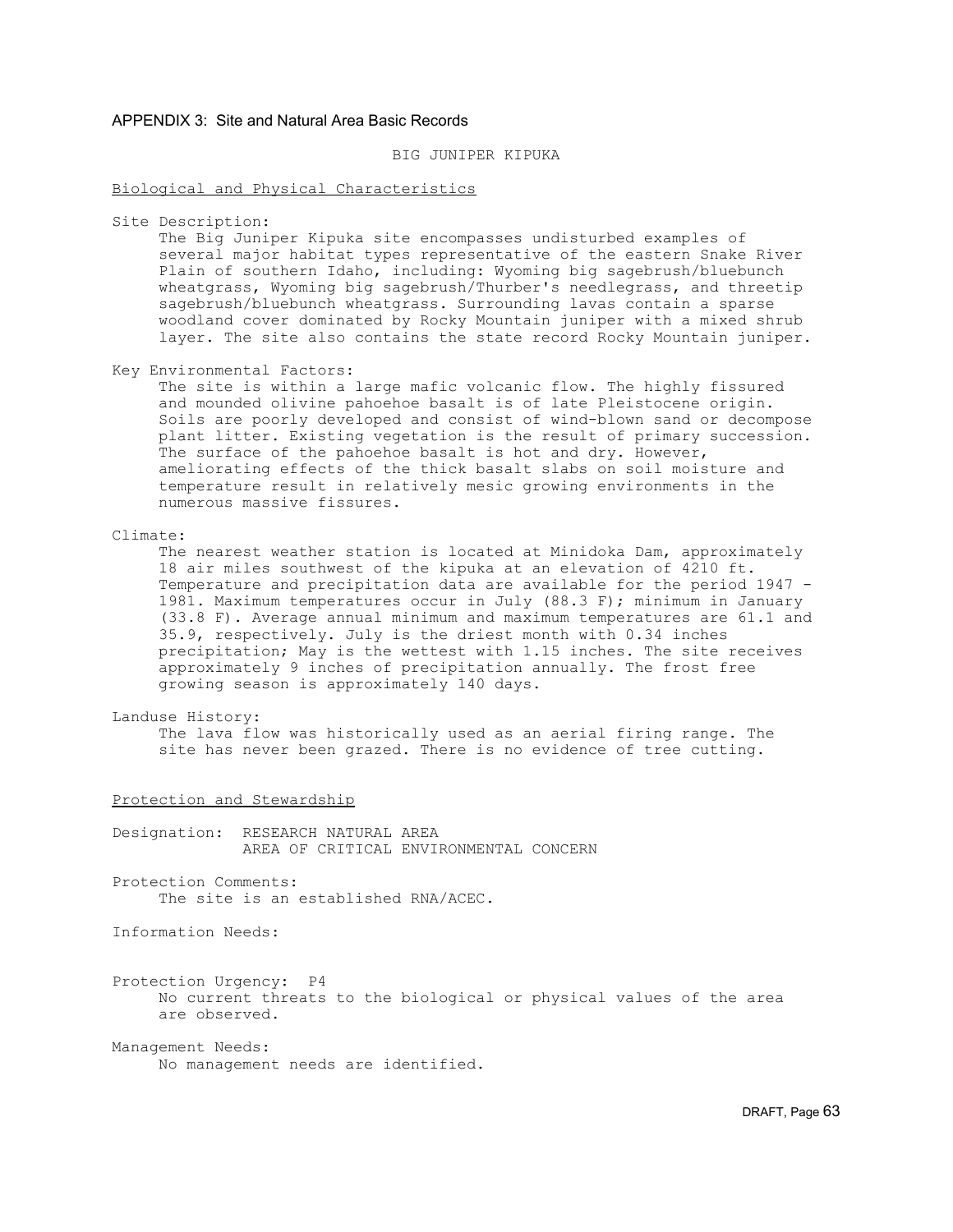Management Urgency: M4 No management is currently needed to maintain the biological or physical values of the site.

Current Landuse:

 Onsite: The site is an established RNA/ACEC. Recent stewardship visits indicate little recreational use of the area.

 Offsite: The site is surrounded by an extensive lava flow and is relatively inaccessible.

Exotic Species Comments: Bromus tectorum has become established on the kipuka.

Pests/Pathogens Comments: No pest or pathogens have been identified within or adjacent the site.

## BURTON CANYON

## Biological and Physical Characteristics

Site Description:

 Burton Canyon RNA comprises a small watershed on the west slope of the Bear River Range and contains a diversity of habitat types, largely on a calcareous substrate. The geology of the area is complex, containing rocks of Cambrian, Tertiary, and Quaternary ages. The vegetation of the area displays an elevational zonation pattern with mountain big sagebrush (Artemisia tridentata ssp. vaseyana), mountain-mahogany (Cercocarpus ledifolius), and mixed shrub communities at lower elevations, aspen (Populus tremuloides) and Douglas-fir (Pseudotsuga menziesii) communities at mid-elevations, and subalpine fir (Abies lasiocarpa) and subalpine big sagebrush (Artemisia tridentata ssp. spiciformis) types at higher elevations. A red-osier dogwood/sweetscented bedstraw (Cornus stolonifera/Galium triflorum) riparian community occupies the valley bottom in the lower portion of the drainage.

Key Environmental Factors:

 Burton Canyon encompasses a small watershed on the west slope of the Bear River Range. The general orientation of the drainage is east-west, however, a complex series of ridges with intervening drainages result in high topographical diversity. Parent materials are primarily calcareous rocks.

## Climate:

 The nearest weather station is located at Grace, Idaho, 2.5 miles west of the site at 5550 ft. elevation. Precipitation and temperature data for Grace are summarized by Johnson (1981) for the period 1931 - 1981. Mean January and July maximum, minimum, and average temperatures are 28.8, 10.0, and 19.4; and 83.2, 48.4, and 65.8 (degrees F.), respectively. Precipitation is relatively evenly distributed throughout the year. July and August are the driest months. April - June is the wettest period of the year. Mean annual precipitation is 14.4 inches.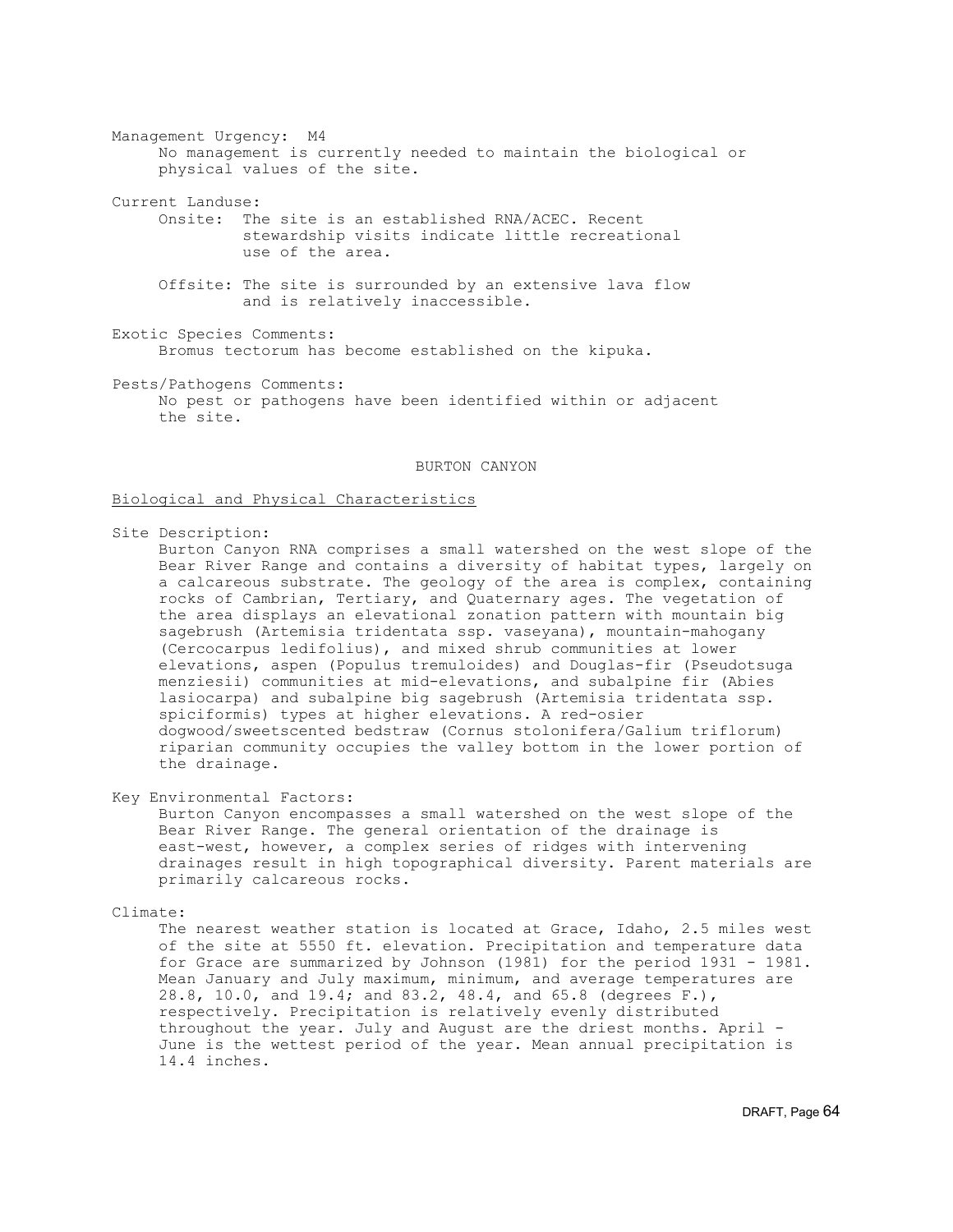Landuse History: Parts of the RNA were grazed at one time, but the vegetation of the area is in good condition. A minor amount of timber harvest may have occurred within the RNA as well. Protection and Stewardship Designation: RESEARCH NATURAL AREA Protection Comments: Burton Canyon is an established RNA. Information Needs: A more thorough botanical, faunal, and community inventory needs to be completed. The status of the oil/gas leases needs to be checked to see that no surface occupancy restrictions are in place or will be. Protection Urgency: P4 Burton Canyon is an established RNA. Management Needs: The use of recreation campfires in the site should be monitored. Management Urgency: M2 The fence and gate on the western boundary of the site need regular maintenance. Dyer's woad, a weed occurring near the western boundary of the RNA, needs to be monitored annually to determine if control action is practical and/or necessary. Current Landuse: Onsite: The area is leased for oil and gas. The potential for surface drilling and impacts will exist until new leases are issued with no surface occupancy restrictions. Recreation use is minimal at present; no new roads or trails are planned for within the RNA. The trail along the ridge at the east end of the RNA may experience increased use, but this use is unlikely to have a significant impact on the RNA. A water transmission line and concrete intake box are under a Special Use permit dated 02/17/87, and have little effect on the RNA. The RNA is within Management Area 013/015, Grace - Cub River. This area is managed for multiple uses including recreation, range, timber, and mineral production. Offsite: Burton Canyon RNA is all reserved National Forest land and is surrounded by National Forest land

 except on the western boundary which is private land. The private land has previously or currently been used for grazing, timber production, recreation and/or mining, and is now owned by the Lowe's. Surrounding Forest land falls within Management Area 013/015, Grace - Cub River which is managed for multiple uses including recreation, timber, range, and mineral production.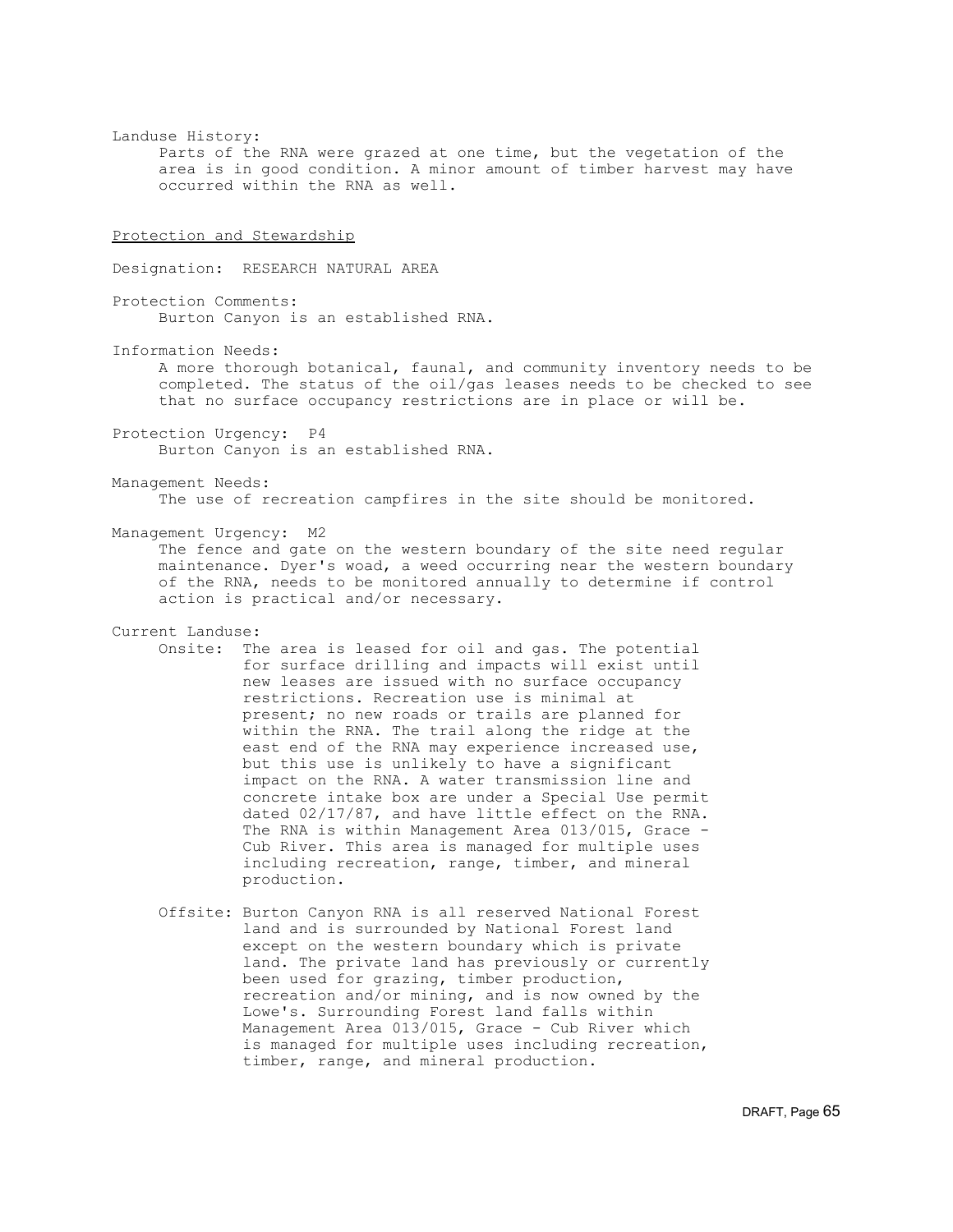Exotic Species Comments: Dyer's woad occurs near the western boundary of the RNA.

Pests/Pathogens Comments:

 Much of the Douglas-fir is old-growth which has been infested with Douglas-fir beetle (Dendroctonus pseudotsugae). Single trees and patches of Douglas-fir killed by this beetle are common within the RNA.

# GIBSON JACK CREEK

# Biological and Physical Characteristics

Site Description:

 Gibson Jack Creek RNA contains several shrub types in unusually fine condition. These include mountain sagebrush (Artemisia tridentata ssp. vaseyana) types, a black sagebrush (Artemisia nova) type, a Utah juniper (Juniperus osteosperma) type and chokecherrry-serviceberry (Prunus virginiana-Amelanchier utahensis) communities. The area also contains several forest types, including bigtooth maple (Acer grandidentatum), aspen (Populus tremuloides), Douglas-fir (Pseudotsuga menziesii), and subalpine fir (Abies lasiocarpa). It includes a small drainage basin complete with streams, beaver dams, and ponds. The mountainous country provides geologic, elevational, slope, and aspect variation. These result in great differences in vegetation. Forests cover most of the north-facing slopes while shrubs and grass dominate on southern slopes. Boundaries between vegetation communities are sharp and easily distinguished. The RNA is part of a city watershed, and as such, the area has been protected from most uses for over 75 years.

Key Environmental Factors:

 Parent materials are primarily quartzites of Upper Precambrian and Lower Cambrian origin. Rocks are mapped as Camelback Mountain Quartzite and Mutual Formation quartzite and argillite. The principly south-facing slope of the site is highly discected, giving rise to relatively high topographic diversity. Slopes are steep to gentle; with aspects ranging from southeast to southwest.

Climate:

 The climate is dominated by Pacific marine air masses moving easterly across the Snake River Plain. The nearest weather station is located in Pocatello (Station No. 1C-7211), at 4454 ft. elevation. Precipitation and temperature data are summarized by Johnson (1981) for the period 1939 - 1976. Mean January and July high, low, and average temperatures are 32.3, 14.5, and 23.4; and 88.8, 54.2, and 71.5, respectively. Precipitation is greatest in the months March - June. A dry period typically occurs in July - September. Mean annual precipitation is 11.3 inches.

Landuse History:

 Prior to the 1890's, the Gibson Jack Creek area was part of the Fort Hall Indian Reservation. In 1892, the Pocatello citizens were given permission to use the water for culinary purposes. The land was returned to public domain status in 1898, and became part of the Forest Reserve in 1903. At that time grazing was prohibited in most of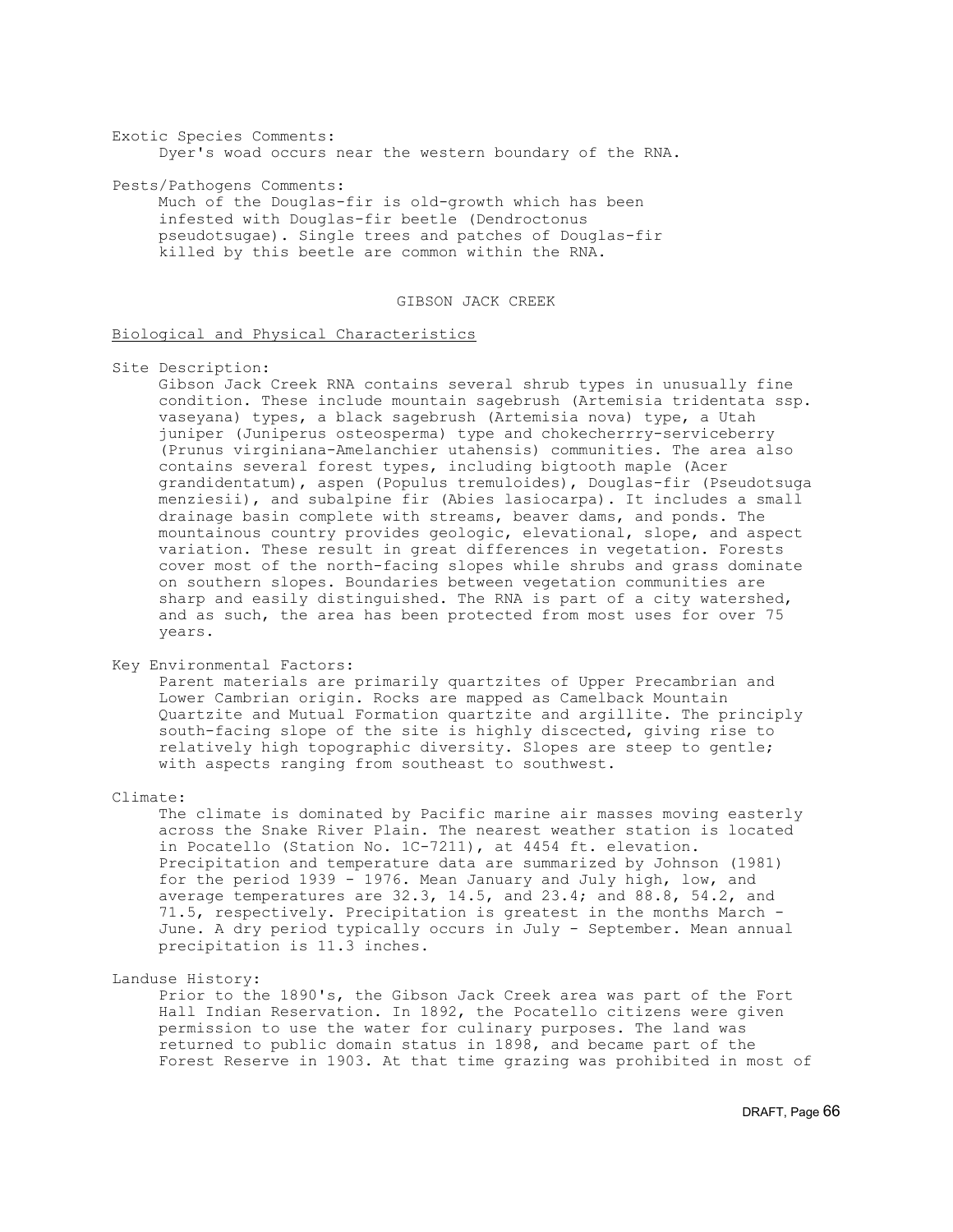the watershed. Elk were introduced in 1916, but eventually hunters depleted the herd, and only a few elk remain today. Idaho Department of Fish and Game stocks some of the beaver ponds in the area with trout. Currently, a small amount of grazing occurs but is being phased out. Because of the importance of this watershed to the city of Pocatello, actions to maintain water quality would take precedence over using the area as a research natural area.

## Protection and Stewardship

Designation: RESEARCH NATURAL AREA

Protection Comments:

 Gibson Jack Creek is an established RNA. The area is within the Pocatello Forest Reserve, an area designated to protect the watersheds that supply the municipal water system.

Information Needs:

 Plant community composition data is needed to verify element occurences.

Protection Urgency: P5

 Gibson Jack Creek is an established RNA. The area is within the Pocatello Forest Reserve, an area designated to protect the watersheds that supply the municipal water system.

- Management Needs:
	- Recreational use, forest stand structure, and livestock use should be monitored.

Management Urgency: M2

 The site is located within an urban interface. Protocols for monitoring recreational use of the site should be developed. A plan for the management of fire and noxious weeds in and adjacent the site should be developed within the next five years.

## Current Landuse:

 Onsite: Approval for establishment of Gibson Jack Creek as an RNA occurred on April 1, 1982. The RNA is all National Forest land within the Pocatello Ranger District on the Caribou National Forest. The area is also part of the Pocatello water supply watershed. Recreational use of the area is significant and may include hiking, hunting, horseback riding, snowmobile use, and trail cycle use. The RNA falls within Management Area 020/021, Lower Portneuf - Rattlesnake. Within this management area, the RNA also falls within the Mink Creek Recreation Area Special Management Unit, a unit designed to provide coordination for the numerous special designations and activities that cover mountains just south of Pocatello.

 Offsite: Land immediately adjacent to the RNA is also within the Caribou NF's Mink Creek Recreation Area Special Management Unit. The nearby West Fork Mink Creek (which is also part of the Pocatello water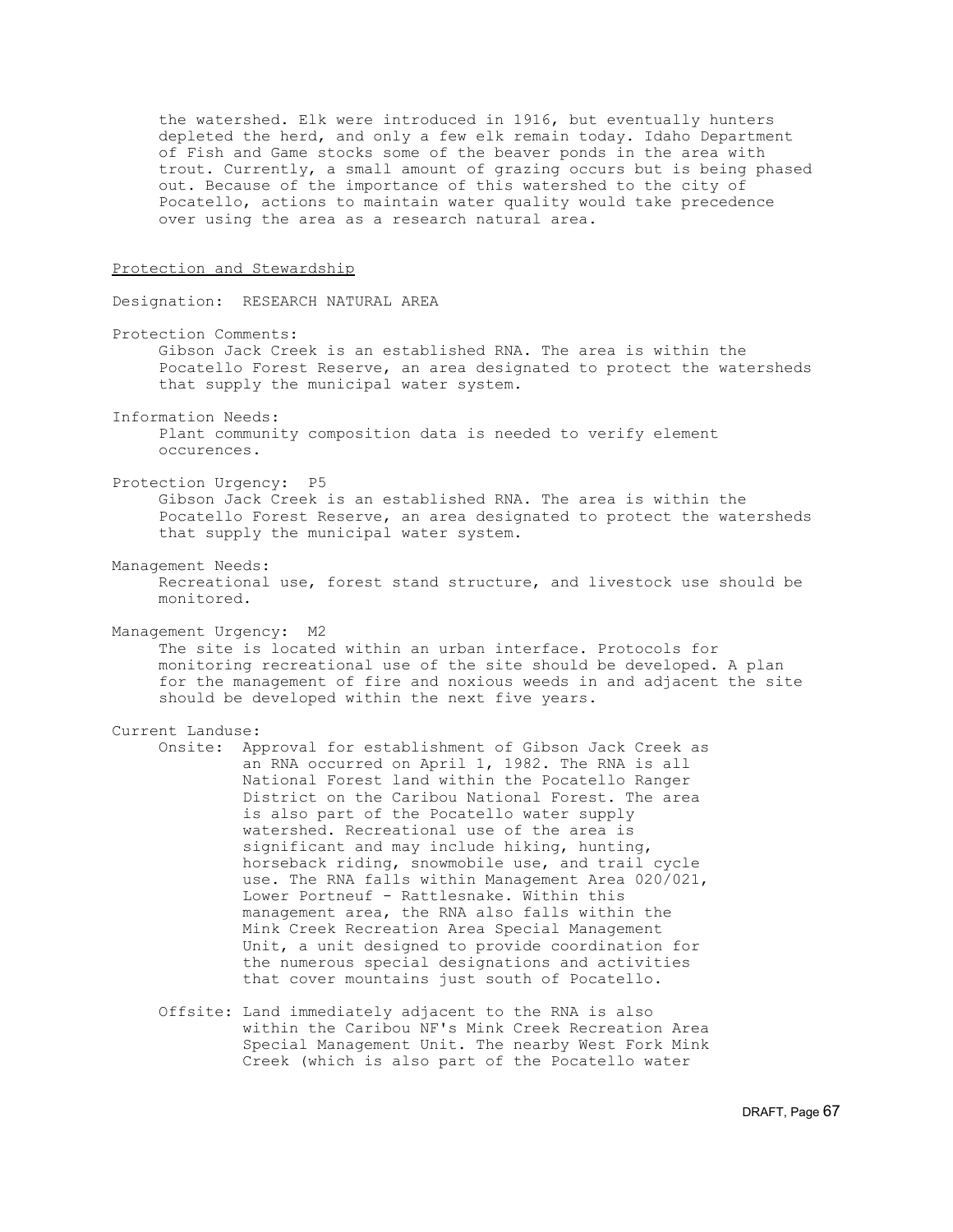supply watershed) is also established as an RNA. Land ownership in adjacent sections includes private, state, and BLM.

Exotic Species Comments: No information is available regarding the occurrence of exotic species.

Pests/Pathogens Comments: No pest or pathogens have been identified as occurring within the area.

# GOOSE CREEK MESA

# Biological and Physical Characteristics

Site Description:

 Goose Creek Mesa contains unusual range types in relatively undisturbed condition. The predominant vegetation throughout much of the area is a low sagebrush steppe in which Sandberg's bluegrass and Idaho fescue are the predominant bunchgrass species. Scattered Utah juniper trees occur throughout most of the mesa. In some areas they occur in sufficient numbers to create a woodland setting with low sagebrush, Sandberg's bluegrass, and Idaho fescue as the dominant understory species. Mountain big sagebrush and bluebunch wheatgrass occur in swales. All of the habitat types in the area are characterized by a rich occurrence of shrubs and forbs. The substrate in the area is volcanic, with soils ranging from moderately deep to virtually absent.

Key Environmental Factors:

 The topography of the site is characterized by the relatively narrow, nearly flat mesa top, which curves in the shape of a horseshoe with the open side to the southeast. Slopes on the south and west drop off quickly with rim rock cliffs and talus. Slopes on the interior of the cresent-shaped mesa are more gentle, though rock-outcroping is common. Exposed rocks on the mesa are rhyolite and latite. These rocks are underlain by tuffaceous sedimentary rocks.

Climate:

 Precipitation and temperature data are available for Oakley (Station No. 10-6542), which lies 16 air miles north-northwest of the site, at an elevation of 4600. This record is summarized by Molnau (1983, as cited by Caicco and Wellner 1983) for the period 1931 - 1983. Mean January and July minimum and maximum temperatures are 18.3 and 37.7, and 86.6 and 54.6, respectively. Precipitation is relatively evenly distributed throughout the year, with peaks in winter and spring. One third of the annual precipitation typically occurs in the period April - June. Mean annual precipitation is 10.8 inches. The frost free growing season is 122 days.

# Landuse History:

 The area has been grazed historically by sheep and cattle. There is no evidence of cutting within the site.

Protection and Stewardship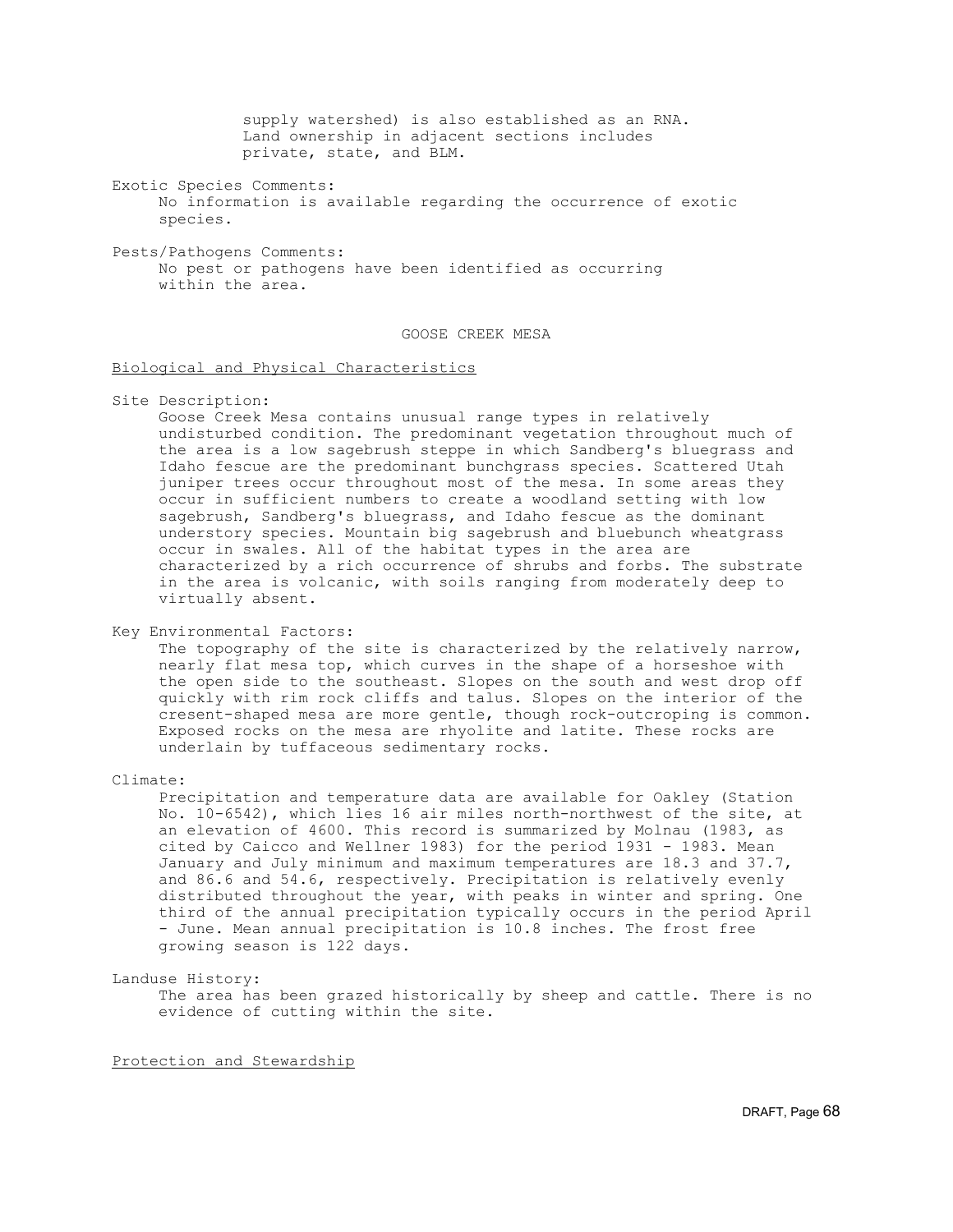Designation: RESEARCH NATURAL AREA Protection Comments: The site is an established RNA. Enlargement of the RNA would enhance the protection status of the mesa top and incorporate a greater range of the diversity of biological and physical features within the area. Information Needs: Recreational and livestock use of the area needs to be documented. Protection Urgency: P5 The site is an established RNA. Management Needs: To protect resource values, the jeep trail which passes up through the northeast corner of Section 17 and through the site should be considered for closure. Management Urgency: M2 Unauthorized vehicle access to the site should be monitored and evaluated. Livestock grazing of the site is reducing the value of the site as a representative, reference area. Current Landuse: Onsite: The site is grazed by cattle. Offsite: The site is within an area of non-intensive to intensive rangeland management. Exotic Species Comments: Noxious weeds are not known to occur at the site. Pests/Pathogens Comments: No pests or pathogens have been observed at the site. JIM SAGE CANYON

Biological and Physical Characteristics

Site Description:

 Jim Sage Canyon RNA/ACEC is a volcanic ridge containing undisturbed woodlands dominated by Utah juniper and single-leaf pinyon pine. Mountain big sagebrush and bluebunch wheatgrass are dominate species in the shrub and understory layers. A portion of the area was burned in 1985, creating an excellent fire mosaic pattern in which juniper appears to be slowly reestablishing itself. Shallow soils along the ridge support the black sagebrush/bluebunch wheatgrass habitat type. This type normally occurs on limestone at lower elevations in eastern Idaho, but at this site it occurs at moderate elevation on volcanic substrates. Low sagebrush is also found within this habitat type in moderate abundance.

Key Environmental Factors: Topography within the site consists of a single major ridge that forms the west valley wall of Jim Sage Canyon. An abrupt rimrock occurs within the area between approximately 6400 ft. and 7000 ft. elevation. The west facing slope of the ridge is moderately steep and drained by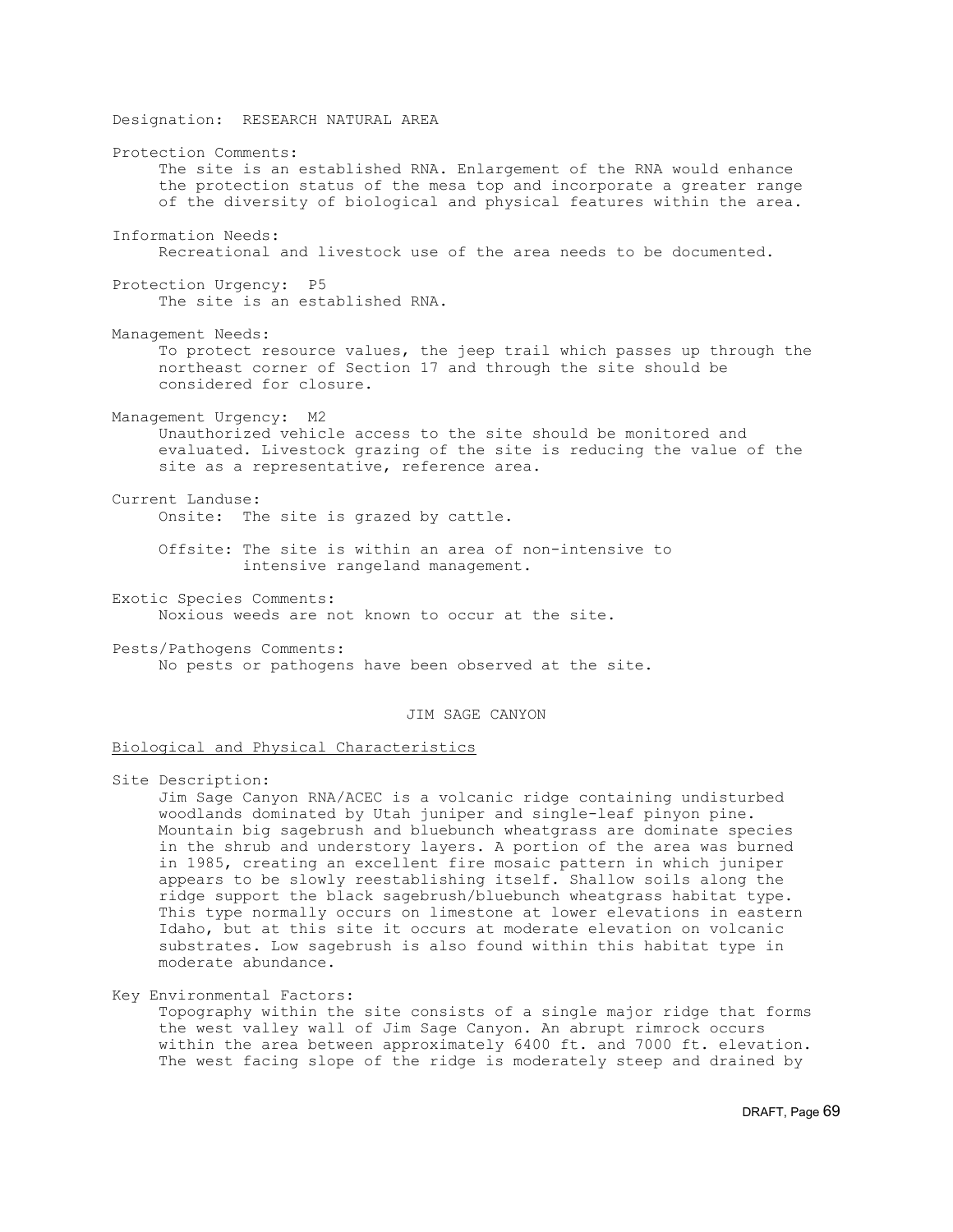several intermittent streams. The east-facing slope of the ridge is very steep. Parent materials are predominantly Tertiary lavas of Miocene age. Underlying these rocks are sedimentary strata which include air-fall tuffs, siltstones, sandstones, and conglomerates. These older sedimentary rocks are exposed locally at lower elevation within Jim Sage Canyon. The east-facing slope of the ridge burned prior to (approximately) 1930. The west-facing slope burned in 1985 (Cliff Hollow Fire, #F 419, 08/07/85).

Climate: Weather data from Strevell, ID (located at an elevation of 5290 ft., 17 mi. southeast) provides the closest approximation of climatic conditions at the site. Precipitation and temperature data are available for 1948 - 1981. Maximum temperatures occur in July (88.6 F); minimum in January (30.8 F). Over half the annual precipitation occurs in April - August. The driest months are January and November. Mean annual precipitation is 11.0 inches. The frost free growing season is 95 days.

## Landuse History:

 The entire area was grazed by wild horses and sheep until approximately the 1950's. Some cutting of juniper and pine has occurred in the past.

Protection and Stewardship

Designation: RESEARCH NATURAL AREA AREA OF CRITICAL ENVIRONMENTAL CONCERN

Protection Comments: The site is an established RNA/ACEC.

Information Needs: No information needs are currently identified.

Protection Urgency: P5 The site is an established RNA/ACEC.

Management Needs:

Eliminating use of the area by livestock should be investigated.

Management Urgency: M3 Livestock grazing is occurring in the bottom of Jim Sage Canyon. This reduces the value of the site as a representative, reference area.

Current Landuse: Onsite: The site is within a grazing allotment. Most of the area is not accessed by cattle due to steep topography and distance from water.

 Offsite: The site is within an area of intensive rangeland management.

Exotic Species Comments: Bromus tectorum occurs within the site.

Pests/Pathogens Comments: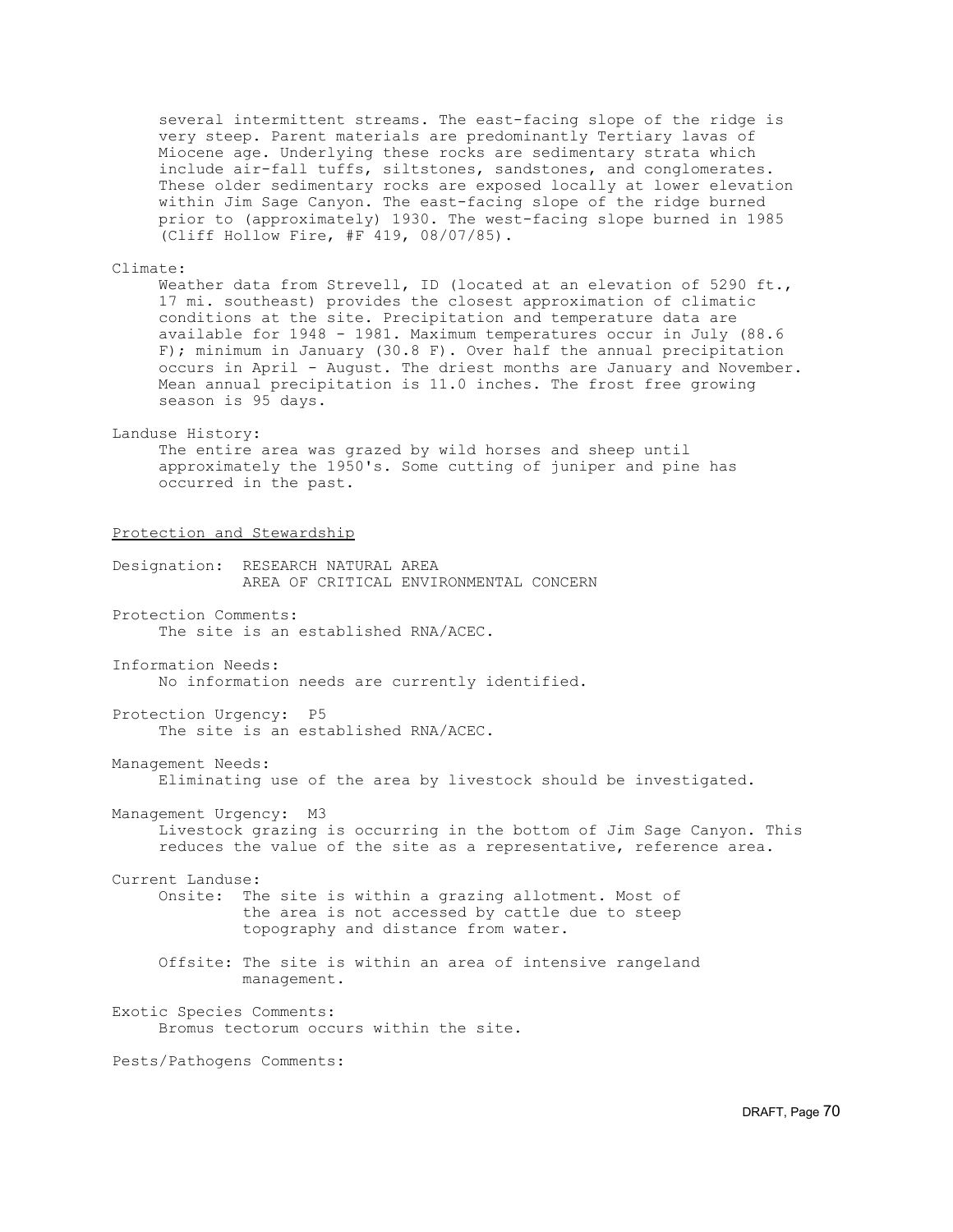Moderate mortality in Pinus monophylla is occurring in stands on the southwest portion of the area. This is likely due to black stain root disease (Ophiostoma wagneri).

SAND KIPUKA

## Biological and Physical Characteristics

Site Description:

 Sand Kipuka encompasses extensive vegetation dominated by Wyoming big sagebrush or basin big sagebrush and needle-and-thread grass. A Rocky Mountain juniper woodland is well developed on the surface of the lava flows that surround the kipuka. The woodland approaches a closed canopy locally, and has a mixed shrub layer of moderate density. The kipuka is a depression surrounded by smooth, gently rolling pahoehoe basalt lava flows with little soil cover.

Key Environmental Factors:

 The site is within a large mafic volcanic flow. The highly fissured and mounded olivine pahoehoe basalt is of late Pleistocene origin. Soils are poorly developed and consist of wind-blown sand or decompose plant litter. Existing vegetation is the result of primary succession. The surface of the pahoehoe basalt is hot and dry. However, ameliorating effects of the thick basalt slabs on soil moisture and temperature result in relatively mesic growing environments in the numerous massive fissures.

Climate:

 The nearest weather station is located at Minidoka Dam, approximately 13 air miles southwest of the kipuka at an elevation of 4210 ft. Temperature and precipitation data are available for the period 1947 - 1981. Maximum temperatures occur in July (88.3 F); minimum in January (33.8 F). Average annual minimum and maximum temperatures are 61.1 and 35.9, respectively. July is the driest month with 0.34 inches precipitation; May is the wettest with 1.15 inches. The site receives approximately 9 inches of precipitation annually. The frost free growing season is approximately 140 days.

Landuse History:

 Grazing of domestic livestock was most likely heavy in the past. Juniper cutting was also common along the edges of the kipuka, and on the lava flows. Remnants of an old trail over which the timber was transported are identifiable. Although these factors have influenced the vegetation of the site, it is unlikely that any of them have occurred for some time, perhaps 50 or more years.

### Protection and Stewardship

Designation: RESEARCH NATURAL AREA

- Protection Comments: The kipuka is an established RNA.
- Information Needs: Information is needed to document recreational use of the area.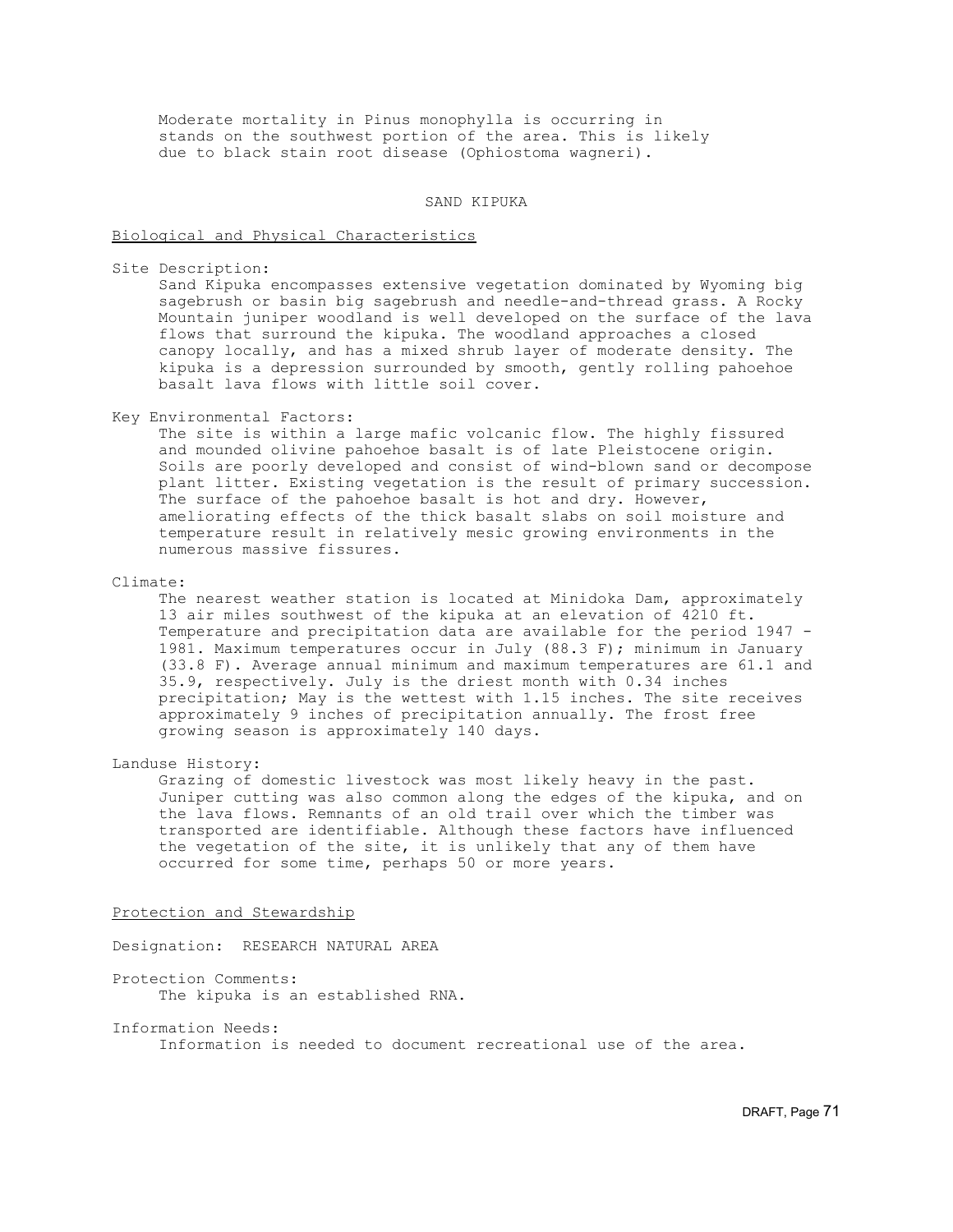Protection Urgency: P4 The area is an established RNA.

Management Needs: Site management should be directed at improving the quality of the vegetation in disturbed areas.

Management Urgency: M4 No management activities have been identified as needed to maintain the biological and physical values of the site.

Current Landuse: Onsite: The site is an established RNA. Recent stewardship visits indicate little use of the area.

 Offsite: The site is surrounded by an extensive lava flow and is relatively inaccessible. The site is within the Great Rift Wilderness Study Area.

Exotic Species Comments: Bromus tectorum has become established within the kipuka.

Pests/Pathogens Comments:

## SLIDE CANYON

Biological and Physical Characteristics

Site Description:

 The Slide Canyon site encompasses a lower-slope ridge spur within the west-central Albion Mountains. Mountain mahogany-dominated woodlands occur on south- and west-facing upslope positions. Douglas-fir plant associations occur on north-facing upslope positions. Juniper-pinyon woodland is in lower slope positions. The site encompasses a small tributary subdrainage of Slide Canyon.

#### Key Environmental Factors:

 The site possesses highly discected physiography. Slopes are predominantly west facing and endulate from north- to south-facing aspects. Parent materials are generally classified as carbonate lithology. Rocks within the site are dolomite of Cassia County.

## Climate:

 The nearest weather station is located in Burley. Pricipitation and temperature data for Burley are summarized by Johnson (1981) for the period 1962 - 1975. Mean January and July high, low, and average temperatures are: 35.4, 18.2, and 26.8; and 86.9, 53.4, and 70.1, respectively. Precipitation is relatively evenly distributed annually, with peaks in winter and spring. January is the wettest month; July the driest. Mean annual precipitation is 10.2 inches.

Landuse History:

 The site has been historically grazed. Harvesting of juniper and mountain mahogany stems and limbs has historically occurred within the site.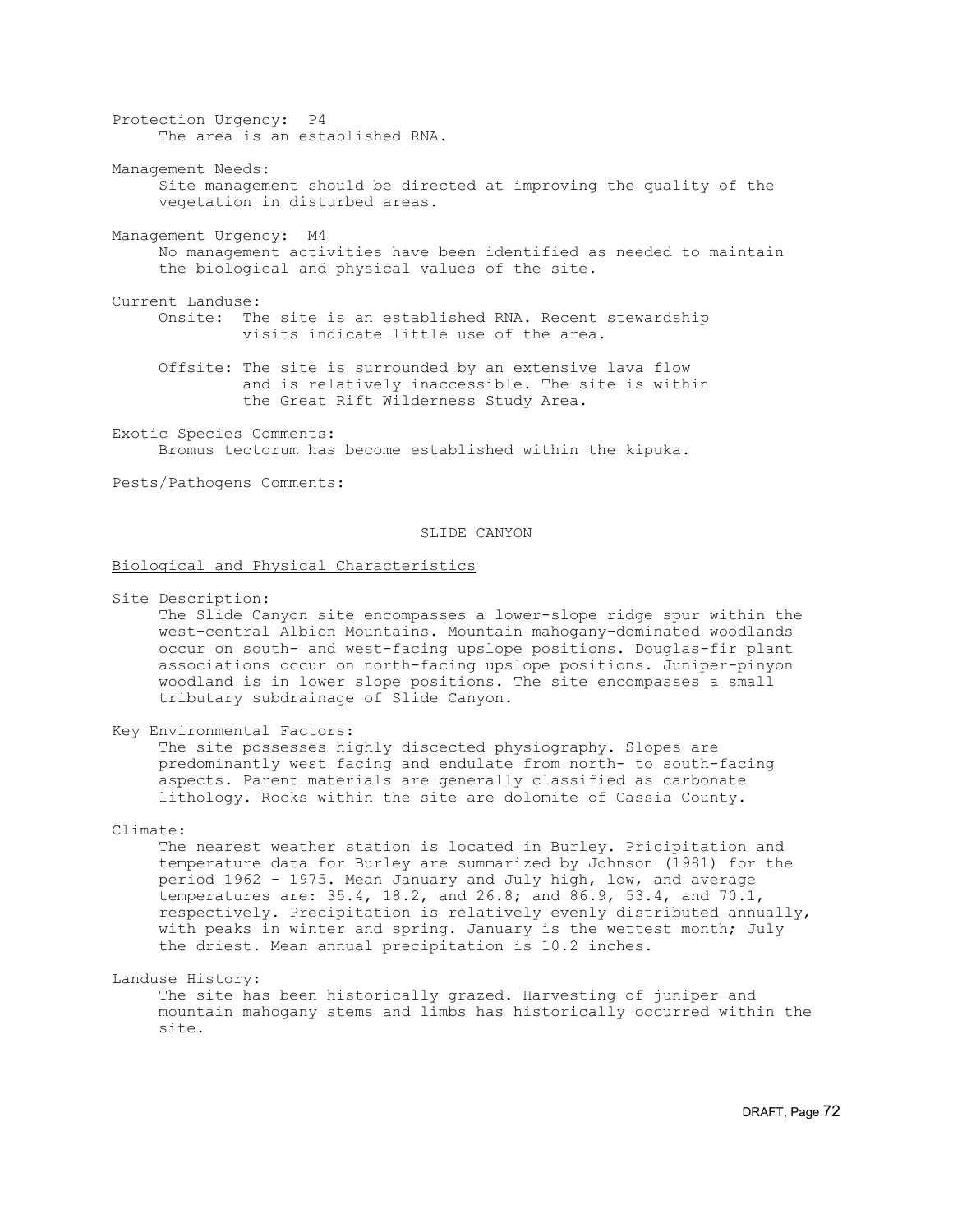Protection and Stewardship Designation: REFERENCE AREA PRIVATE LAND - UNPROTECTED Protection Comments: The upslope portion of the site is Sawtooth National Forest. The lower portion of the site is unprotected. Information Needs: An inventory of the private land within the site is needed to determine stand composition, condition, and quality. Protection Urgency: P2 The portion of the site on National Forest System lands could be considered for special designation through the Forest Plan revision processes. Threats to the site have not been identified. Management Needs: No management needs have been identified. Management Urgency: M4 No management needs have been identified. Current Landuse: Onsite: The site is grazed by cattle. Grazing on the National Forest portion of the site is not intensive. Current use of the private portion has not been determined. Offsite: Adjacent landuses on downslope portions of the site are intensive rangeland and agriculture. Adjacent landuses on upslope portions are non-intensive to intensive rangeland. Exotic Species Comments: Bromus tectorum occurs within the site.

Pests/Pathogens Comments: Moderate mortality in Pinus monophylla is occurring in stands within the site. This is likely due to black stain root disease (Ophiostoma wagneri).

### TRAPPER CREEK

## Biological and Physical Characteristics

Site Description:

 Trapper Creek RNA encompasses a mesa on the eastern slope of the South Hills. The mesa dips gently from west to east. Short basalt cliffs ring most of the mesa, lying in sharp contrast to the sedimentary tuff deposits of the surrounding area. Elevations in the site range from about 5920 feet (1794 m) to 6400 feet (1939 m). The vegetation of the area is comprised largely of Utah juniper (Juniperus osteosperma) in various mixtures with low sagebrush (Artemisia arbuscula) and Idaho fescue (Festuca idahoensis) occurring on shallow soils. As the stands of Utah juniper become more open, low sagebrush habitat types dominate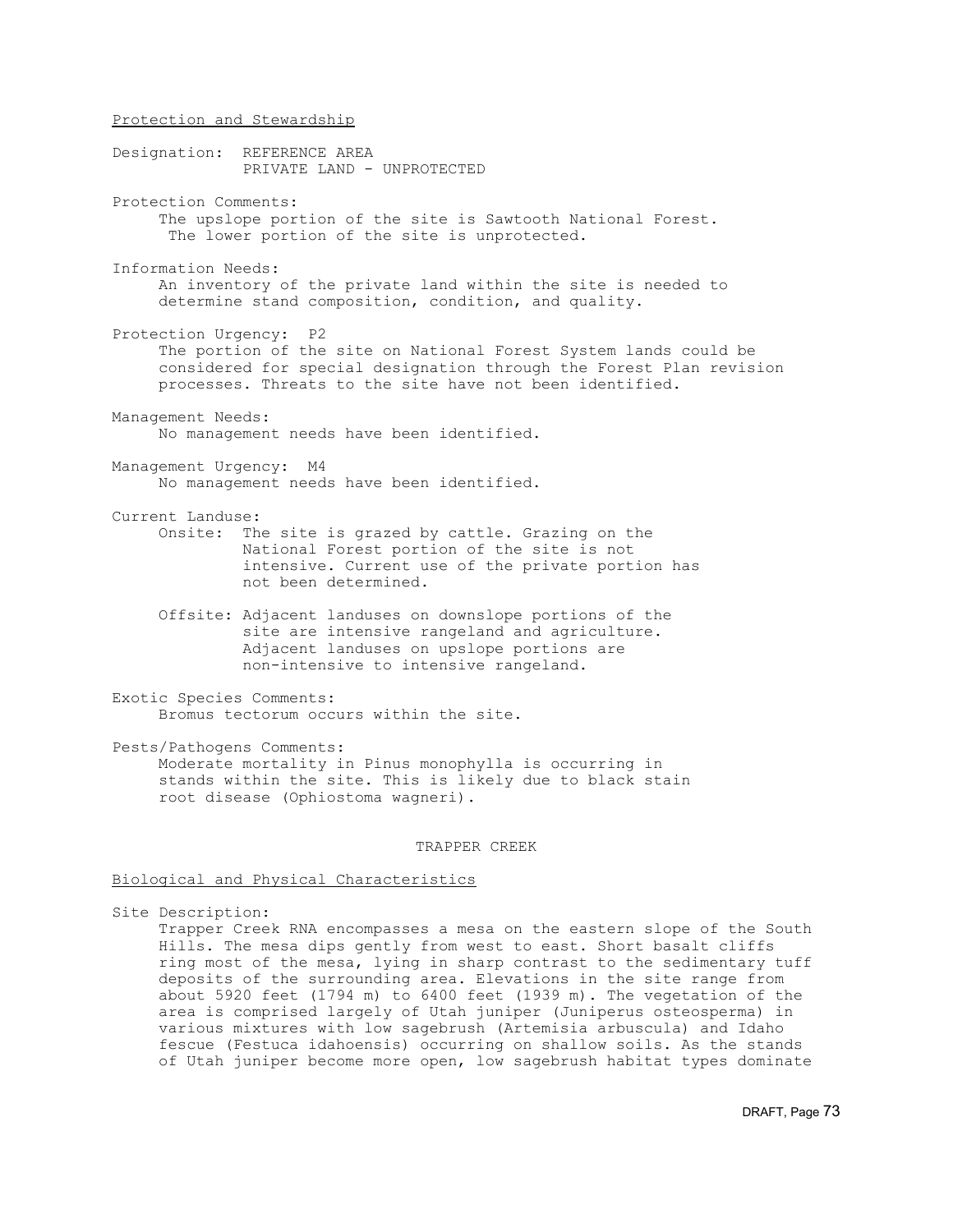the shallow soil sites. In places, low sagebrush occurs in 50:50 mixtures with black sagebrush (Artemisia nova), and occasionally, a few small stands of pure black sagebrush are encountered. Deeper soils in the center of the area are currently dominated by gray rabbitbrush (Chrysothamnus nauseosus) and mountain big sagebrush (Artemisia tridentata ssp. vaseyana) and/or Wyoming big sagebrush (Artemisia tridentata ssp. wyomingensis) with a lush mixture of grasses including Idaho fescue, bluebunch wheatgrass (Agropyron spicatum), and basin wildrye (Elymus cinereus). Most of this area was burned and numerous skeletons of Utah juniper are present, indicating that juniper was more important in this community in the past.

Key Environmental Factors:

Climate:

 Winters in the area are primarily influenced by Pacific Maritime weather systems. The period from late fall through the early spring months is moist and warmer than might be expected for mountainous country. Periodically the Pacific weather systems are interrupted by cold, dry systems from Canada. Continental climatic conditions prevail in the summer months resulting in low precipitation and relative humidity. Daily temperature variation can be 40oF to 50oF (22oC to 28oC) or more. Annual precipitation peaks in May and June.

Landuse History:

 The site was historically grazed by horses. Grazing has not occurred for many years due to low forage and distance from water.

Protection and Stewardship

Designation: RESEARCH NATURAL AREA

Protection Comments:

 The site was included as a candidate RNA in the Sawtooth National Forest Land and Resource Management Plan. 1996: Area established as a RNA.

Information Needs:

Protection Urgency: P4

 The site is listed as a candidate RNA in the Sawtooth Land and Resource Management Plan. Portions of a draft establishment record have been written. The boundary description and environmental assessment have not been prepared. 1996: Area established as a RNA.

Management Needs:

Management Urgency: M4 No major threats to the site are reported.

Current Landuse: Onsite: The RNA is allocated to Mangement Area 2H (Trapper Creek proposed RNA) in the Sawtooth Land and Resource Management Plan. The surrounding land use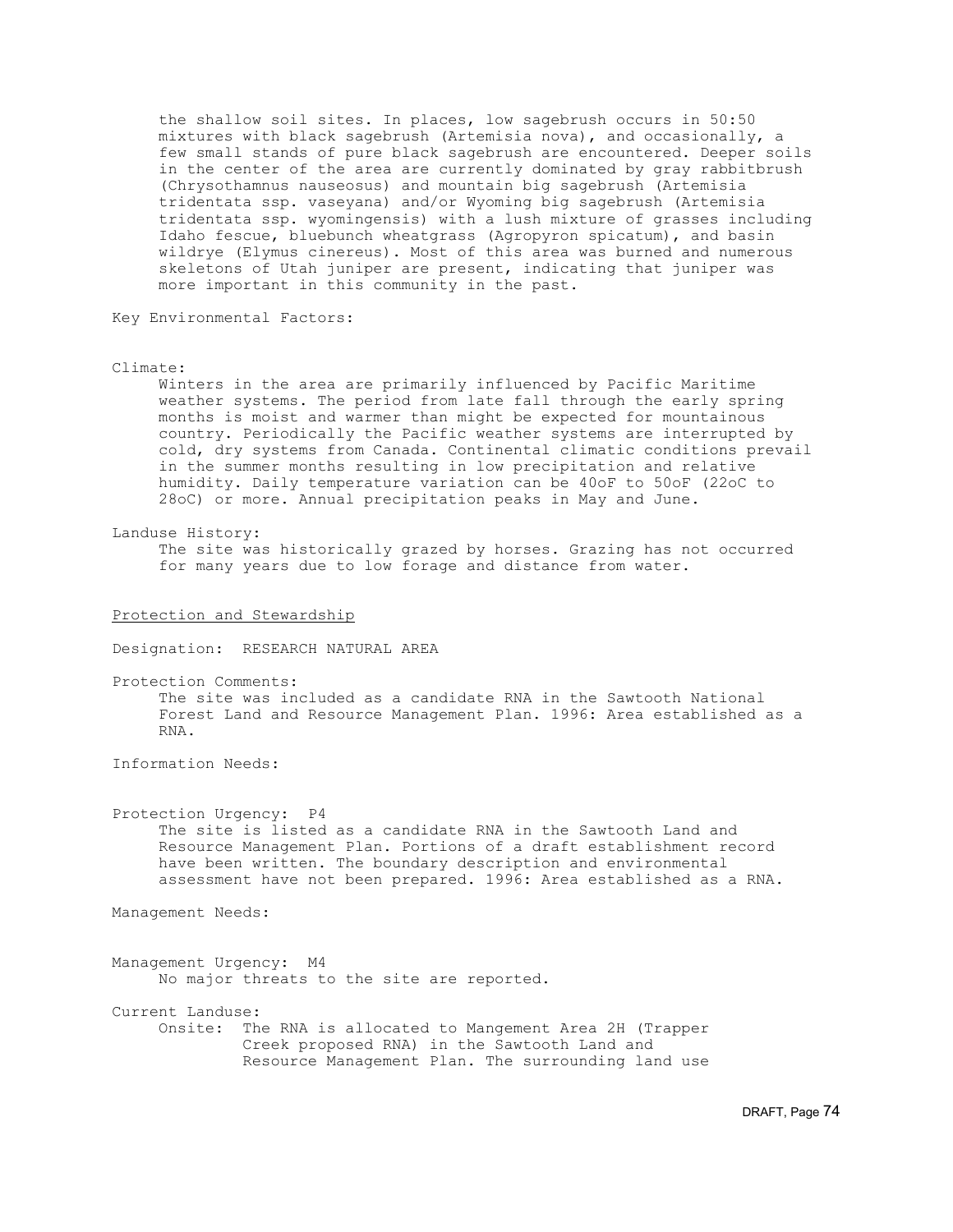is cattle grazing.

 Offsite: The site is surrounded by Forest Service lands within Management Area 2A - lands managed for general timber and range production.

Exotic Species Comments:

Pests/Pathogens Comments:

# TWOMILE CANYON

## Biological and Physical Characteristics

Site Description:

 The site encompasses rounded knolls and an associated subdrainage on the northwestern front of the Malad Range. The vegetation is primarily woodlands dominated by Utah juniper and curl-leaf mountain mahogany.

Key Environmental Factors:

 The site possesses moderately dissected, steep to moderately steep (70 - 25 percent slope) physiography. Parent materials are generally classified as carbonate lithology. Rocks are Nounan dolomite and Bloomington Formation shale and limestone.

Climate:

 Pricipitation and temperature data for Malad are summarized by Johnson (1981) for the period 1931 - 1976. Mean January and July high, low, and average temperatures are: 32.3, 13.4, and 22.9; and 88.6, 53.0, and 70.8, respectively. Precipitation is relatively evenly distributed throughout the year with January the wettest, and August the driest. Mean annual precipitation is 14.38 inches.

#### Landuse History:

 Large juniper stems and branchs were historically harvested on the site, the time period of this activity has not been determined.

### Protection and Stewardship

Designation: REFERENCE AREA Protection Comments: The site is within Caribou National Forest. Information Needs:

No information needs have been identified.

Protection Urgency: P4 No threat to the site has been identified. The site serves as a reference simply by virtue of having located ecology plots within it.

Management Needs: No management needs have been identified.

Management Urgency: M4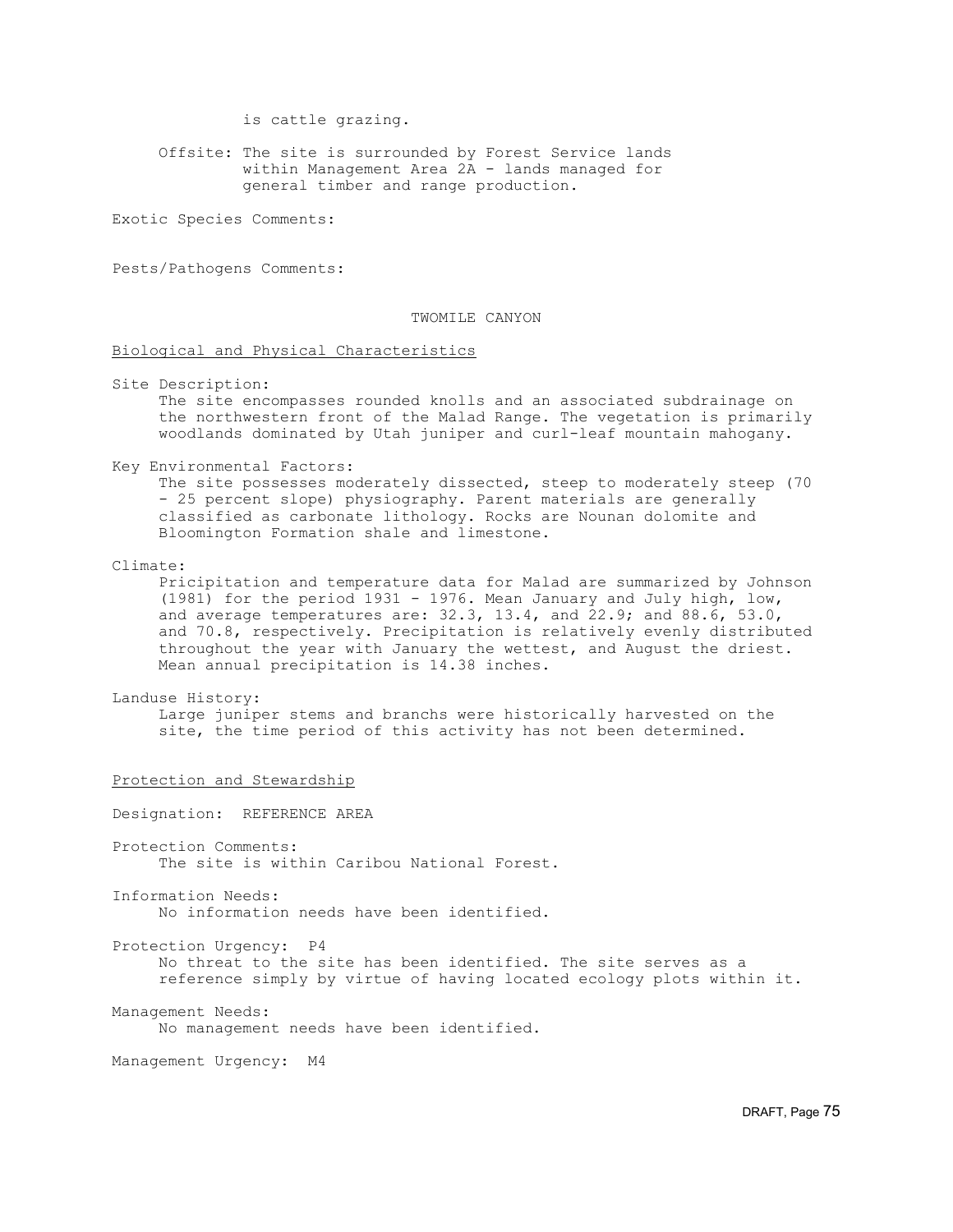The site is managed as non-intensive rangeland.

Current Landuse:

Onsite: The site is managed as non-intensive rangeland.

 Offsite: The site is surrounded by National Forest System lands managed for non-intensive rangeland.

Exotic Species Comments: Bromus tectorum is well established within the site.

Pests/Pathogens Comments: None have been identified.

# WEST FORK MINK CREEK

Biological and Physical Characteristics

Site Description:

 West Fork Mink Creek RNA is divided into two units with a buffer strip between the two along the old road/trail that heads up the creek. The two units are quite different and the RNA features a variety of vegetative cover types including Douglas-fir (Pseudotsuga menziesii) and aspen (Populus tremuloides) forests on north-facing slopes and sagebrush-grass types on south-facing slopes. The upper slopes of Slate Mountain have a thin soil mantle with many exposed shale outcrops and support a predominantly black sagebrush-Sandberg's bluegrass (Artemisia arbuscula nova-Poa secunda) association. About 10% of the upper slopes has a Utah juniper (Juniperus osteosperma) tree cover. The lower xeric slopes support the basin big sagebrush/Great Basin wildrye (Artemisia tridentata ssp. tridentata/Elymus cinereus) association and a variety of shrub species. The western portion of the RNA is predominantly timbered with Douglas-fir (Pseudotsuga menziesii) and quaking aspen (Populus tremuloides), with several small dry meadow-like openings. West Fork Mink Creek is formed by numerous springs which rise about 0.5 mile above the RNA.

Key Environmental Factors:

 Physiography is steep to moderately sloped, generally southwest- and northeast-facing, but strongly dissected. Parent materials are shale and limestone of the Bloomington Formation and undifferentiated metamorphosed sedimentary rocks.

Climate:

 The climate is dominated by Pacific marine air masses moving easterly across the Snake River Plain. The nearest weather station is located in Pocatello (Station No. 1C-7211), at 4454 ft. elevation. Precipitation and temperature data are summarized by Johnson (1981) for the period 1939 - 1976. Mean January and July high, low, and average temperatures are 32.3, 14.5, and 23.4; and 88.8, 54.2, and 71.5, respectively. Precipitation is greatest in the months March - June. A dry period typically occurs in July - September. Mean annual precipitation is 11.3 inches.

Landuse History:

The entire West Fork Mink Creek RNA lies within the Pocatello Forest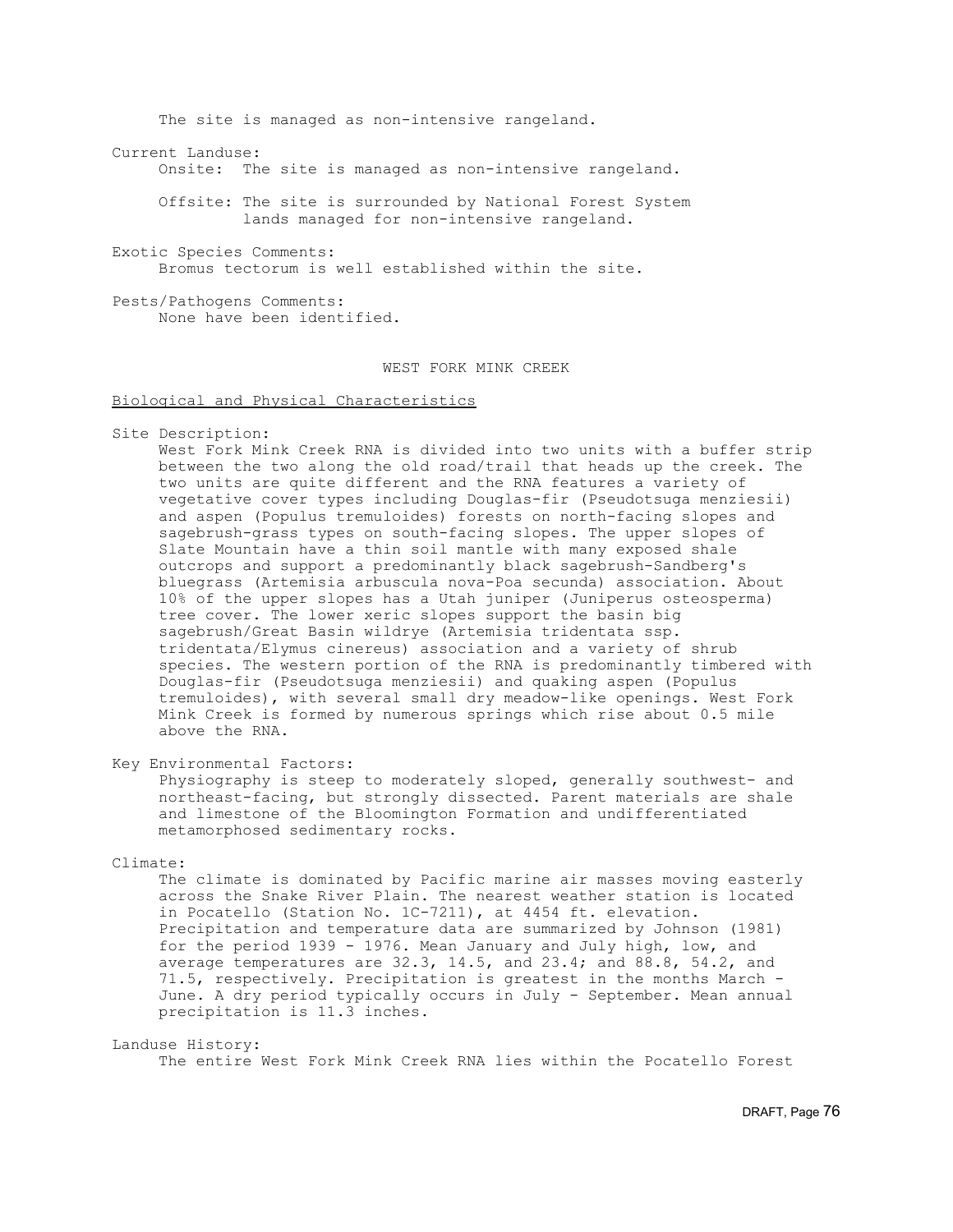Reserve which was established in 1903 for the purpose of providing watershed protection for the city of Pocatello. The area was closed to livestock grazing in the early 1900's and now contains plant communities in a relatively undisturbed state. Research studies have been conducted for about 20 years by students and other individuals from Idaho State University. Studies have been of geological nature, plant communities, and plant-soil relationships. Although some prospecting has occurred, there are no known deposits of valuable minerals in the West Mink drainage. Within the past several years, there has been a sizable increase in trail cycle and snowmobile use, as well as hikers. At one time the city of Pocatello had a special use permit covering the spring developments above the Natural Area and related water transmission lines buried along the old West Mink Creek Road. This permit is no longer in existence, even though the pipeline is still in place. Because of the importance of Mink Creek Watershed to the city of Pocatello, actions to maintain water quality would take precedence over any other use.

## Protection and Stewardship

Designation: RESEARCH NATURAL AREA

Protection Comments: West Fork Mink Creek is an established RNA.

Information Needs: Plant community composition data is needed to verify element occurrences.

- Protection Urgency: P4 West Fork Mink Creek is an established RNA. The RNA is within the Mink Creek Watershed, part of the Pocatello Forest Reserve, an area established to provide watershed protection for the city of Pocatello.
- Management Needs: Recreation use, forest stand structure, and livestock use should be monitored.
- Management Urgency: M3 Maintenance of fencing may be needed to prevent tresspass livestock grazing.

Current Landuse:

 Onsite: Approval for establishment of West Fork Mink Creek as an RNA occurred on May 8, 1973. The site is all National Forest land on Pocatello Ranger District, Caribou National Forest and is within the Pocatello municipal watershed. The watershed is open to all but motorized recreational uses during the period March 16 - November 30. During the period December 1 - March 15 only nordic skiing, snoeshoeing, and walking are permitted within the watershed (these restrictions are effective 06/15/95 by Special Order 04/05/01). The site is within Management Area 020/021, Lower Portneuf - Rattlesnake. The site is also within the Mink Creek Recreation Area Special Management Unit, a